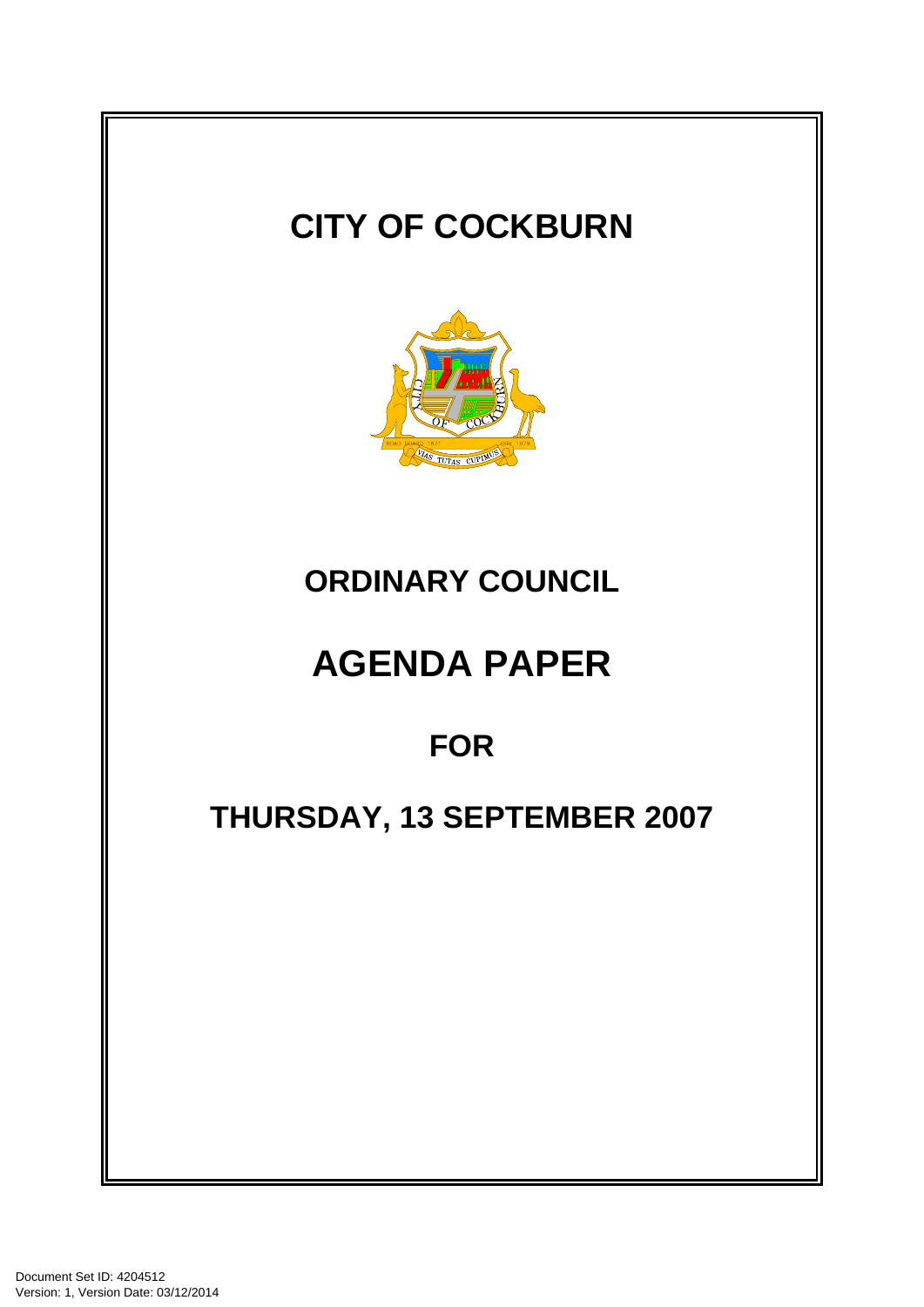# **CITY OF COCKBURN**

## **SUMMARY OF AGENDA TO BE PRESENTED TO THE ORDINARY COUNCIL MEETING TO BE HELD ON THURSDAY, 13 SEPTEMBER 2007 AT 7:00 PM**

## **Page**

-

| $\mathbf 1$ .  |                                                                                                                     |                                                                                                                                                   |  |  |
|----------------|---------------------------------------------------------------------------------------------------------------------|---------------------------------------------------------------------------------------------------------------------------------------------------|--|--|
| 2.             | APPOINTMENT OF PRESIDING MEMBER (IF REQUIRED)1                                                                      |                                                                                                                                                   |  |  |
| 3.             | DISCLAIMER (TO BE READ ALOUD BY PRESIDING MEMBER)1                                                                  |                                                                                                                                                   |  |  |
| $\mathbf{4}$ . | ACKNOWLEDGEMENT OF RECEIPT OF WRITTEN DECLARATIONS OF<br>FINANCIAL INTERESTS AND CONFLICT OF INTEREST (BY PRESIDING |                                                                                                                                                   |  |  |
| 5.             |                                                                                                                     |                                                                                                                                                   |  |  |
| 6              |                                                                                                                     | (OCM 13/09/2007) - ACTION TAKEN ON PREVIOUS PUBLIC QUESTIONS                                                                                      |  |  |
| 7 <sub>1</sub> |                                                                                                                     |                                                                                                                                                   |  |  |
| 8.             |                                                                                                                     |                                                                                                                                                   |  |  |
|                | 8.1                                                                                                                 | (OCM 13/09/2007) - ORDINARY COUNCIL MEETING - 09/08/2007 2                                                                                        |  |  |
| 9.             |                                                                                                                     |                                                                                                                                                   |  |  |
| 10.            |                                                                                                                     |                                                                                                                                                   |  |  |
| 11.            |                                                                                                                     | BUSINESS LEFT OVER FROM THE PREVIOUS MEETING (IF                                                                                                  |  |  |
| 12.            |                                                                                                                     | DECLARATION OF COUNCILLORS WHO HAVE NOT GIVEN DUE                                                                                                 |  |  |
| 13.            |                                                                                                                     |                                                                                                                                                   |  |  |
|                | 13.1                                                                                                                | (OCM 13/09/2007) - MINUTES OF THE GRANTS AND DONATIONS<br>COMMITTEE MEETING HELD ON 14 AUGUST 2007 (5930) (R.                                     |  |  |
|                | 13.2                                                                                                                | (OCM 13/09/2007) - MINUTES OF THE DELEGATED<br>AUTHORITIES, POLICIES & POSITION STATEMENTS<br>COMMITTEE MEETING HELD ON 20 AUGUST 2007 (1054) (D. |  |  |
| 14.            |                                                                                                                     |                                                                                                                                                   |  |  |
|                | 14.1                                                                                                                | (OCM 13/09/2007) - COMPULSORY INSTALLATION OF                                                                                                     |  |  |
|                | 14.2                                                                                                                | (OCM 13/09/2007) - PHOENIX CENTRAL REVITALISATION PLAN                                                                                            |  |  |
|                | 14.3                                                                                                                | (OCM 13/09/2007) - OUTBUILDING (SIDE SETBACK) LOT 162 (NO.<br>106) BRITTANIA AVENUE, BEELIAR (OWNER/APPLICANT: ROBIN                              |  |  |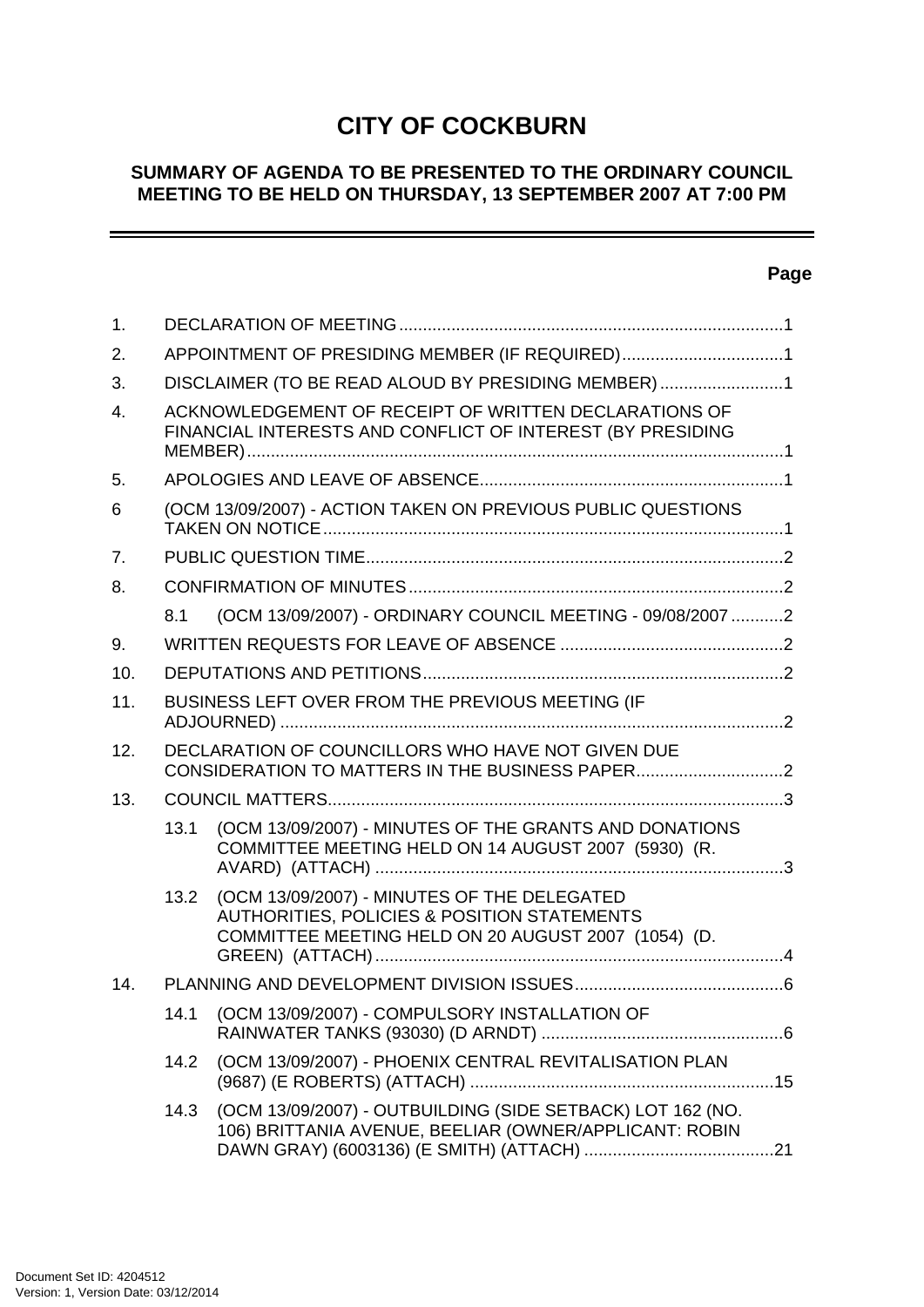|     |      | 14.4 (OCM 13/09/2007) - SINGLE HOUSE CODES APPROVAL (OPEN<br>SPACE & BOUNDARY SETBACK) LOT 500 (NO. 2) YANCHEP<br>LANE, AUBIN GROVE (OWNER/APPLICANT - TERRENCE &                                                                                              |  |
|-----|------|----------------------------------------------------------------------------------------------------------------------------------------------------------------------------------------------------------------------------------------------------------------|--|
|     |      | 14.5 (OCM 13/09/2007) - GARAGE / STUDIO (R-CODE VARIATION) LOT<br>145 (NO. 14) HARTLEY STREET, COOLBELLUP<br>(OWNER/APPLICANT: JOSEF CZESCHKA) (1104723) (E SMITH)                                                                                             |  |
|     | 14.6 | (OCM 13/09/2007) - SINGLE HOUSE CODES APPROVAL - 9<br>TANUNDA ROAD, COOGEE - APPLICANT - NICHOLAS ANDREW<br>LEE & JOANNE MAREE LEE (3309129) (L PALERMO) (ATTACH) 36                                                                                           |  |
|     | 14.7 | (OCM 13/09/2007) - PROPOSED TOWN PLANNING SCHEME<br>AMENDMENT NO 62 - AMEND BOUNDARY OF DEVELOPMENT<br>AREA 19 MURIEL COURT AND ADD PROVISIONS WITHIN<br>SCHEDULE 11 DA 19 RELATING TO NORTH LAKE ROAD<br>VEHICLE ACCESS POLICY PLAN (9666; 93062) (M CARBONE) |  |
|     | 14.8 | (OCM 13/09/2007) - PROPOSED TOWN PLANNING SCHEME<br>AMENDMENT NO 56 - RECODING FROM RESIDENTIAL R20 TO<br>R25 - LOT 1650 ARCHIDAMUS ROAD, COOLBELLUP - OWNER:<br>DEPT OF HOUSING AND WORKS AND TIMOTHY ROADS (93056)                                           |  |
|     | 14.9 | (OCM 13/09/2007) - FINAL ADOPTION OF SCHEME AMENDMENT<br>NO.52 - DELETION OF ADDITIONAL USE NO.18 - LOCKUP<br>STORAGE - LOT 5 LYON ROAD, AUBIN GROVE - OWNER:<br>CARMEL PTY LTD (93052) (M CARBONE) (ATTACH)57                                                 |  |
|     |      | 14.10 (OCM 13/09/2007) - GROUPED (R-CODE) DWELLING - 37B<br>BEACH ROAD, COOGEE - APPLICANT: RICHARD SALVATORE                                                                                                                                                  |  |
|     |      | 14.11 (OCM 13/09/2007) - PROPOSED WATTLEUP LOCAL STRUCTURE<br>PLAN - LOTS 121, 122 AND 801 WATTLEUP ROAD, WATTLEUP -<br>OWNER: WATTLEUP LAND DEVELOPMENT COMPANY PTY LTD                                                                                       |  |
|     |      | 14.12 (OCM 13/09/2007) - PROPOSED LOCAL STRUCTURE PLAN -<br>LOTS 117 & 805 WATTLEUP ROAD - OWNER: PRIMEWEST                                                                                                                                                    |  |
|     |      | 14.13 (OCM 13/09/2007) - PROPOSED AMENDMENT NO. 51 TO TOWN<br>PLANNING SCHEME NO. 3 - LOT 5 BARTRAM ROAD (CNR<br>TAPPER ROAD), ATWELL - OWNER: CITY OF COCKBURN                                                                                                |  |
| 15. |      |                                                                                                                                                                                                                                                                |  |
|     | 15.1 | (OCM 13/09/2007) - LIST OF CREDITORS PAID - JULY 2007                                                                                                                                                                                                          |  |
|     | 15.2 | (OCM 13/09/2007) - STATEMENT OF FINANCIAL ACTIVITY - JULY                                                                                                                                                                                                      |  |
| 16. |      |                                                                                                                                                                                                                                                                |  |
|     | 16.1 | (OCM 13/09/2007) - BEELIAR PRIMARY SCHOOL CAR PARKS                                                                                                                                                                                                            |  |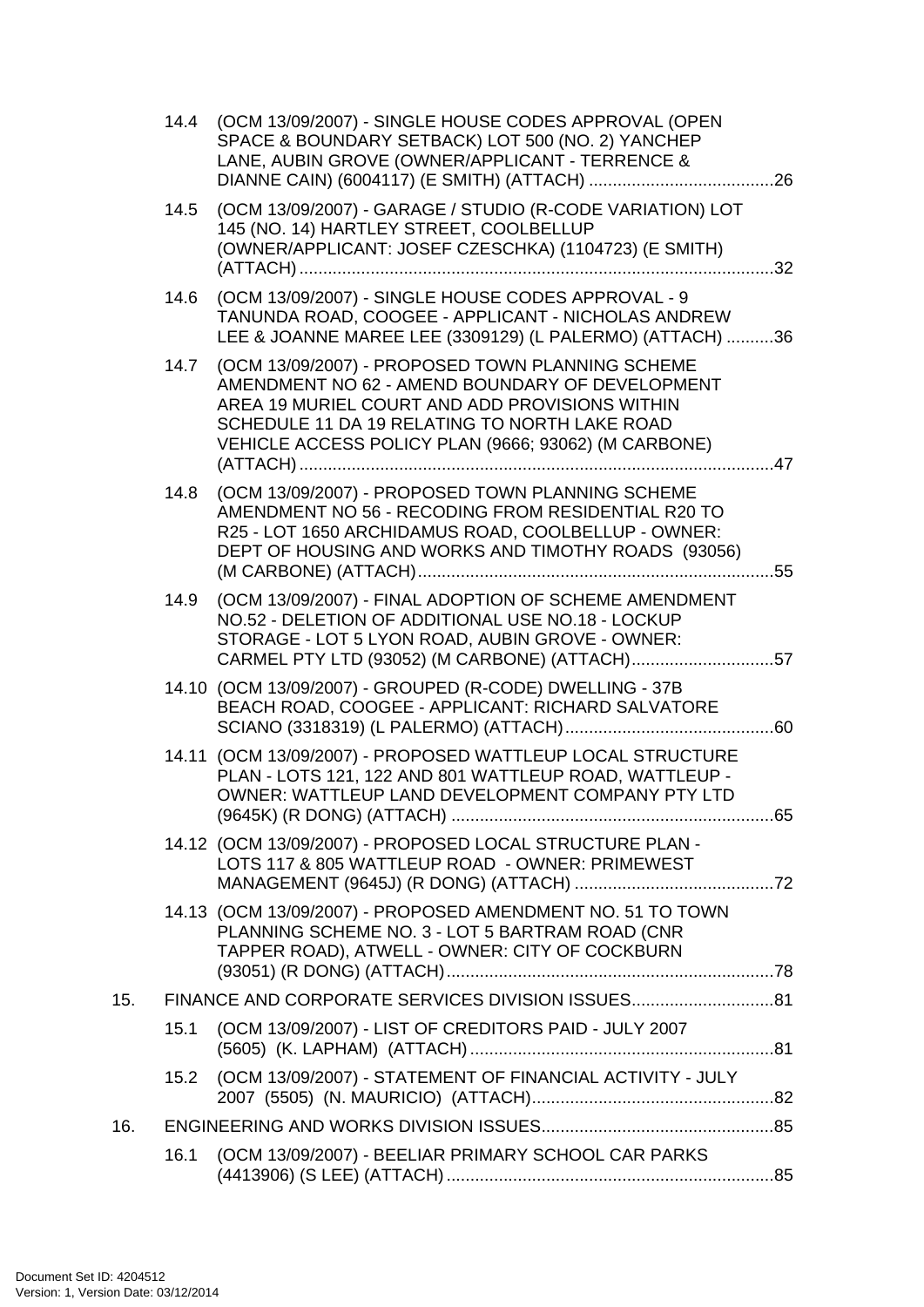| 17. |      |                                                                                                               |  |
|-----|------|---------------------------------------------------------------------------------------------------------------|--|
|     | 17.1 | (OCM 13/09/2007) - MINUTES OF THE BUSH FIRE ADVISORY<br>COMMITTEE MEETING HELD ON 16 AUGUST 2007 (1550) (R.   |  |
|     | 17.2 | (OCM 13/09/2007) - CIVIC CENTRE INTERIM USAGE (8188) (D.                                                      |  |
|     | 17.3 | (OCM 13/09/2007) - OLD SCOUT HALL - FREDERICK ROAD,                                                           |  |
|     | 17.4 | (OCM 13/09/2007) - MEMORIAL HALL COMMUNITY CULTURAL                                                           |  |
| 18. |      |                                                                                                               |  |
|     | 18.1 | (OCM 13/09/2007) - CHIEF EXECUTIVE OFFICER PERFORMANCE<br>AND SENIOR STAFF KEY PROJECTS APPRAISAL COMMITTEE - |  |
| 19. |      | MOTIONS OF WHICH PREVIOUS NOTICE HAS BEEN GIVEN 101                                                           |  |
| 20. |      | NOTICES OF MOTION GIVEN AT THE MEETING FOR CONSIDERATION                                                      |  |
| 21. |      | NEW BUSINESS OF AN URGENT NATURE INTRODUCED BY                                                                |  |
| 22. |      | MATTERS TO BE NOTED FOR INVESTIGATION, WITHOUT DEBATE102                                                      |  |
| 23. |      |                                                                                                               |  |
| 24. |      | (OCM 13/09/2007) - RESOLUTION OF COMPLIANCE (SECTION 3.18(3),                                                 |  |
| 25. |      |                                                                                                               |  |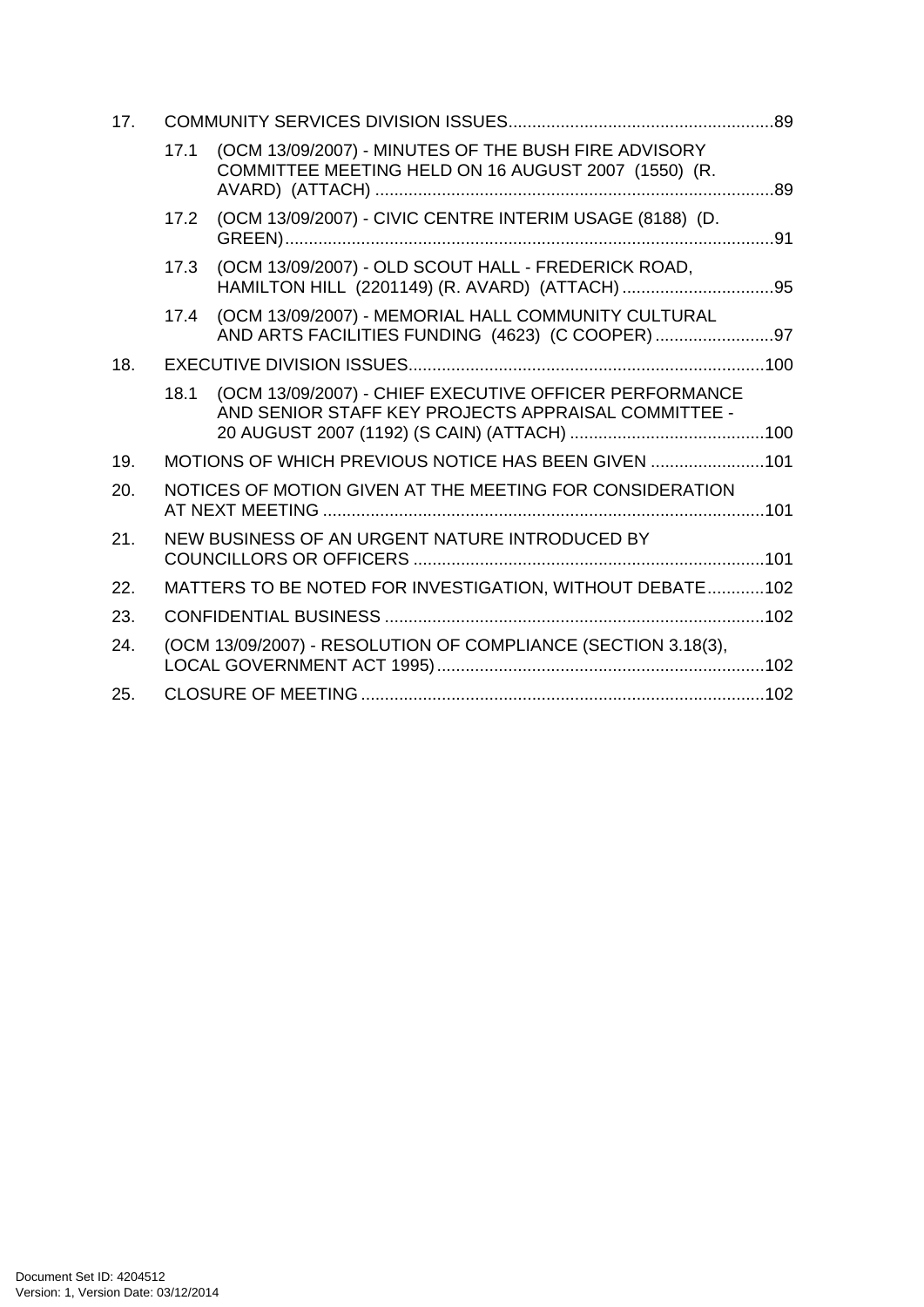# **CITY OF COCKBURN**

# <span id="page-4-0"></span>**AGENDA TO BE PRESENTED TO THE ORDINARY COUNCIL MEETING TO BE HELD ON THURSDAY, 13 SEPTEMBER 2007 AT 7:00 PM**

## **1. DECLARATION OF MEETING**

## **2. APPOINTMENT OF PRESIDING MEMBER (If required)**

## **3. DISCLAIMER (To be read aloud by Presiding Member)**

Members of the public, who attend Council Meetings, should not act immediately on anything they hear at the Meetings, without first seeking clarification of Council's position. Persons are advised to wait for written advice from the Council prior to taking action on any matter that they may have before Council.

## **4. ACKNOWLEDGEMENT OF RECEIPT OF WRITTEN DECLARATIONS OF FINANCIAL INTERESTS AND CONFLICT OF INTEREST (by Presiding Member)**

Nil

## **5. APOLOGIES AND LEAVE OF ABSENCE**

Nil

#### **6 (OCM 13/09/2007) - ACTION TAKEN ON PREVIOUS PUBLIC QUESTIONS TAKEN ON NOTICE**

A response to questions (Q2 to Q9) raised by Mr Logan Howlett, North Lake at the Ordinary Council Meeting of 9 August 2007, as outlined in the Minutes of that meeting, was forward to him by letter signed by the Chief Executive Officer dated 15 August 2007.

Mayor Lee has prepared a response to the questions relating to himself and the Deputy Mayor, and is waiting on clarification of details before sending the information to Mr Howlett.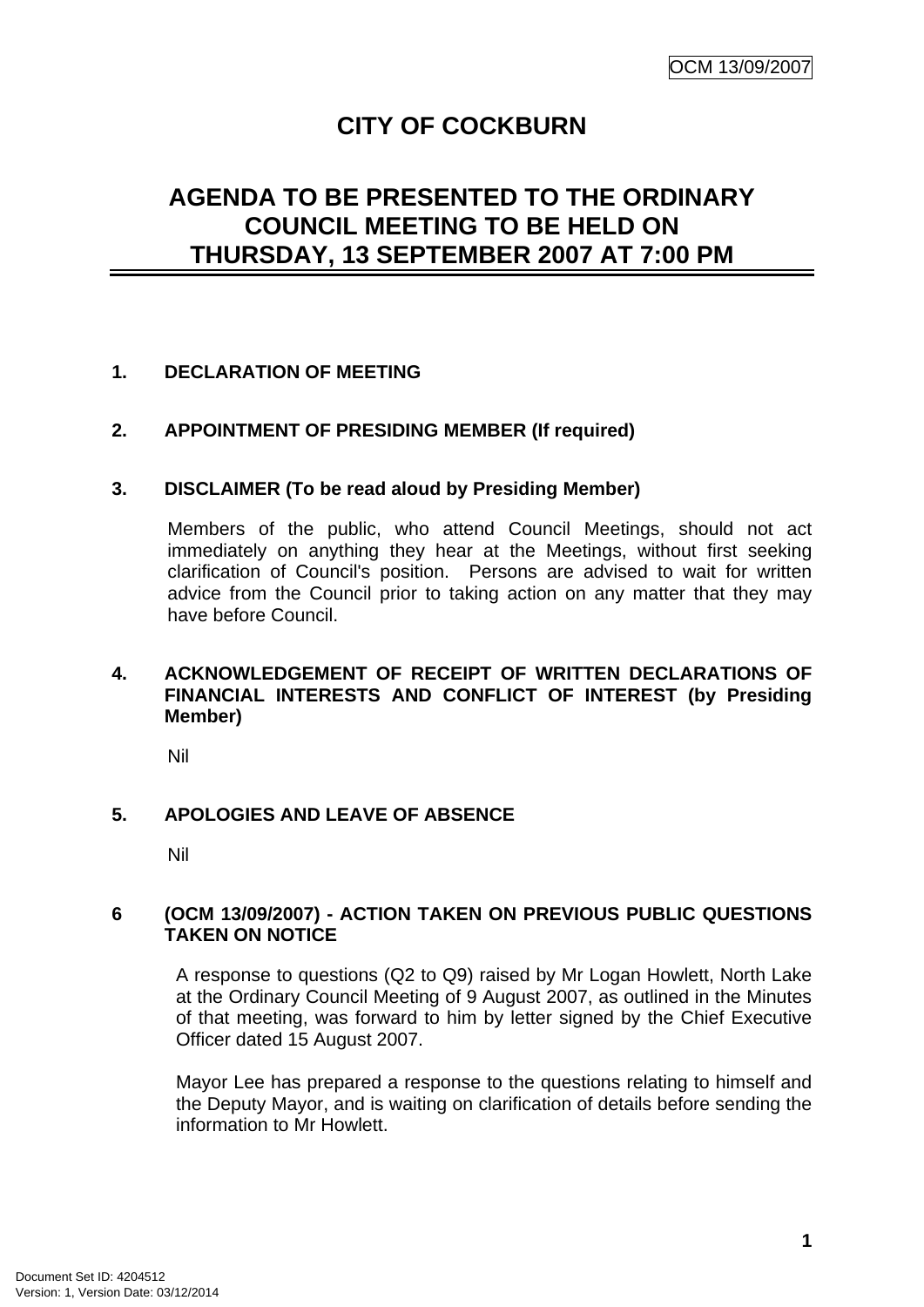## <span id="page-5-0"></span>**7. PUBLIC QUESTION TIME**

Nil

## **8. CONFIRMATION OF MINUTES**

## **8.1 (OCM 13/09/2007) - ORDINARY COUNCIL MEETING - 09/08/2007**

## **RECOMMENDATION**

That the Minutes of the Ordinary Council Meeting held on 9 August 2007, be adopted as a true and accurate record.

**COUNCIL DECISION**

## **9. WRITTEN REQUESTS FOR LEAVE OF ABSENCE**

Nil

## **10. DEPUTATIONS AND PETITIONS**

Nil

## **11. BUSINESS LEFT OVER FROM THE PREVIOUS MEETING (If adjourned)**

Nil

## **12. DECLARATION OF COUNCILLORS WHO HAVE NOT GIVEN DUE CONSIDERATION TO MATTERS IN THE BUSINESS PAPER**

Nil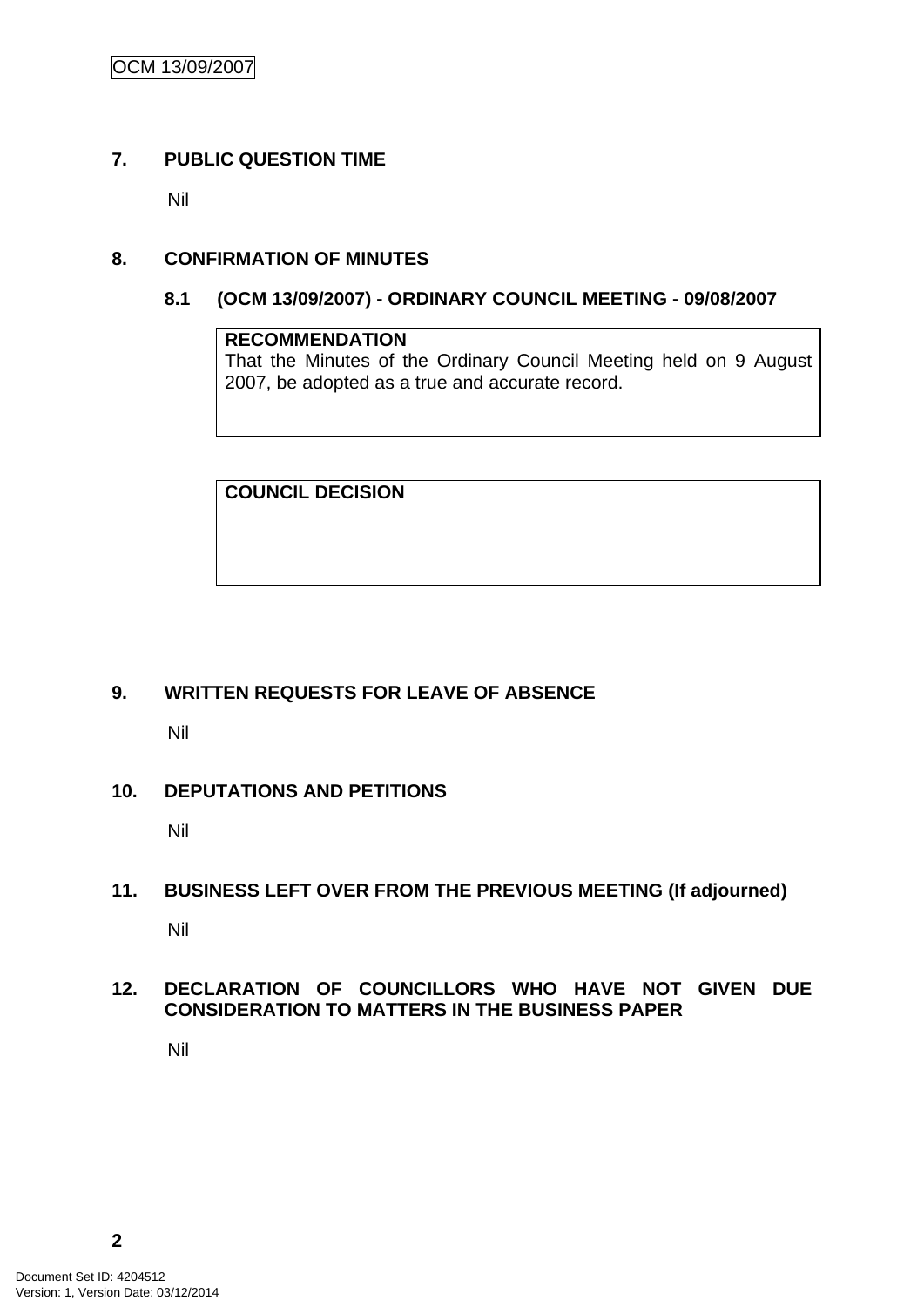## <span id="page-6-0"></span>**13. COUNCIL MATTERS**

## **13.1 (OCM 13/09/2007) - MINUTES OF THE GRANTS AND DONATIONS COMMITTEE MEETING HELD ON 14 AUGUST 2007 (5930) (R. AVARD) (ATTACH) Item 13.1.pdf**

## **RECOMMENDATION**

That Council receive the Minutes of the Grants and Donations Committee meeting held on 14 August 2007, as attached to the Agenda and the recommendations contained therein be adopted.

## **COUNCIL DECISION**

## **Background**

A meeting of the Grants and Donations Committee was held on 14 August 2007.

## **Submission**

To receive the Minutes of the Grants and Donations Committee and adopt the recommendations of the Committee.

## **Report**

On Council's 2007/08 Budget the sum of \$515,000 was identified for distribution as grants and donations to not-for-profit organisations and to individuals. The Grants and Donations Committee at its meeting of 14 August 2007 gave consideration to the level and nature of grants and donations for 2007/08.

A list of the recommended grants and donations made by the Committee is attached to the Agenda along with the Minutes of the Grants and Donations Committee.

## **Strategic Plan/Policy Implications**

## *Governance Excellence*

*• To conduct Council business in open public forums and to manage Council affairs by employing publicly accountable practices.*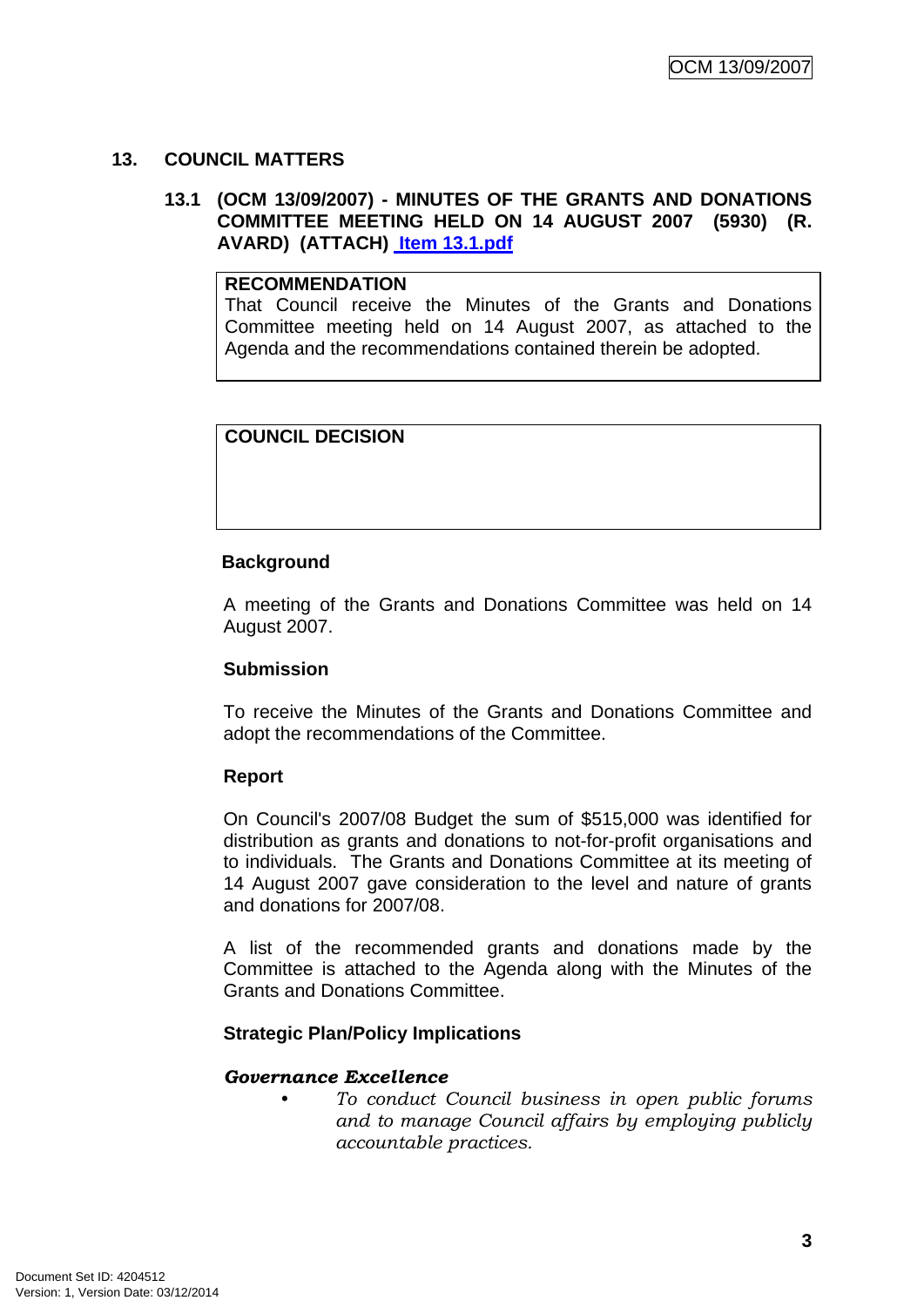## <span id="page-7-0"></span>**Budget/Financial Implications**

All grants and donations will be considered in the context of Council Policy SC35 "Grants and Donations - Not-for-Profit Organisations" which establishes that 2% of rateable income will be available for this purpose.

#### **Legal Implications**

N/A

## **Community Consultation**

The availability of Community Grants and Donations will be advertised at the appropriate time.

#### **Attachment(s)**

- 1. Minutes of the Grants and Donations Committee Meeting 14 August 2007.
- 2. Schedule of Grants and Donations Allocations (Committee) for 2007/08.

#### **Advice to Proponent(s)/Submissioners**

N/A

## **Implications of Section 3.18(3) Local Government Act, 1995**

Nil.

## **13.2 (OCM 13/09/2007) - MINUTES OF THE DELEGATED AUTHORITIES, POLICIES & POSITION STATEMENTS COMMITTEE MEETING HELD ON 20 AUGUST 2007 (1054) (D. GREEN) (ATTACH) Item 13.2.pdf**

#### **RECOMMENDATION**

That Council receive the Minutes of the Delegated Authorities, Policies and Position Statements Committee Meeting held on 20 August 2007, as attached to the Agenda, and the recommendations contained therein be adopted.

## **TO BE CARRIED BY AN ABSOLUTE MAJORITY OF COUNCIL**

## **COUNCIL DECISION**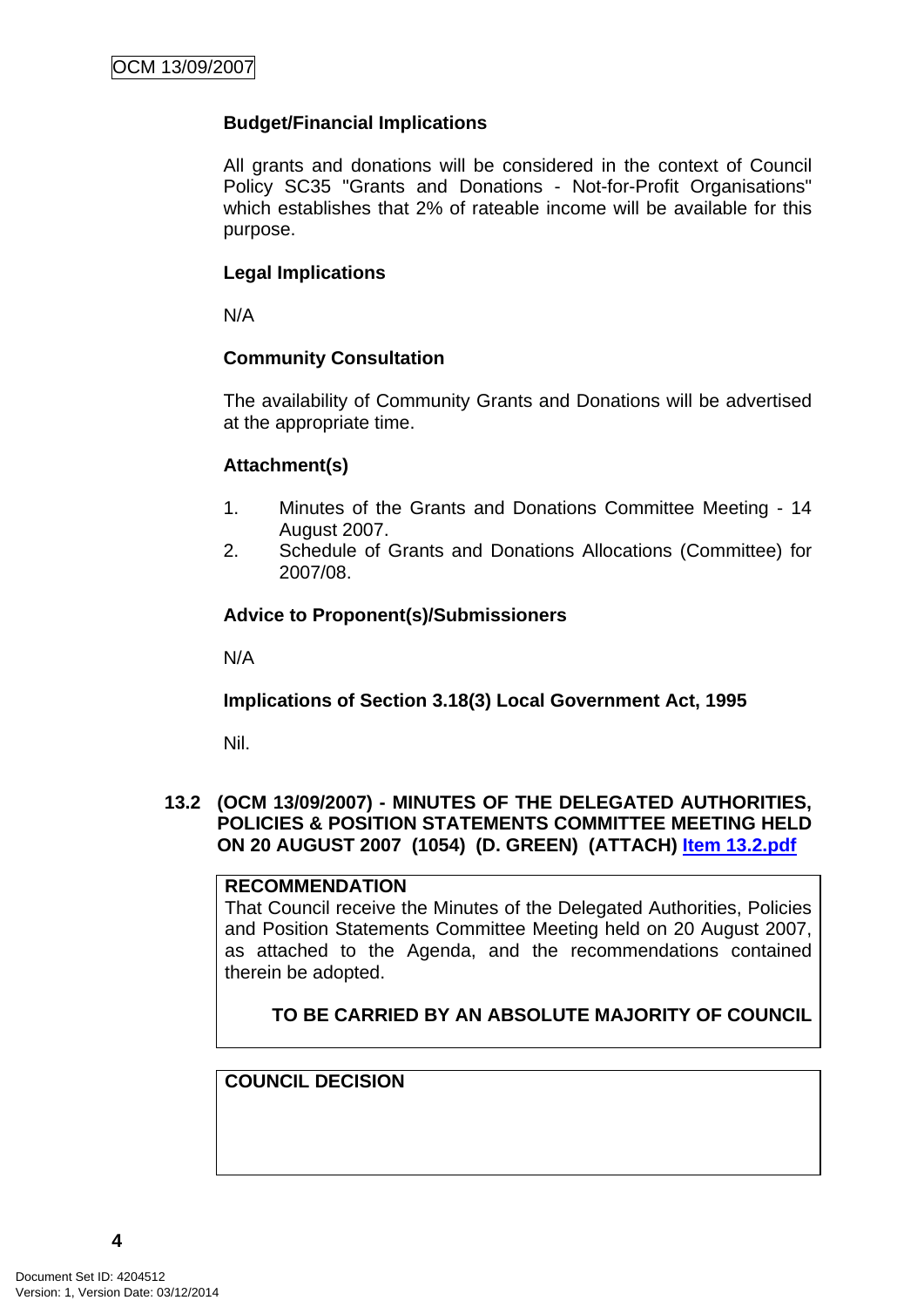## **Background**

The Delegated Authorities, Policies and Position Statements Committee conducted a meeting on 20 August 2007. The Minutes of the meeting are required to be presented to Council and its recommendations considered by Council.

## **Submission**

The Minutes of the Committee meeting are attached to the Agenda. Items dealt with at the Committee Meeting form the basis of the Minutes.

#### **Report**

The Committee recommendations are now presented for consideration by council and if accepted, are endorsed as the decisions of Council. Any elected member may withdraw any item from the Committee meeting for discussion and propose an alternative recommendation for Council's consideration. Any such items will be dealt with separately, as provided for in Council's Standing Orders.

## **Strategic Plan/Policy Implications**

#### *Governance Excellence*

*• To conduct Council business in open public forums and to manage Council affairs by employing publicly accountable practices.* 

## **Budget/Financial Implications**

Committee Minutes refer.

## **Legal Implications**

Committee Minutes refer.

## **Community Consultation**

Committee Minutes refer.

## **Attachment(s)**

Minutes of the Delegated Authorities, Policies and Position Statements Committee Meeting dated 20 August 2007.

## **Advice to Proponent(s)/Submissioners**

N/A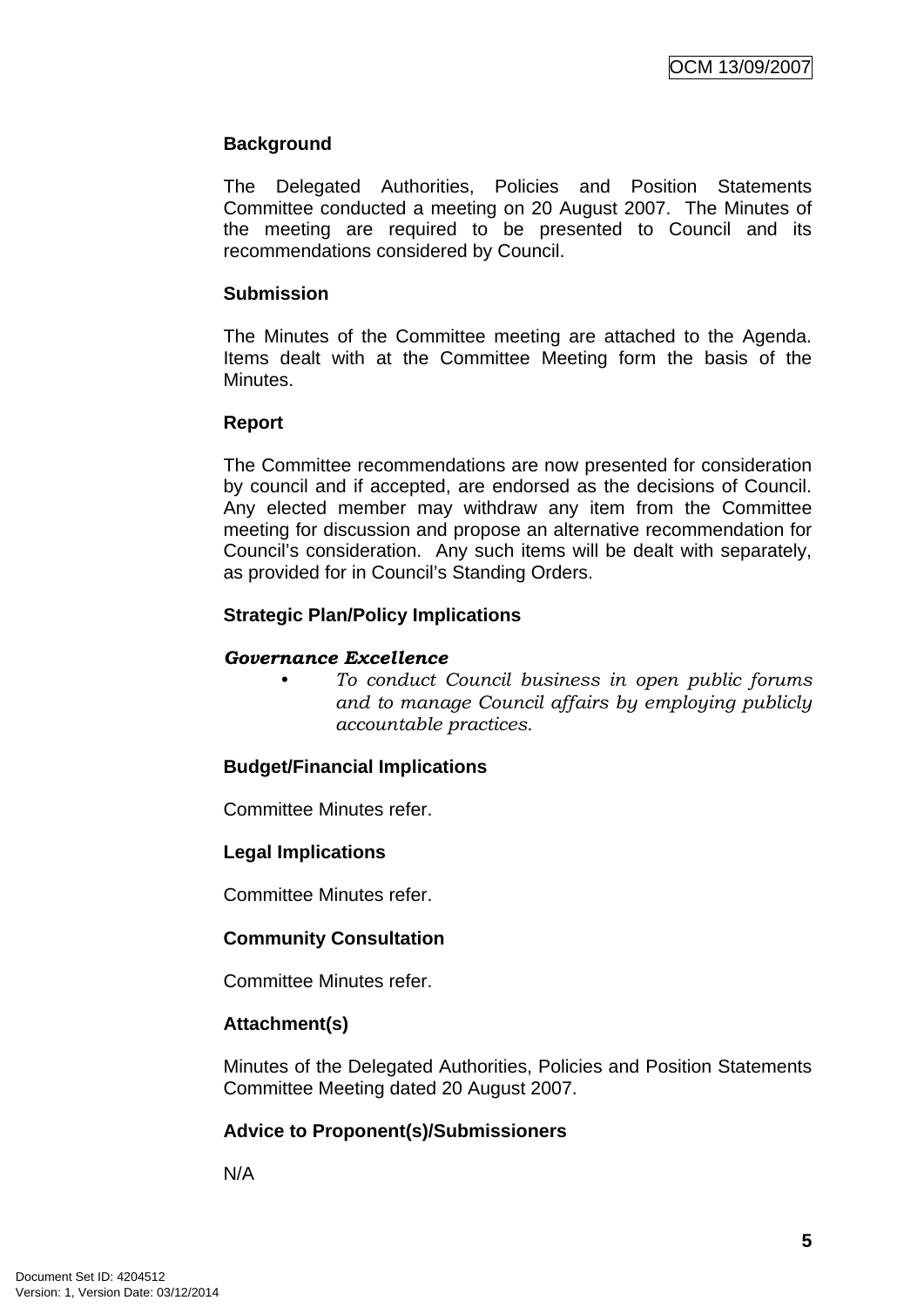## <span id="page-9-0"></span>**Implications of Section 3.18(3) Local Government Act, 1995**

Nil.

#### **14. PLANNING AND DEVELOPMENT DIVISION ISSUES**

## **14.1 (OCM 13/09/2007) - COMPULSORY INSTALLATION OF RAINWATER TANKS (93030) (D ARNDT)**

## **RECOMMENDATION**

That Council:

- (1) awaits the outcomes of the implementation of Stage two of the State Government's Five Star Plus environmental initiatives;
- (2) reviews its position in respect to the mandatory requirement for the provision of rainwater tanks should the implementation of Stage two of the State Government's Five Star Plus environmental initiatives not occur within twelve months.

## **COUNCIL DECISION**

## **Background**

The issue of compulsory installation of rainwater tanks was initially raised at Council's meeting in April 2003, which resulted in a report being presented to the Council at its meeting on the 15 February 2005, whereby Council resolved to:

- *"(1) initiate an amendment to Town Planning Scheme No.3 to make it compulsory for all new single houses and grouped dwellings to install rainwater tanks with a minimum capacity of 5,000 litres, or 2,500 for group dwellings, for secondary use, effective from the date of gazettal of the amendment.*
- *(2) instruct the Director Planning and Development to prepare the scheme amendment for the consideration of Council at the next Council meeting and prepare a draft policy for consideration at the next meeting of the Delegated Authority and Policy and Position Statement Committee.*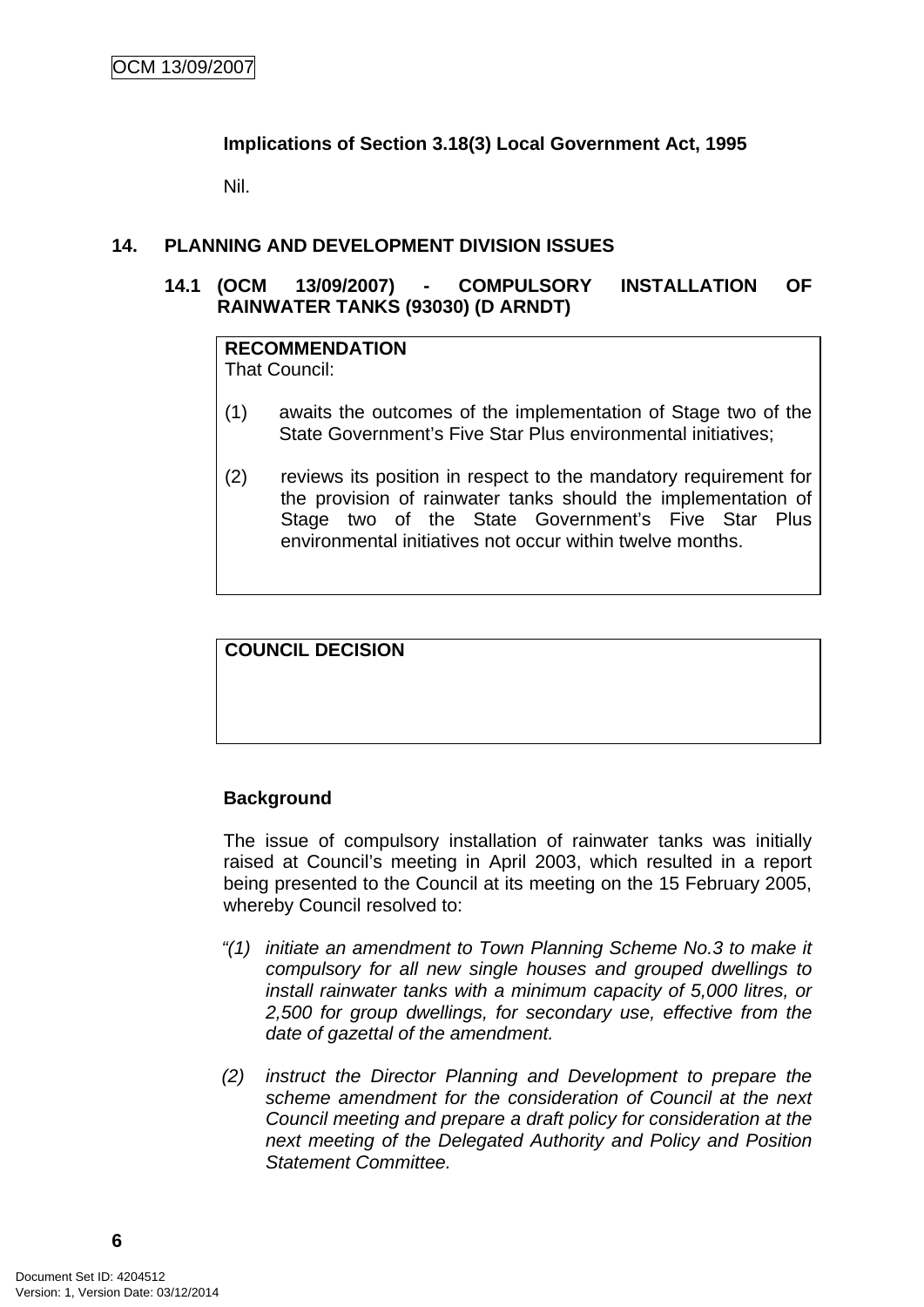*(3) investigate the potential for a preferential supply arrangement with a local supplier that affords ratepayers the ability to purchase rainwater tanks of either 2,500 or 5,000 litres or more at lower costs than currently exist."* 

Council subsequently at its Ordinary Meeting on 15 March 2005 resolved as follows:-

- *"(1) receive the report;*
- *(2) adopt the recommendation to amend Town Planning Scheme No.3, Amendment No.30, with the exception that proposed Clause 5.8.7 be modified to read as follows:*

*5.8.7 Each new single house shall install a rainwater tank, as a secondary water supply, with a minimum capacity of 4,000 litres and each new grouped dwelling shall install a rainwater tank with a minimum capacity of 2,000 litres.* 

*(3) instruct the Director, Planning and Development to prepare a draft Rainwater Tank Policy for consideration at the next Delegated Authroity, Policies and Position Statements Committee Meeting."*

Following the statutory consultation on the amendment Council resolved at its Ordinary meeting on the 10 November 2005:

- (1) *not adopt the amendment for final approval;*
- *(2) advise the Western Australian Planning Commission accordingly;*
- *(3) adopt the recommendations made in the Schedule of Submissions attached to the Agenda;*
- *(4) await the outcomes of the introduction of WA BASIX which includes a more comprehensive approach to water efficiency and energy efficiency technologies for new homes; and*
- (5) *advise submissioners of Council's decision accordingly.*

At the Council meeting held on August 9, 2007 Mayor Lee provided a notice of motion that Council considers an amendment to its Town Planning Scheme No.3 to ensure that all new properties constructed within the City of Cockburn be fitted with rainwater tanks.

## **Submission**

N/A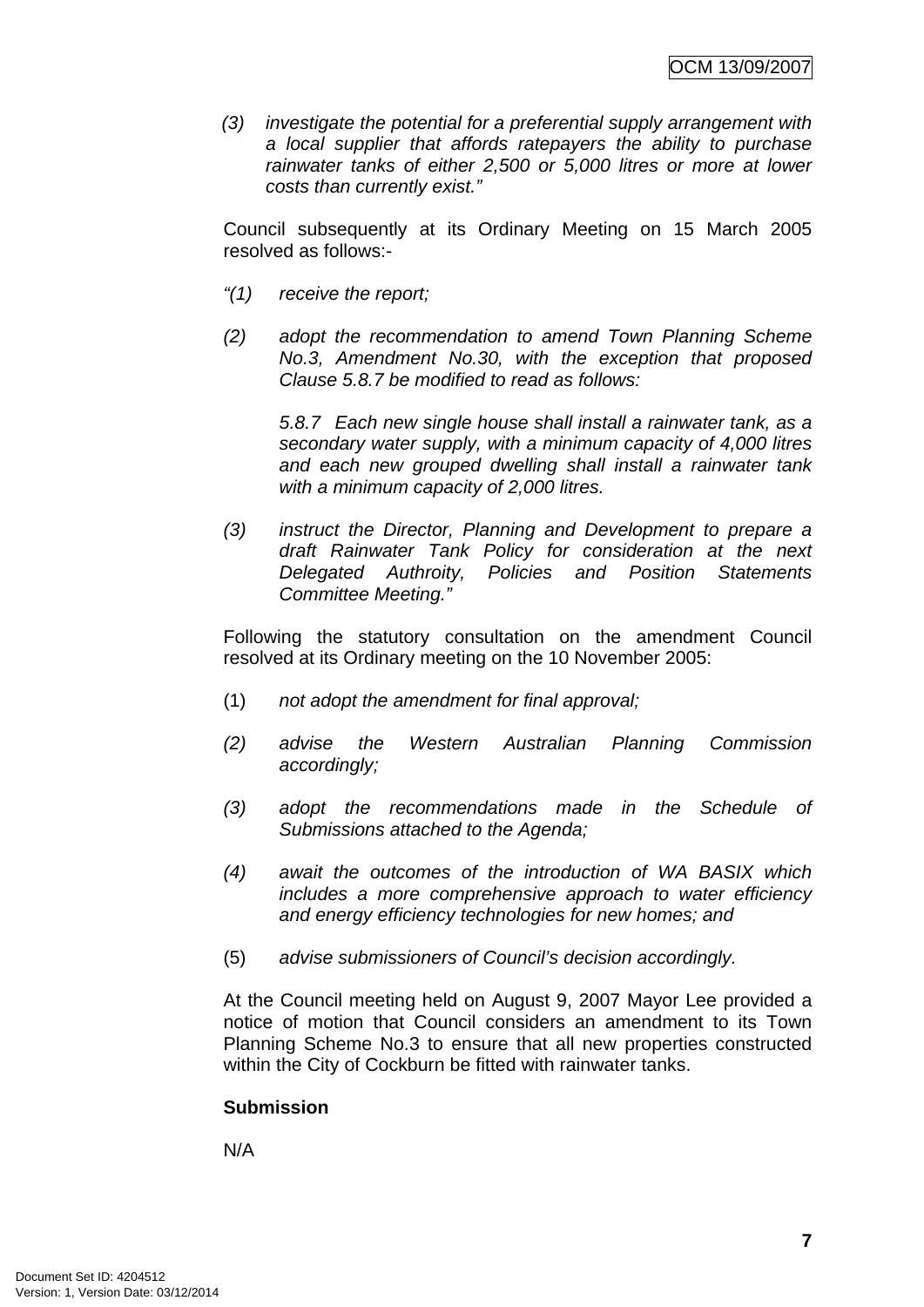#### **Report**

The discussion/debate in relation to the previous amendment considered by Council raised a number of issues, which resulted in Council resolving not to grant final approval to the amendment. The main issues were health/environmental, economic, statutory/legal and duplication of State Government initiatives.

#### Health Issues

The Department of Health has advised that unless treated rainwater is not reliably safe to drink in urban areas where reticulated scheme water is available, rainwater should be used for non-potable water uses such as garden watering, flushing toilets, washing machines and car washing.

The *Plumbing Code of Australia* does not appear to support the connection of rainwater tanks to hot water systems or washing machines.

The maintenance of guttering and rainwater tanks has a significant impact on water quality and the Department of Health recommends ongoing maintenance and disinfection of rainwater tanks. These measures include first flush diverters, screens over inlets, regular cleaning of gutters and mosquito breeding prevention.

There are also ongoing concerns that rainwater from suburbs in the district near industrial areas may not be fit for consumption or for use in other purposes.

As rainwater tanks are usually owned and operated by the householder and the use of roof runoff is not subject to any regulation, it is impossible to control the use of rainwater tanks.

In order to address these environmental issues the preferred solution would be for any rainwater tanks to be used as a *"non-potable"* water supply as opposed to a *"secondary"* water supply. The rainwater tank be then plumbed to the toilets and cold water washing machine outlets, which would eliminate the potential health risk.

#### Statutory/Legal

Currently under the provision of Council's Town Planning Scheme single residential dwellings and minor grouped dwellings are not required to obtain planning approval and are only required to obtain a building licence.

Section 374(1) of the Local Government (Miscellaneous Provisions) Act 1960 imposes obligations to obtain a building licence before commencing building activity.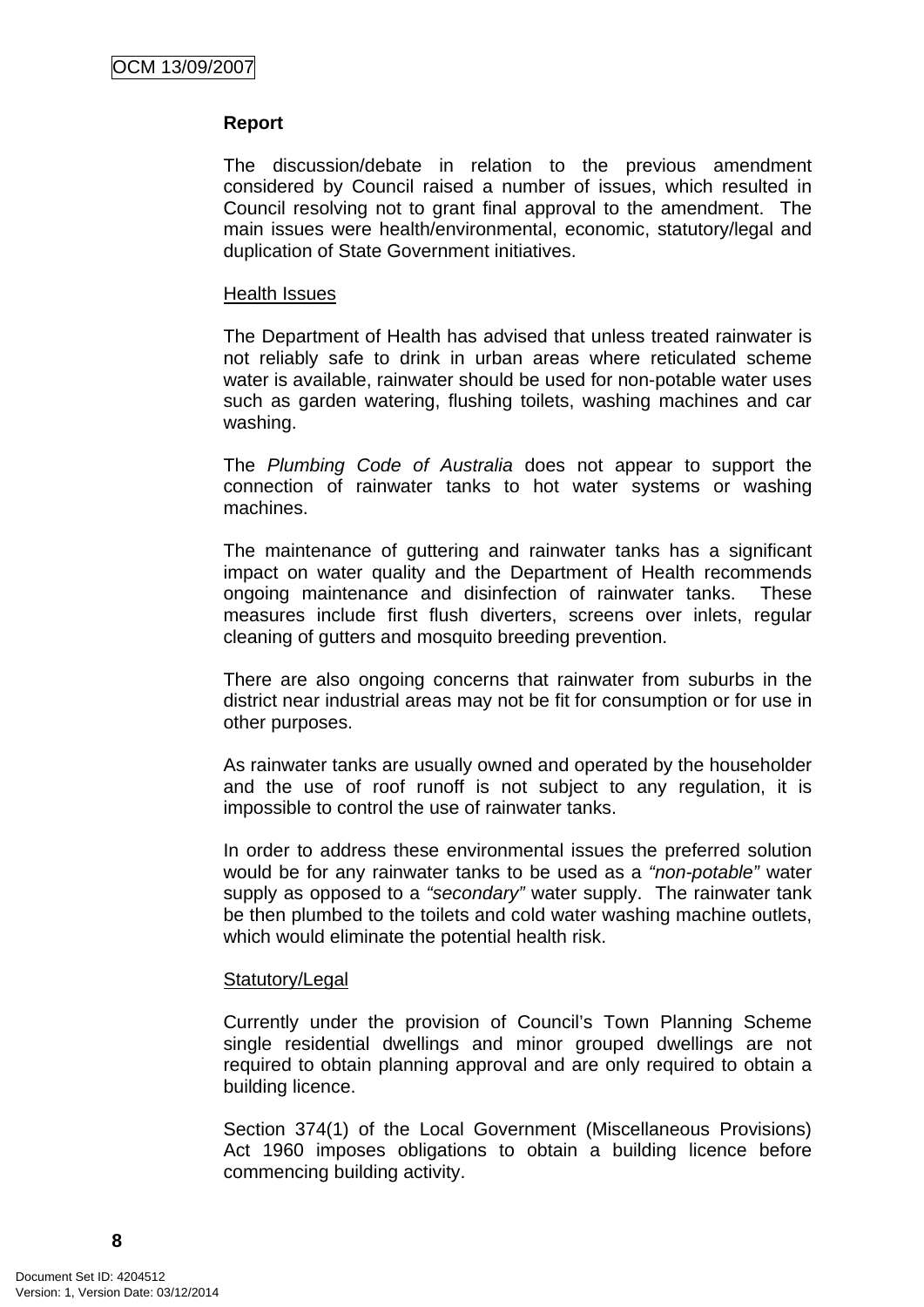Section 374(1b) provides for a local government authority to approve or refuse to approve plans subject to the proposal complying with all local laws and polices (that relate to building matters) and all local laws and schemes in relation to town and regional planning matters.

The State Administrative Tribunal has however generally be of the view that only conditions that relate specifically to the building matter or structural design/conformity of a proposal should be imposed on a building licence. Conditions relating to planning matters being sought and imposed as conditions of a planning approval.

As any mandatory requirement for the provision of a rainwater tank was proposed as part of Council's scheme and the scheme does not give rise to the need to obtain planning approval for an otherwise exempted development. The only avenue open to Council would be to either refuse a building licence for a new dwelling if the plans do not propose a rainwater tank or alternatively impose the requirement to install a tank as a condition of the licence. As previously stated and based on advice from Council's solicitors such a course is likely to be able to be successfully challenged through the appeal process.

#### Domestic Water Use

The Water Corporation prepared a document titled "Domestic Water Use Study in Perth Western Australia 1998-2001 – released on March 2003". The study provides a good understanding of domestic water use patterns and trends for the Water Corporation to plan for the present and future needs of its domestic and other customers. Some public submissions criticised the City for not referring to this report.

## Annual Water Use Table

|                          | In-house | Ex-house | Leaks |
|--------------------------|----------|----------|-------|
| Single                   | 42%      | 56%      | 2%    |
| Residential              |          |          |       |
| <b>Multi-Residential</b> | 48%      | 50%      | 2%    |

#### Component Usage

|             | &<br><b>Bath</b> | Washing | Toilet | Tap | Other |
|-------------|------------------|---------|--------|-----|-------|
|             | Shower           | Machine |        |     |       |
| Single      | 33%              | 27%     | 21%    | 16% | 3%    |
| Residential |                  |         |        |     |       |
| Multi-      | 33%              | 26%     | 17%    | 21% | 3%    |
| Residential |                  |         |        |     |       |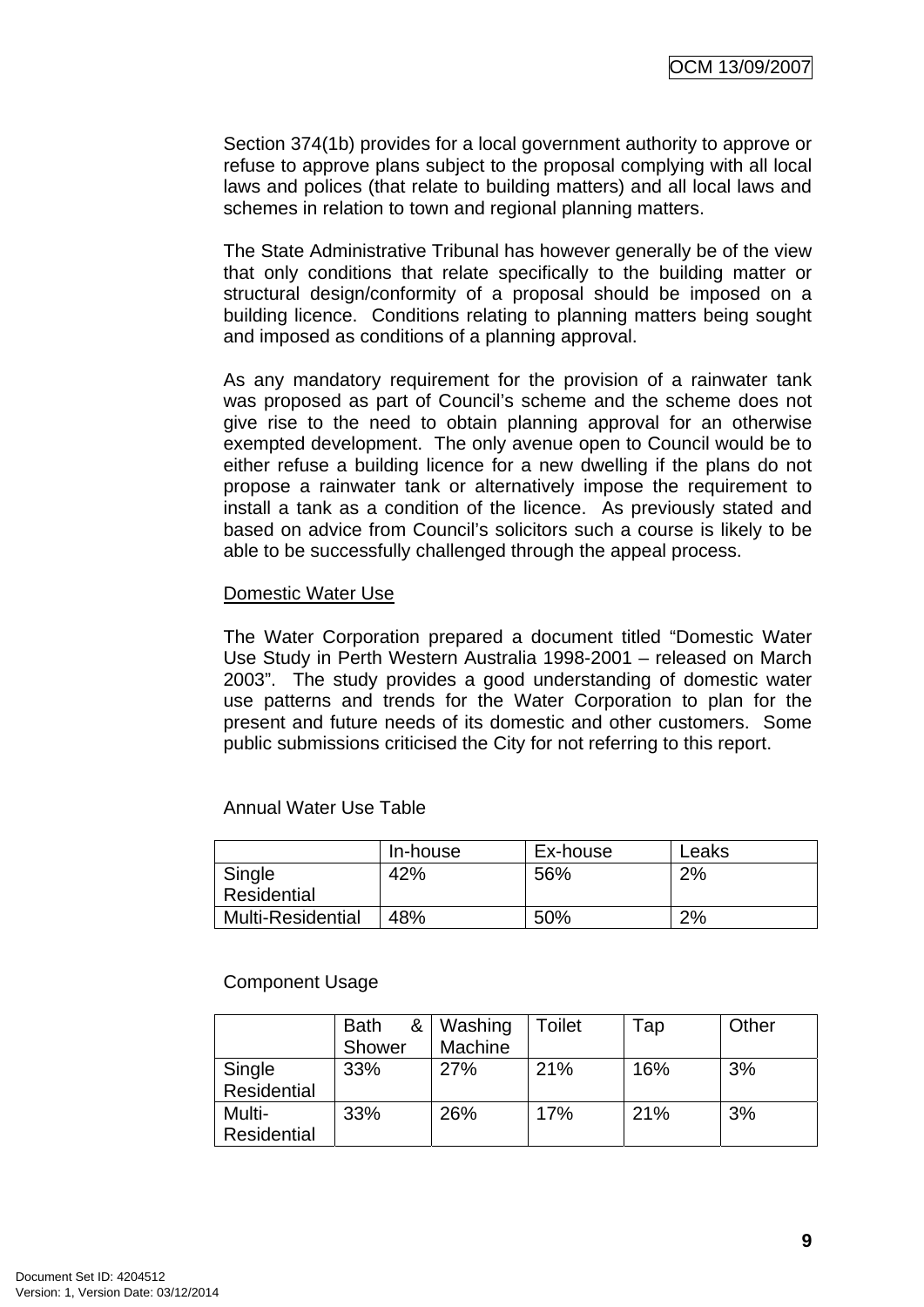| <b>Water Use</b>       | Percentage |
|------------------------|------------|
| Watering               | 54%        |
| Bath & Shower          | 14%        |
| <b>Washing Machine</b> | 11%        |
| <b>Toilet</b>          | 9%         |
| Tap                    | 7%         |
| <b>Swimming Pool</b>   | 2%         |
| Leaks                  | 2%         |
| Other                  | 1%         |
| Total                  | 100%       |

#### Overall Component Usage per Single Household

It is interesting to note that sinking a bore would cost less to install than a rainwater tank and connecting to a house. A bore would also save 54% of overall water use to a single household and provide a continuous all year round supply of groundwater. A rainwater tank couldn't provide the same water savings because rainwater supply is limited.

Some Study Outcomes:-

- Water usage peaks over summer;
- Higher income groups use more water than lower income groups;
- Almost all water use outside the house is applied to gardens and lawn watering;
- Auto-reticulation uses more water than no auto-reticulation. 36% increase in use from 1981/82 to 1998/00 of sample households;
- Houses with bores use less scheme water for watering purposes than houses without a bore;
- Shower efficient heads save more water than normal flow heads. 35% increase in use from 1981/82 to 1998/00 of sample households;
- Front loader washing machines save more water than top loader washing machines;
- Dual flush toilets use less water than single flush toilets. 64% increase in use from 1981/82 to 1998/00 of sample households. Total household water use dropped from 32% to 21% in less than 10 years;
- The total average water use for single households increased by 55% from 1981/82 to 1998/00 of sample households due to an increase in occupancy rates;

**10**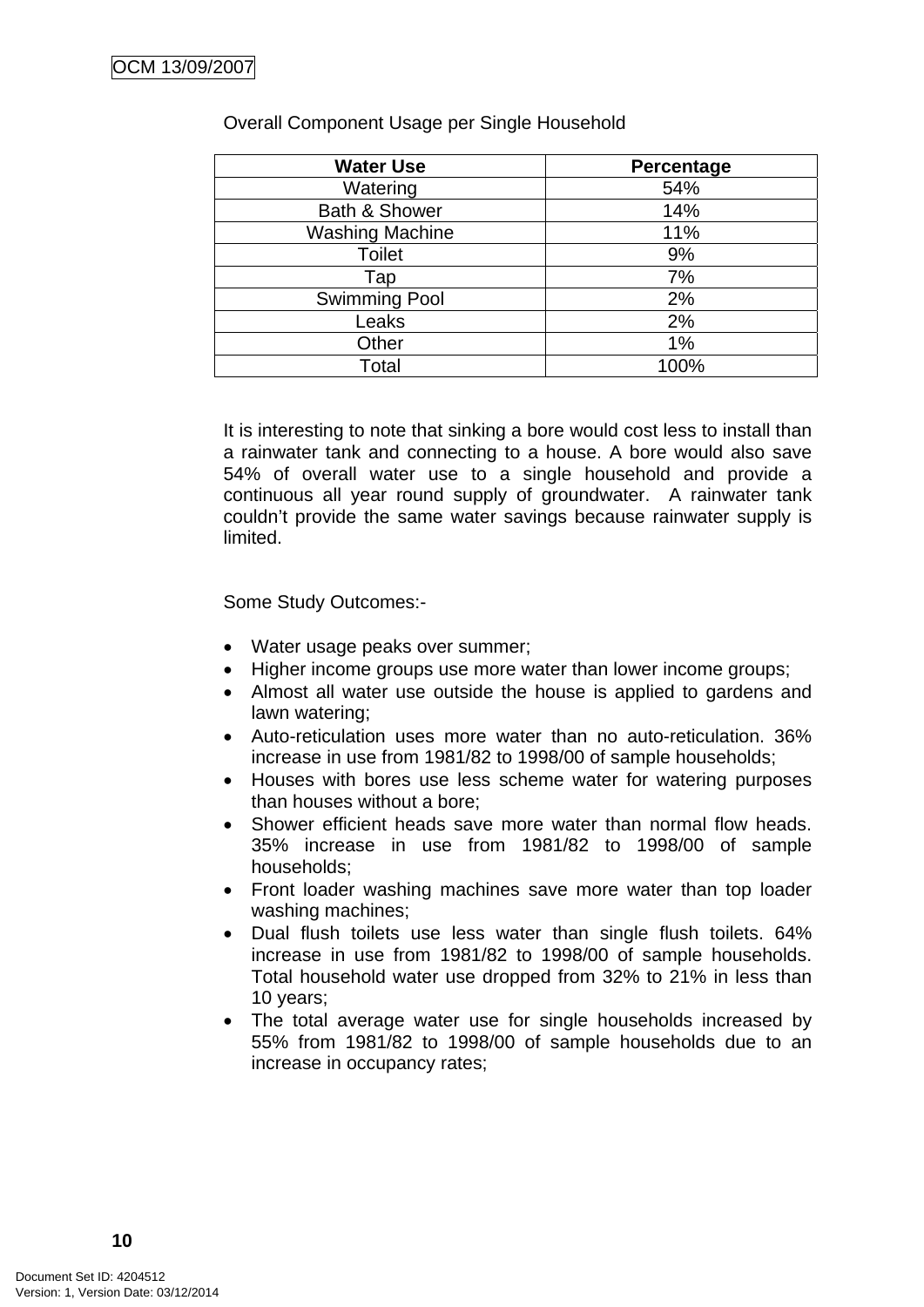## Economic

The main concern raised in the submissions on the previous amendment was the increased cost it would impose on the construction of new dwellings. Essentially the cost of a rainwater tank varies between \$2,750 and \$4,250 plus GST to supply and install a tank (including foundations, transport, fitting, and alterations to the gutters and drainpipes) but doesn't include ongoing maintenance, provision of flush diverters, screens over inlets, regular cleaning of gutters and mosquito breeding prevention. These estimates also don't include the cost of internal plumbing connections.

The current rebate is \$50 for a tank 600 litres or greater and if the tank is 2000 litres or greater \$500 or 50 per cent of the purchase and plumbing in cost (whichever is the lesser amount) if they are plumbed in by a licensed plumber for use in the toilet and/or washing machine.

The State Government's Water Wise Rebate Program has been made to over 197,000 families and is estimated to have saved over 7 million kl annually.

Only 3.8% of rebates over 197,746 waterwise rebates have been paid by the State Government for rainwater tanks.

The optimal size of a rainwater tank should be determined based on the in-house demand, approximate roof catchment area of the building, the space available for the installation of the tank and the costs associated with the installation.

| use for rainwater              |                          |       |       |  |
|--------------------------------|--------------------------|-------|-------|--|
| <b>Use of Rainwater</b>        | Roof Catchment Area (m2) |       |       |  |
| <b>Single Residential</b>      | 150                      | 200   | 250   |  |
| Toilet only (112l/day)         | 2500L                    | 3000L | 3500L |  |
| Toilet & Washing Machine (cold | 3000L                    | 3500L | 3500L |  |
| water inlet only) (251I/day)   |                          |       |       |  |
| Toilet, Washing Machine & Hot  | 3500L                    | 3500L | 3500L |  |
| Water (361I/day)               |                          |       |       |  |
| <b>Multi Residential</b>       |                          |       |       |  |
| Toilet only (62l/day)          | 2500L                    | 3000L | 3000L |  |
| Toilet & Washing Machine (cold | 3000L                    | 3500L | 3500L |  |
| water inlet only) (156l/day)   |                          |       |       |  |

Toilet, Washing Machine & Hot 3000L 3500L 3500L

Water (240l/day)

**Optimal size of rainwater tank based on roof catchment & use for rainwater** 

The potential savings on scheme water consumption due to the installation of rainwater tanks, assuming the installation of the recommended rainwater tank size are as follows: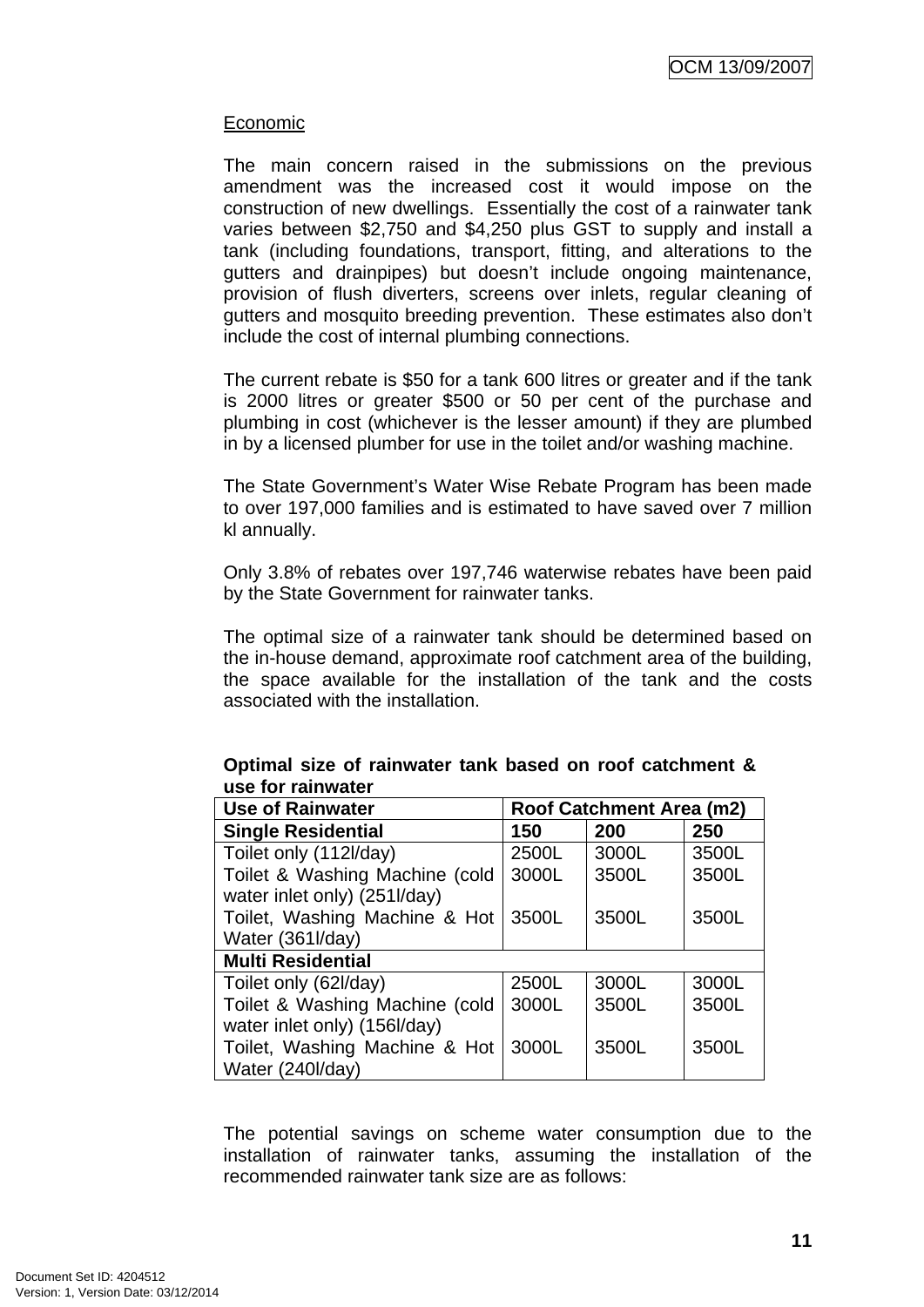| <b>Use of Rainwater</b>        | Roof Catchment Area (m2) |          |          |  |
|--------------------------------|--------------------------|----------|----------|--|
| <b>Single Residential</b>      | 150                      | 200      | 250      |  |
| Toilet only (112l/day)         | 28kL/yr                  | 31kL/yr  | 33kL/yr  |  |
|                                | (66%)                    | (75%)    | (81%)    |  |
| Toilet & Washing Machine (cold | 45kL/yr                  | 49kL/yr  | 51kL/yr  |  |
| water inlet only) (251I/day)   | (49%)                    | (54%)    | $(56\%)$ |  |
| Toilet, Washing Machine & Hot  | 56kL/yr                  | 60kL/yr  | 63kL/yr  |  |
| Water (361I/day)               | (42%)                    | (46%)    | (48%)    |  |
| <b>Multi Residential</b>       |                          |          |          |  |
| Toilet only (62l/day)          | 16kL/yr                  | 19kL/yr  | 20kL/yr  |  |
|                                | (81%)                    | (89%)    | (92%)    |  |
| Toilet & Washing Machine (cold | 32kL/yr                  | 36k/L/yr | 37kL/yr  |  |
| water inlet only) (156l/day)   | (60%)                    | (65%)    | (68%)    |  |
| Toilet, Washing Machine & Hot  | 40kL/yr                  | 45kL/yr  | 46kL/yr  |  |
| Water (240I/day)               | (49%)                    | (54%)    | (56%)    |  |

## **Potential maximum savings on scheme water consumption from rainwater tanks**

The estimated payback period for the installation of a rainwater tank and the associated plumbing would be somewhere in the vicinity of 15 to 40 years, depending upon the size of the tank and the water usage of the household.

## State Government Initiatives

In May 2006, the State Government adopted the minimum 5 Star energy efficiency provisions of the Building Code of Australia (BCA) for all new homes. Known as 5 Star, the provisions are designed to encourage better building designs resulting in environmental benefits such as reduced energy consumption and savings in heating and cooling.

The 5 Star provisions effectively replace the previously proposed Building Sustainability Index (BASIX). In May 2007 the State Government announced the introduction of its 5 Star Plus environmental initiative, which builds on the energy efficiencies from 5 Star together with water reduction measures.

5 Star Plus is based around two new Codes: The Energy Use in Houses Code, which confirms the existing 5 Star provisions for house design and construction and adds requirements for energy efficient water heating.; and The Water Use in Houses Code, which aims to reduce the consumption of water in residential homes by requiring water efficient fittings, minimising the wastage of water and facilitating the appropriate use of alternative sources of water such as grey water and rain water.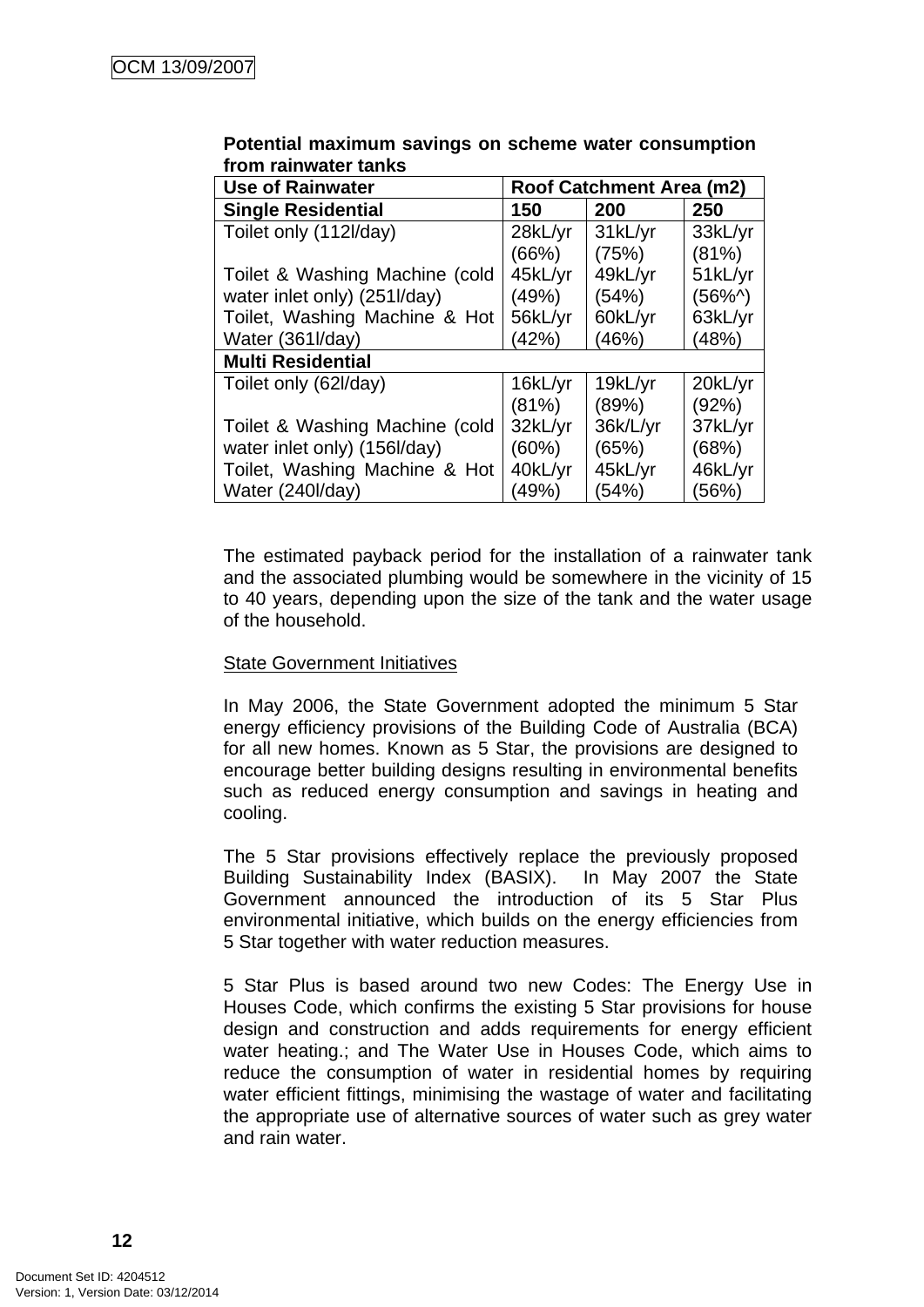Specifically the Water Use in Houses Code requires that from September 1, 2007 all new homes must be fitted with 3 or 4 star water efficient fittings and fixtures, and all hot water outlets in new homes be located close to the hot water system or a re-circulating hot water supply to minimize wastage of energy and water.

The second stage of the 5 star plus provisions will require that all new homes be plumbed so that they can be connected to an approved alternative water supply at a later date (the alternative water supply may include water tanks, bore water and/or third pipes), and be plumbed to enable connection to a grey water system (grey water being the water from showers, baths and laundry), and new homes with a high water demand for internal use have an approved alternative water supply for appropriate non-potable use. The 5 Star Plus standards are proposed to be introduced into the BCA from May 1, 2008.

#### Other Similar Provisions

Since Council's determination in November 2005 there have been a few developments/subdivisions, which are implementing the mandatory provision of rainwater tanks. These primarily are being imposed by the developer as a condition of sale of land within their estate. In the case of the Champion Drive Estate in Armadale this requirement is being trialled by the Armadale Redevelopment Authority (RDA). The RDA is governed by the provisions of the Armadale Redevelopment Act, which requires all developments within the RDA jurisdiction to have completed a sustainability audit. The audit establishes a range of minimum environmental requirements, and in the Champion Drive Estate the minimum standard for water efficiency is the installation of a 2,500 litre rainwater tank plumbed to the toilets and cold water washing machine outlet, and must be in accordance with all health regulations. The RDA is able to achieve this as it is not bound by the provisions of the Planning & Development Act, unlike other local government authorities.

#### **Conclusion**

The mandatory provision of rainwater tanks is not supported, at this current moment in time, for the following reasons:

- It pre-empts the introduction by the State Government of Stage 2 of the 5 Star Plus energy & water provisions and would be superseded once these provisions were introduced as part of the BCA.
- It would potentially be difficult to implement under the provisions of the Local Government (Miscellaneous Provisions) act, 1960.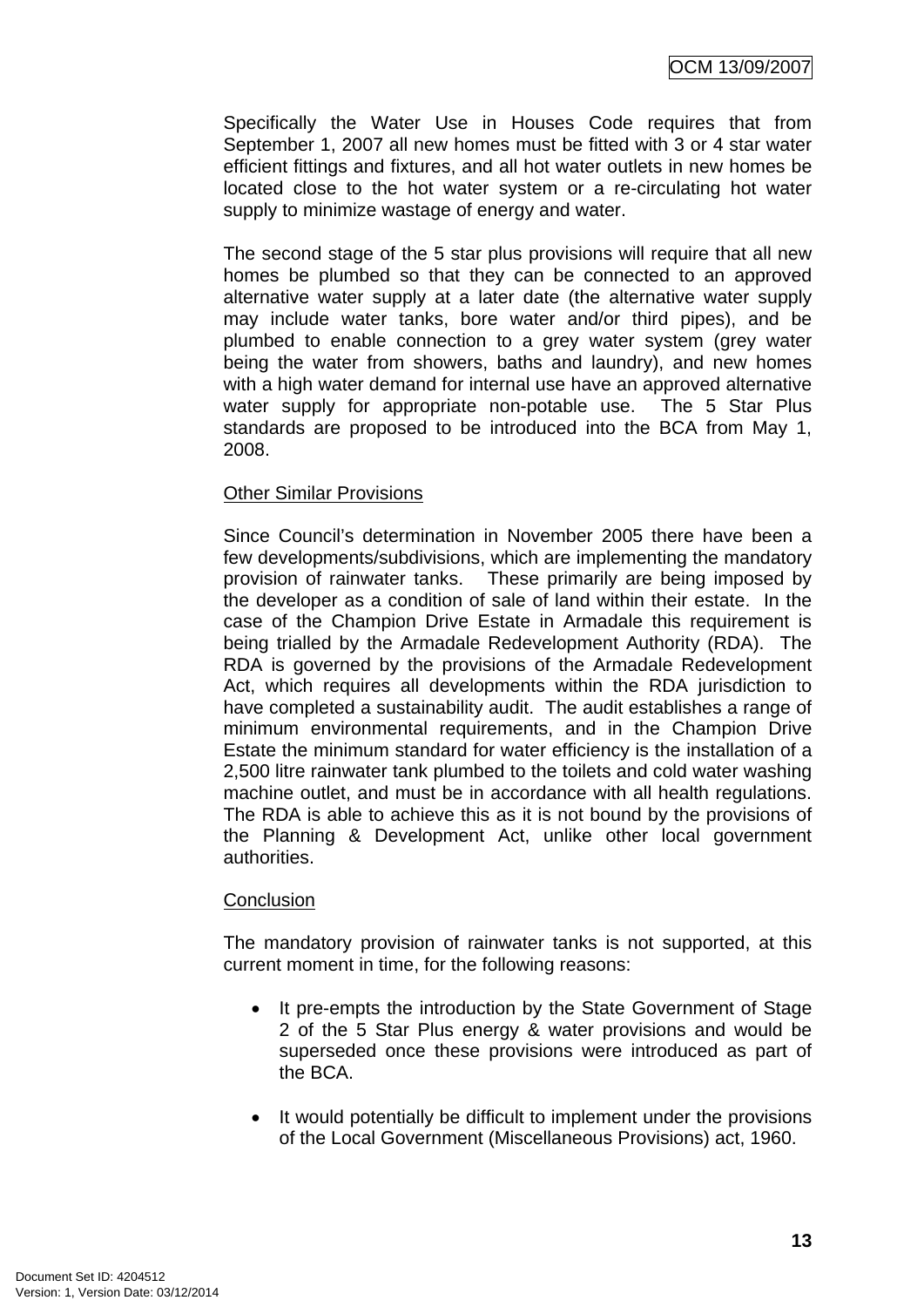- The proposal is not equitable as the mandatory provision of rainwater tanks would not apply to existing houses.
- Council would have to give serious consideration to providing financial incentives if rainwater tanks are mandated ahead of the State Government's Solar program, which would be at the cost of existing ratepayers who are not part of the provisions.

It is considered however that this position should be reviewed if the State Government does not implement Stage two of the its 5 Star Plus environmental initiatives.

## **Strategic Plan/Policy Implications**

## *Demographic Planning*

*• To ensure the planning of the City is based on an approach that has the potential to achieve high levels of convenience and prosperity for its citizens.* 

## *Natural Environmental Management*

*• To ensure development of the district is undertaken in such a way that the balance between the natural and human environment is maintained.* 

## **Budget/Financial Implications**

Nil.

## **Legal Implications**

The legal implications are:

- (1) Local Government (Miscellaneous Provisions) Act, 1960;
- (2) Planning & Development Act 2005;
- (3) Building Codes of Australia.

Given the limited time in which to prepare the report formal recent legal opinion has not been provided, however, Council's solicitors have verbally advised that the only way of imposing the mandatory provision of rainwater tanks would be as a condition of the building licence. They, however, advised that the State Administration Tribunal have consistently upheld appeals in respect of the imposition of planning conditions on building licences.

## **Community Consultation**

In respect to the current proposal under consideration there has not been sufficient time from the date of the intended notice of motion and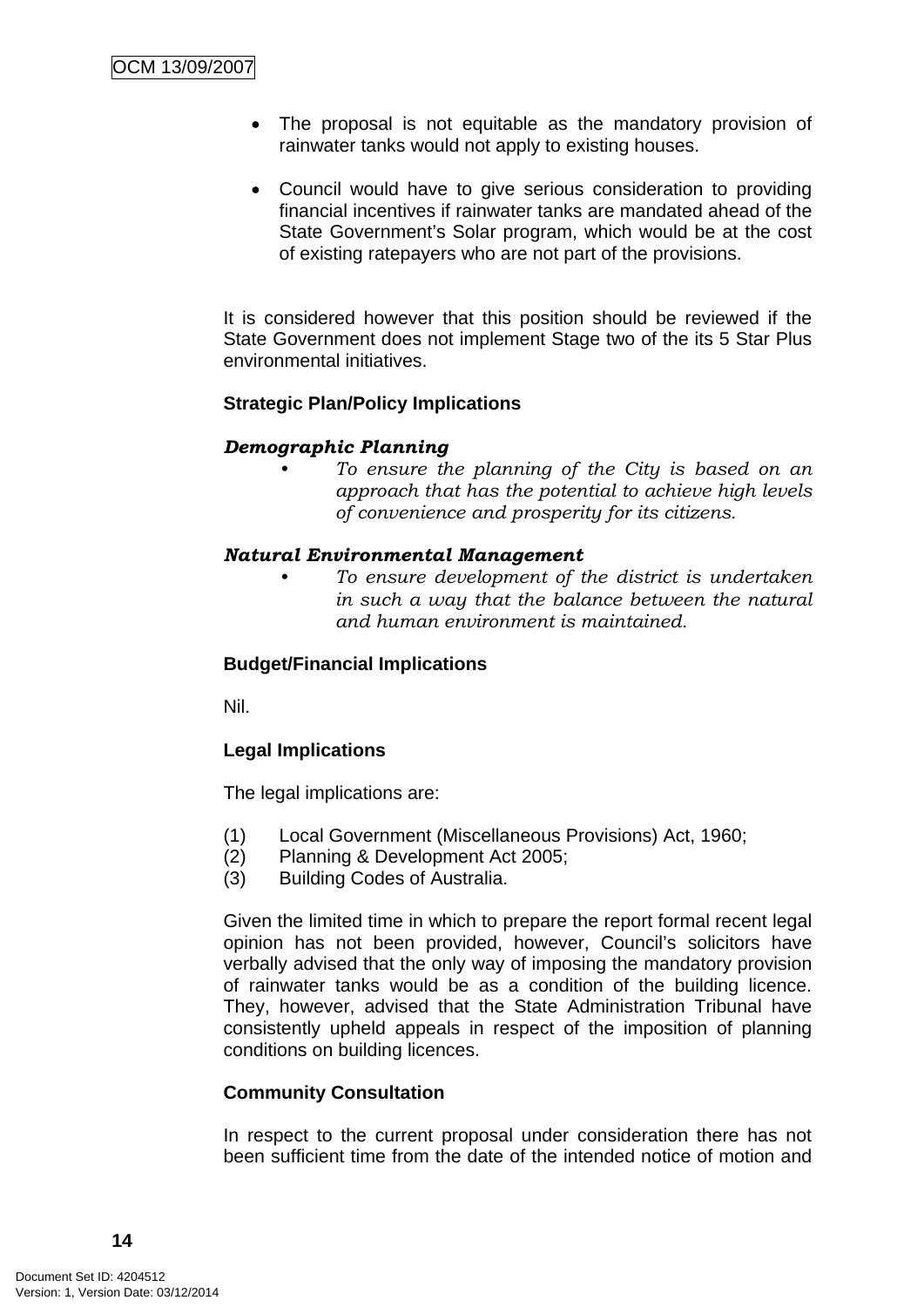<span id="page-18-0"></span>the preparation of this report for any significant industry consultation to be undertaken.

The previously proposed scheme amendment was widely advertised and received a significant number of submissions, including detailed submissions from the Housing Industry Association, the Department for Planning and Infrastructure, the Water Corporation, Department of Health, the Urban Development Institute of Australia, Building Companies and Building Industry Groups. All of the submissions received opposed the mandatory imposition of rainwater tanks and copies of the submissions and their respective responses can be found in the Council report of November 2005 on the matter.

## **Attachment(s)**

Nil.

## **Advice to Proponent(s)/Submissioners**

N/A

**Implications of Section 3.18(3) Local Government Act, 1995**

Nil.

## **14.2 (OCM 13/09/2007) - PHOENIX CENTRAL REVITALISATION PLAN (9687) (E ROBERTS) (ATTACH) Item 14.2.pdf**

## **RECOMMENDATION**

That Council proceed with the preparation of the Phoenix Central Revitalisation Plan as outlined in the Agenda report and Attachments.

## **COUNCIL DECISION**

## **Background**

At the Council Meeting on the  $9<sup>th</sup>$  August 2007, it was proposed that the Council prepare a Phoenix Park Activity Centre Plan (Item 17.3). This item has changed the name to the "Phoenix Central Revitalisation Plan" as this name is considered to be more widely understood by the community. This item outlines the proposed process for the preparation of the plan.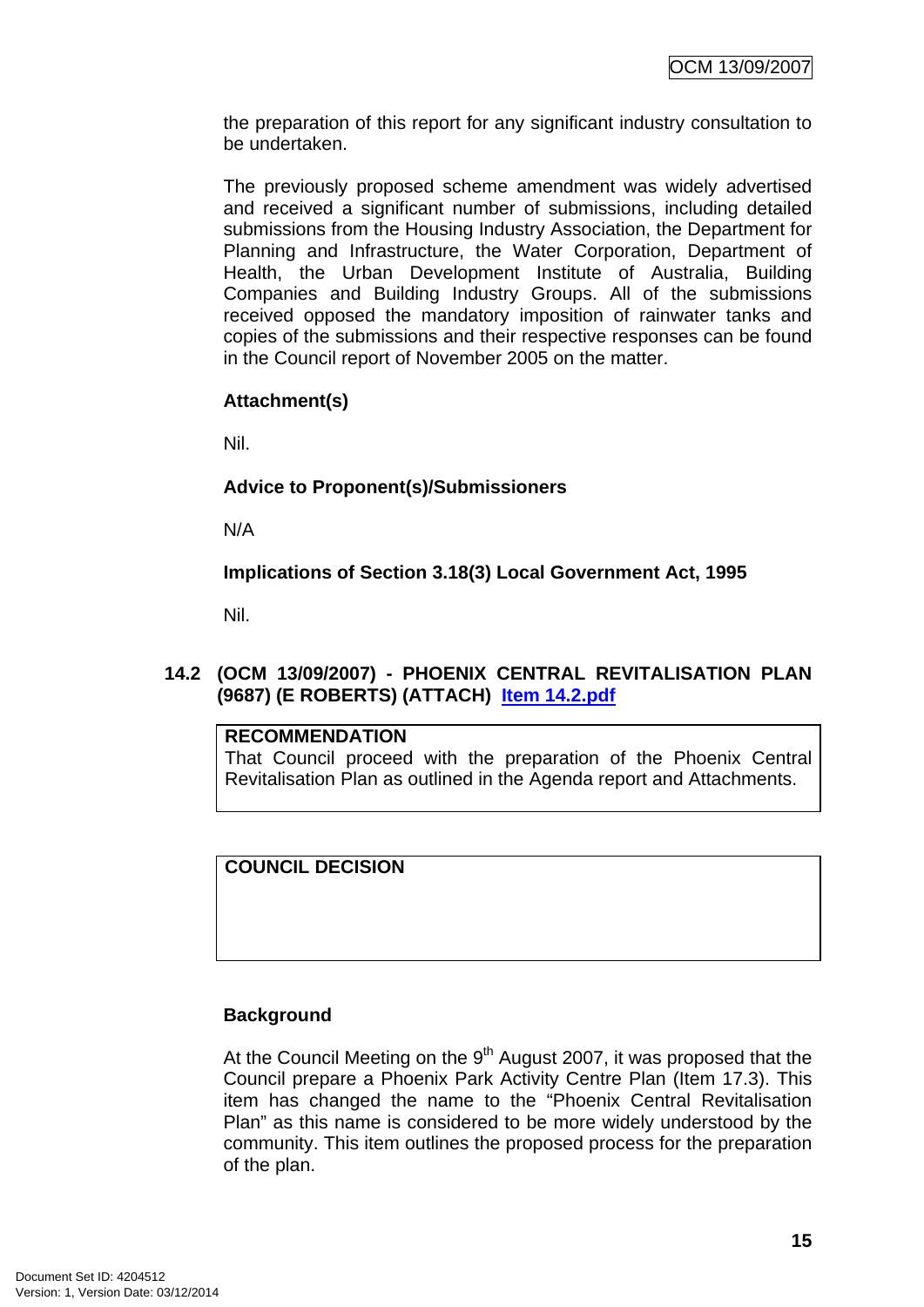## **Report**

## Rationale for the preparation of the Phoenix Central Revitalisation Plan

The Phoenix commercial centre is the City of Cockburn's second largest centre with 28,000 square metres of retail and many other associated commercial uses. Council Administration Buildings are located adjacent to the existing shopping centre and the City is currently investigating how to further develop this approximately six (6) hectare site. The surrounding residential area is also currently receiving infill sewerage and many residents are now looking at the potential of their land being further developed.

Rather than allowing the Phoenix Park area to develop in a piecemeal manner, it is proposed that the City prepares a comprehensive Revitalisation Plan for the Phoenix Park area. From a planning perspective, the Revitalisation Plan is really an Activity Centre Plan (see below). The final report submitted to the Western Australian Planning Commission (WAPC) will therefore be called the: "Phoenix Central Revitalisation Plan: *an activity centre plan for the future*"

The concept of an Activity Centre comes from the Western Australian Planning Commissions new community planning strategy for Perth called "Network City" and the "Liveable Neighbourhoods" operation policy. Network City describes Activity Centres as:

 *"locations where a range of activities are encouraged. Employment, retail, living, entertainment, higher education, high level or specialised medical services are just a few such activities".* 

Some of the key recommendations of Network City that are applicable to a future Phoenix Central Revitalisation Plan include:

- Planning for local places to develop identity and pride and to increase social and cultural capital.
- Revitalising existing centres by enhancing their amenity and attractiveness, their economic, social and cultural vitality and their safety and security.
- Encouraging the local mixing of uses, especially residential housing to help reduce the overall need for people to travel between their places of residence, employment and recreation and to overall strengthen the centre as a public transport destination.

"Liveable Neighbourhoods" explains the rational behind having residential in activity centres:

 *"All mixed use centres should have a reasonable amount of denser housing in it and in close proximity to them. This should provide a*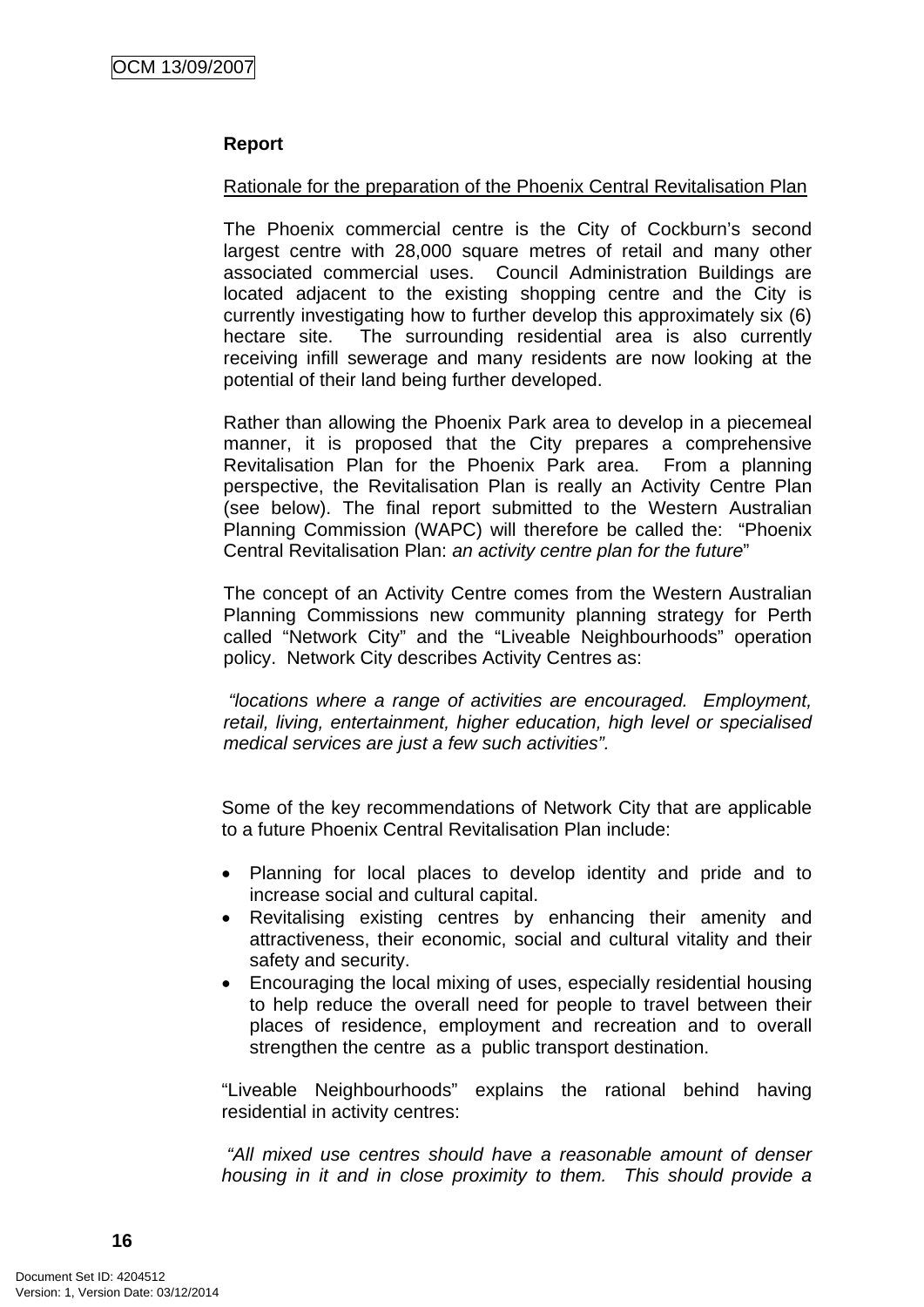*range of housing types, sizes and affordability of choices. Housing in upper storeys of mixed-use buildings is strongly encouraged. This not only provides centrally located housing, but also helps to crease a sense of urban scale and intensity along streets. In addition, residential activity provides improved community safety to the centre. Thus housing within centres will often be important for providing adequate walkable custom for the centres and for supporting public transport services."* 

Council's land provides a strategic opportunity for the Phoenix Park Centre to evolve to an exciting and vibrant activity centre and should form an integral part of the preparation of the Revitalisation Plan for the whole Phoenix Park area.

## Scope of the Phoenix Central Revitalisation Plan

The Phoenix Central Revitalisation Plan will be a planning tool that will enable Council to set out its vision for this area, and the longer-term directions for land use and development. The Plan will establish a basic structure in terms of future population and employment, outline broad strategies for housing, shopping and business activities and proposals for transport, open space and other public uses.

Attachment 1 shows the study area for the project. While the regional and sub-regional context will be considered in the plan, the actual subject area broadly represents an 800 metre walkable catchment from the Phoenix Park commercial precinct and the City's land located to the south.

Strategic Planning Services will manage the preparation of the Plan with the help of consultants such as Urban Designers, a Traffic Engineer and a Place Making or Retail Consultant as well as a technical group from the City of Cockburn.

The project will formally commence in September and aims to be completed by June 2008 with an implementation phase to follow.

The following outlines key outcomes for critical stakeholders (the community, existing business owners, developers, government agencies and the City of Cockburn) and outcomes from the Revitalisation Plan itself.

Desired Outcomes for Critical Stakeholders

- Help the Community to understand how the area is likely to change in the future and provide guidance in terms of zoning changes.
- Help Existing Business Owners to have greater certainty and appreciation regarding the future direction of the centre at large and to see future opportunities for improving their businesses and business surroundings.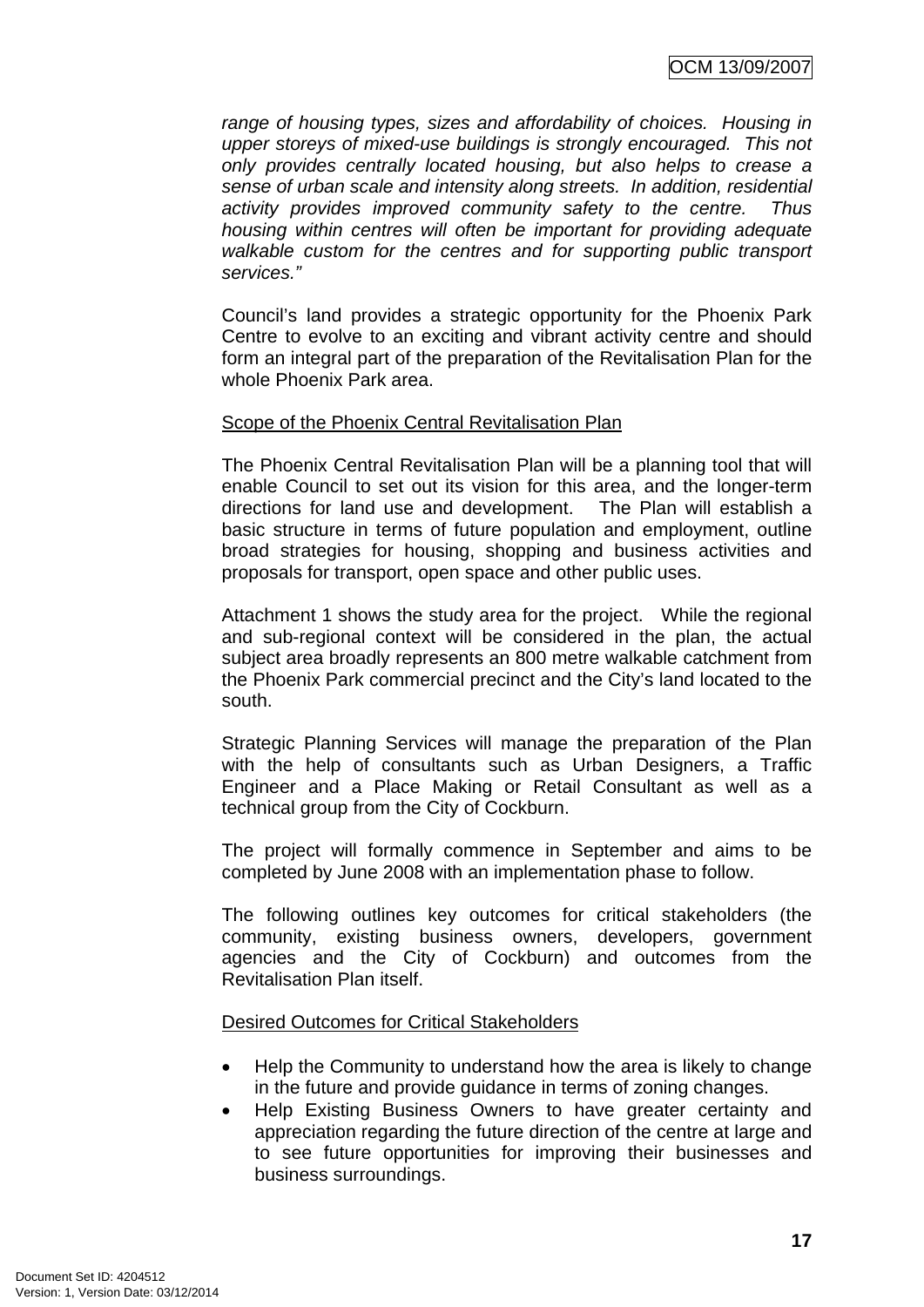- Help Developers to understand the development opportunities that exist and the matters that will be taken into account by the City of Cockburn in assessing development proposals.
- Help Government Agencies in coordinating infrastructure improvements such as the Public Transport Authority and Main Roads.
- Help the City of Cockburn guide the following:
	- o land use, zoning, subdivision and development throughout the centre, to be implemented through the statutory planning system, including amendments to Council's Town Planning Scheme;
	- o future capital works to meet increased future activity levels within the centre;
	- o the provision of community services and facilities;
	- o the development of Council land;
	- o non-statutory initiatives, arrangements or partnerships to assist in realising potential future opportunities within the centre.

## Desired Outcomes resulting from the Revitalisation Plan

*Land Use and Rezoning* 

- Strengthen the retail, business, entertainment, civic, community and employment role of the centre.
- Propose possible retail floor space increases for the centre.
- Integrate the development of a new mixed use precinct of civic, residential, community on Council land with the rest of the centre.
- Provide for a new Senior Citizen Centre as part of the development of Council's land.
- Create a range of new housing opportunities within and around the centre resulting in an increase the number of people living in the centre.

## *Built Form and Design*

- Encourage the development of an attractive and distinctive built environment that supports the range of activities of the centre.
- Create a positive urban image for each part of the centre through the design of buildings and spaces.
- Facilitate and promote innovative new development or improvements with existing landowners that promotes a significantly improved urban environment.
- Establish an appropriate building scale for each part of the centre that maximises use of available land within the centre.
- Promote a range of new housing opportunities that offers a high standard of amenity, close to the activity of the centre.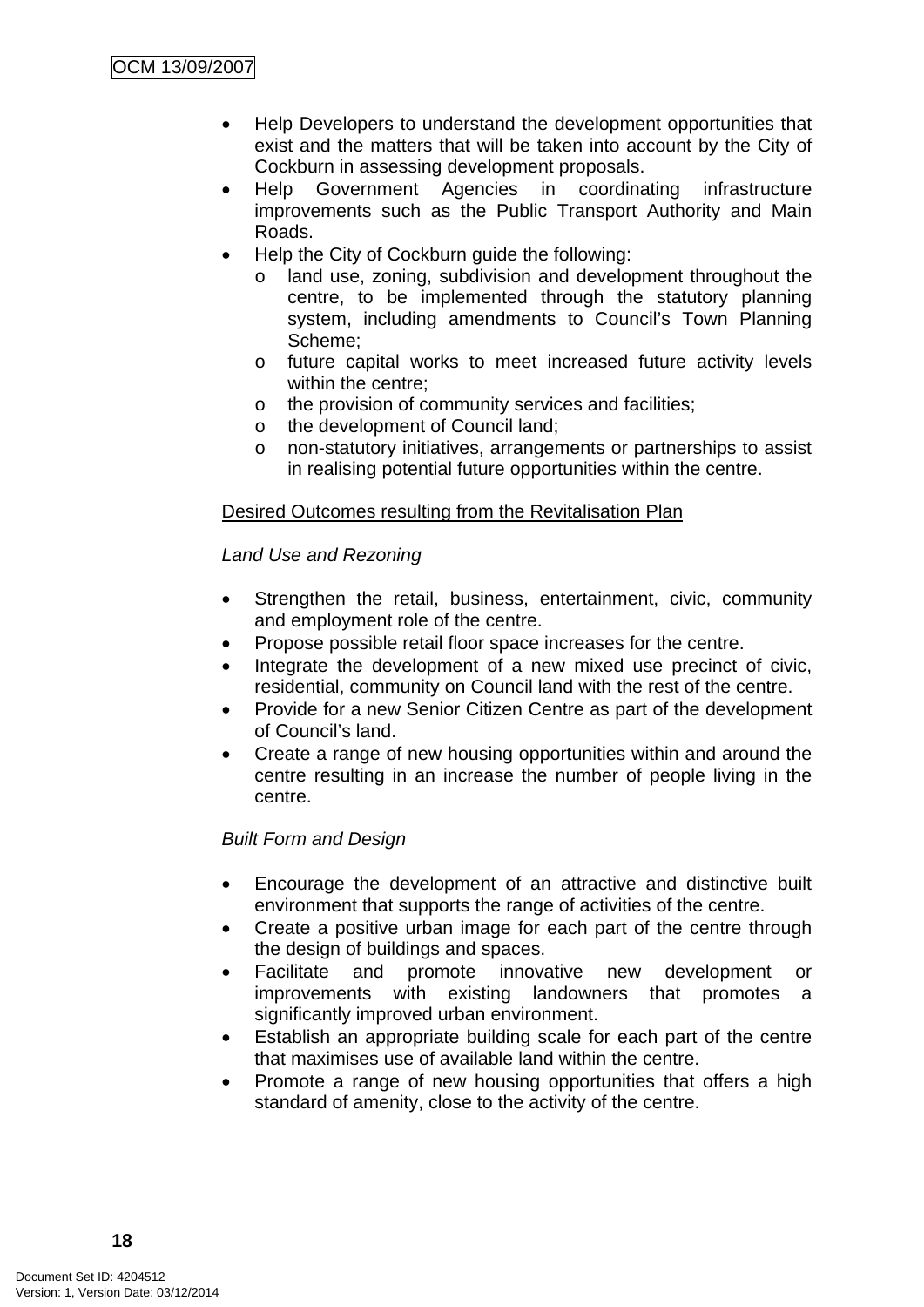## *Access and movement network*

- Improve accessibility for all forms of transport within the centre, with pedestrians, cyclists and public transport users as the priority.
- Improve safety including perceptions of safety in public spaces, streets, laneways and pedestrian walk throughs in the centre via the application of "Designing out Crime" principles.
- Advocate for improved public transport service provision, timetable integration and infrastructure upgrades.
- Manage impacts of local and 'through' vehicular traffic on the pedestrian environment in the centre.
- Increase cyclist accessibility to and through the centre.
- Manage traffic in local streets associated with increased activity in the centre.
- Ensure sufficient car parking spaces with a high level of amenity and accessibility while reducing the visual impact of car parking on the centre.
- Make better use of car parking areas while maintaining car parking provision.
- Create, where possible, new pedestrian links to improve accessibility and makes existing pedestrian links safe and attractive.
- Streetscape improvements to Rockingham Road.

## *Public Open Space*

• A plan to improve connectivity with the public open space, create new frontages for development and encourage increased usage of parklands.

It is recommended that Council adopts the above process for the preparation of the Phoenix Central Revitalisation Plan.

## **Strategic Plan/Policy Implications**

## *Demographic Planning*

*• To ensure the planning of the City is based on an approach that has the potential to achieve high levels of convenience and prosperity for its citizens.* 

## *Lifestyle and Aspiration Achievement*

*• To identify community needs, aspirations, expectations and priorities for services that are required to meet the changing demographics of the district.*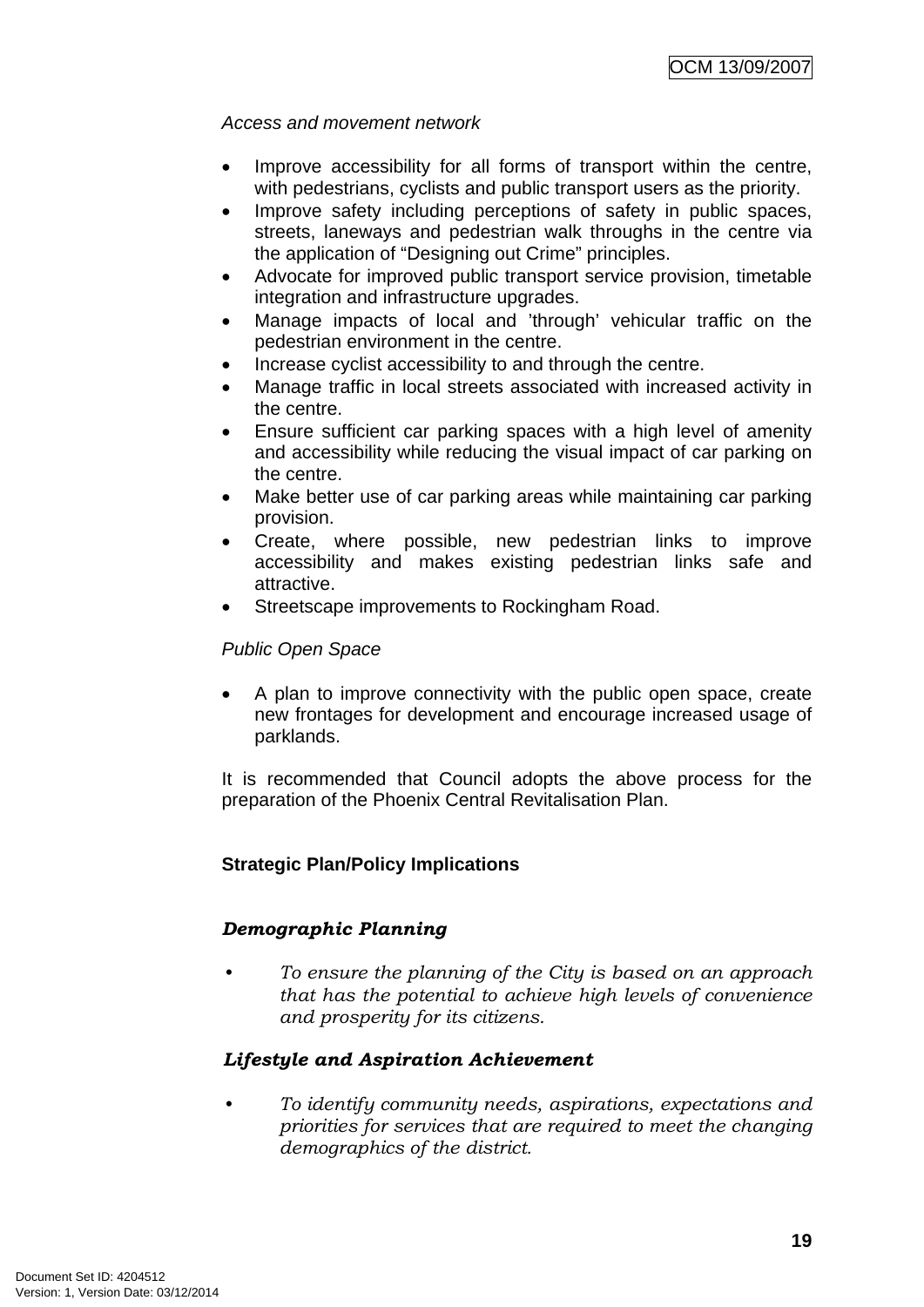#### *Employment and Economic Development*

*• To plan and promote economic development that encourages business opportunities within the City.* 

#### *Transport Optimisation*

*• To ensure the City develops a transport network that provides maximum utility for its users, while minimizing environmental and social impacts.* 

The Planning Policies which apply to this item are:

- SPD2 Community Facilities Infrastructure 10 Year Forward Plan
- SPD4 'Liveable Neighbourhoods'
- APD4 Public Open Space
- APD12 Aged Persons Accommodation Development Guidelines
- APD21 Pedestrian Access Way Closures
- APD33 Town Planning Scheme No. 3 Provisions
- APD36 Shopping Centres and Service Stations
- APD45 Provision of On-Street Car Parking

#### **Budget/Financial Implications**

Preliminary costs of the project are between \$60,000 to \$80,000 with the majority of this budget being used for consultants. These funds will be drawn from the Strategic Planning Budget and it should be noted that the total cost may exceed the funds available. Should this occur, an additional allocation of funds will be requested at a six month Budget Review.

#### **Legal Implications**

Nil

#### **Community Consultation**

The program includes extensive community consultation (see Attachment 2)

#### **Attachment(s)**

- (1) Subject Area
- (2) Consultation Process

#### **Advice to Proponent(s)/Submissioners**

N/A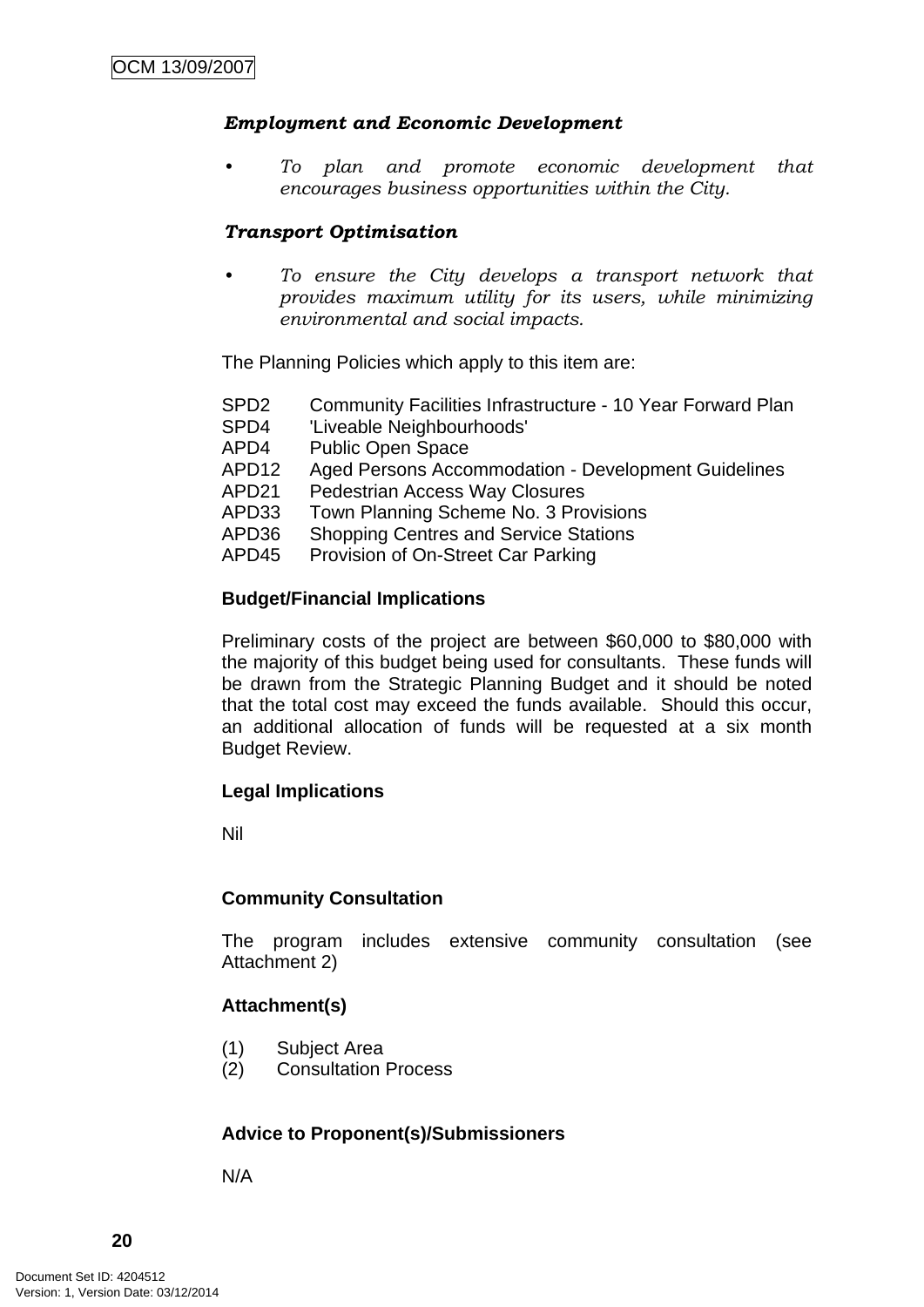## <span id="page-24-0"></span>**Implications of Section 3.18(3) Local Government Act, 1995**

Nil.

## **14.3 (OCM 13/09/2007) - OUTBUILDING (SIDE SETBACK) LOT 162 (NO. 106) BRITTANIA AVENUE, BEELIAR (OWNER/APPLICANT: ROBIN DAWN GRAY) (6003136) (E SMITH) (ATTACH) Item 14.3.pdf**

# **RECOMMENDATION**

That Council:

(1) grant its approval to the outbuilding (side setback variation) in accordance with the approved plans subject to the following conditions:

## **Standard Conditions**

- 1. Development can only be undertaken in accordance with the terms of the application as approved herein and any approved plans.
- 2. Nothing in the approval or these conditions shall excuse compliance with all relevant written laws in the commencement and carrying out of the development.
- 4. No wall, fence or landscaping greater than 0.75 metres in height measured from natural ground level at the boundary, shall be constructed within 1.5 metres of a vehicular accessway unless such wall or fence is constructed with a 2.1 metre truncation.
- 5. All stormwater being contained and disposed of on-site to the satisfaction of the City.
- 6. No activities causing noise and/or inconvenience to neighbours being carried out after 7.00pm or before 7.00am, Monday to Saturday, and not at all on Sunday or Public Holidays.
- 7. Retaining wall(s) being constructed in accordance with a qualified Structural Engineer's design and a building licence being obtained prior to construction.

## FOOTNOTES

1. The development is to comply with the requirements of the Building Code of Australia.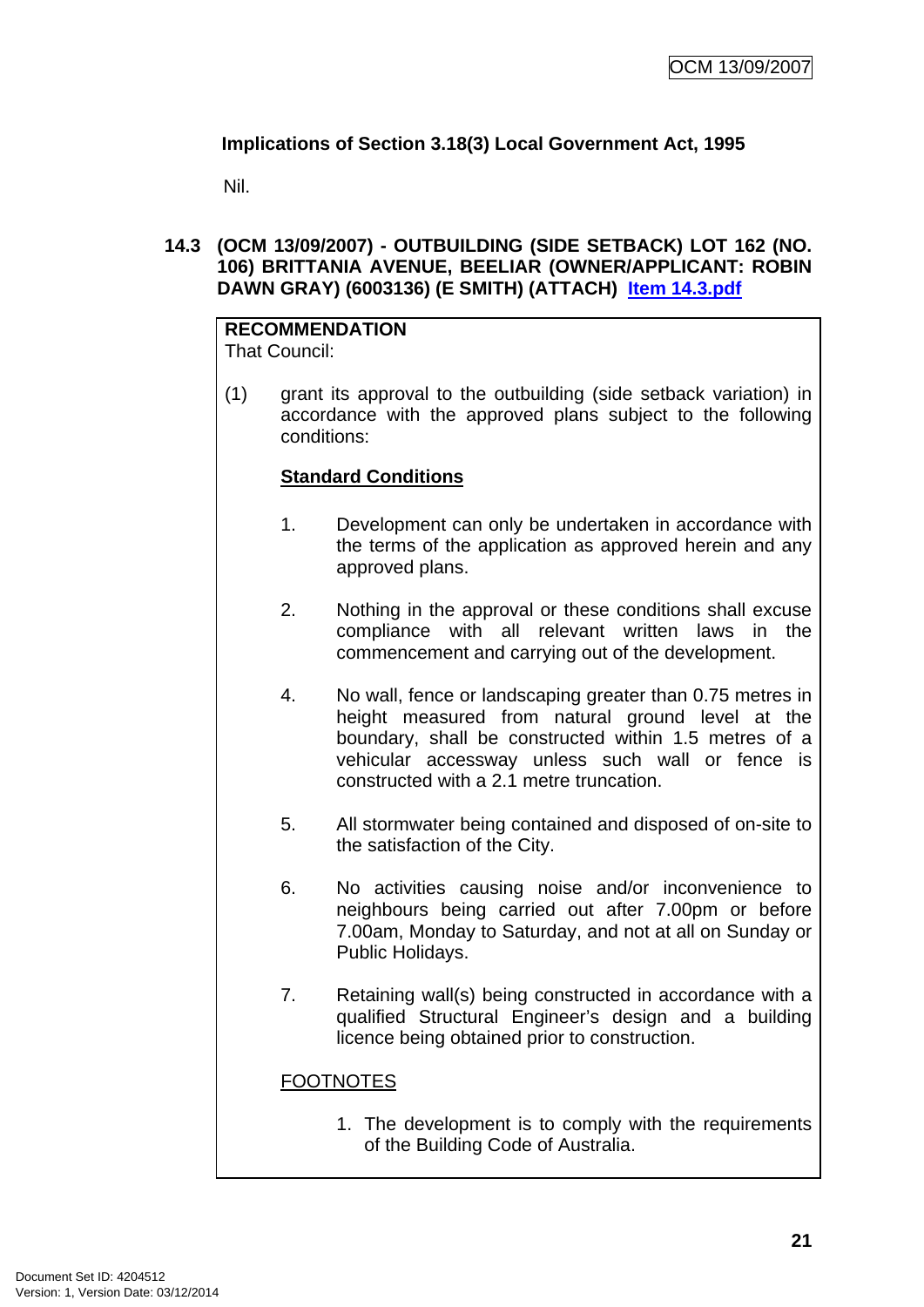- 2. In the event there are any questions regarding the requirements of this approval, or the planning controls applicable to the land and/or location, City's Planning Services should be consulted.
- (2) issue a Schedule 9 Notice of Determination on Application for Planning Approval (inclusive of MRS Form 2 Notice of Approval);
- (3) advise the applicant and submissioner of City's decision accordingly.

## **COUNCIL DECISION**

## **Background**

| ZONING:    | MRS:        | Rural                                  |  |
|------------|-------------|----------------------------------------|--|
|            | TPS3        | <b>Rural Living</b>                    |  |
| LAND USE:  | Residential |                                        |  |
| LOT SIZE:  | $4047m^2$   |                                        |  |
| <b>USE</b> |             | Single (R-Code) House, 'P' (Permitted) |  |
| CLASS:     |             |                                        |  |

The subject land is situated on the north side of Britannia Avenue, between Jervois Road and the Fremantle-Kwinana railway line (to the east). The site currently has a single dwelling under construction. The site is flanked to the east and west by vacant lots; the lot to the west however was granted planning approval for a single residence and outbuilding in March this year. The locality generally, is characterised by a mix of original and more recent dwellings on large 'rural living' lots, interspersed with numerous lots used for:

- both residential and rural living/agricultural purposes; or
- solely intensive agricultural purposes (market gardening, orchards etc).

There are also a number of 'bush' blocks in the area.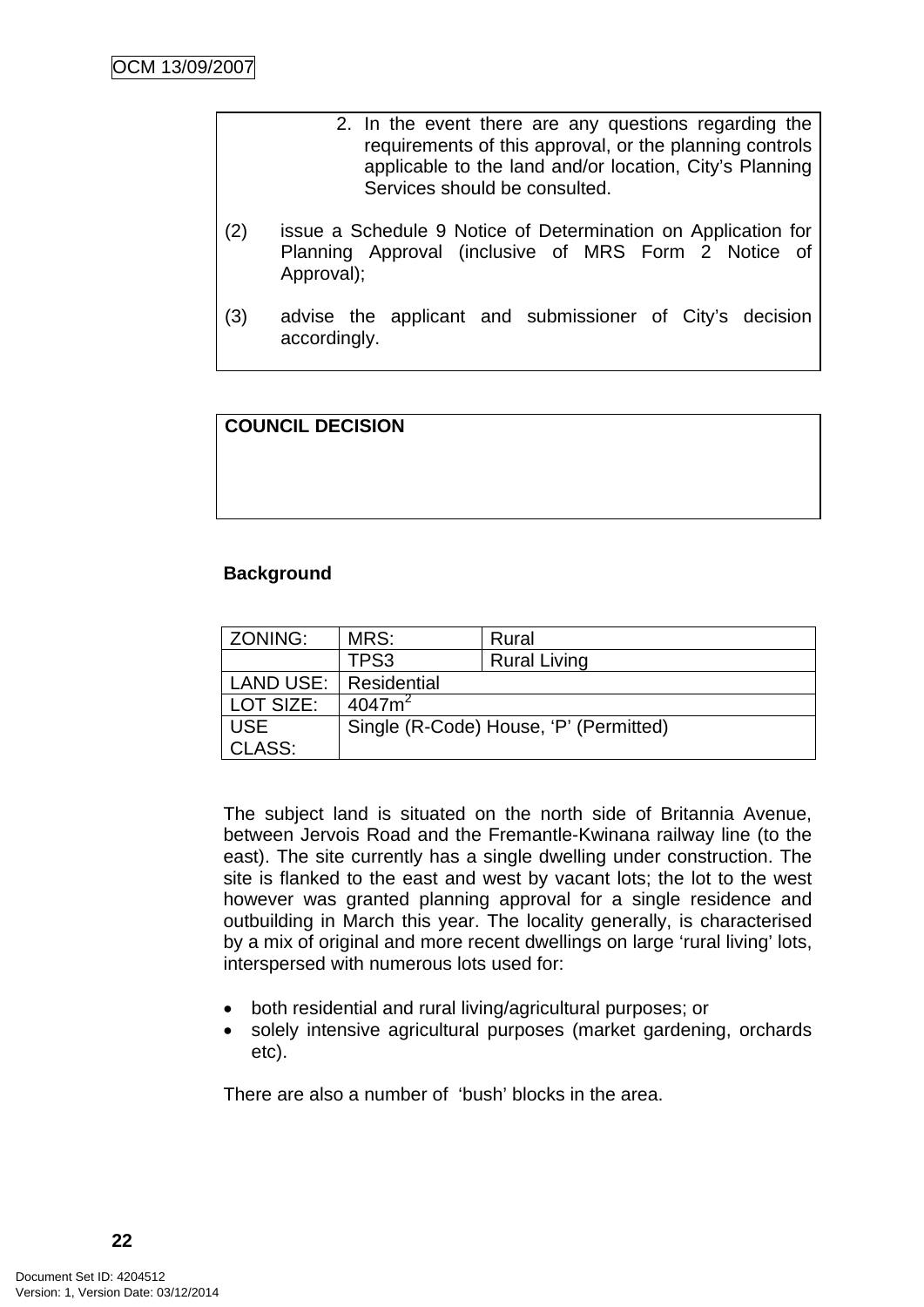## **Submission**

Application has been made to erect an outbuilding setback 1.5m from the western boundary of the lot. The outbuilding is proposed to have dimensions of 16.01m x 9.01m and a wall height of 3.6m and ridge height of 4.96m. The outbuilding will be used to store 3 cars, tools and other general household goods.

## **Report**

In determining applications for development within a Rural Living Zone, Council needs to have regard for the Town Planning Scheme objectives of the zone, and any applicable standards and/or policies. The objective of the Zone is *To provide residential use in a rural environment* (clause 4.2.1). The main standards relate to the siting of development where no building envelope exists. Within a Rural Living Zone, the Scheme states that *no building shall be erected within 10 metres of any boundary of the lot or 20 metres from any road reserve*  (clause 5.10.2).

As this site does not contain a building envelope, buildings are required to be setback 10m from the side boundary as per the scheme. In this case, the outbuilding is proposed to be setback 1.5m from the western boundary; hence the application was advertised to the western adjoining neighbour.

As a result, a submission was received objecting to the perceived 'unsightly' appearance of the outbuilding and the potential the outbuilding has to cause noise problems.

## **Appearance of the Outbuilding**

Council's Policy (APD18) dealing with outbuildings refers to a maximum floor area of  $200m^2$ , and maximum wall and ridge heights of 4.0m and 6.0m. The outbuilding proposed is compliant in terms of size. It is also compliant in terms of wall height and ridge height. Furthermore, there is an existing 2.1m high retaining wall along the eastern boundary of the adjoining site and approval for a 1.2m colorbond fence on top of the retaining wall (3.3m height in total). The proposed outbuilding has a wall height of 3.6m and ridge height of 4.9m. Hence only 30cm of the outbuilding wall and the whole of the pitched roof will be visible from the adjoining property. The outbuilding will be finished in an earth tone, which is a neutral colour in keeping with the surrounding locality.

## **Noise**

The proposed outbuilding will be setback the same distance from the front boundary as the swimming pool and triple garage of the adjoining dwelling. The noise that the proposed outbuilding will perceivably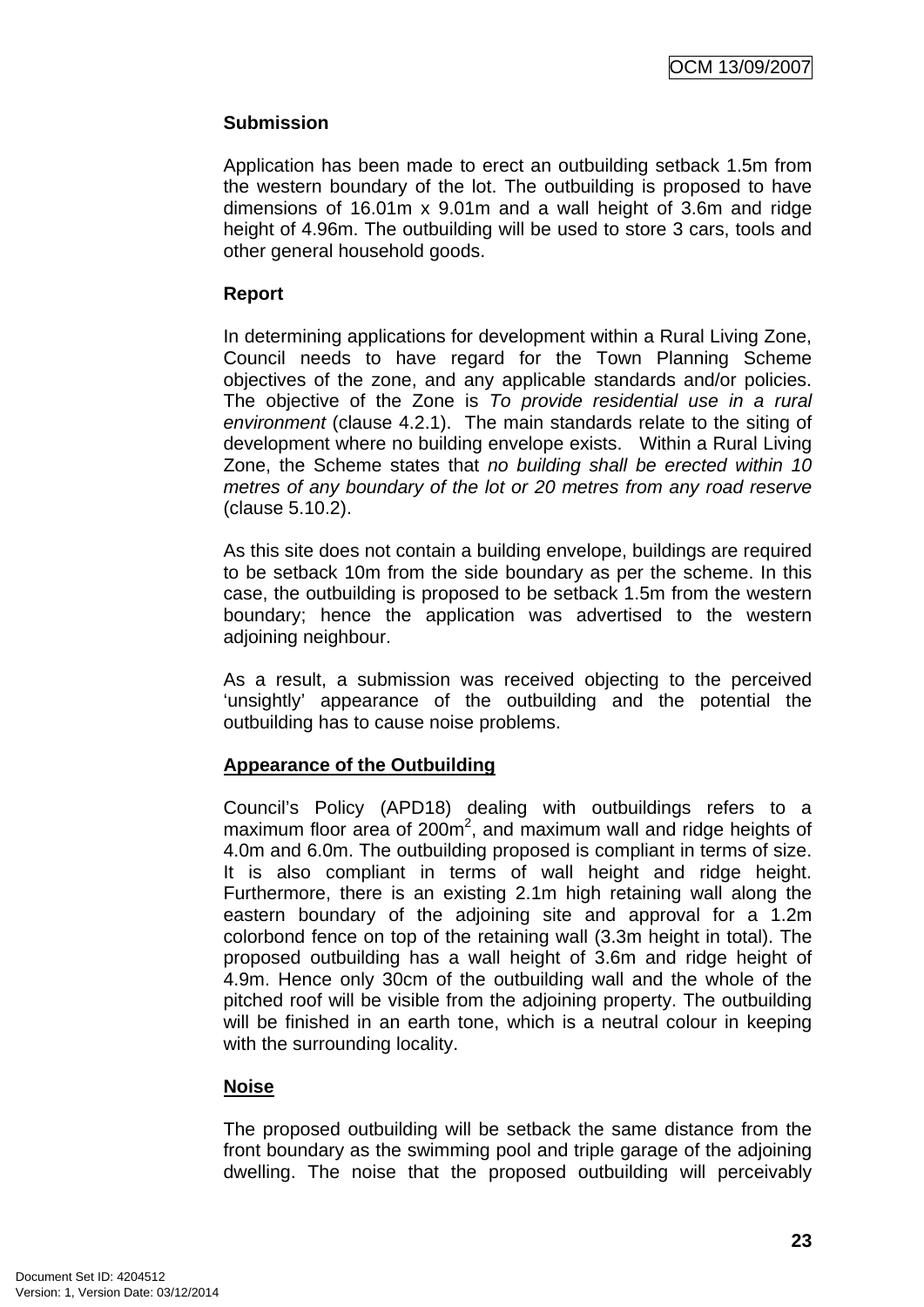produce is considered to be similar to the noise produced from activities associated with the adjoining swimming pool and garage. The wide sealed driveway and associated landscaping, as well as the retaining wall and fence proposed along the adjoining eastern boundary will attenuate potential noise. Furthermore, condition 6 of the recommended conditional approval deals with, amongst other matters, noise control.

## **Boundary Setback**

It is noted that many properties within the Rural Living Zone have outbuildings erected upon them, in several instances in similar locations to that proposed, i.e encroaching on the 10m boundary setback requirement. The dwelling on the subject site received planning approval in 2006 with a 2.3m setback from the western side boundary. The adjoining property obtained planning approval earlier this year for both a dwelling and outbuilding that encroached on the required 10m boundary setback. The dwelling is setback 2.1m from the western boundary and the outbuilding is approved to be setback 3m from the western boundary. A port cochure setback only 2m was approved on the eastern boundary.

The proposed outbuilding is setback 500mm less than the approved port cochure on the adjoining boundary. However, the portico is proposed to have a ridge height of 8.6m, which is dramatically higher than the proposed outbuilding with a ridge height of 4.96m. Also as the portico is set upon a 2.1m retaining wall, the subject site will be overwhelmed by a structure 10.7m in height. In comparison, as mentioned previously, only 1.66m of the height of the proposed outbuilding will be visible from the adjoining property. It is evident that the varied size of the adjoining portico and proposed outbuilding will have different impacts on respective adjoining properties hence the variation in the acceptable setback required.

## **Fire Break**

Properties in the rural living zone are required to provide a fire break, part of the rationale for the Scheme requiring buildings to be setback 10m from the boundary. Confirmation was provided from the applicant in 2006 as part of his application for a dwelling, that a 4.5m wide firebreak would be kept clear along the western boundary. This was satisfactory to council requirements.

## **Conclusion**

Having regard for the above comments it is recommended that Council approve the Outbuilding. As the application is compliant with Council Policy APD18 (Outbuildings) and will only be partially visible from the adjoining property it is considered to be acceptable. In considering the requirements of orderly and proper planning (Clause 10.2.1), it is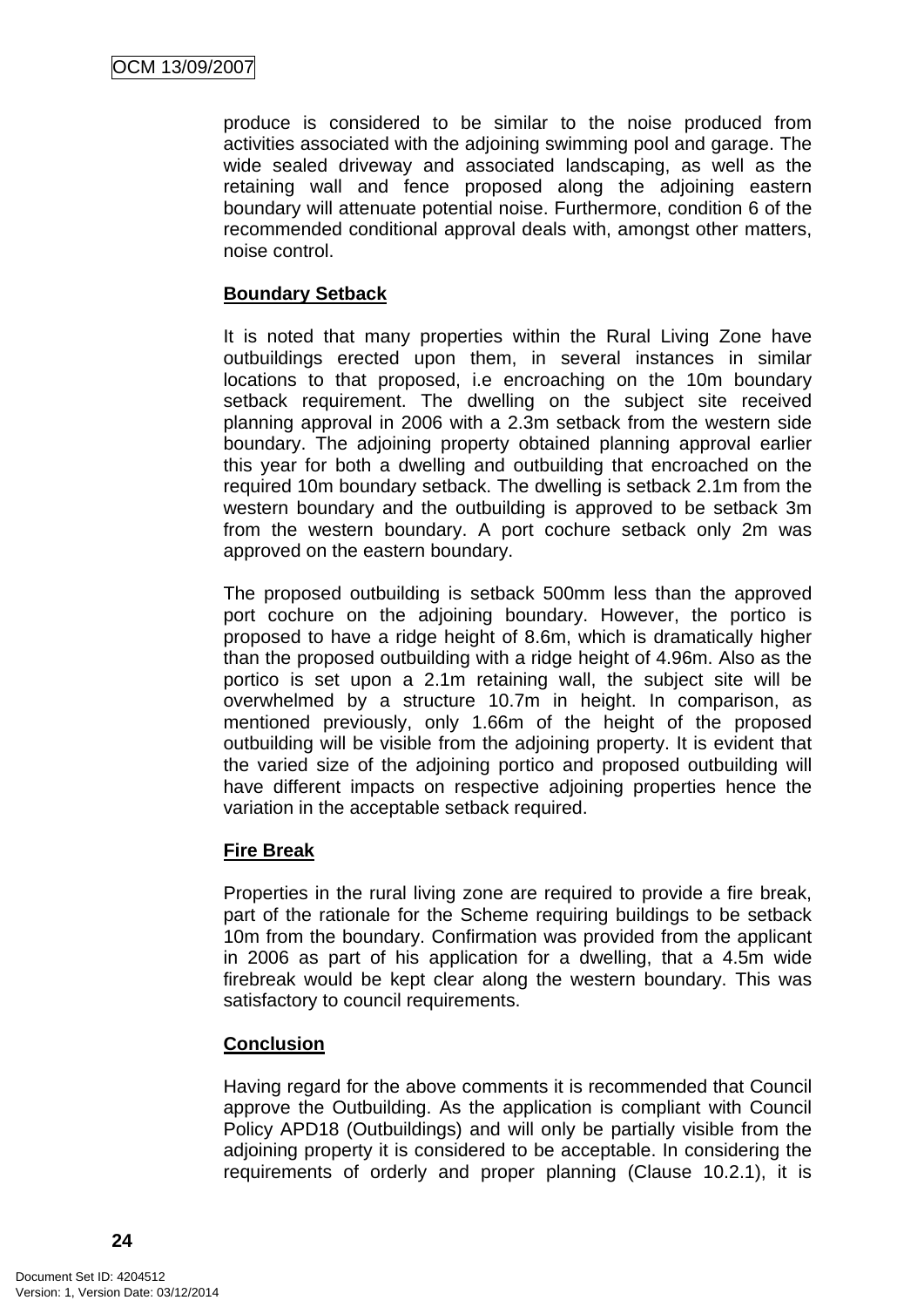apparent that many buildings within the locality are sited in similar locations to the proposed outbuilding. It is apparent that the large size of the adjoining port cochure (setback 2m from the boundary) and proposed outbuilding (setback 1.5m from the boundary) will have different impacts on respective adjoining properties hence the variation in the acceptable setbacks required. The proposed outbuilding on the eastern boundary will not impede on a fire break and potential noise from the outbuilding is not considered to impact on the preservation of the amenity of the locality (Clause 10.2.1).

## **Recommendation**

That Council conditionally approve the application to erect an outbuilding setback 1.5m from the side boundary on Lot 162 (No.106) Britannia Avenue, Beeliar.

## **Strategic Plan/Policy Implications**

Council Policy – Outbuildings – APD18.

## *Demographic Planning*

*• To ensure development will enhance the levels of amenity currently enjoyed by the community.*

## **Budget/Financial Implications**

In the event an application for review to the State Administrative Tribunal arises in respect of any of the conditions proposed to be imposed on approval, there may be a cost to be borne by Council.

## **Legal Implications**

Town Planning Scheme No.3 Planning and Development Act 2005

## **Community Consultation**

Adjoining owners were consulted regarding the proposal.

## **Attachment(s)**

- (1) Location Plan;
- (2) Site Plan;
- (3) Elevations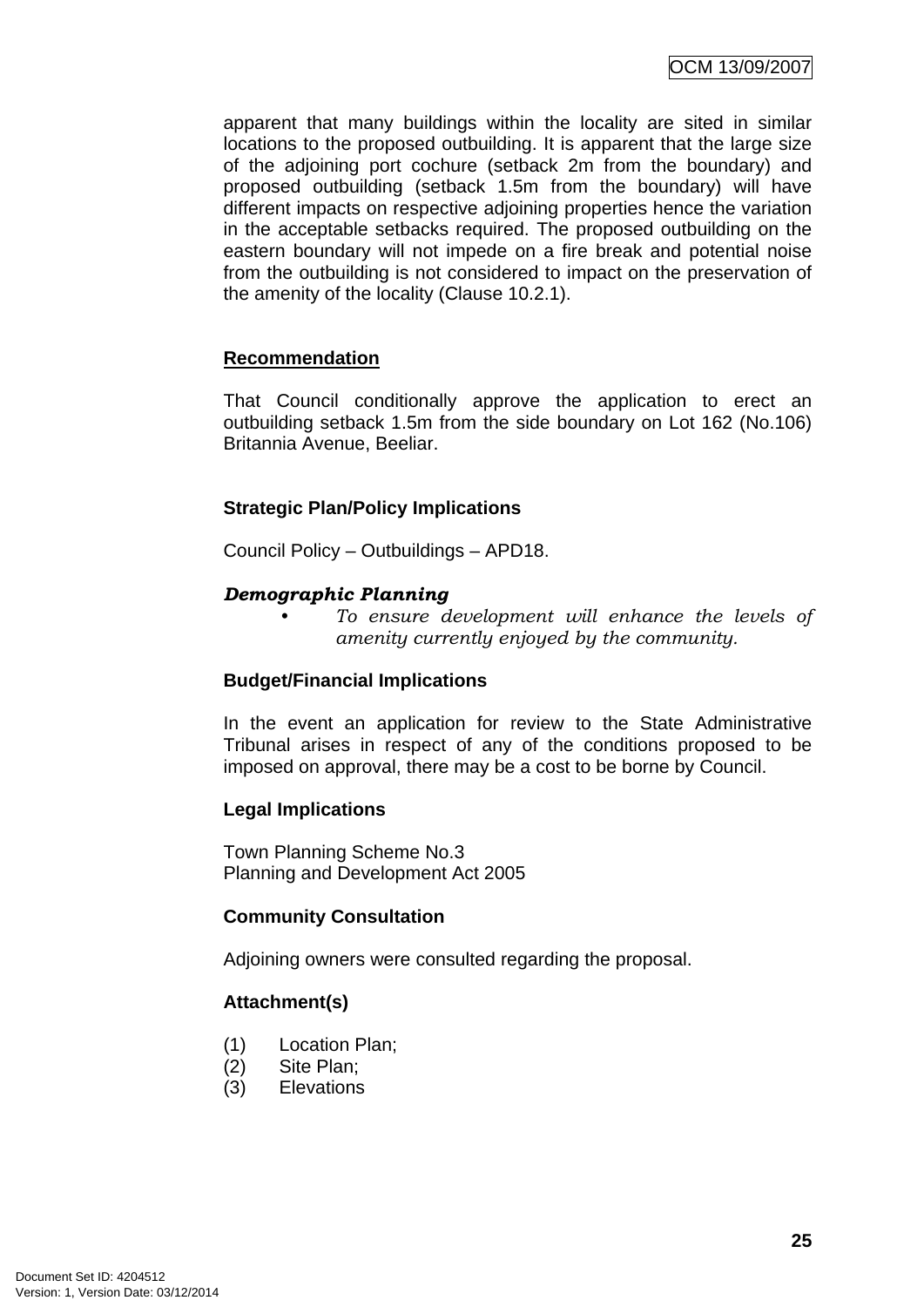## <span id="page-29-0"></span>**Advice to Proponent(s)/Submissioners**

The Proponent(s) and those who lodged a submission on the proposal have been advised that this matter is to be considered at the 13 September 2007 Council Meeting.

#### **Implications of Section 3.18(3) Local Government Act, 1995**

Nil.

## **14.4 (OCM 13/09/2007) - SINGLE HOUSE CODES APPROVAL (OPEN SPACE & BOUNDARY SETBACK) LOT 500 (NO. 2) YANCHEP LANE, AUBIN GROVE (OWNER/APPLICANT - TERRENCE & DIANNE CAIN) (6004117) (E SMITH) (ATTACH) Item 14.4.pdf**

## **RECOMMENDATION**

That Council:

- (1) grant its approval to the proposed Single (R-Codes) House (R-Codes Variation – Open Space & Boundary Setback) in accordance with the approved plan subject to the following conditions:-
	- 1. Development can only be undertaken in accordance with the terms of the application as approved herein and any approved plans.
	- 2. Nothing in the approval or these conditions shall excuse compliance with all relevant written laws in the commencement and carrying out of the development.
	- 4. No wall, fence or landscaping greater than 0.75 metres in height measured from natural ground level at the boundary, shall be constructed within 1.5 metres of a vehicular accessway unless such wall or fence is constructed with a 2.1 metre truncation.
	- 5. All stormwater being contained and disposed of on-site to the satisfaction of the Council.
	- 6. No activities causing noise and/or inconvenience to neighbours being carried out after 7.00pm or before 7.00am, Monday to Saturday, and not at all on Sunday or Public Holidays.
	- 7. Retaining wall(s) being constructed in accordance with a qualified Structural Engineer's design and a building licence being obtained prior to construction.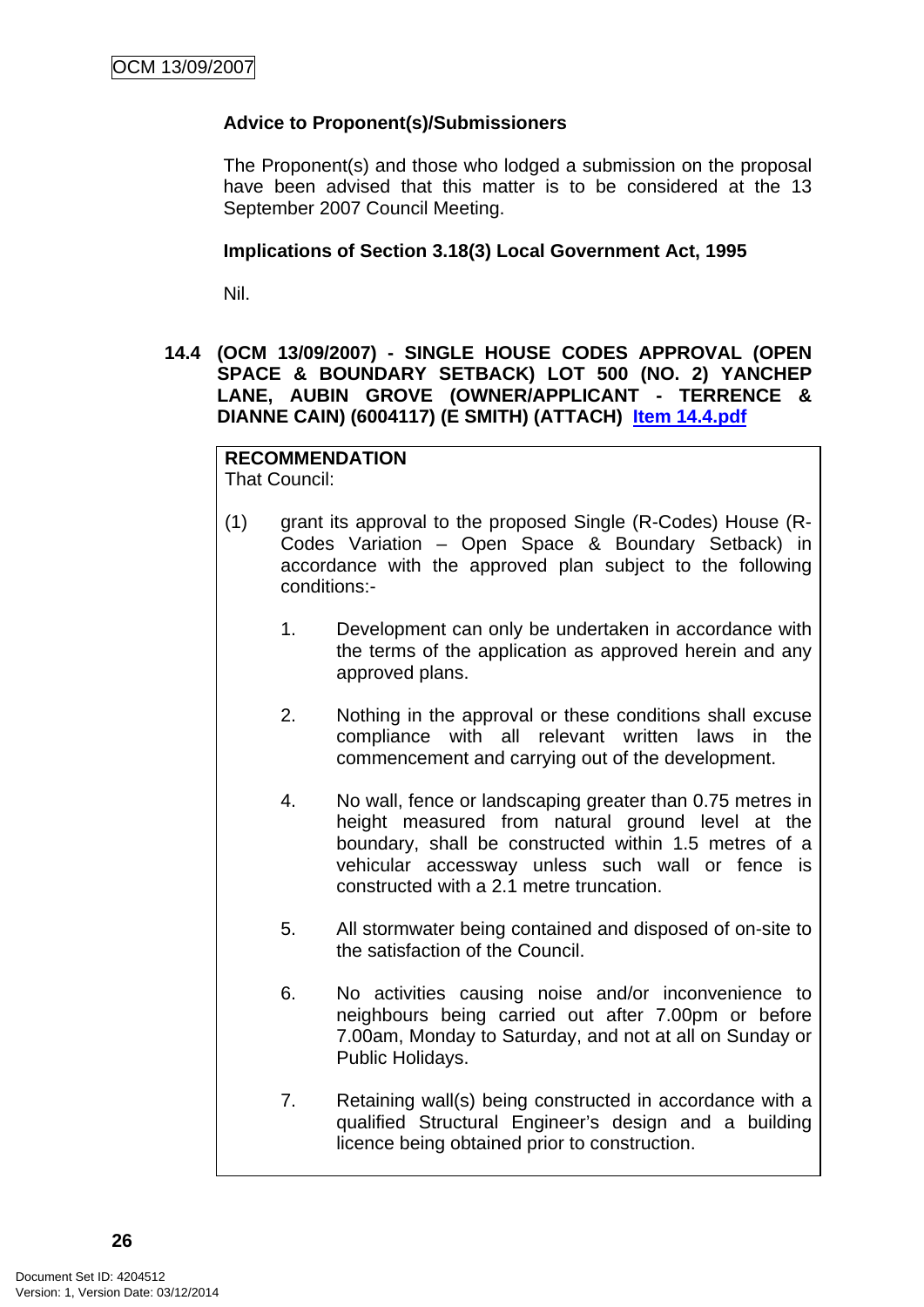## **SPECIAL CONDITIONS**

8. The surface finish of the boundary wall(s) abutting the adjoining lot(s) is to be either face brick or rendered to match the external walls of the dwelling being constructed unless otherwise agreed with the adjoining property owner(s). In all instances, the work is to be of a high standard.

## **FOOTNOTES**

- 1. The development is to comply with the requirements of the Building Code of Australia.
- 2. In the event there are any questions regarding the requirements of this approval, or the planning controls applicable to the land and/or location, Council's Planning Services should be consulted.
- (2) issue a Schedule 9 Notice of Determination on Application for Planning Approval (inclusive of MRS Form 2 Notice of Approval);
- (3) advise the applicant and submissioner of Council's decision accordingly.

# **COUNCIL DECISION**

## **Background**

| ZONING:           | MRS:                                  | Urban            |  |
|-------------------|---------------------------------------|------------------|--|
|                   | TPS3                                  | Residential R-20 |  |
| LAND USE:         | Residential                           |                  |  |
| LOT SIZE:         | 605m <sup>2</sup>                     |                  |  |
| <b>USE CLASS:</b> | Single (R-Code) House 'P' (Permitted) |                  |  |

The subject land is situated on the corner of Yanchep Lane and Springbrook Chase. The site is currently vacant, and is flanked to the east by a single dwelling and to the south by a similar vacant lot. The site is opposite a large area of public open space to the north. The location generally is characterised by single residential development and vacant residential lots.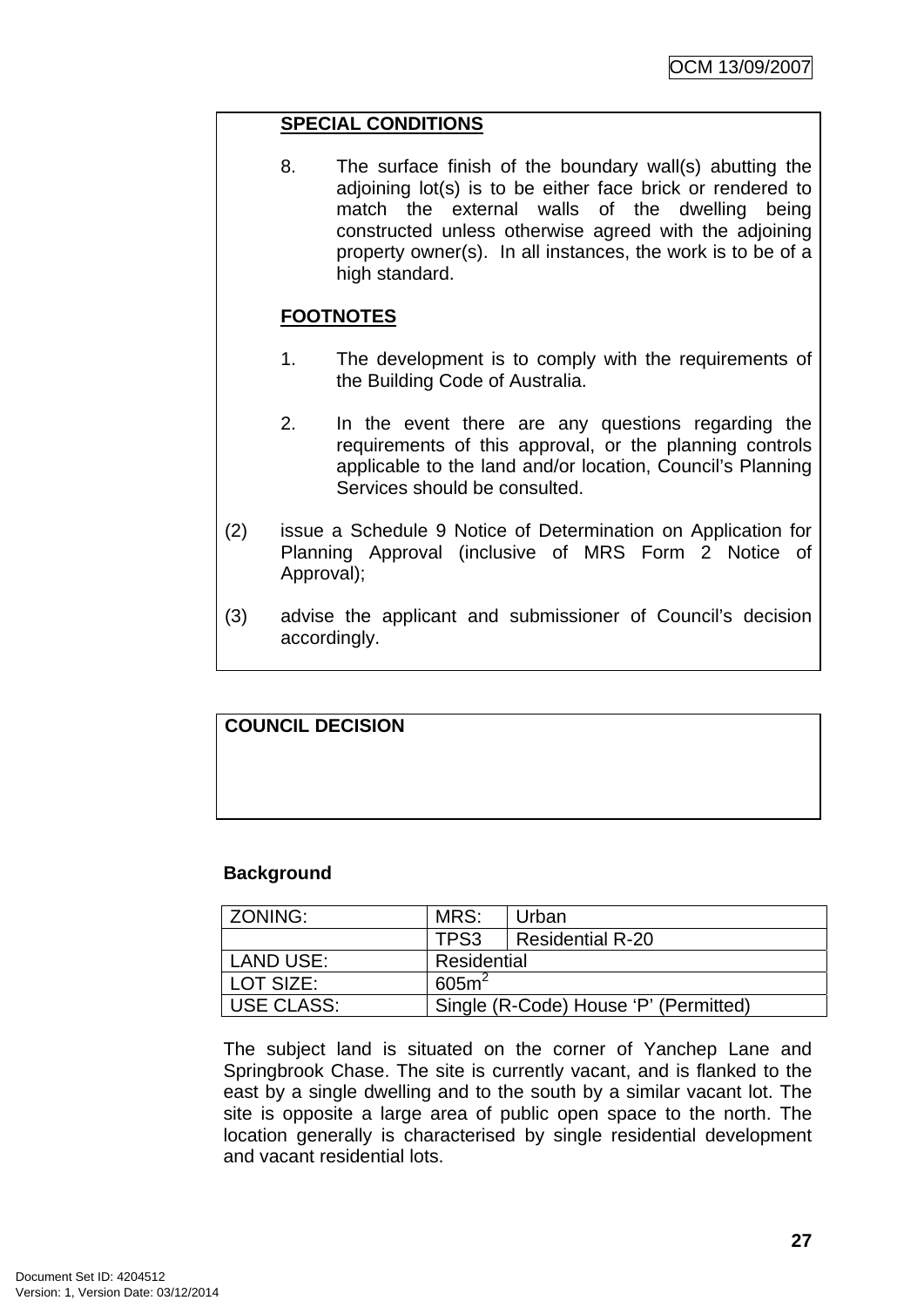## **Submission**

The applicant proposes a Single (R-Code) House on the subject land. The proposal includes two double garages, each with boundary walls. The two double garages are proposed to store the (4) four cars of the family of four (4). The applicant wishes to garage all four (4) cars so as the cars are not parked on the street verge. He has stated that this will improve the streetscape of the neighbourhood and ensure the vehicles are securely stored.

## **Report**

The subject land is zoned R20 under the City of Cockburn Town Planning Scheme No. 3. Council has the discretion to either approve (with or without conditions) or to refuse the application.

#### **Boundary Setback**

The proposal includes two double garages, one fronting Yanchep Lane and the other fronting Springbrook Chase. Each garage is proposed to have a boundary wall abutting the adjoining properties. The R-Codes states that in areas coded R20 boundary walls are permitted up to nine (9) meters in length up to one side boundary only. This application is proposing boundary walls, both less than nine (9) meters in length, up to two boundaries.

The performance criteria of the R-Codes for buildings on boundary are:

- make effective use of space
- enhance privacy; or
- otherwise enhance the amenity of the development; and
- not have any significant adverse effect on the amenity of the adjoining property; and
- ensure that direct sun to major openings to habitable rooms and outdoor living areas is not restricted.

It is considered that this application complies with the performance criteria for the following reasons:

#### **Make effective use of space**

The two boundary walls assist the development to make effective use of space. As stated previously, the applicant argued that the open area created if a boundary wall was setback from the boundary would be an area not sufficient in size to utilise as an outdoor area.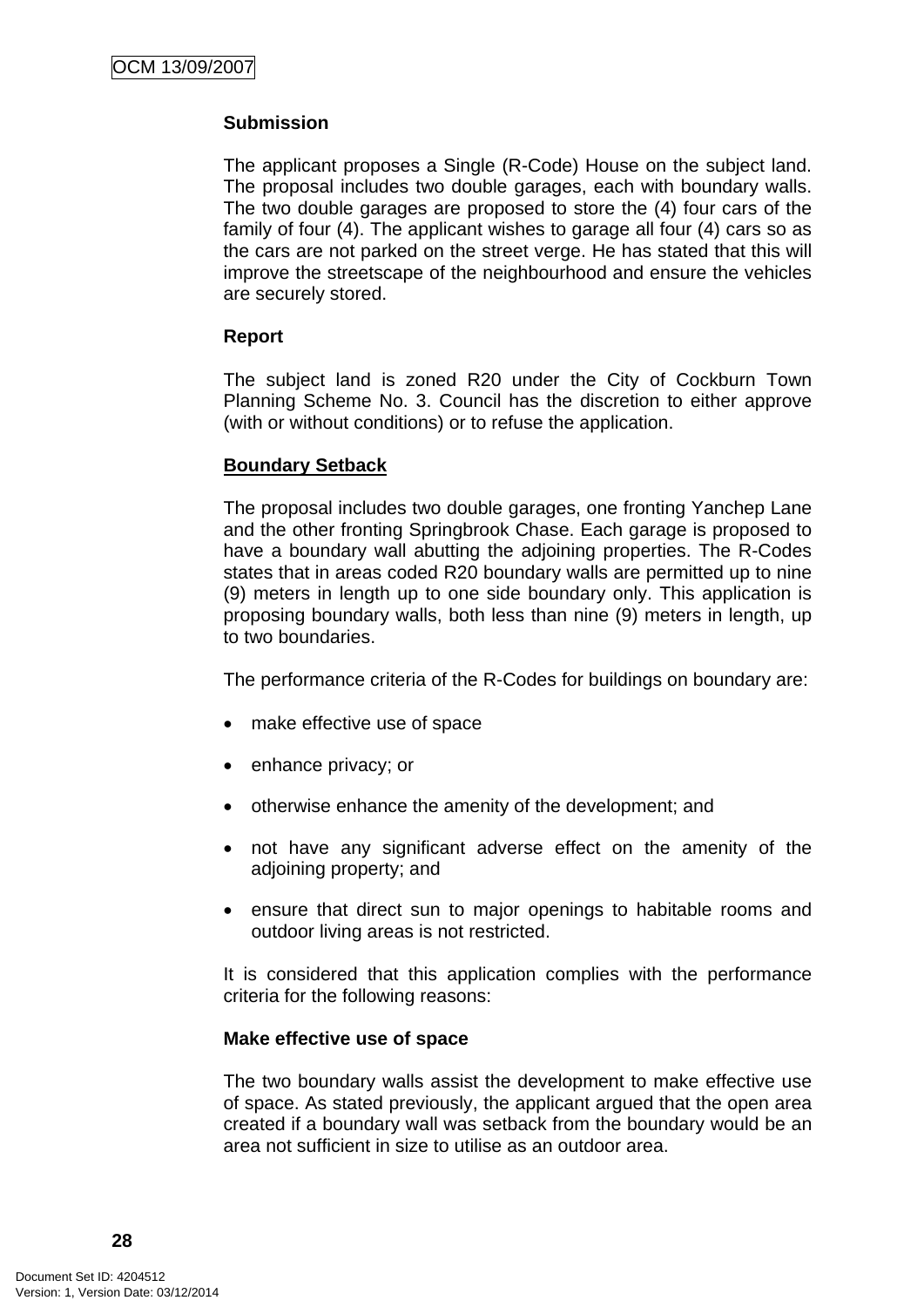#### **Enhance the amenity of the development**

As the boundary walls are proposed on separate boundaries and are both sited close to the respective street verges of the lot (see site plan attached) it is considered that no relevant impact is imposed on either neighbour from the proposed two boundary walls. It is apparent both proposed walls are compliant with the R-Codes in terms of height and length. Furthermore, as the subject site is a corner lot and only one boundary wall is proposed for each of the two street frontages, the impact on the streetscape of boundary walls on two side boundaries is minimised.

The applicant stated that one of the reasons for proposing two double garages is to prevent cars from needing to park on the street verge. This will enhance the amenity of the area, particularly as the verges do not provide designated car parking space. The proposal is not considered to be detrimental to the amenity of the locality as per Clause 10.2.1(n) of the Town Planning Scheme, and satisfies this particular performance criterion.

Not have any significant adverse effect on the amenity of the adjoining property; and ensure that direct sun to major openings to habitable rooms and outdoor living areas is not restricted.

The proposal is not compliant with the R-Codes hence it was advertised to the adjoining neighbours for comment. An objection was received from the adjoining neighbour to the south. The objection raised issues regarding the impact the garage parapet wall will have on the adjoining property to the south particularly in regards to sunlight, ventilation, hindrance on the proposed house design and the impact of noise generated in the garage.

It is apparent that this submission objects to the proposal of a boundary wall on the specific boundary rather than objecting to the impact of the two boundary walls, which is the specific R-Code variation that is being addressed. The subject boundary wall complies with height and length requirements of the R-Codes.

The majority of the length of the subject boundary wall is located within the front setback of the adjoining property. Council have not received application for development on the adjoining property so it can be assumed that the dwelling will not be constructed within the front setback area, as this is not compliant with the R-Codes. Therefore the assumption is made that the proposed boundary wall will not impact on direct sun or ventilation to major openings to habitable rooms of the future adjoining dwelling. Also it is evident that outdoor living areas are not normally situated in front of the dwelling, hence it is not likely that the boundary wall will obstruct direct sunlight into any outdoor living areas.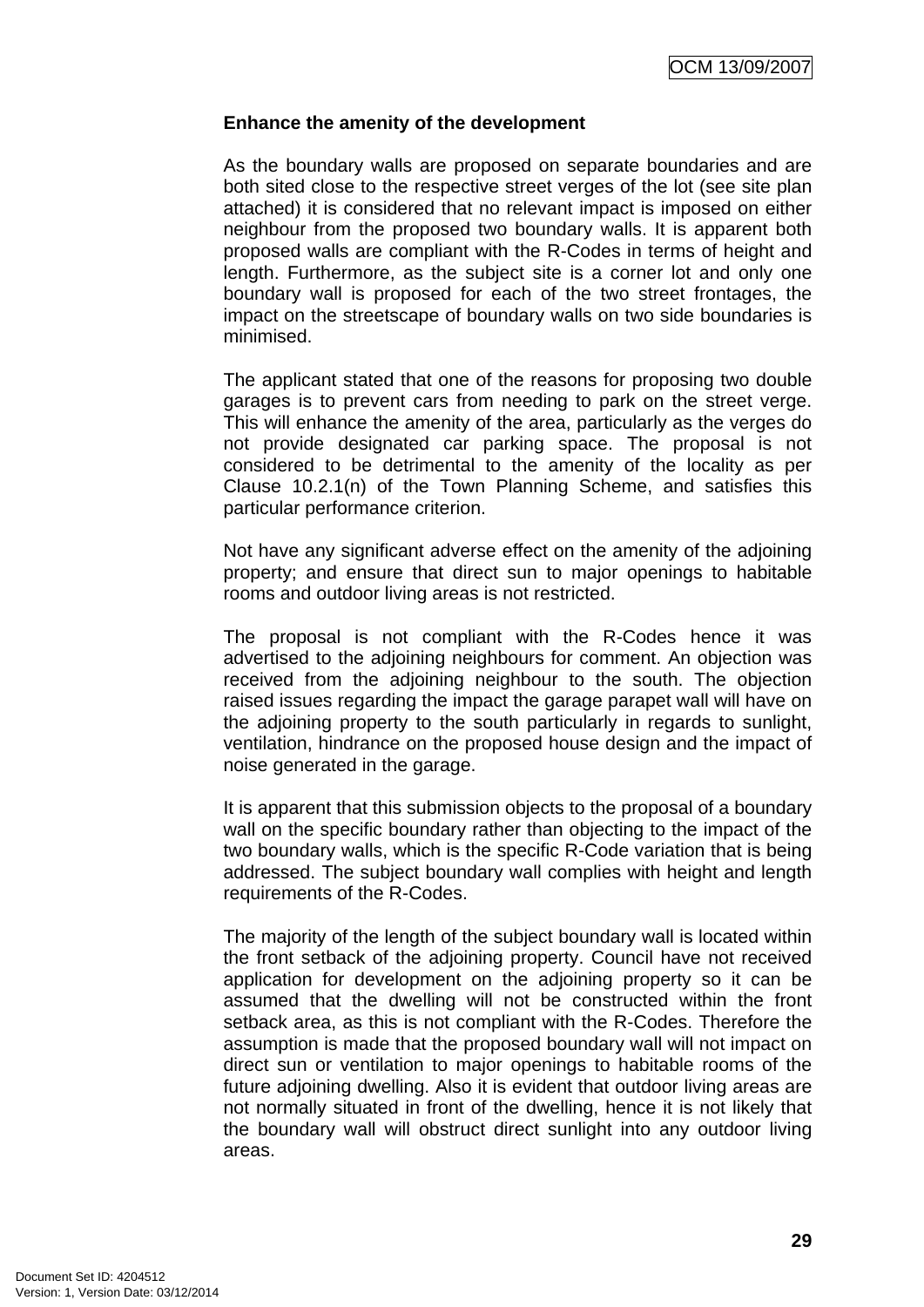It is not considered that excessive noise will be produced in the garage that will impact adjoining neighbours, particularly as the potential adjoining dwelling is not likely to be located immediately adjacent to the garage.

## **Open Space**

44% of the site is allocated as open space. This varies from the 50% open space requirement prescribed in the R-Codes for R20 lots. The proposed area of open space is considered to comply with the performance criteria addressed in Clause 3.4.1 of the R-Codes.

The performance criteria of the R-Codes for provision of open space are to provide sufficient open space:

- to complement the building;
- to allow attractive streetscapes:
- to suit future needs of residents, having regard to the type and density of the dwelling.

The reduced open space area will not impede on the attractiveness of the streetscape and will not visually detriment the compatibility of the building on the specific site. It is noted that a considerable area of public open space is located directly opposite the subject site. The proposed open space combined with the nearby public open space is considered to suit the needs and future needs of residents of the proposed four (4) bedroom dwelling. This also ensures that the proposal is in keeping with Clause 10.2.1(i) in that the reduced open space of the development is compatible within the locality.

Negotiation was undertaken with the applicant to reduce the number or size of the garages. This would potentially satisfy the R-Codes open space and boundary wall requirements. However the applicant was not willing to amend his development as he argued that the open area created would be an area insufficient in size to be utilised as an outdoor area. He argued that the large area of public open space opposite the site, which is a bush forever site, would compensate his reduced open space area.

## **Recommendation**

It is recommended that Council support the application on the basis that the impact of the two boundary walls on the adjoining neighbours or the streetscape will be minimal. Additionally the proposed reduced open space is not considered to be detrimental to the development, particularly as a large area of public open space is located immediately adjacent to the subject site.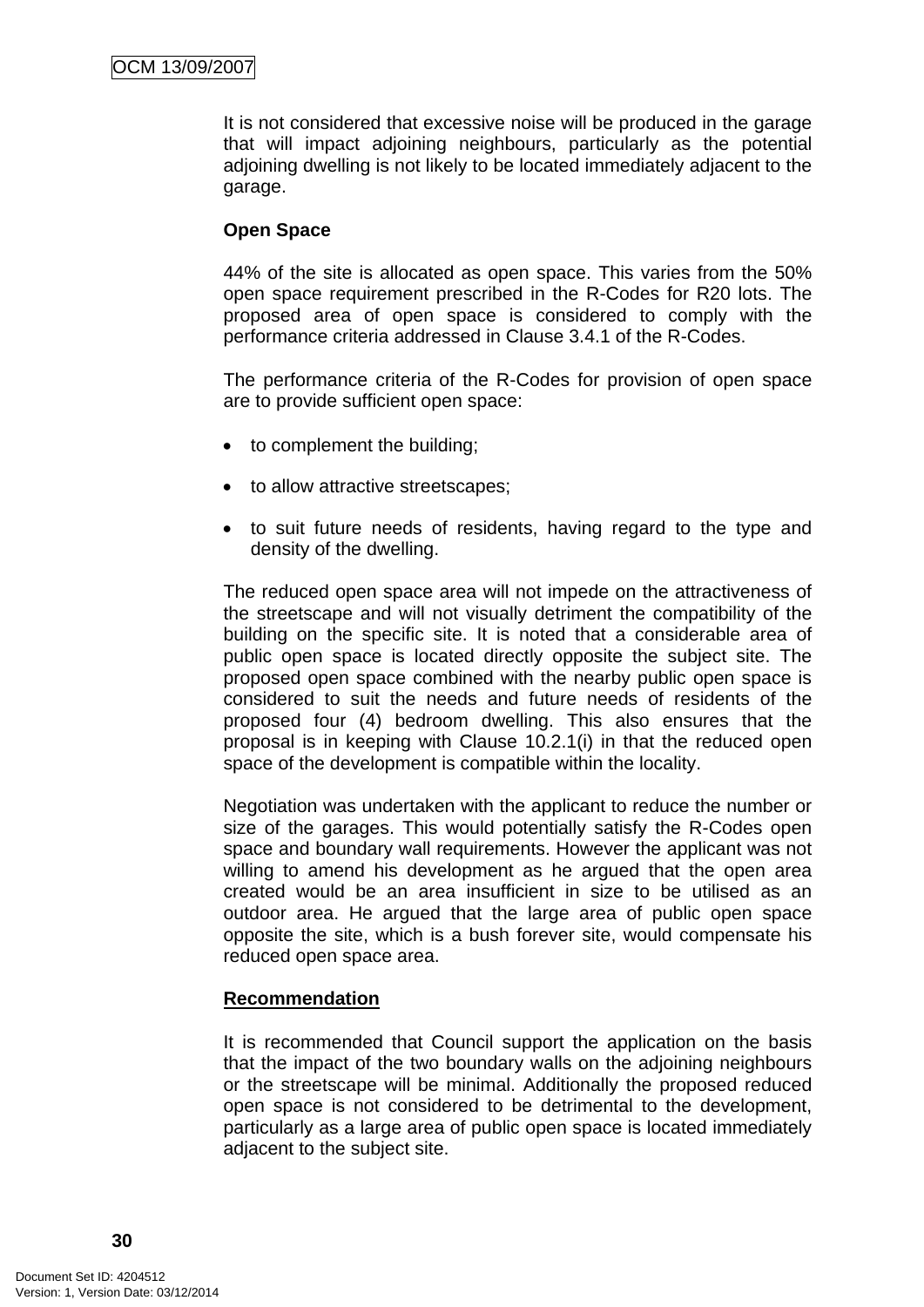## **Strategic Plan/Policy Implications**

The Planning Policies which apply to this item are:-

APD17 Standard Development Conditions and Footnotes

APD32 Residential Design Codes

## *Demographic Planning*

*• To ensure development will enhance the levels of amenity currently enjoyed by the community.*

## **Budget/Financial Implications**

Nil.

## **Legal Implications**

Town Planning Scheme No 3 Planning and Development Act 2005

## **Community Consultation**

Two (2) adjoining neighbours were consulted regarding the boundary walls. One (1) submission objecting to the proposal was received.

## **Attachment(s)**

- (1) Location Plan
- (2) Site Plan
- (3) Elevations

## **Advice to Proponent(s)/Submissioners**

The proponent and those who lodged a submission have been advised that this matter is to be considered at the 13 September 2007 Council Meeting.

## **Implications of Section 3.18(3) Local Government Act, 1995**

Nil.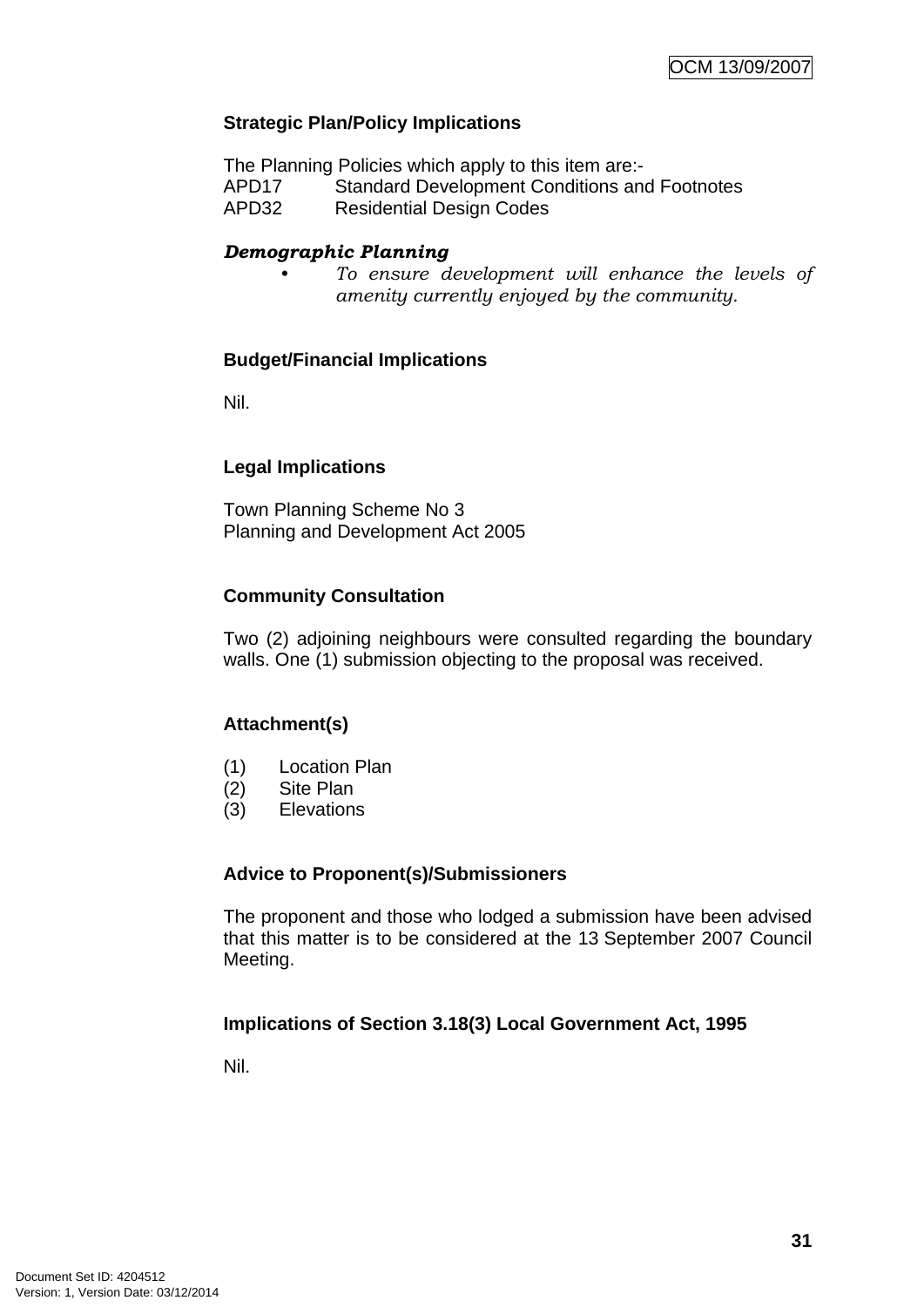## <span id="page-35-0"></span>**14.5 (OCM 13/09/2007) - GARAGE / STUDIO (R-CODE VARIATION) LOT 145 (NO. 14) HARTLEY STREET, COOLBELLUP (OWNER/APPLICANT: JOSEF CZESCHKA) (1104723) (E SMITH) (ATTACH) Item 14.5.pdf**

#### **RECOMMENDATION**

That Council:

- (1) refuse to grant its approval to the proposed workshop / studio for the following reasons:
	- 1. The proposal is contrary to the protection of the residential amenity of the location by virtue of:
		- (i) the combination of the boundary setback, height and bulk of the development will result in overshadowing and reduced ventilation flow into the dwelling of the adjoining property.
	- 2. The proposal is contrary to the orderly and proper planning of the locality by virtue of:
		- (i) being different to the type of development typically anticipated in residential areas taking into account the need to protect residential amenity;
- (2) issue a Schedule 9 Notice of Determination on Application for Planning Approval – Refusal and an MRS Form 2 Notice of Refusal;
- (3) advise the applicant and submissioners accordingly in respect of Council's decision; and
- (4) is prepared to favourably consider a new application indicating a 1.5m setback and a mix of materials including brick and colorbond.

## **COUNCIL DECISION**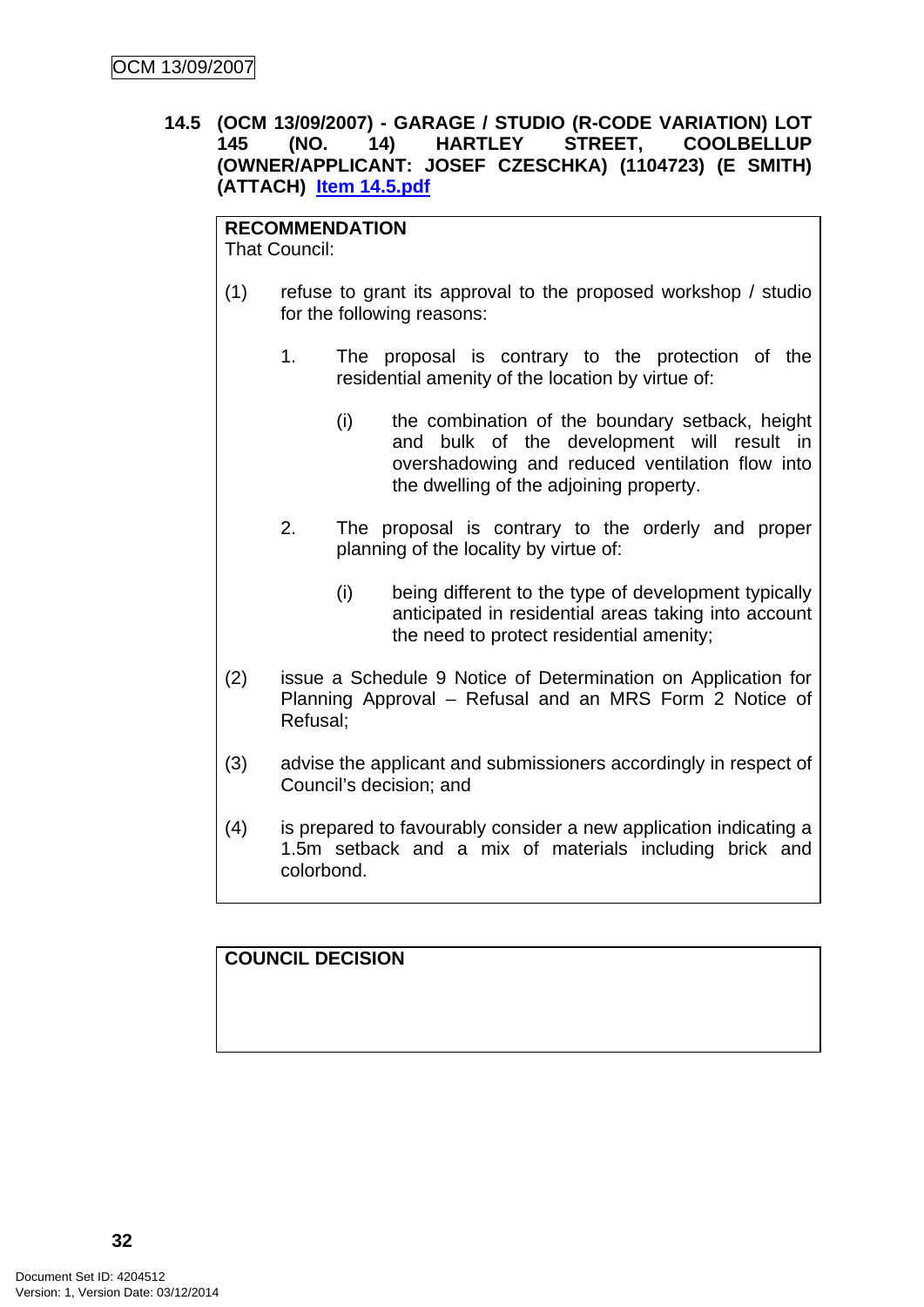### **Background**

| ZONING:       | MRS:               | Urban                   |
|---------------|--------------------|-------------------------|
|               | TPS3               | <b>Residential R-20</b> |
| <b>LAND</b>   | <b>Residential</b> |                         |
| USE:          |                    |                         |
| LOT SIZE:     | 936m <sup>2</sup>  |                         |
| <b>USE</b>    |                    | Single (R-Codes) House  |
| <b>CLASS:</b> |                    |                         |

The subject land is situated on the corner of Hartley Street and Hansen Street in Coolbellup and is occupied by a single storey residence. The site is flanked to the east and west by single dwellings. Single dwellings are also present opposite the site. The site has access from both Hartley and Hansen Street.

An existing garage and carport are present on the site, but will be demolished as part of this proposal.

### **Submission**

The Applicant proposes to construct a double storey garage/studio to the north of the existing residence. The proposed addition will be constructed of colorbond steel with dimensions of 10m x 6m, a wall height of 6m and a ridge height of 6.8m. The ground floor of the development will consist of a double garage and workshop. The second floor will be used for an office and storage room. No bathroom is proposed in this development.

The development is proposed to be setback 5m from Hansen Street and 1m from the northern side boundary.

### **Report**

The subject land is zoned Residential R20 under the City of Cockburn Town Planning Scheme No 3. Council has the discretion to either approve (with or without conditions) or to refuse the application.

In assessing and determining applications for development within residentially zoned areas, one of Council's principal objectives is the protection of the amenity of residents living within. The proposed development is considered contrary to the protection of residential amenity in the subject location. It is not considered to comply with the standards and provisions of the City's Town Planning Scheme No 3, particularly Clause 10.2 that addresses matters to be considered by council, or the performance criteria of the Residential Design Codes.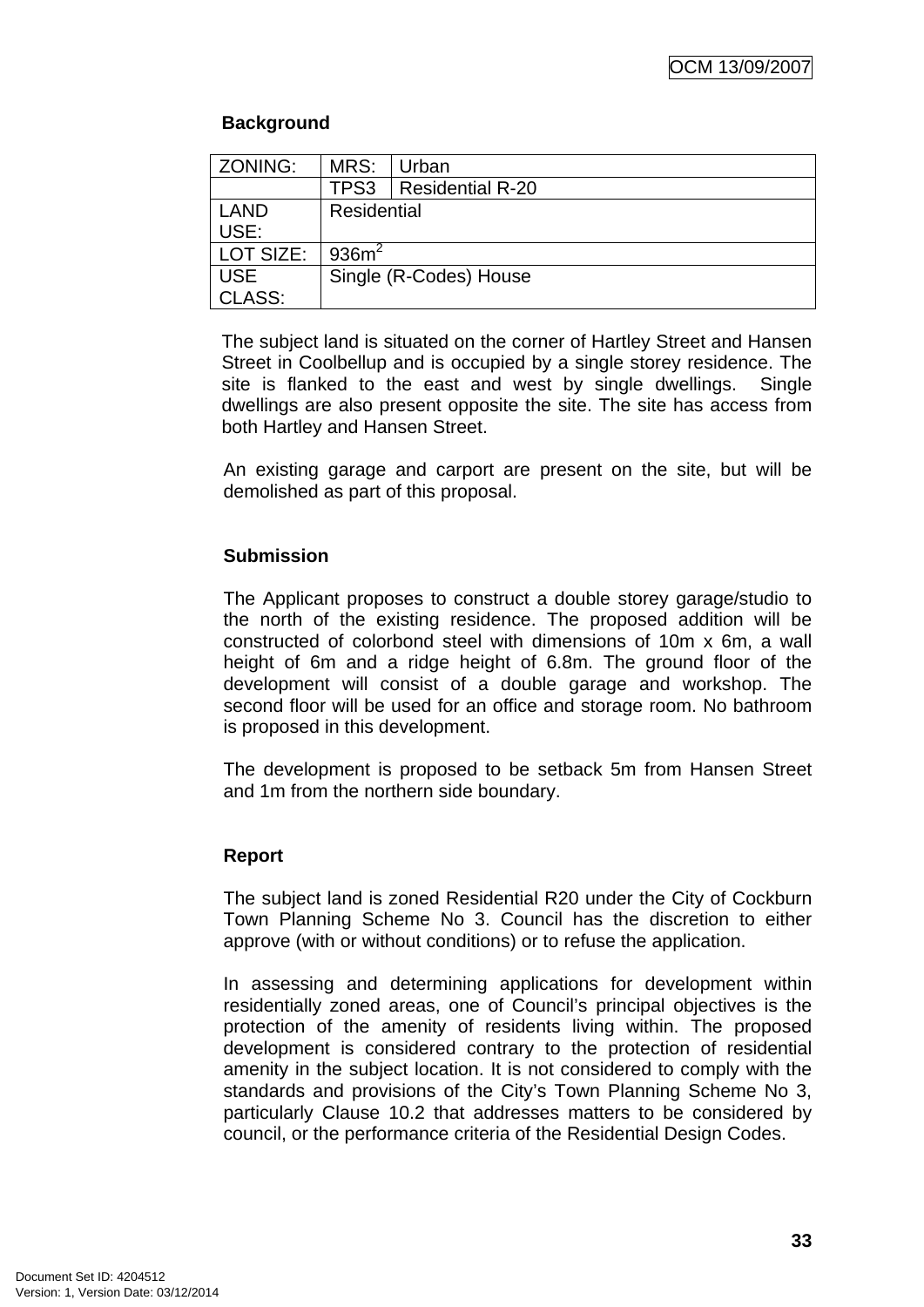### **Residential Design Codes**

The Residential Design Codes require walls with no major openings with a length of 10m and height of 6m to be setback from the boundary a minimum of 1.5m. This application is proposing only a 1m setback.

The proposed setback does not comply with the performance criteria for Boundary Setbacks (Element 3) of the Codes, particularly due to a submission received from the northern adjoining property owner objecting to the proposal. The submission raises concerns regarding overshadowing onto the adjoining dwelling preventing natural sunlight from reaching the main bedrooms of the dwelling. Furthermore concerns are raised regarding the impact the proposal will have on ventilation flow into the adjoining dwelling. The performance criteria (section 3.3.1) states buildings need to be setback from boundaries so as to "ensure adequate direct sun and ventilation is available to adjoining properties ". The proposal is contrary to this given the height and bulk of the building in close proximity to the boundary.

The objector also opposed to possible overlooking from the balcony of the garage/studio. However, this is no longer a detrimental issue as the Applicant agreed to screen the end of the balcony to prevent overlooking into the adjoining property.

### **Town Planning Scheme 3**

Effect to adjoining land and amenity

Clause 10.2.1 (o) states that the effect of height, bulk, scale and the appearance of the proposal is to be considered when assessing the effect of the proposal on adjoining land. As mentioned previously, an objection has been received from an adjoining neighbour, which included concerns regarding the detrimental impact the proposal will have on the amenity of the adjoining property, mainly due to the height and bulk of the garage / studio.

Negotiation was undertaken with the applicant regarding the possibility of increasing the setback of the development from the side boundary. However the existing dwelling is sited directly behind the proposal meaning that there is not adequate space to further setback the proposal.

The preservation of amenity of the locality is also a matter to be considered by Council as per Clause 10.2.1(n). The proposed material for the double storey garage / studio will be primarily colorbond steel. This is not a common material for double storey buildings in areas zoned residential. Colorbond steel is common for single storey outbuildings in residential areas. While this proposal is not defined as an outbuilding as the studio provides a habitable room, the materials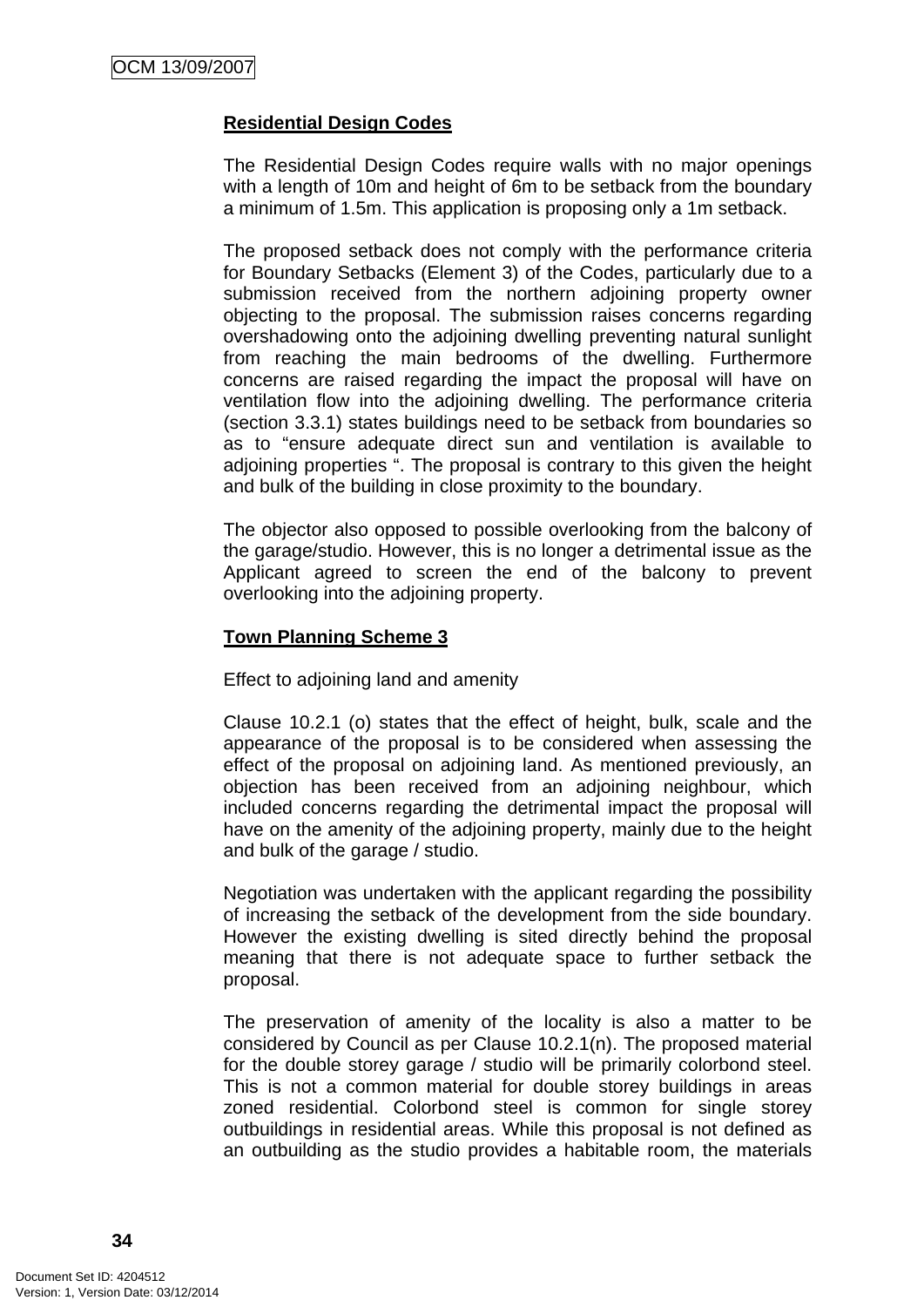being used make the external appearance of the garage / studio similar to that of an outbuilding.

Outbuildings are generally limited to a wall height of 2.4m and ridge height of 4.2m, as per Policy APD18 – Outbuildings. Such restrictions are in place as a means of preserving residential amenity. In this instance the colorbond walls are proposed to be 6m in height while the ridge height proposed is 6.8m. This is not considered to be in keeping with Council policy.

The streetscape elevation and southern elevation of the garage / studio showing the windows and balcony may be perceived to be in keeping with surrounding residential development, however the height, bulk and visual appearance of the northern and western elevations fronting adjoining properties are more typical of outbuildings in rural or industrial areas. This is due to the large expanse of colorbond steel present on both elevations. These elevations are considered detrimental to the residential amenity of the surrounding area, as the colorbond material combined with the height of the garage / studio is not considered to be appropriate for residential development. This is contrary to orderly and proper planning as prescribed in Clause 10.2.1 (b).

### **Recommendation**

It is recommended that Council refuse the application on the basis that the proposal is contrary to the:

• The protection of the amenity of the residential area within which the subject land is located,

Resolving to refuse the application also takes into account the relevant submissions received by Council in respect of the application.

### **Strategic Plan/Policy Implications**

### *Demographic Planning*

- *To ensure the planning of the City is based on an approach that has the potential to achieve high levels of convenience and prosperity for its citizens.*
- *To ensure development will enhance the levels of amenity currently enjoyed by the community.*

The Planning Policies which apply to this item are:-

| APD18 | Outbuildings                          |
|-------|---------------------------------------|
| APD33 | Town Planning Scheme No. 3 Provisions |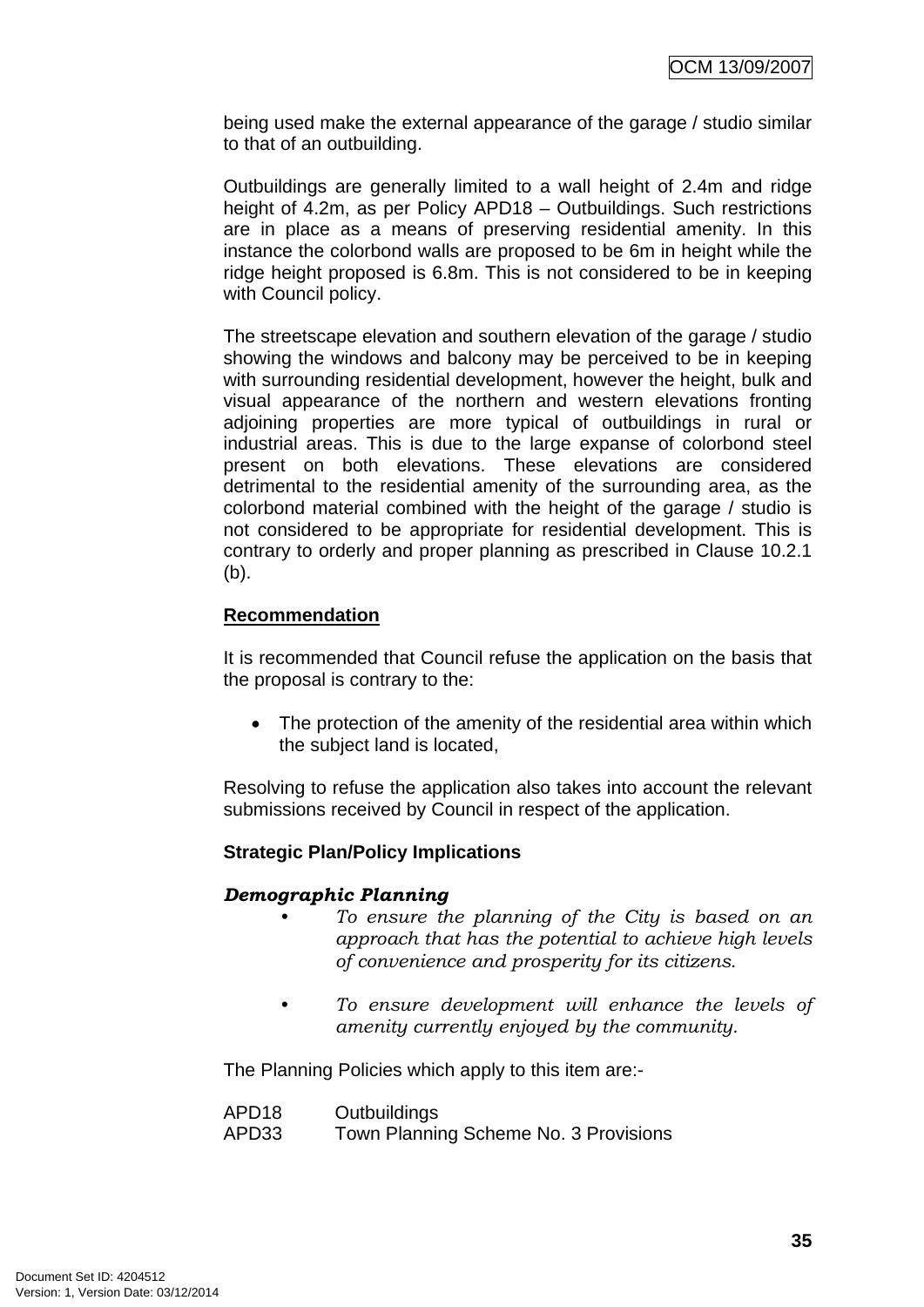## **Budget/Financial Implications**

N/A

## **Legal Implications**

Town Planning Scheme No 3 Planning and Development Act 2005

### **Community Consultation**

2 (two) surrounding owners were consulted regarding the proposal. One (1) submission was received objecting to the proposal. The objector owns both an adjoining property and an adjacent property.

### **Attachment(s)**

- (1) Locality Plan
- (2) Site Plan
- (3) Elevations

### **Advice to Proponent(s)/Submissioners**

The proponent and those who lodged a submission have been advised that this matter is to be considered at the 13 September 2007 Council Meeting.

### **Implications of Section 3.18(3) Local Government Act, 1995**

Nil.

### **14.6 (OCM 13/09/2007) - SINGLE HOUSE CODES APPROVAL - 9 TANUNDA ROAD, COOGEE - APPLICANT - NICHOLAS ANDREW LEE & JOANNE MAREE LEE (3309129) (L PALERMO) (ATTACH) Item 14.6.pdf**

#### **RECOMMENDATION** That:

- (1) Council refuse to grant its approval to the proposed additions to the existing single residence on No 9 Tanunda Road, Coogee for the following reasons:-
	- 1. The proposed development does not comply with the Acceptable Development requirements of the Residential Design Codes (RDC) under the Clause 3.7.1 (A1.1) -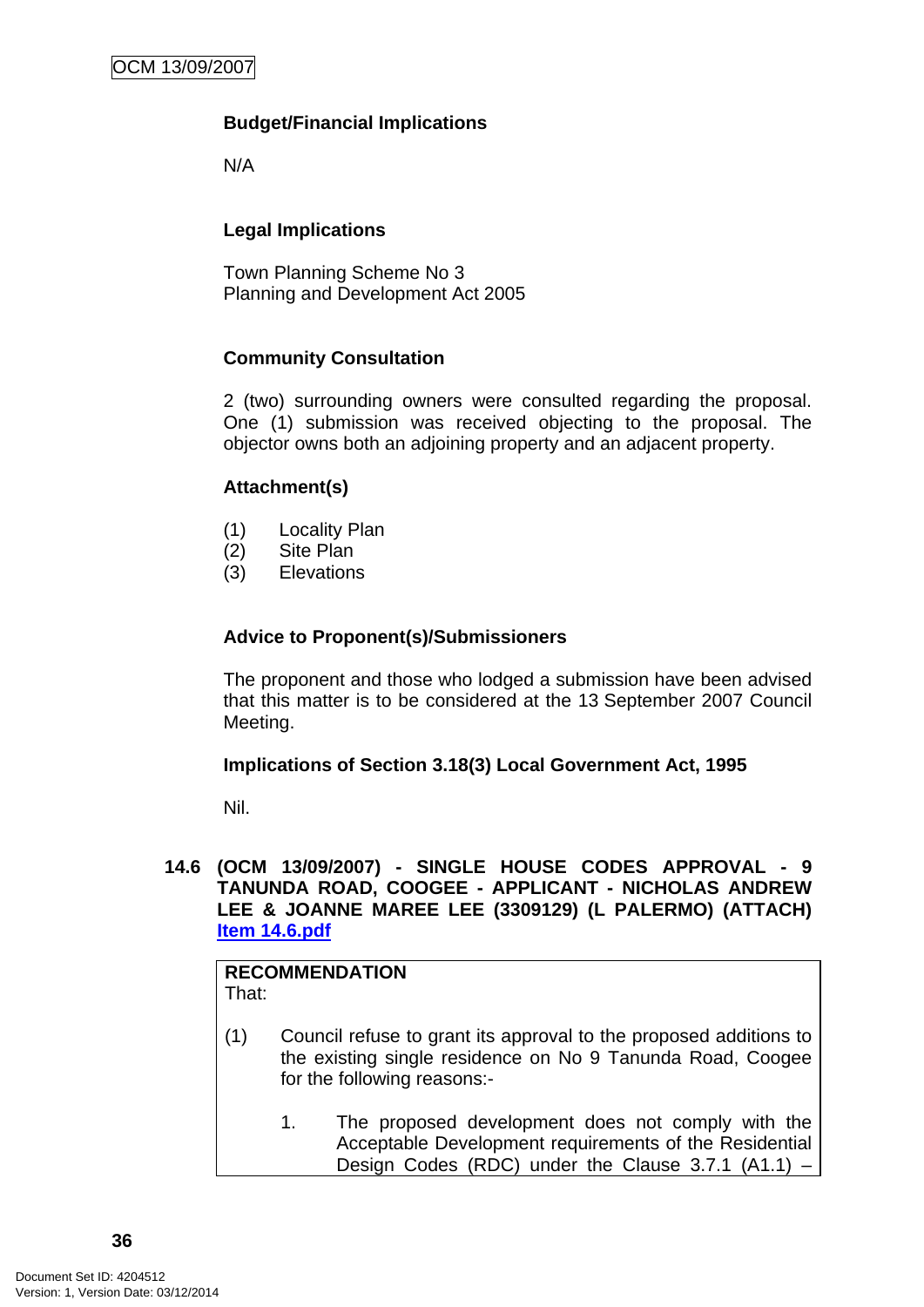Building Height;

- 2. The proposed development does not satisfy Performance Criteria of the RDC under the Clause 3.7.1 (P1) – Building Height;
- 3. The proposed development is inconsistent with the desired height of buildings in the locality and would negatively affect the amenity of the adjoining properties;
- 4. The proposed reduced front setback is not in accordance with the Acceptable Development Standards of the RDC under the Clause 3.2.1 (A1);
- 5. The proposed structures within the front setback area do not satisfy the performance Criteria of the Clause 3.2.1 (P1) and it is considered that the proposal would negatively affect the existing streetscape;
- 6. The front setback of the garage does not comply with the Acceptable Development Standards of the RDC under the Clause 3.2.3;
- 7. The proposed reduced front setback to the garage together with other proposed structures in the front setback would detract from the existing streetscape;
- 8. The proposed development does not satisfy the general objectives of the RDC under the Clause 2.1.1 to protect the amenity of adjoining residential properties due to its excessive height and bulk and its negative impact on the existing streetscape and the views available to adjoining properties.
- (2) Council issue a Schedule 9 Notice of Determination on Application for Planning Approval – Refusal and an MRS Form 2 Notice of Refusal; and
- (3) the following issues should be rectified and addressed by the applicant if a new amended application is lodged:
	- 1. The proposed staircase within the front setback being deleted or setback behind the 6.0m front setback line.
	- 2. The proposed parallel parking garage being setback 3.0m from the front boundary.
	- 3. The applicant to specifically address overlooking of the major openings and outdoor living areas of the adjoining properties from the proposed development by showing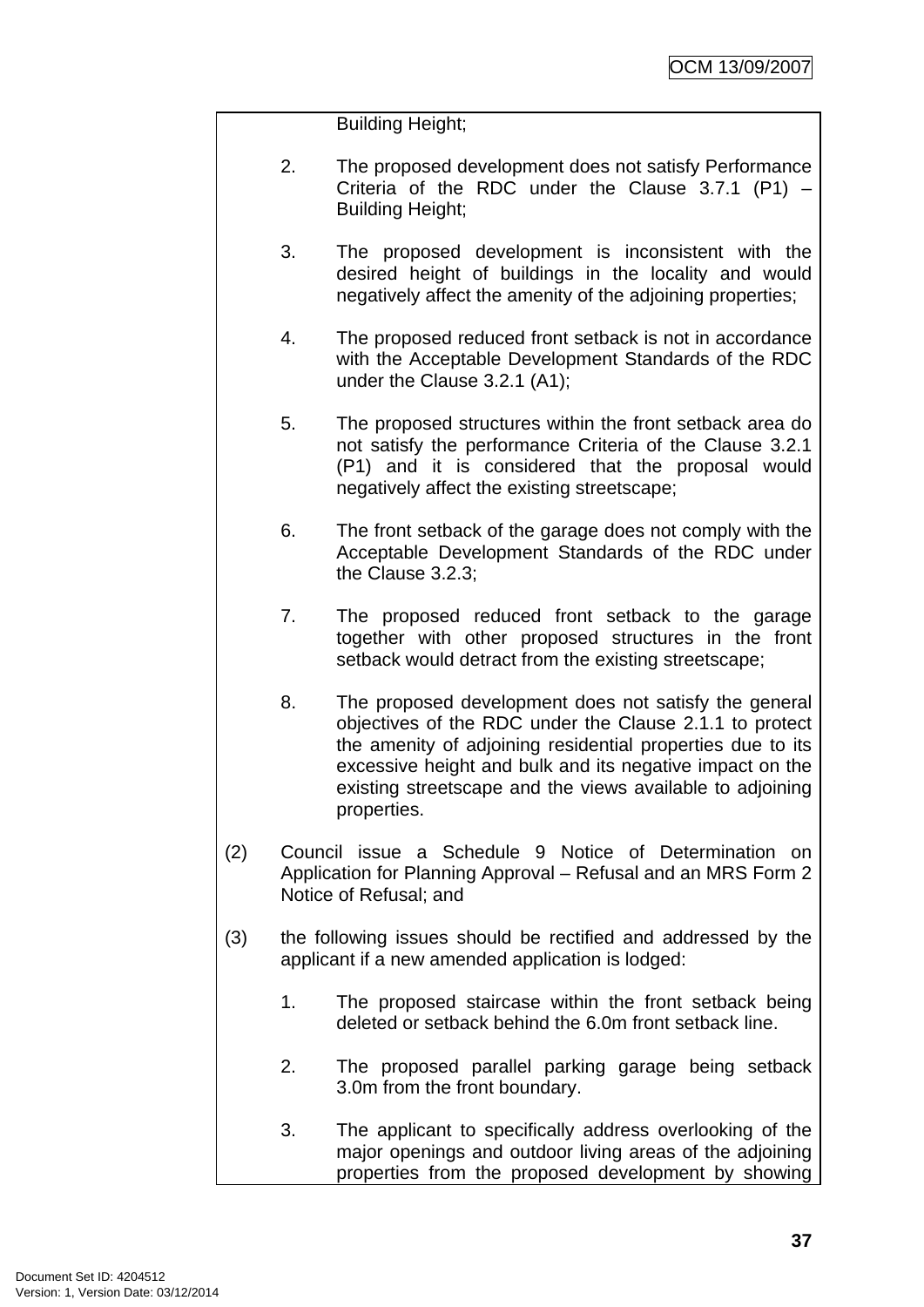cones of vision in accordance with the RDC and providing a letter justifying compliance under the relevant criteria.

- 4. The height of the walls of the proposed residence being a maximum 6.0m measured from the natural ground level (excluding the existing site works).
- 5. The height to the top of the roof being a maximum of 9.0m (or required height for shorter ridges under the RDC) measured from the natural ground levels (excluding the existing site works).
- 6. The applicant to provide a streetscape elevation to demonstrate how the proposed new residence fits in within the existing streetscape.

| <b>COUNCIL DECISION</b> |  |  |
|-------------------------|--|--|
|                         |  |  |
|                         |  |  |
|                         |  |  |

### **Background**

| ZONING:           | MRS: Urban   |                        |
|-------------------|--------------|------------------------|
|                   |              | TPS3   Residential R20 |
| LAND USE:         | Single House |                        |
| LOT SIZE          | 962m2        |                        |
| <b>USE CLASS:</b> |              |                        |

The subject property is a large site being 962m2 with relatively narrow frontage (16.1m) as compared to the length of the side boundaries being 57.7m.

The levels of the subject lot fall considerably from South - East to North – West corner of the property, as the property is located on a side of a hill. The site was previously cut and filled as part of the previous development.

### **Submission**

The applicant has provided the following justification in support of the proposal which has been summarised accordingly:-

• The existing residence comprises a substantial two level structure with a basement cut into the site;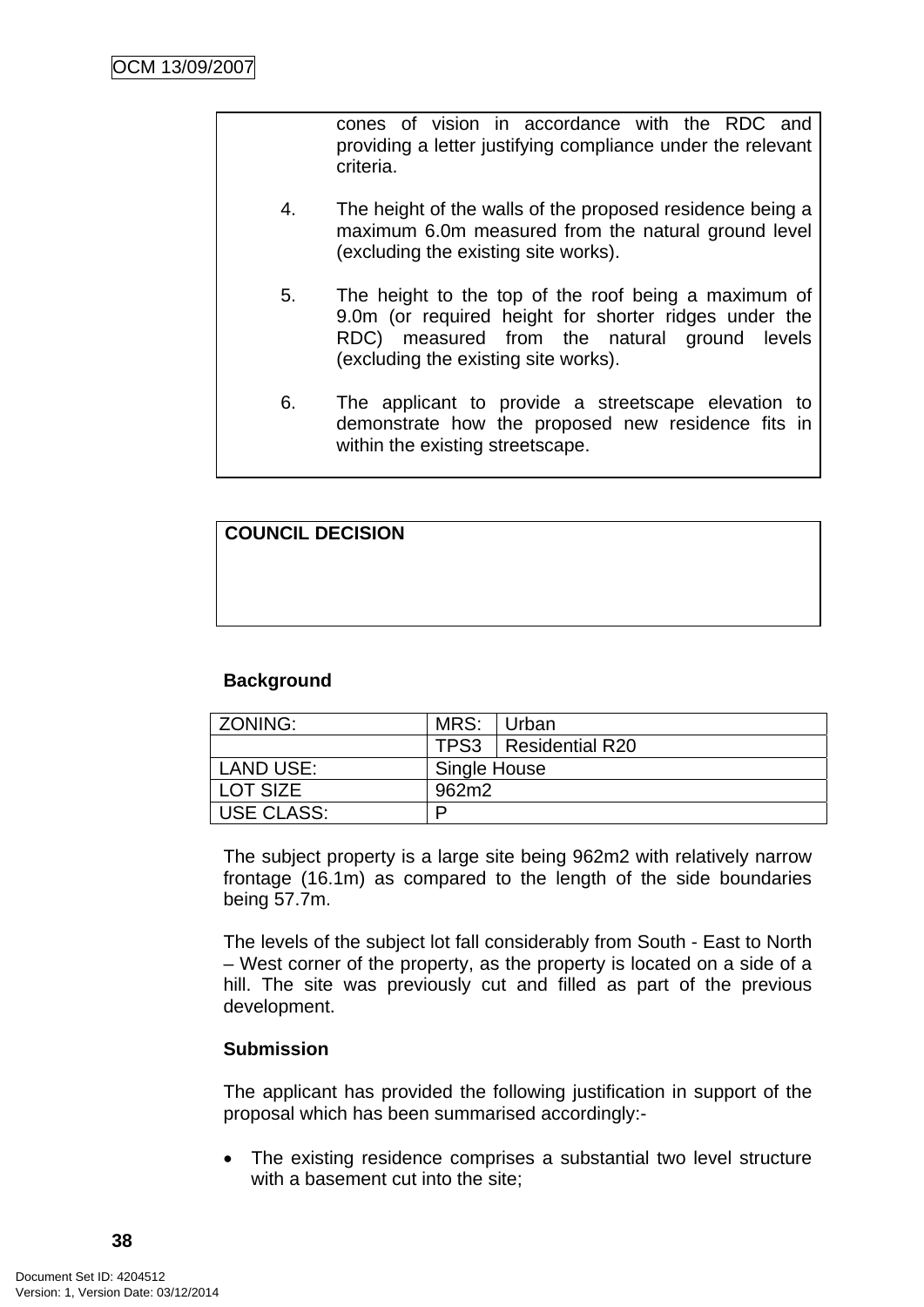- Where the basement has not been cut in the site has been filled under the footprint of the building;
- The substantial size, condition and useability of the existing residence warrants its general retention and adaptation;
- Partial demolition of the existing structure on the western side is for the purpose of providing vehicular access to the rear and achieving compliant side setbacks;
- While relatively large the building was designed to fit in within the existing streetscape;
- The proposal has been developed to be generally complaint with the acceptable development provisions of the Codes;
- Category C height requirements have been used as a basis for determining appropriate height and developing the design accordingly;

The applicant also provided a detailed consideration regarding side boundary setbacks, structures within the front setback, overshadowing and privacy in the letter submitted with the application.

A copy of the applicant's full submission should be read in conjunction with this report and is contained in the agenda attachments.

### **Report**

The subject land is zoned Residential with the density coding of R20 under the City of Cockburn Town Planning Scheme No 3. Council has the discretion to either approve (with or without conditions) or to refuse the application.

The proposal does not comply with the following Acceptable Development Standards of the Residential Design Codes (RDC):

- Front Setback (Clause 3.2.1, A1);
- Front setback of the garage (Clause 3.2.3, A3.5);
- Sightlines at vehicle access point not sufficient due to high structures on the eastern side of driveway (Clause 3.2.6, A6);
- Side Boundary Setbacks (Clause 3.3.1, A1);
- Privacy Setbacks (Clause 3.8.1, A1).
- Building Height (Clause 3.7.1 A1.1)

The proposal is required to be assessed under the relevant Performance Criteria of the RDC for each of the above non-compliant aspects. The assessment under the each relevant design element of the RDC is provided below.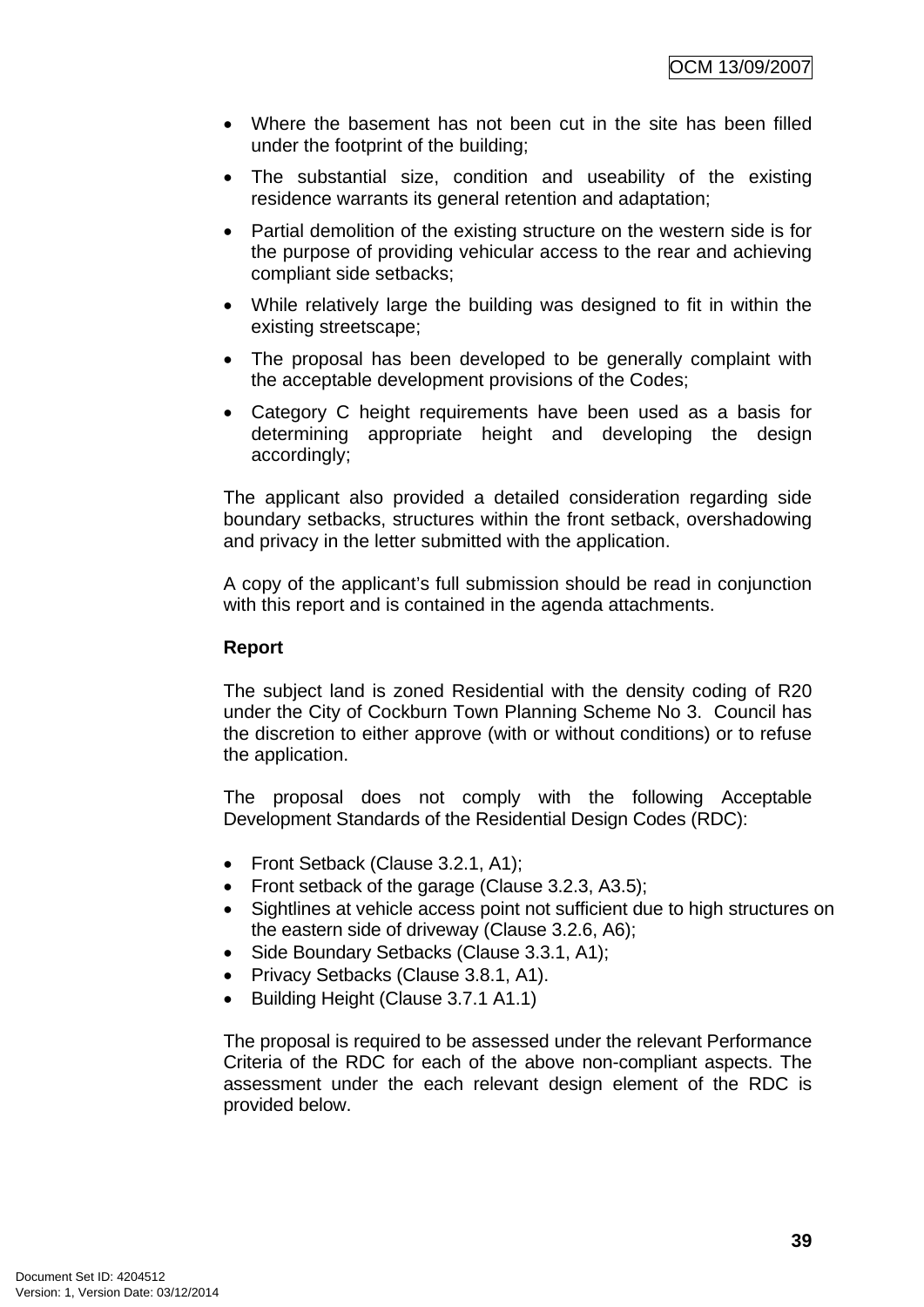### **Building Height**

The proposed dwelling does not comply with the Acceptable Development Standards of the Residential Design Codes (Clause 3.7.1 A1.1; Building Heights).

Clause A1.1 requires application of Category B of the Table 3 *unless a Local Planning Policy requires the application of Area A (generally single level development) or Area C (development on three levels) or an alternative standard.*

City of Cockburn does not have a specific Building Heights Policy to allow application of Category C and therefore application of Category B (maximum 9.0m from Natural Ground Level to the top of pitched roof and 6.0m to the top of external wall) is required.

The applicant stated in the submitted with the application that Category C was used when designing the proposed additions.

Performance Criteria specified under the Clause 3.7.1 – Building Height is as follows:

 *"Building Height consistent with the desired height of buildings in the locality, and to recognise the need to protect the amenities of adjoining properties, including, where appropriate:*

- *Adequate direct sun to buildings and appurtenant open spaces;*
- *Adequate daylight to major openings to habitable rooms; and*
- *Access to views of significance."*

It is considered that the height of the proposed residence is not consistent with the height of the existing residences in the locality. The proposed residence is a substantial building on four levels, which includes the following:

- Undercroft level garage and store;
- First floor 4 bedrooms, Living room, kitchenette, rear balcony and terrace over the garage;
- Second floor Media room, Living Room, Dining Room, Kitchen and 2 Balconies,
- Third Floor Master Bedroom with Ensuite and 2 Balconies.

The site has a considerable slope in the North – Westerly direction. The overall wall height of the proposed building ranges from 8.7m to 10.5m measured from natural ground level and the proposed roof ridge height is from 11.2m to 13.0m.

The proposed wall height at its lower level exceeds the requirements under the Acceptable Development Standard of the RDC by 2.7m and the proposed ridge height is overheight by 2.0m - 3.0m.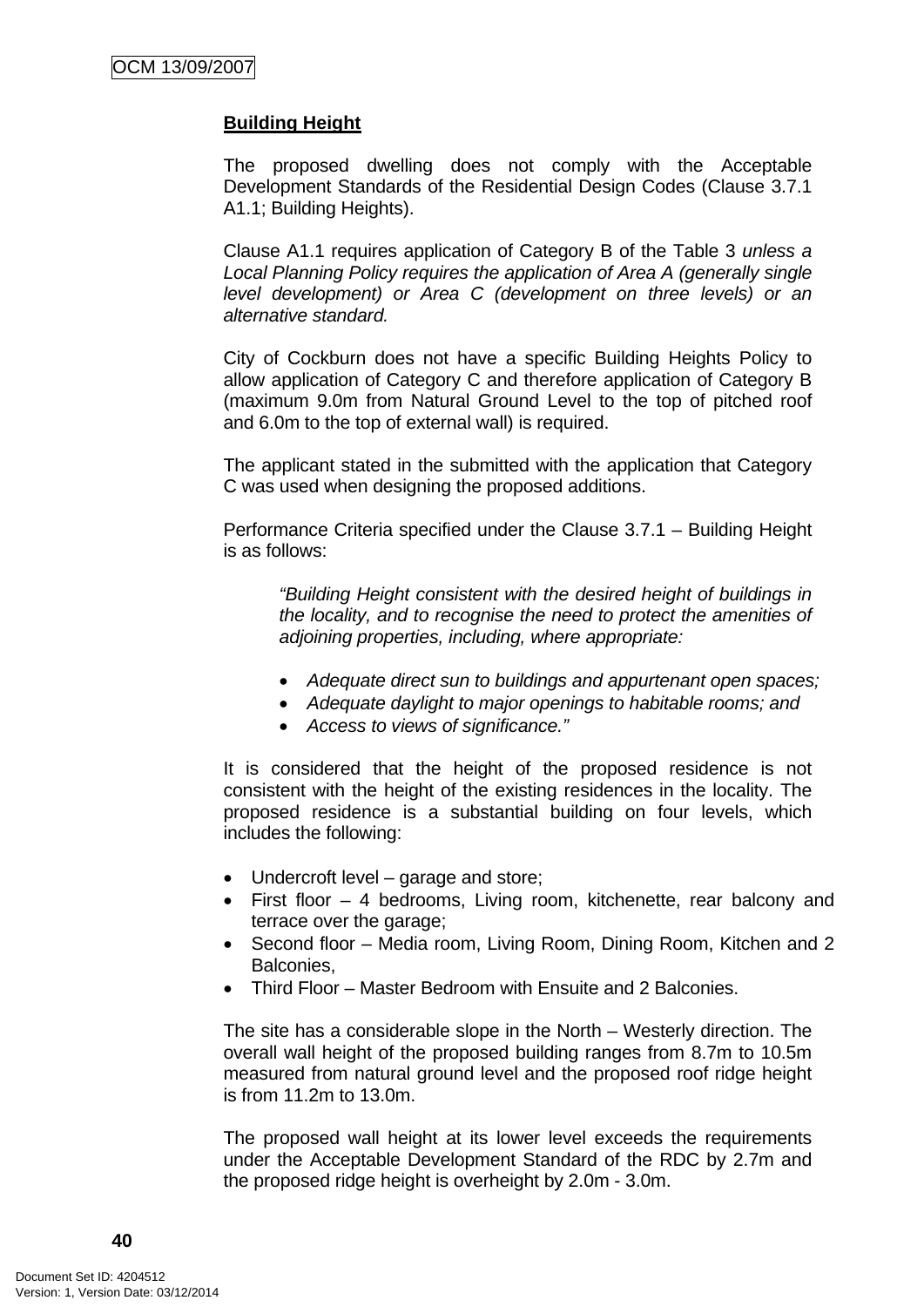Council received an objection from the adjoining property owner to the east, in which it was specifically stated that the direct sun to habitable rooms on the western side of No 11 Tanunda Road would be affected due to the height and side setbacks of the proposed building. The objectors from No 11 and No 13 Tanunda Road also stated that the views that they currently enjoy would also be affected by the proposed development.

The adjoining property to the east is a single –storey dwelling, which has a front setback of approximately 8.0m. It is considered that the proposed building on 9 Tanunda Road would have a negative impact on the adjoining property to the east due to its increased wall and roof ridge height coupled with the proposed reduced side boundary and front setbacks.

It is also considered that the ocean views currently available to No 11 and 13 Tanunda Road would be affected.

The applicant refers to the Clause of the RDC and argues that the required wall and roof ridge height measurements should be taken from the existing levels on site, which resulted from the previous development. The site was considerably cut and filled at various points to accommodate construction of the undercroft and make level ground for development of the existing house on top.

The following definition of Natural Ground Level (NGL) is provided in the RDC:

 *"The levels on a site, which precede the proposed development, excluding any site works unless approved by the Council or established as part of subdivision of the land preceding development.*"

The existing cut and fill was not a separate application to Council, it was approved as part of the overall development for construction of a house with an undercroft, which was compliant with the height requirements under the relevant legislation at that time. Now the applicant seeks to gain approval to considerably extend the house upwards retaining a large portion of the undercroft the first level and adding two new levels on top.

It is considered not appropriate in this case to treat the levels on top of the undercroft as natural ground levels for the purpose of measuring building height. The proposed development far exceeds the predominant height of the existing dwellings in the locality so as to conflict with the main objective of the Design Element No 7 of the RDC, which is *to ensure that the height of buildings is consistent with the desired scale in a given locality.*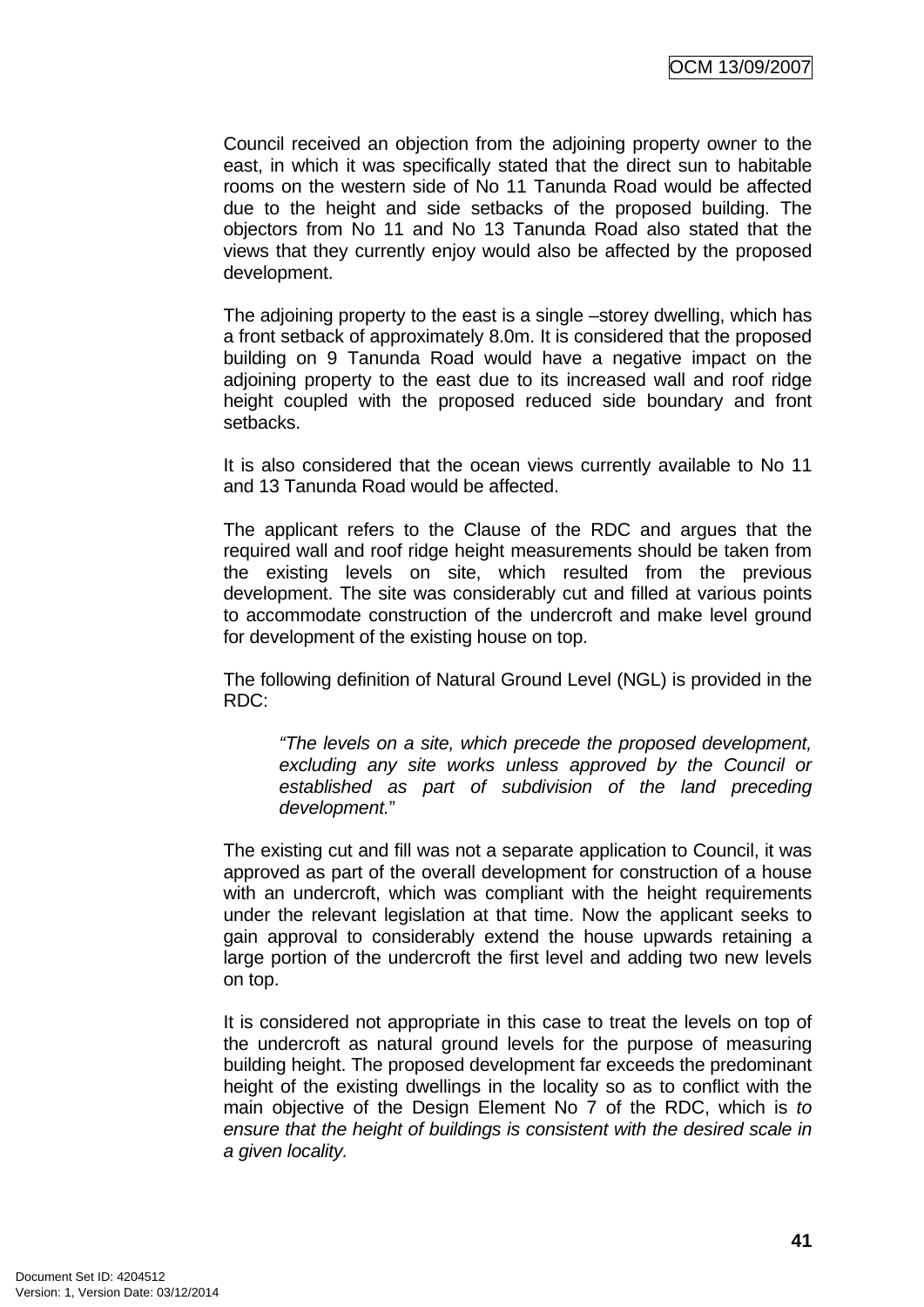It is appropriate to treat pre-existing filled/retained levels on site as Natural Ground Level when those levels were established as part of the subdivision or large development (when a number of residences are being developed at the same time). In these cases the levels on the lots within the same locality relate to each other being similar or gradually stepped down or up, which assists in ensuring that the height and type of future development on those sites is consistent.

In the opinion of the author of this report the filled level (being the level of the top of the undercroft) should not be used, in this case, for the purpose of determining compliance with the Building Height requirement of the RDC.

However, if Council is of the opinion that RL10.0m that resulted from previous development of the existing house should be considered as NGL, the following assessment is provided:

| NGL used RL 10.0  | Required              | Provided            |
|-------------------|-----------------------|---------------------|
| Wall Height       | $10.0 + 6.0m = 16.0m$ | From 16.17 - 17.97m |
| Roof Ridge Height | $10.0 + 9.0m = 19.0m$ |                     |
|                   | $3.8m$ ridge $-19.5m$ | <b>RL 20.6m</b>     |
|                   | 2.8m ridge $-19.5m$   | <b>RL 20.0m</b>     |
|                   | 0 ridge $-20.5m$      | RL 21.3m            |

The proposed Building Height considerably exceeds the requirement under the RDC even if RL 10.0m is used as NGL for the purpose of determining compliance with height requirements of the RDC.

It is considered that the proposed development at No 9 Tanunda Road is not consistent with the desired height of buildings in the locality. This in its turn will negatively affect the amenity of adjoining properties due to the increased bulk and scale of the dwelling on the subject site resulting in the proposed building considerably protruding upwards and forward into the front setback.

Taking into account all of the above it is concluded that the proposal does not satisfy the Performance Criteria under the Clause 3.7.1 P1 – Building Height. It is recommended that the applicant be requested to redesign the proposal to comply with the required heights under the Acceptable Development Standards of the RDC or to achieve a design that is more consistent with the existing scale of buildings in the locality.

### **Front Setback**

The proposed front setback to the garage is 2.75 m and to the staircase - Nil. Acceptable Development Standards under the Clause 3.2.3 of the RDC (A3.5) states that front setback to garages can be 3.0m where vehicles are parked parallel to the street alignment. The proposed garage is designed to provide vehicle-parking parallel to the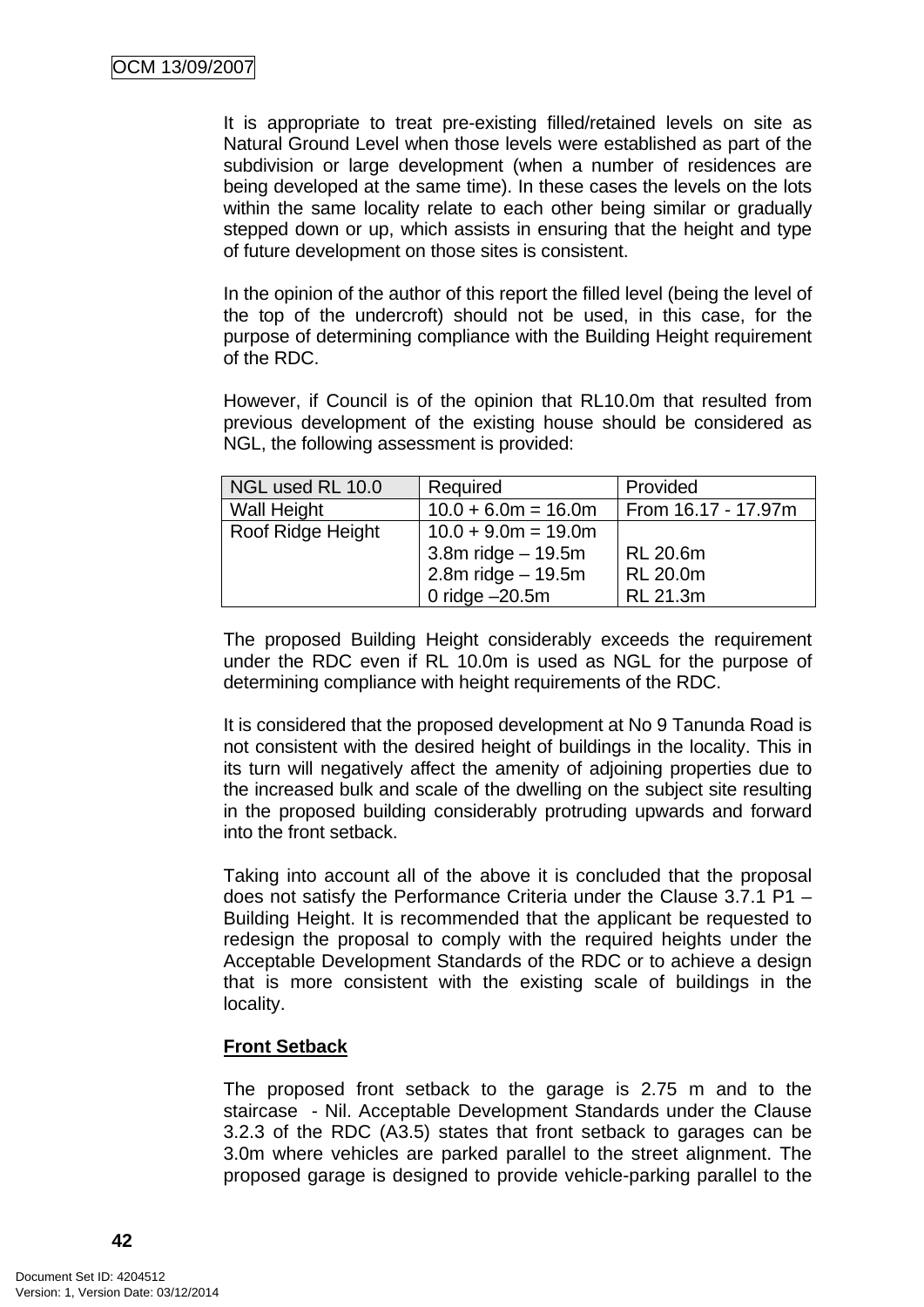street and therefore 3.0m front setback is required under the RDC. The proposed setback of 2.75m is 0.25m short of the requirement.

In addition to the minor non-compliance with the garage front setback requirement the proposal also includes a staircase with a Nil setback to the front boundary. The proposed staircase, which also contains a patio structure above, provides access to the proposed terrace on top of the garage.

RDC contain a provision under the Clause 3.2.2 (A2 i) allowing minor incursions into the front setback area, which states:

 "*A porch, balcony, verandah, chimney or the equivalent may (subject to the Building Code of Australia) project not more than metre into the building setback area) provided that the total of such projections does not exceed 20% of the frontage at any level.*"

The applicant provides an argument that the proposed structures in the front setback would not have any more impact on the streetscape or the adjoining properties than the existing retaining and vegetation.

It should be noted that the existing retaining (refer to site survey) is setback approximately 5.7m from the front boundary. The proposed garage with deck on top is proposed to be setback considerably closer (2.7m) and the proposed staircase and portico having a Nil setback to the front boundary.

The proposed structures at the front, which include a staircase with a patio on top and a large terrace on top of the garage, are not considered to be minor structures and they project considerably more than one metre into the front setback area. It is considered that this aspect of the proposal does not satisfy the Acceptable Development Standard of the Clause 3.2.2 of the RDC quoted above. The Performance criteria under this Clause states:

 *"Minor incursions and projections not to detract from the character of the streetscape."*

It is considered that the proposed structures within the front setback area would not satisfy the above performance criteria and would detract from the existing streetscape, as the majority of residences in the locality have large front setbacks exceeding current requirements ranging from 6.5 – 8.5m with the front setback area being mainly used for landscaping.

The proposed structures in the front setback would also contribute to obstruction of views currently available to properties to the east, as these structures would protrude much further than the current general building line of the existing properties.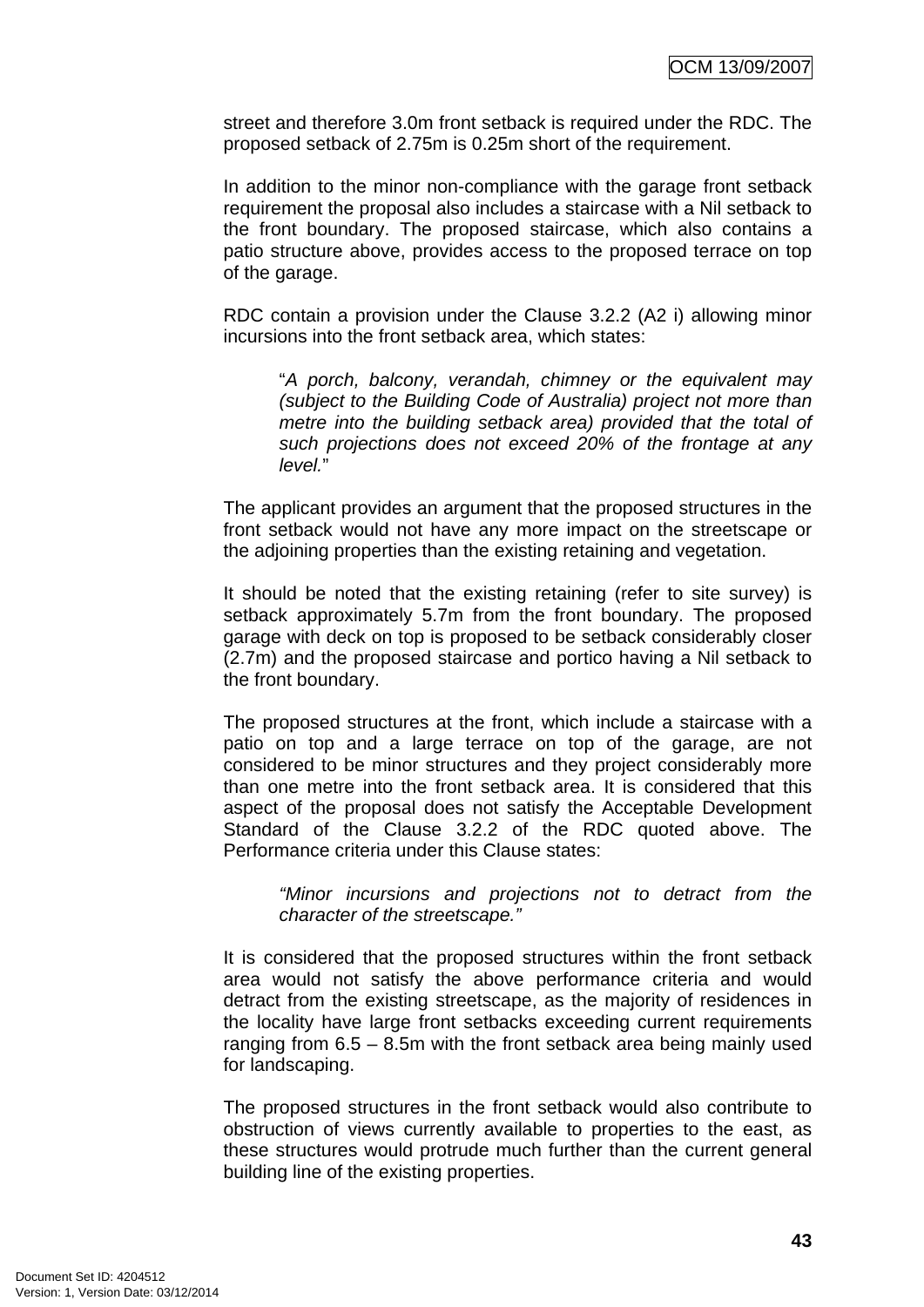It is recommended that the applicant be requested to re-design the proposal to ensure that it is sympathetic to the views currently available to the surrounding residences and the existing streetscape, which is characterised by open, landscaped areas in front of residences with generous front setbacks or it fully complies with the front setback requirements under the Acceptable Development Standards of the RDC.

### **Privacy Setbacks**

The following visual privacy setbacks don't comply with the requirements under the Acceptable Development Standards of the RDC (Clause 3.8.1 (A1)):

| Major opening title              | <b>Privacy Setback required</b> | <b>Setback</b>   |
|----------------------------------|---------------------------------|------------------|
|                                  | Clause $3.8.1$ (A1) of the      | proposed         |
|                                  | <b>RDC</b>                      |                  |
| <b>First Level Front Terrace</b> | 7.5m                            | 1.4 <sub>m</sub> |
| (east boundary)                  |                                 |                  |
| <b>First Level Living Room</b>   | 7.5m                            | 4.25m            |
| Balcony (west boundary)          |                                 |                  |
| <b>First Level Bedroom</b>       | 4.5 <sub>m</sub>                | 4.0m             |
| adjacent to Living (west         |                                 |                  |
| boundary)                        |                                 |                  |
| Second Level Dining Room         | 7.5m                            | $4.52 - 4.95m$   |
| Balcony (west boundary)          |                                 |                  |
| Second Level Living Room         | 6.0m                            | 4.95m            |
| (west boundary)                  |                                 |                  |
| <b>Third Level Master Bed</b>    | 7.5m                            | 4.95m            |
| Balcony front facing (west       |                                 |                  |
| boundary)                        |                                 |                  |
| <b>Third Level Master Bed</b>    | 7.5m                            | 4.95m            |
| Balcony rear facing (west        |                                 |                  |
| boundary)                        |                                 |                  |

The above non-compliant visual privacy setbacks will be assessed under the Performance Criteria of the Clause 3.8.1 (P1), which is as follows:

*"Avoid direct overlooking between active habitable spaces and outdoor living areas of the development site and the habitable rooms and outdoor living areas within adjoining residential properties taking into account of:* 

- *The positioning of windows to habitable rooms on the development site and the adjoining property;*
- *The provision of effective screening; and*
- *The lesser need to prevent overlooking of extensive back gardens, front gardens or areas visible from the street."*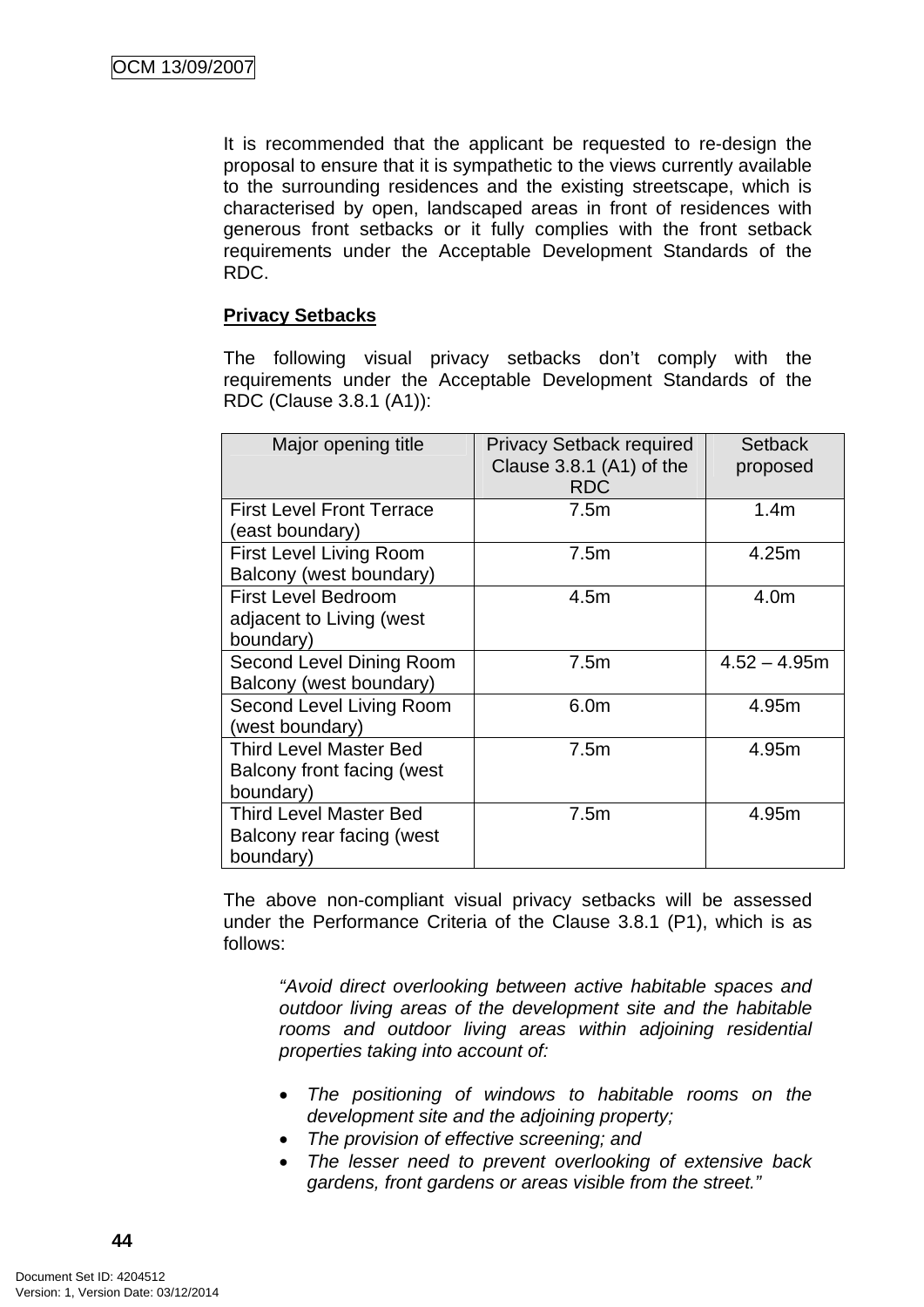Overlooking from the first level front terrace towards the east boundary falls mainly within the area of the front garden, which is visible from the street, therefore it is not considered a sensitive area.

First level Living Room Balcony overlooks the area of the property to the west behind the 6.0m setback line. However because the adjoining property to the west has a larger front setback the area subject of overlooking is not considered to be a sensitive area, as it contains landscaped lawns and front courtyard, which is fenced and landscaped.

Bedroom adjacent to living room on the first floor overlooks the area of the side setback of the adjoining property to the west. The adjoining property to the west is located down the hill at a lower level and the proposed windows on the first level, which normally be screened by the boundary fencing, are in fact located considerably higher than the natural ground levels at property boundary and therefore have a potential to overlook sensitive areas of adjoining property.

The proposed balconies and major openings on the second and third level also have a potential to overlook sensitive areas of the adjoining property to the west, however it is considered that this overlooking is not an issue in this case. Due to considerably higher levels of the subject site the proposed upper level major openings would have an outlook far and beyond towards the attractive distant views rather than into adjoining property. The adjoining property owners didn't have any objections to the proposal.

### **Sightlines at Vehicle Access Points**

Clause 3.2.6 (A6) – Sightlines at Vehicle Access Points and Street Corners requires that *walls and fences be truncated or reduced to no higher than 0.75m within 1.5m of where walls and fences adjoin vehicle access points where a driveway meets a public street and where two streets intersect.*

The proposed development does not comply with the above requirement as the proposed structures within the front setback (staircase, garage with terrace on top) are considerably higher than 0.75m. However the applicant's argument that the wide verge area located between the property boundary and the pedestrian footpath would be more than sufficient to ensure adequate sightlines at vehicle access points.

This aspect of the proposal is considered to satisfy the performance criterion for this Design Element.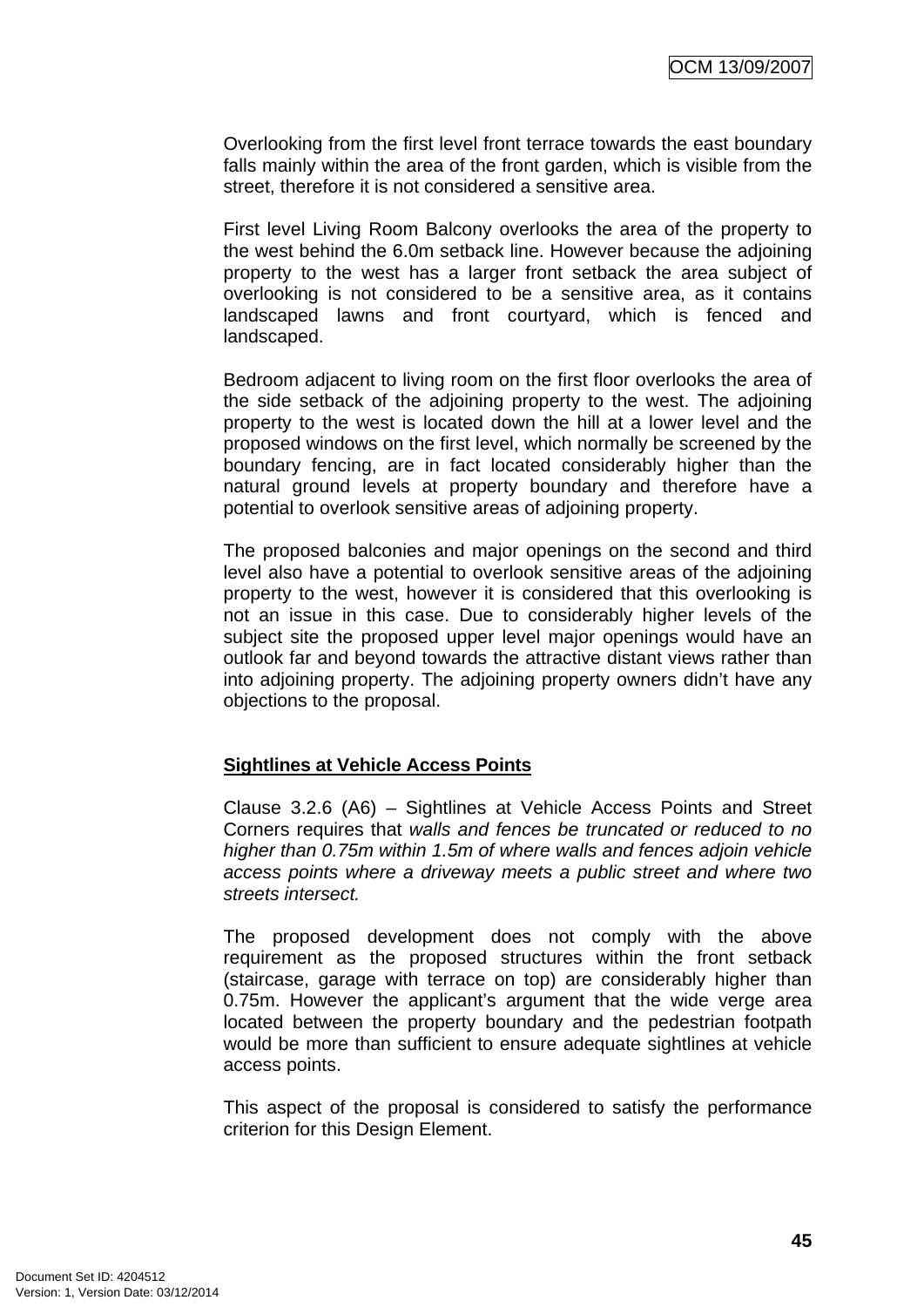### **Recommendation**

It is recommended that the proposal be refused by Council for the reasons discussed above. It is also recommended that the applicant be advised to address/rectify the identified issues if a new application is submitted for Council's consideration.

### **Strategic Plan/Policy Implications**

## *Demographic Planning*

*• To ensure development will enhance the levels of amenity currently enjoyed by the community.*

The Planning Policies which apply to this item are:-

| APD32 | <b>Residential Design Codes</b>       |
|-------|---------------------------------------|
| APD33 | Town Planning Scheme No. 3 Provisions |

### **Budget/Financial Implications**

In the event of an application for review of Council's decision to the State administrative Tribunal a cost may have to be borne by Council.

### **Legal Implications**

Town Planning Scheme No 3 Residential Design Codes 2002 Planning and Development Act 2005 State Administrative Tribunal Regulations

### **Community Consultation**

The proposal was advertised to the affected surrounding property owners in accordance with the requirements under the Clause 9.4 of the TPS 3. There were 7 submissions received during the advertising period, 6 of them were objections. The summary of the points raised in the objections are provided below:

- The proposed development would set an undesirable precedent in the Coogee area:
- The proposed dwelling has a negative impact on the area due to the excessive height not in accordance with the Residential Design Code requirements for two-storey dwellings;
- Overshadowing of the outdoor living areas and habitable room windows of adjoining properties due to reduced side boundary setbacks and excessive height of the building;
- There will be loss of views due to the proposed height of the dwelling;
- The proposed reduced front setback would have a negative impact on the existing streetscape and safety of pedestrians.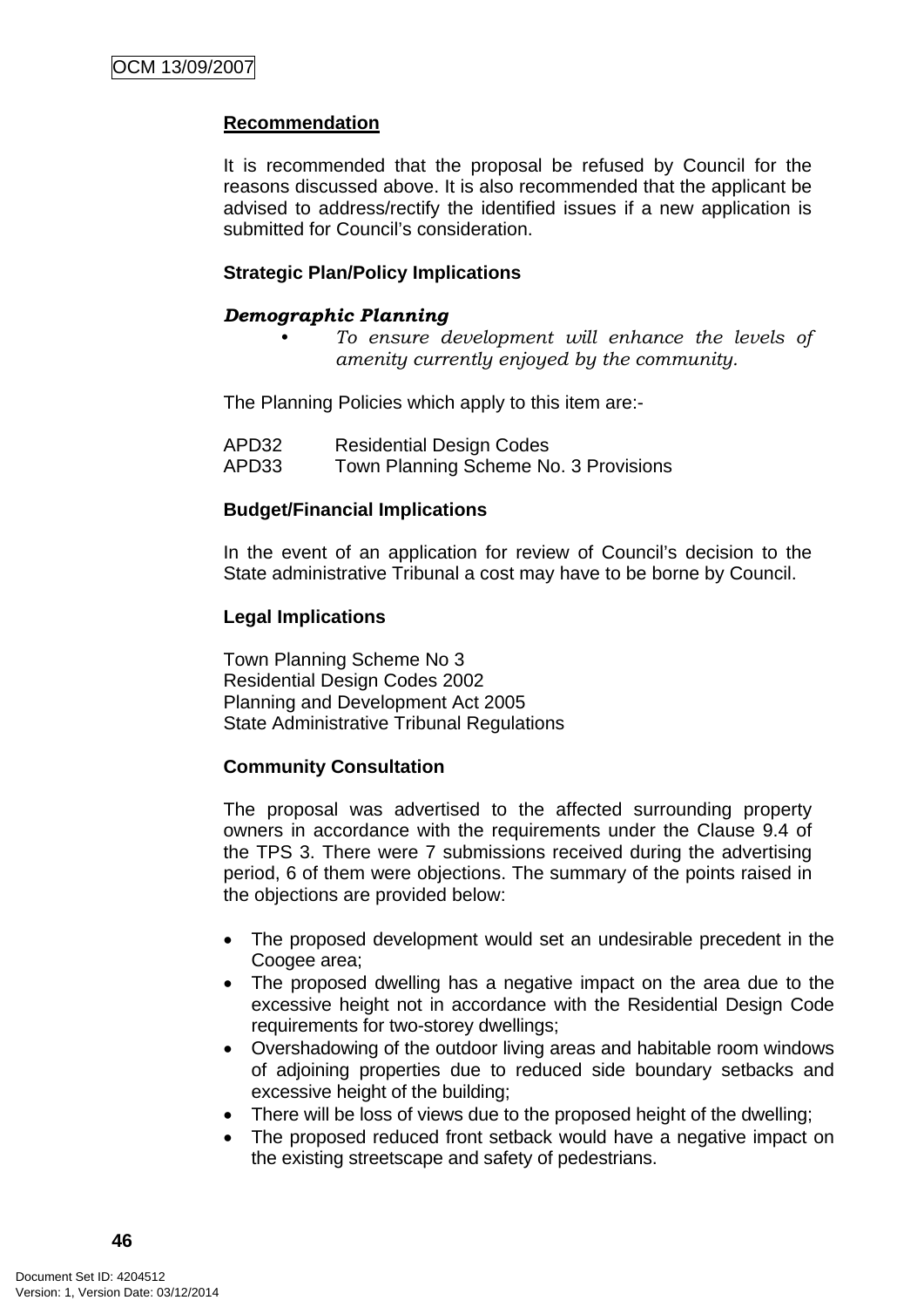The applicant forwarded a copy of the plans at a later date after the advertising period signed by some of the surrounding property owners in the locality expressing support to the proposal, one of the persons previously objected.

### **Attachment(s)**

- (1) Location Plan
- (2) Floor plans and elevations provided by the applicant
- (3) Applicant's justification (4 letters)
- (4) Copies of submissions
- (5) Copy of the plan signed by the surrounding owners

### **Advice to Proponent(s)/Submissioners**

The Proponent(s) and those who lodged a submission on the proposal have been advised that this matter is to be considered at the September 2007 Council Meeting.

### **Implications of Section 3.18(3) Local Government Act, 1995**

Nil.

**14.7 (OCM 13/09/2007) - PROPOSED TOWN PLANNING SCHEME AMENDMENT NO 62 - AMEND BOUNDARY OF DEVELOPMENT AREA 19 MURIEL COURT AND ADD PROVISIONS WITHIN SCHEDULE 11 DA 19 RELATING TO NORTH LAKE ROAD VEHICLE ACCESS POLICY PLAN (9666; 93062) (M CARBONE) (ATTACH) Item 14.7.pdf**

## **RECOMMENDATION**

That Council:

(1) adopt the following amendment:

PLANNING AND DEVELOPMENT ACT 2005

RESOLUTION DECIDING TO AMEND CITY OF COCKBURN TOWN PLANNING SCHEME NO. 3

AMENDMENT NO. 62

Resolved that Council, in pursuance of Section 75 of the Planning and Development Act 2005, amend the above Town Planning Scheme by:

1. Amending the Scheme Map by extending Development Area 19 (Muriel Court) to include the Mixed Business zone fronting North Lake Road/Tea Tree Close between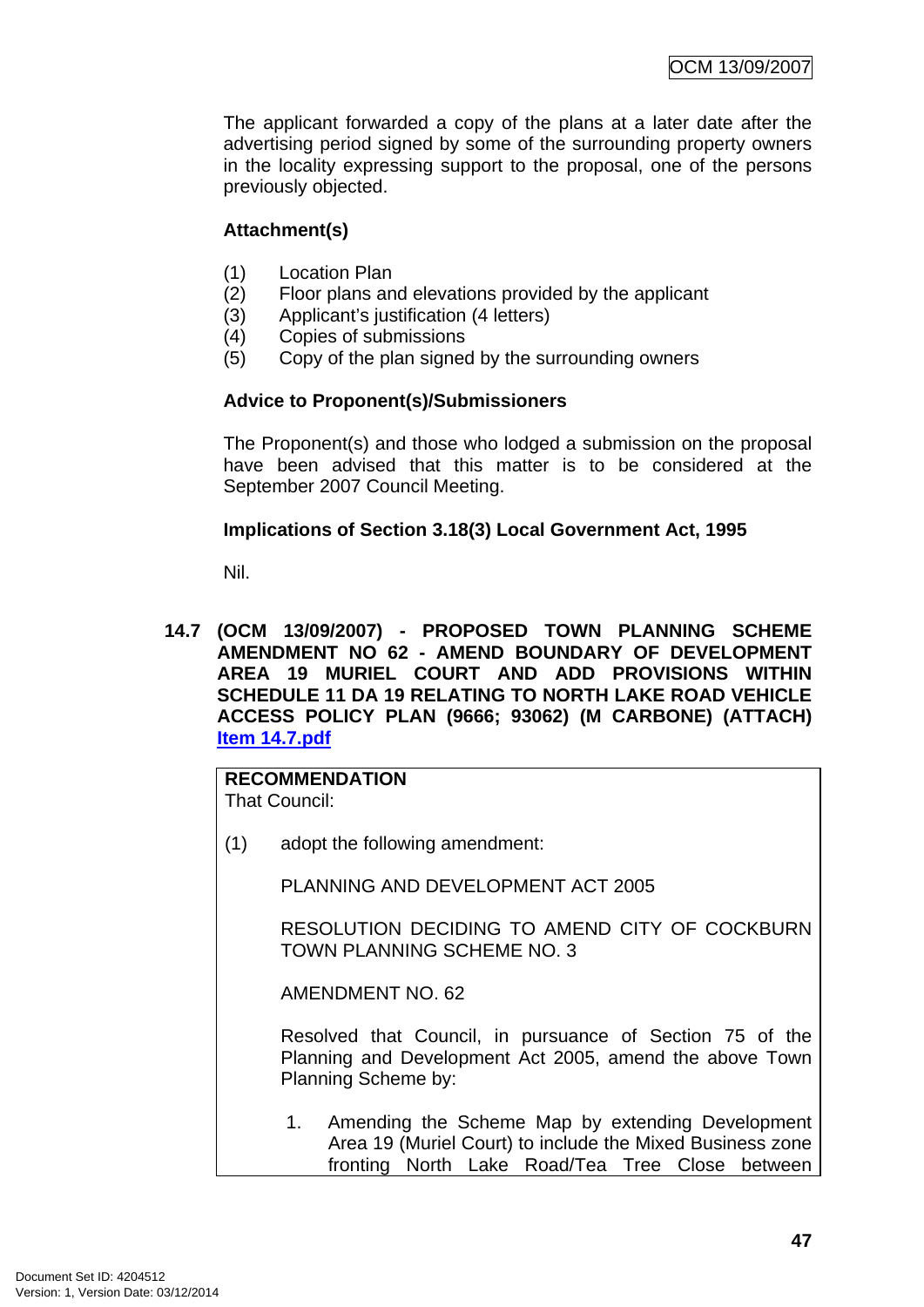|     |                     | Semple and Kentucky Courts.                                                                                                                                                                                                                                                                  |  |  |
|-----|---------------------|----------------------------------------------------------------------------------------------------------------------------------------------------------------------------------------------------------------------------------------------------------------------------------------------|--|--|
| 2.  |                     | Amending Schedule 11 Development Area 19 to include<br>provisions relating to the North Lake Road Vehicle Access<br>Policy Plan and amend point 2 to include Mixed Business<br>development, as follows:                                                                                      |  |  |
|     |                     | Amend existing point 2.                                                                                                                                                                                                                                                                      |  |  |
|     | 2.                  | and."<br>mixed business development<br>where<br>appropriate".                                                                                                                                                                                                                                |  |  |
|     |                     | Add new points $4 - 7$ .                                                                                                                                                                                                                                                                     |  |  |
|     | 4                   | Landowners within DA 19 who front North Lake<br>Road/Tea Tree Close between Semple<br>and<br>Kentucky Courts shall comply with the access<br>requirements set out in the North Lake Road<br>Vehicle Access Policy Plan adopted by Council and<br>the Western Australian Planning Commission. |  |  |
|     | 5                   | The North Lake Road Vehicle Access Policy Plan<br>sets out criteria relating to:                                                                                                                                                                                                             |  |  |
|     |                     | Control over the location, design and number<br>of crossovers.                                                                                                                                                                                                                               |  |  |
|     |                     | requirement,<br>condition<br>as<br>a l<br>Ωt<br>A<br>development approval or subdivision, for<br>easements in gross in the form of a public<br>access easement on land titles.                                                                                                               |  |  |
|     |                     | Ensuring that, on land adjacent to North<br>Lake Road, all traffic enters and leaves in a<br>forward direction and is suitable for heavy<br>rigid vehicles.                                                                                                                                  |  |  |
|     | 6.                  | Notwithstanding 5 above, Council may make<br>satisfactory arrangements for temporary access to<br>North Lake Road where designated crossover and<br>linking right-of-carriageways have not been created.                                                                                     |  |  |
|     | 7.                  | Where temporary access to North Lake Road is<br>agreed to the terms and conditions of such access<br>are to be set out in a legal agreement prepared at<br>the landowners cost.                                                                                                              |  |  |
| (2) | Council's decision; | sign the amending documents, and advise the WAPC of                                                                                                                                                                                                                                          |  |  |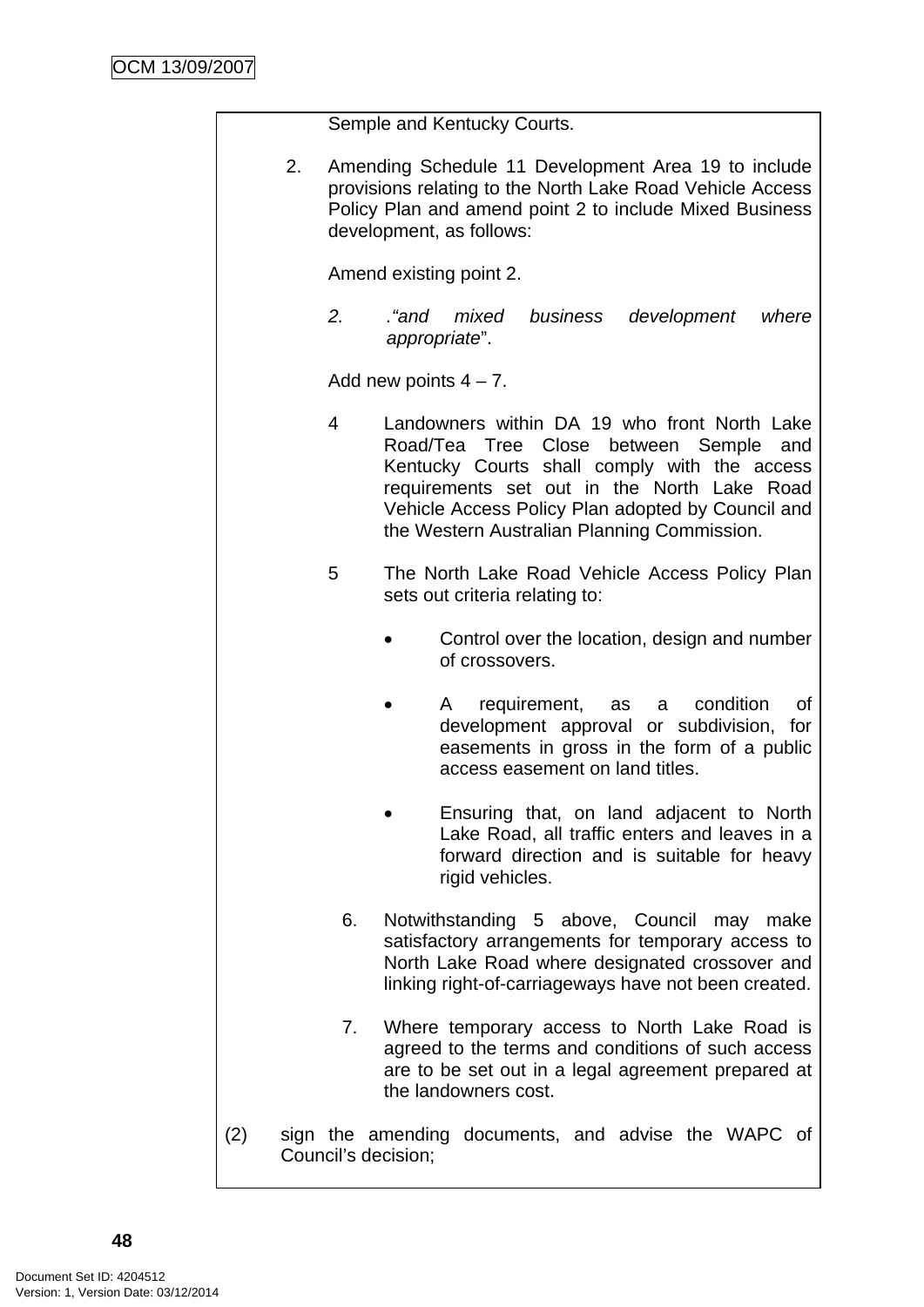- (3) forward a copy of the signed documents to the Environmental Protection Authority in accordance with Section 81 of the Planning and Development Act;
- (4) following the receipt of formal advice from the Environmental Protection Authority that the Scheme Amendment should not be assessed under Section 48A of the Environmental Protection Act, advertise the Amendment under Town Planning Regulation 25 without reference to the Western Australian Planning Commission;
- (5) notwithstanding (4) above, the Director of Planning and Development may refer a Scheme or Scheme Amendment to the Council for its consideration following formal advice from the Environmental Protection Authority that the Scheme Amendment should be assessed under Section 48A of the Environmental Protection Act, as to whether the Council should proceed or not proceed with the Amendment;
- (6) should formal advice be received from the Environmental Protection Authority that the Scheme Amendment should be assessed or is incapable of being environmentally acceptable under Section 48(A) of the Environmental Protection Act, the Amendment be referred to the Council for its determination as to whether to proceed or not proceed with the Amendment; and
- (7) endorse the North Lake Road Vehicle Access Policy Plan for the purpose of public advertising.

## **COUNCIL DECISION**

### **Background**

| ZONING:   | <b>MRS</b> | <b>Urban Deferred</b>            |  |
|-----------|------------|----------------------------------|--|
|           | <b>TPS</b> | Development (Development<br>Area |  |
|           |            | No.19), Mixed Business           |  |
| LAND USE: | Various    |                                  |  |

The City is in the process of preparing a district structure plan for the land within Development Area 19 (DA 19). The Mixed Business zone adjacent North Lake Road is not included within DA 19 however this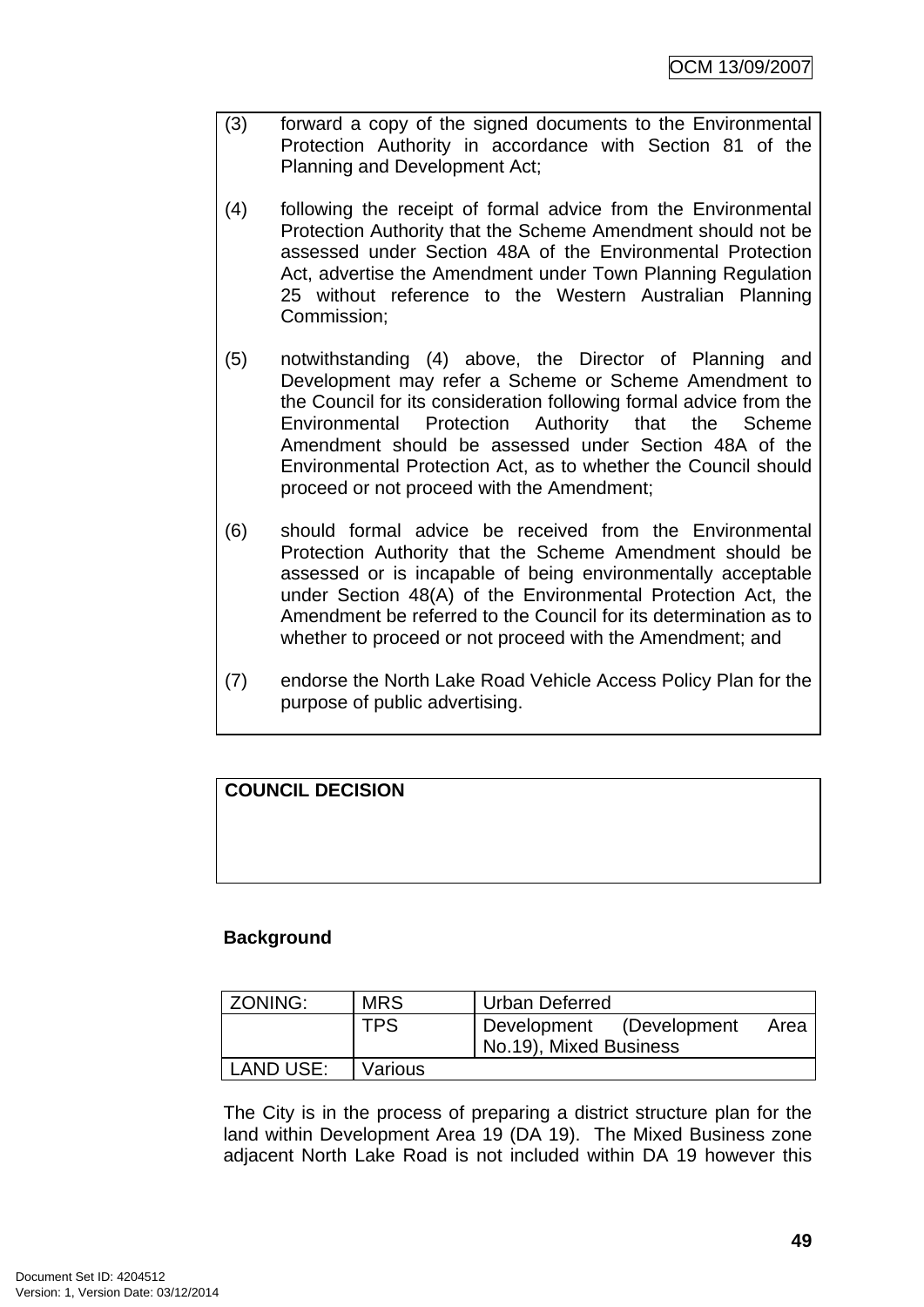land should be included to enable structure planning to incorporate the Mixed Business zone.

The City has prepared, with the assistance of Bruce Aulabaugh (ERM Traffic/Transport Sub-Consultant) a North Lake Road Vehicle Access Policy Plan for the Mixed Business area along North Lake Road. The draft plan was originally presented to landowners in 2005 to gain initial feedback. The plan attracted criticism from some landowners on the grounds that the proposed rear service road was onerous and premature as the structure planning for DA19 was not complete.

The Draft Structure Plan for DA 19 is expected to be completed later this year. In the mean time it is necessary to prepare a plan which deals with coordinating vehicle access arrangements along North Lake Road as the City is continually receiving development applications for the Mixed Business zone.

### **Submission**

Not applicable

### **Report**

Amendment No.62 to Town Planning Scheme No.3 proposes to extend DA 19 to include the Mixed Business zone fronting North Lake Road, between Semple and Kentucky Courts. The amendment will also add provisions into Schedule 11 (DA 19 – Muriel Court) which formalises vehicle access arrangements for North Lake Road. These provisions are similar to those within DA 20 – Solomon Road relating to the North Lake Road extension east of the Kwinana Freeway.

### Extension of Development Area 19

The purpose of the Development Zone is to provide for future residential or commercial development in accordance with a comprehensive Structure Plan prepared under the Scheme. Development Area 19 occupies the land bounded by North Lake Road, Kentucky, Semple and Verna Courts and the Kwinana Freeway. However the Mixed Business zone fronting North Lake Road is excluded from DA 19. To provide for greater co-ordination between the two areas and improve linkages to North Lake Road it is important to include the Mixed Business zone into DA 19 to enable a structure plan to be prepared over the entire area. This will also allow the North Lake Road Vehicle Access Policy Plan to be incorporated into the Scheme under DA19.

The existing provisions relating to DA19 require the following:

*1. Structure Plan adopted to guide subdivision, land use and development.*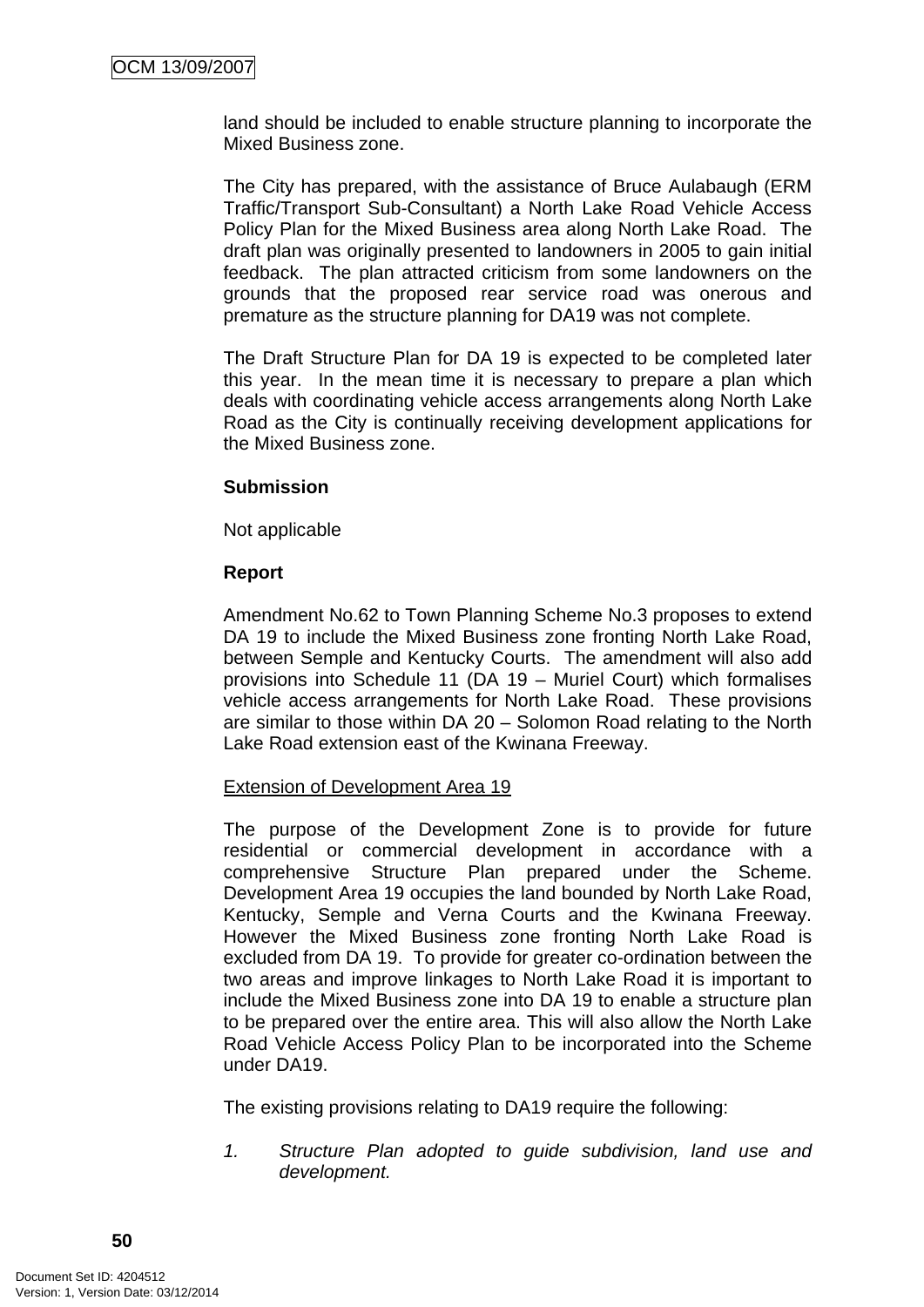- *2. To provide for residential development.*
- *3. Land Uses classified on the structure plan apply in accordance with Clause 6.2.6.3.*

Extending the boundary of DA19 to include the Mixed Business zone will require point 2 to be amended to read "*To provide for residential development and mixed business development where appropriate*".

Including the Mixed Business zone into DA 19 will not alter the requirement to provide public open space if residential development is proposed within the Mixed Business Zone.

Both DA 19 and the Mixed Business area are zoned Urban Deferred under the Metropolitan Region Scheme. Including the Mixed Business zone into DA19 will assist in lifting the urban deferred zoning over the Mixed Business zone.

#### North Lake Road Vehicle Access Policy Plan

The section of North Lake Road, between Semple and Kentucky Courts, currently carries approximately 11,000 vehicles per day (vpd) and this is expected to increase to approximately 33,000 vpd by 2031 (Uloth and Associates 2006). Allowing all commercial properties to have individual crossovers to such a busy road will create an unsafe environment. Measures should be undertaken to minimise the conflict between through and local traffic along this busy regional road.

To improve traffic safety, the Vehicle Access Plan proposes to reduce and rationalise crossovers to strategic locations which coincide with planned median openings to the future North Lake Road duplication. The crossover locations allow for good sight lines and provide space for deceleration lanes. A right-of-carriageway system is also proposed linking properties to these strategic access points and secondary streets. The proposed Vehicle Access Plan is contained within Agenda attachment 3.

The proposed Vehicle Access Plan is similar to the access plan adopted under DA 20 (Solomon Road) regarding the future extension of North Lake Road east of the Kwinana Freeway. Other Councils have adopted similar vehicle access plans such as the City of Canning along Albany Highway. These plans are necessary to ensure efficient, safe and effective traffic moments where commercial uses abut regional roads.

An original version of the Vehicle Access Plan was presented to landowners in 2005 to gain initial feedback (refer Agenda attachment 4). This plan showed optional rear and north-south service vehicle roads. The main concerns that were raised from landowners related to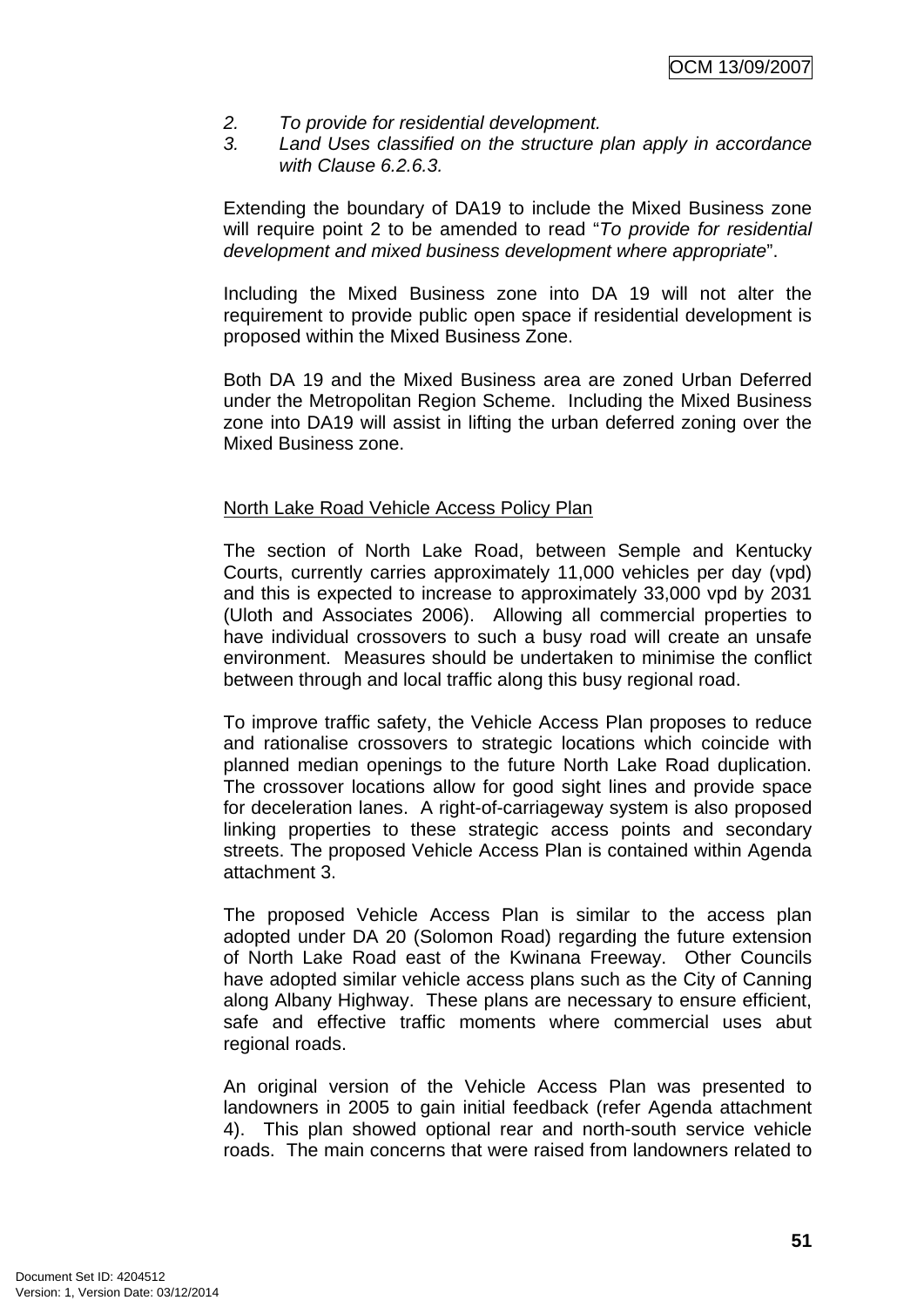these service vehicle roads as they were seen to be onerous and premature as the structure plan for DA19 was not complete.

Following a review of the initial proposal with Bruce Aulabaugh and the City's Engineering Department, the proposed Vehicle Access Plan has deleted the two optional roads. The proposed Vehicle Access Plan only deals with securing the right-of-carriageway system and reducing and rationalising crossover access. The Vehicle Access Plan should be implemented as soon as possible to co-ordinate access arrangements along North Lake Road as the City is continually receiving development applications within the Mixed Business zone.

The Vehicle Access Plan proposes a 6m wide right-of-carriageway along the North Lake Road frontage which is setback 8.5m to allow for landscaping and 1 row of car parking (refer attachment  $5 -$  plan showing the access easement corridor and typical car parking configuration). As illustrated in attachment 5, the right-of-carriageway is not considered onerous as it will be provided over the access aisle of the front car parking area. It should be noted that right-of-carriageways have already been required on recent development proposals and the Access Plan has been designed to link with other existing car park access aisles.

The right-of-carriageway will be secured as easements in gross in favour of the City which enables public access. The precise location of the right-of-carriageway or crossover delineated on the Access Plan may be varied subject to the agreement of the City, providing the purpose and intent of the access plan is maintained.

Crossovers are strategically located to coincide with planned median openings and allow for the sharing of crossovers between properties. Where a right-of-carriageway link is not available through adjacent properties to a dedicated road, consideration may be given for retention of a temporary crossover to North Lake Road until such time as alternative access is available via the right-of-carriageway system. The rationalisation of crossovers will not only improve traffic flow and safety, but also increase the amount of land available for parking and landscaping.

To allow the North Lake Road Vehicle Access Policy Plan to be implemented, it is necessary to amend Schedule 11 Development Area 19 as follows:

1. Landowners within DA 19 who front North Lake Road/Tea Tree Close between Semple and Kentucky Courts shall comply with the access requirements set out in the North Lake Road Vehicle Access Policy Plan adopted by Council and the Western Australian Planning Commission.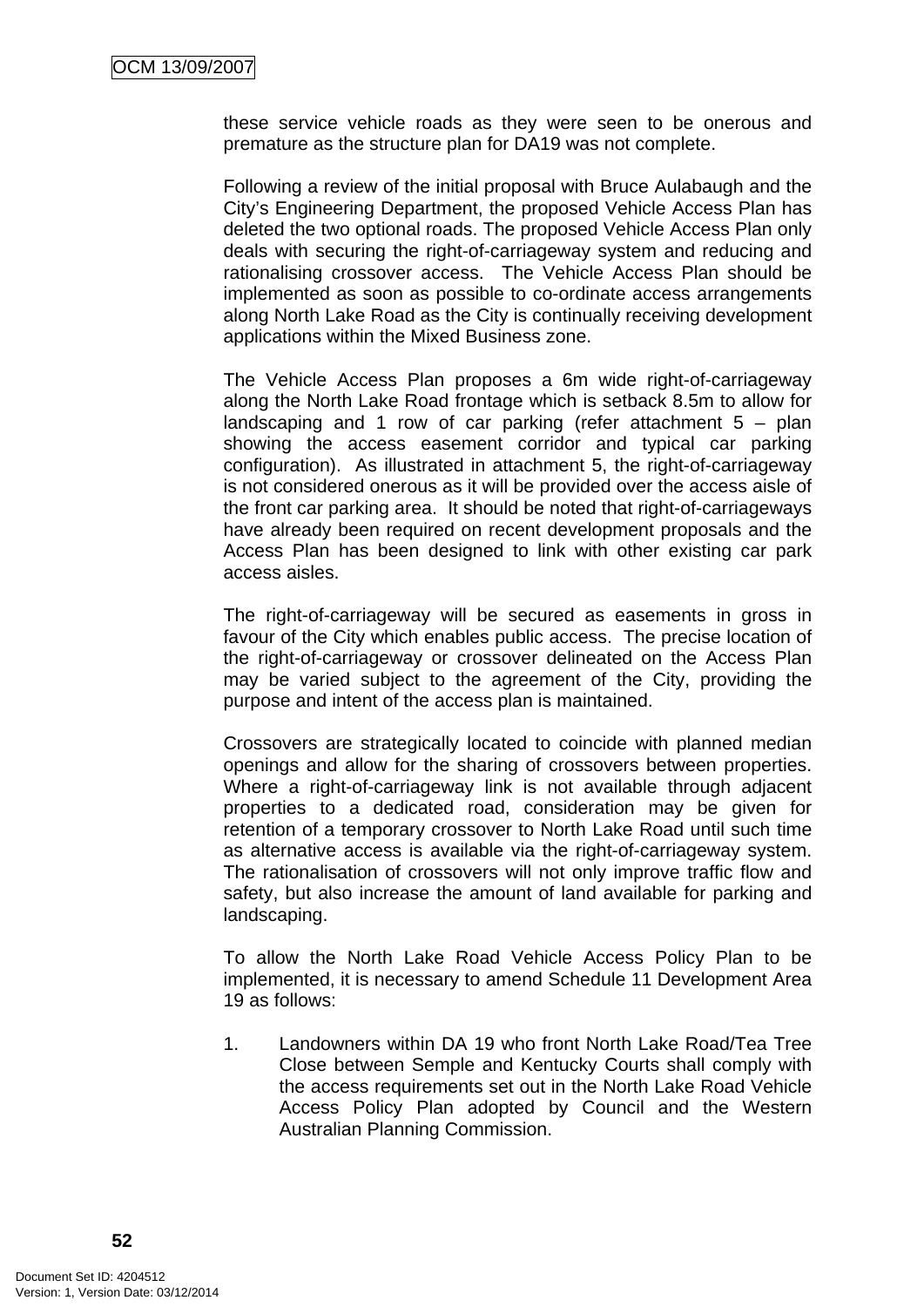- 2. The North Lake Road Vehicle Access Policy Plan sets out criteria relating to:
	- Control over the location, design and number of crossovers.
	- A requirement, as a condition of development approval or subdivision, for easements in gross in the form of a public access easement on land titles.
	- Ensuring that, on land adjacent to North Lake Road, all traffic enters and leaves in a forward direction and is suitable for heavy rigid vehicles.
- 3. Notwithstanding 5 above, Council may make satisfactory arrangements for temporary access to North Lake Road where designated crossover and linking right-of-carriageways have not been created.
- 4. Where temporary access to North Lake Road is agreed to the terms and conditions of such access are to be set out in a legal agreement prepared at the landowners cost.

### **Conclusion**

Extending the DA 19 boundary to include the Mixed Business zone will enable a structure plan to be prepared over the area, hence providing greater co-ordination to planning within DA 19. This extension will also provide a suitable mechanism for Council to incorporate the Vehicle Access Plan into the Scheme by utilising Schedule 11 DA19. The Vehicle Access Plan should be implemented as soon as possible as the City is continually receiving development application within the Mixed Business zone. The proposed plan will not affect structure planning for DA 19 as it only deals with crossover locations and rightof-carriageways along the North Lake Road frontage.

In addition to the proposed Scheme Amendment, it is also recommended that Council endorses the attached Vehicle Access Plan for the purpose of public consultation.

### **Strategic Plan/Policy Implications**

The Corporate Strategic Plan Key Result Areas which apply to this item are:-

### *Demographic Planning*

*• To ensure the planning of the City is based on an approach that has the potential to achieve high levels of convenience and prosperity for its citizens.*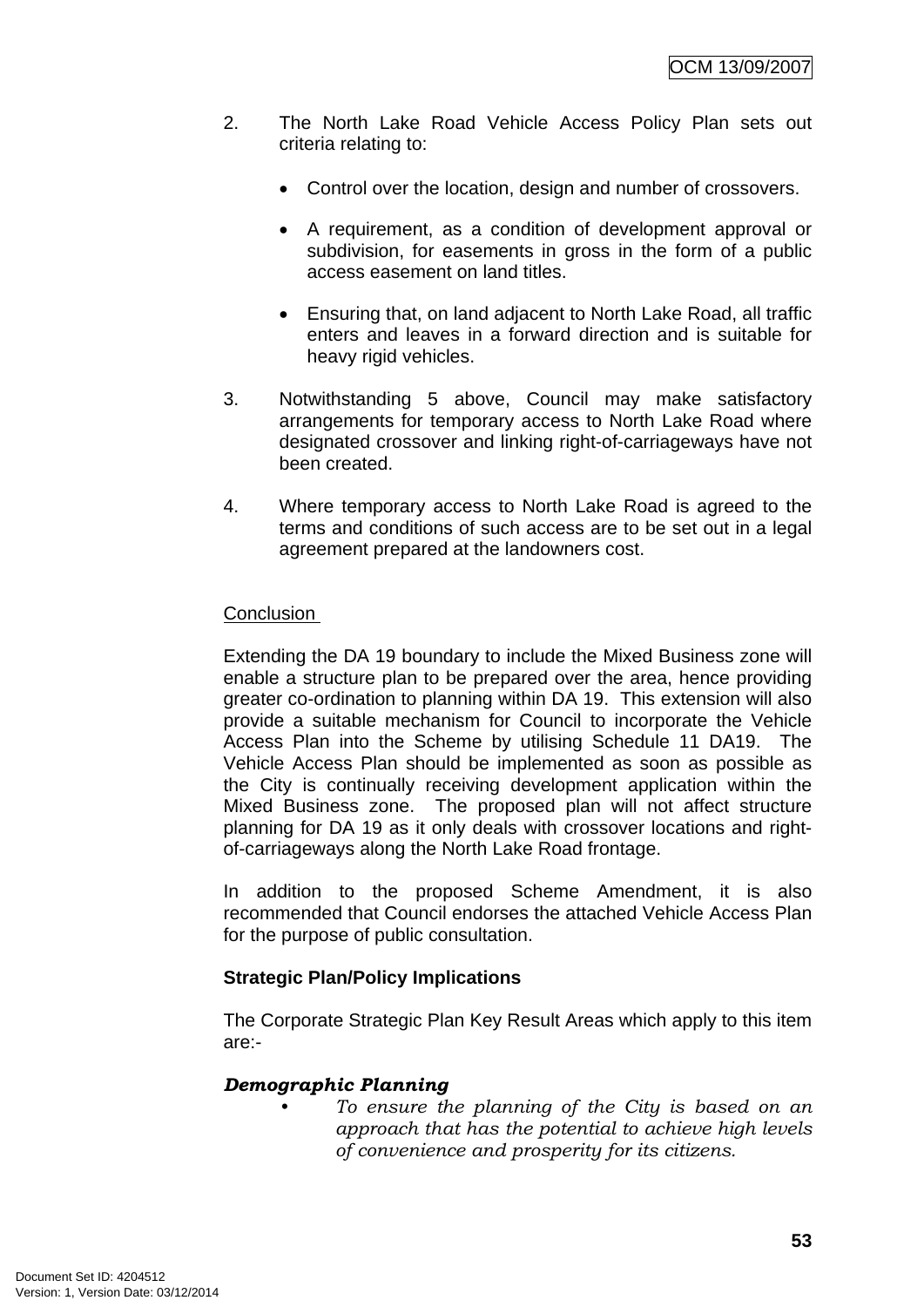*• To ensure development will enhance the levels of amenity currently enjoyed by the community.*

### *Transport Optimisation*

*• To ensure the City develops a transport network that provides maximum utility for its users, while minimizing environmental and social impacts.* 

The Council Policies which apply to this item are:-

APD33 TOWN PLANNING SCHEME NO.3 PROVISIONS

### **Budget/Financial Implications**

Costs associated with preparing the documents in-house are already catered for in the budget.

### **Legal Implications**

Planning and Development Act 2005 Town Planning Scheme No 3 Town Planning Regulations 1967

### **Community Consultation**

The proposed Scheme Amendment will be advertised for a period of 42 days to relevant government agencies, affected landowners and surrounding community upon initiation of the amendment.

The North Lake Road Vehicle Access Policy Plan will be advertised for a period of 42 days.

### **Attachment(s)**

- (1) Existing zoning map
- (2) Proposed zoning map
- (3) Proposed North Lake Road Vehicle Access Policy Plan
- (4) Previous Draft North Lake Road Vehicle Access Policy Plan
- (5) Plan showing Access Easement Corridor

### **Advice to Proponent(s)/Submissioners**

N/A

### **Implications of Section 3.18(3) Local Government Act, 1995**

Nil.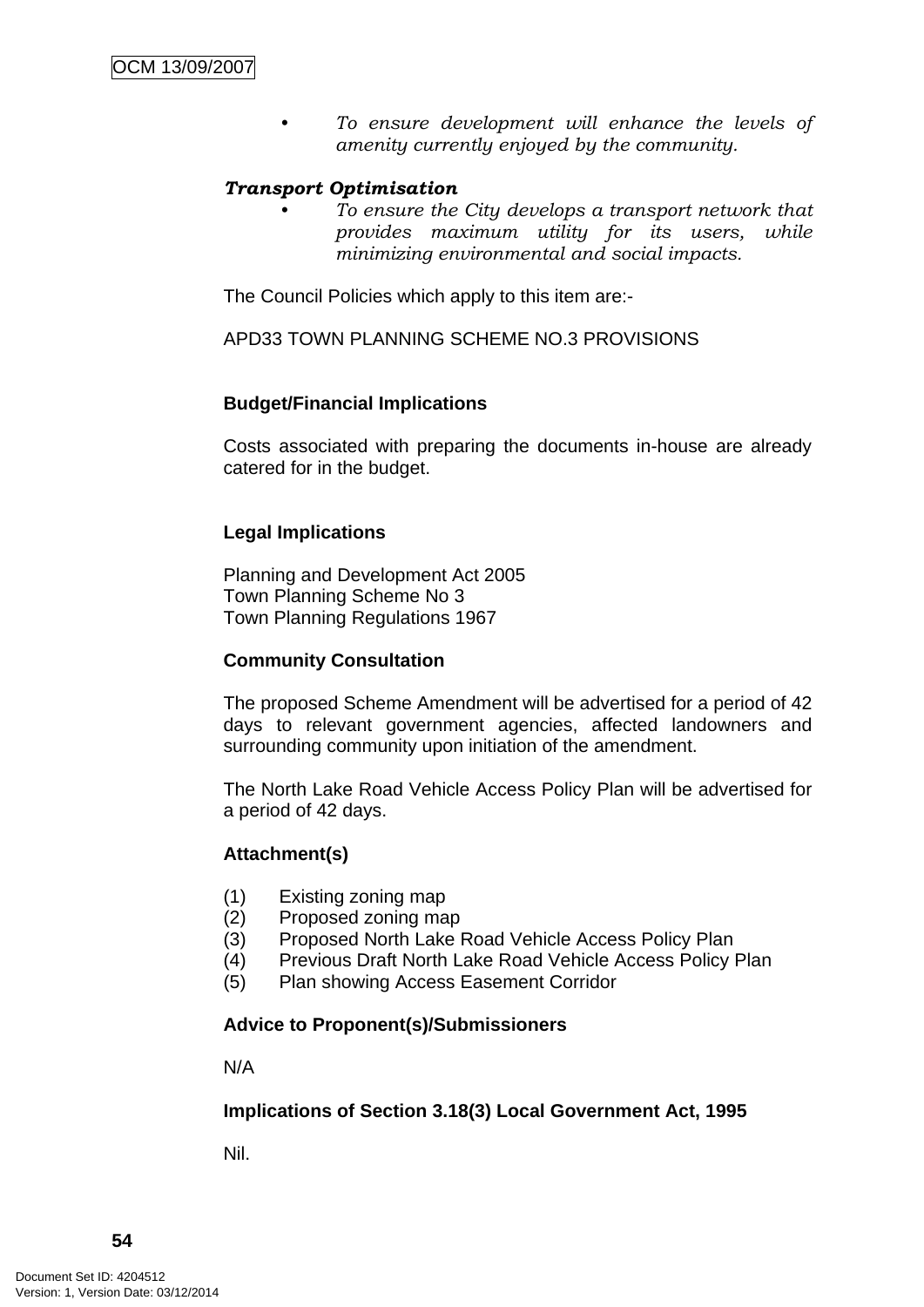**14.8 (OCM 13/09/2007) - PROPOSED TOWN PLANNING SCHEME AMENDMENT NO 56 - RECODING FROM RESIDENTIAL R20 TO R25 - LOT 1650 ARCHIDAMUS ROAD, COOLBELLUP - OWNER: DEPT OF HOUSING AND WORKS AND TIMOTHY ROADS (93056) (M CARBONE) (ATTACH) Item 14.8.pdf**

**RECOMMENDATION** That Council:

- (1) adopt the amendment without modifications and in anticipation of the Hon. Minister's advice that final approval will be granted, the documents be signed, sealed and forwarded to the Western Australian Planning Commission; and
- (2) advise the proponent and submissioners of Council's decision accordingly.

| <b>COUNCIL DECISION</b> |  |  |
|-------------------------|--|--|
|                         |  |  |
|                         |  |  |
|                         |  |  |
|                         |  |  |
|                         |  |  |

### **Background**

| ZONING:          | MRS:                     | l Urban                |
|------------------|--------------------------|------------------------|
|                  |                          | TPS:   Residential R20 |
| <b>LAND USE:</b> | <b>Grouped Dwellings</b> |                        |
| LOT SIZE:        | 3075m <sup>2</sup>       |                        |

Council at its meeting held on the  $12<sup>th</sup>$  April 2007 resolved to initiate Amendment 56 to Town Planning Scheme No.3 for the purpose of advertising.

The amendment was to rezone Lot 1650 Archidamus Road from Residential R20 to Residential R25. Council also required the adoption of a Detailed Area Plan (DAP) for Lot 1650 prior to Council finally approving Amendment No 56. The DAP was recently approved under delegated authority and a copy of the DAP is located within the Agenda attachments.

### **Submission**

The amendment was initiated following a request from the owners to rezone Lot 1650 Archidamus Road from Residential R20 to Residential R25.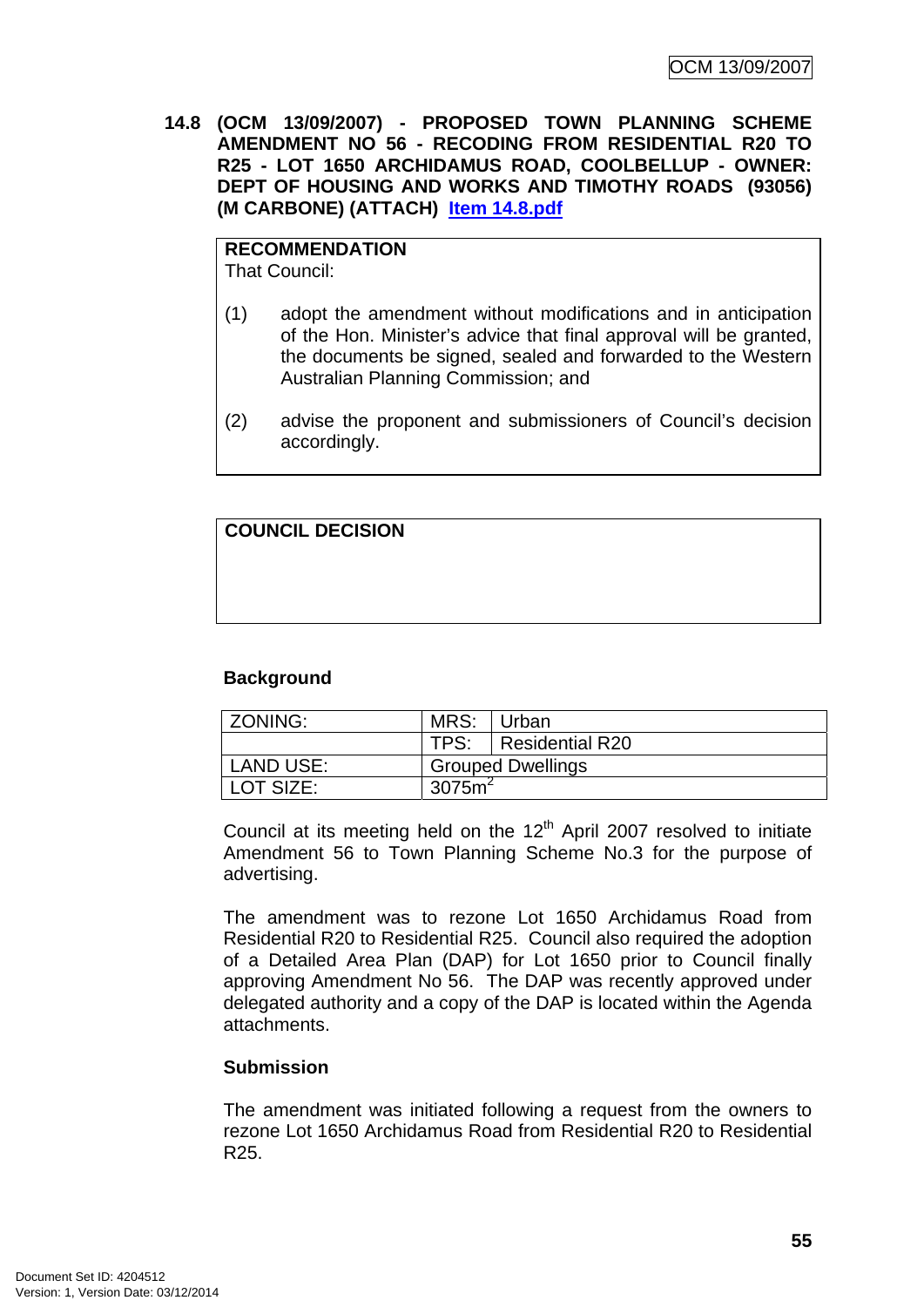### **Report**

The Scheme Amendment was referred to the Environmental Protection Authority ("EPA") in accordance with Section 7A(1) of the Act.

The EPA advised that the overall environmental impact of the amendment would not be severe enough to warrant formal assessment under the Environmental Protection Act.

The amendment was subsequently advertised seeking public comment in accordance with the Regulations for not less than 42 days. Four submissions were received during the advertising period, two supporting the proposed amendment, one supporting it subject to conditions and one raising questions to the amendment.

The subject site is considerably larger than most lots within the locality and has three street frontages. The proposal will allow the existing dwellings to be retained and allow the large areas of under-utilised land to be developed and put to optimum use. The proposed dwellings will provide the opportunity to present well to the street, improving the streetscape and provide greater surveillance of the street. A Detailed Area Plan (DAP) was recently approved on the site to ensure that future development presents well to the street

The site is close to schools, a university, parks, shopping facilities, employment opportunities and public transport routes (such as along North Lake Road and Waverley Road). It is appropriate to promote greater residential densities in such circumstances.

Council supported a similar Scheme amendment within Coolbellup that increased the density coding of existing apartment complexes on three separate sites. This amendment allowed existing buildings to be retained whilst permitting under-utilised land to be rationalised and redeveloped. Scheme amendment No. 14 was approved in August 2004.

### **Conclusion**

It is recommended that Amendment No.56 be adopted by the Council and forwarded to the WA Planning Commission for final approval.

### **Strategic Plan/Policy Implications**

### *Demographic Planning*

- *To ensure the planning of the City is based on an approach that has the potential to achieve high levels of convenience and prosperity for its citizens.*
- *To ensure development will enhance the levels of amenity currently enjoyed by the community.*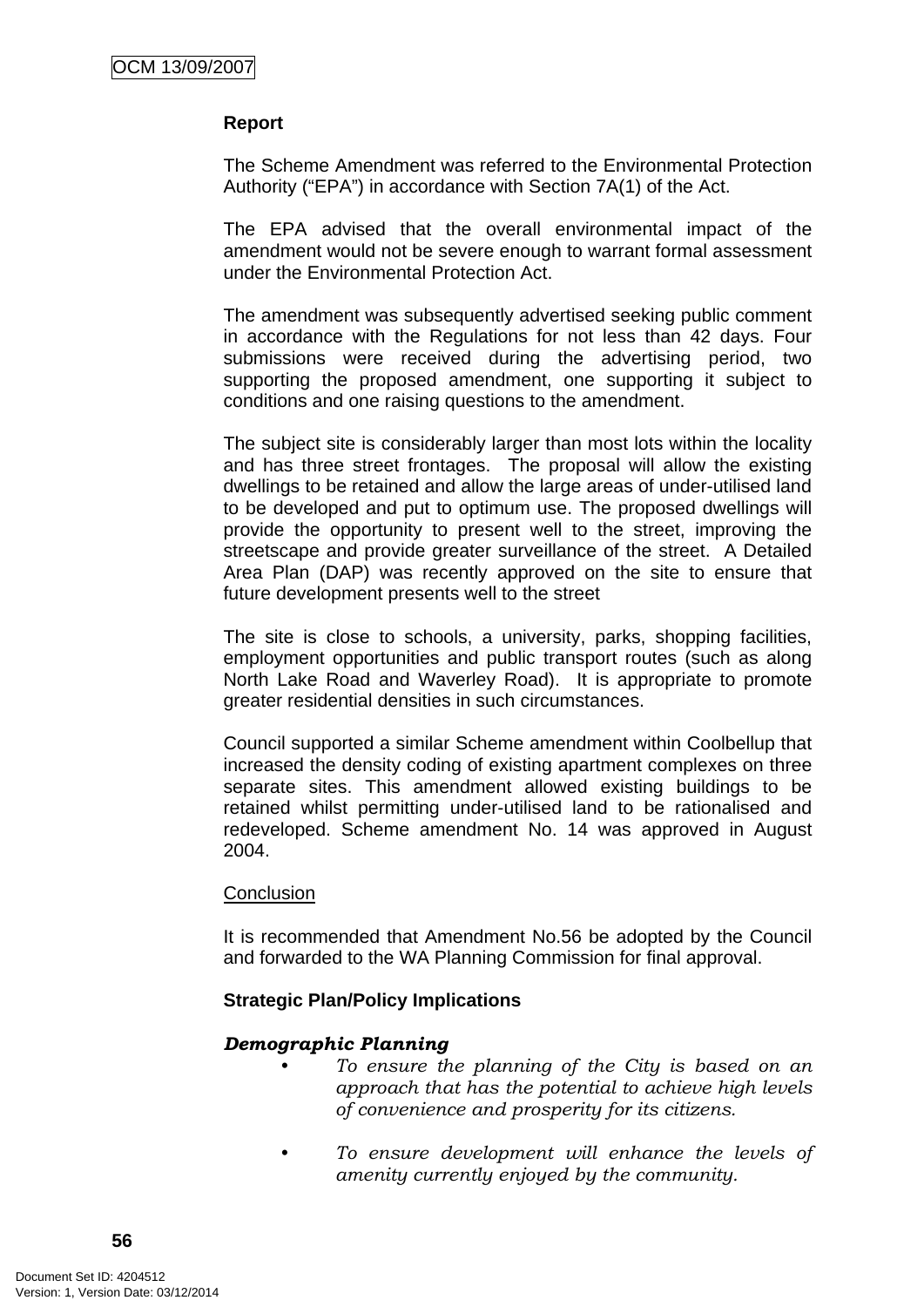### *Lifestyle and Aspiration Achievement*

*• To conserve the character and historic value of the human and built environment.* 

### **Budget/Financial Implications**

N/A

### **Legal Implications**

Planning and Development Act 2005 Town Planning Scheme No 3 Town Planning Regulations 1967

### **Community Consultation**

Following receipt of advice from the EPA, the amendment was advertised for a 42 day period. The 42 day public consultation period for Amendment 56 concluded on 30 July 2007. At the close of the advertising period 4 submissions were received.

### **Attachment(s)**

- (1) Location plan
- (2) Schedule of Submissions.
- (3) Approved Detailed Area Plan.

### **Advice to Proponent(s)/Submissioners**

The applicant and those who lodged a submission on the proposal have been advised that this matter is to be considered at the September 2007 Council meeting..

### **Implications of Section 3.18(3) Local Government Act, 1995**

Nil.

**14.9 (OCM 13/09/2007) - FINAL ADOPTION OF SCHEME AMENDMENT NO.52 - DELETION OF ADDITIONAL USE NO.18 - LOCKUP STORAGE - LOT 5 LYON ROAD, AUBIN GROVE - OWNER: CARMEL PTY LTD (93052) (M CARBONE) (ATTACH) Item 14.9.pdf**

## **RECOMMENDATION**

That Council:

(1) adopt the amendment without modifications and in anticipation of the Hon. Minister's advice that final approval will be granted, the documents be signed, sealed and forwarded to the Western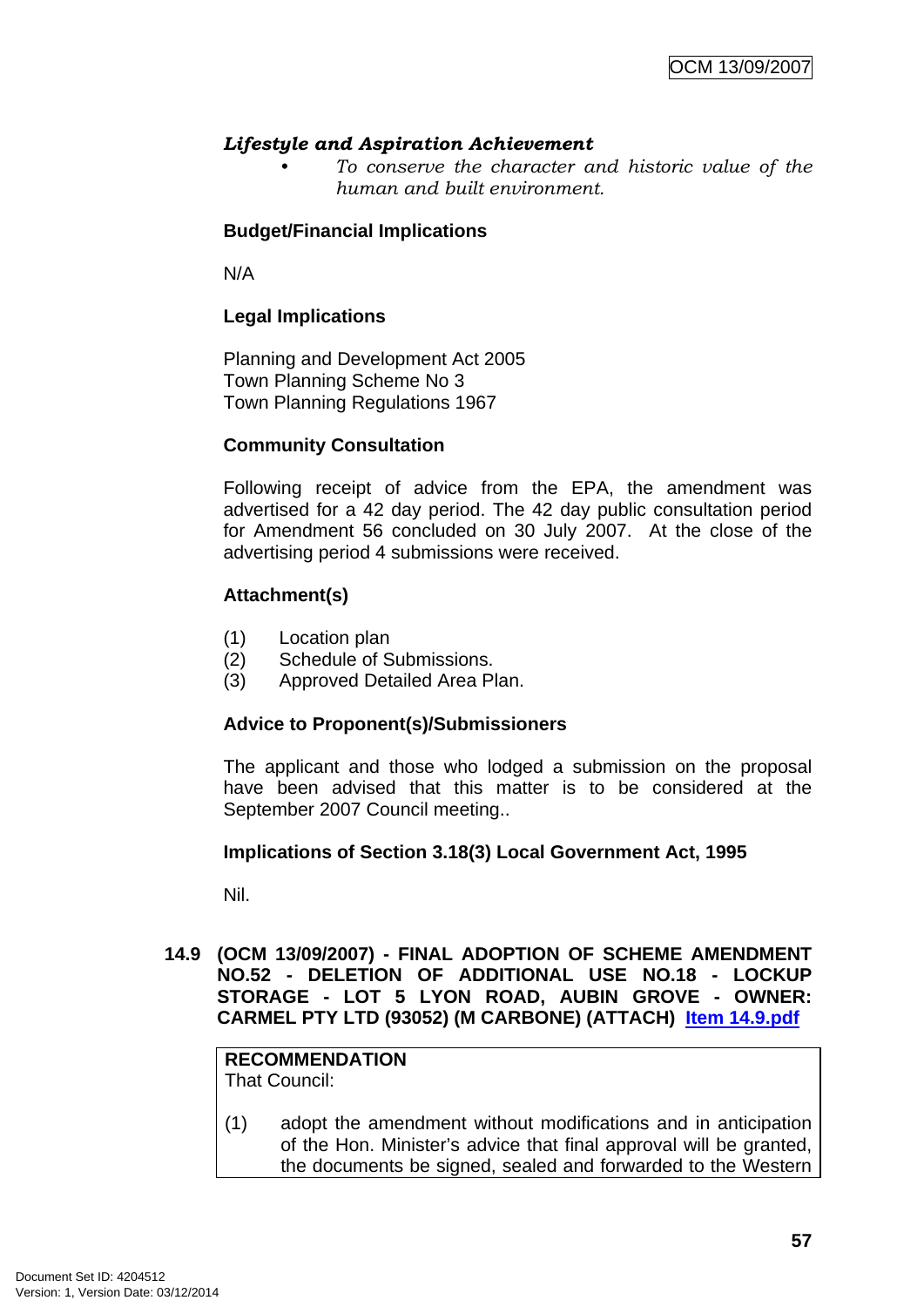### Australian Planning Commission; and

(2) advise the proponent of the Council's decision accordingly.

### **COUNCIL DECISION**

### **Background**

| ZONING:          | MRS:                     | Urban                                                                                                                              |  |
|------------------|--------------------------|------------------------------------------------------------------------------------------------------------------------------------|--|
|                  |                          | TPS3: Development with Additional Use No 18<br>(allowing lockup storage)<br>Development Area 11<br>Development Contribution Area 7 |  |
| <b>LAND USE:</b> | <b>Rural Residential</b> |                                                                                                                                    |  |
| LOT SIZE:        | 4.3706ha                 |                                                                                                                                    |  |

Council at its meeting held on the  $12<sup>th</sup>$  April 2007 resolved to initiate Amendment 52 to Town Planning Scheme No.3 for the purpose of advertising. The amendment was to amend Schedule 2 to delete Additional Use No.18 which permitted the development of lockup storage on a portion of Lot 5 Lyon Road.

### **Submission**

The amendment was initiated following a request from the owner to modify the structure plan and delete the proposed lockup storage development on Lot 5 Lyon Road.

### **Report**

The Scheme Amendment was referred to the Environmental Protection Authority ("EPA") in accordance with Section 7A(1) of the Act.

The EPA advised that the overall environmental impact of the amendment would not be severe enough to warrant formal assessment under the Environmental Protection Act. The amendment was subsequently advertised seeking public comment in accordance with the Regulations for not less than 42 days.

No submissions were received during the advertising of the proposed scheme amendment.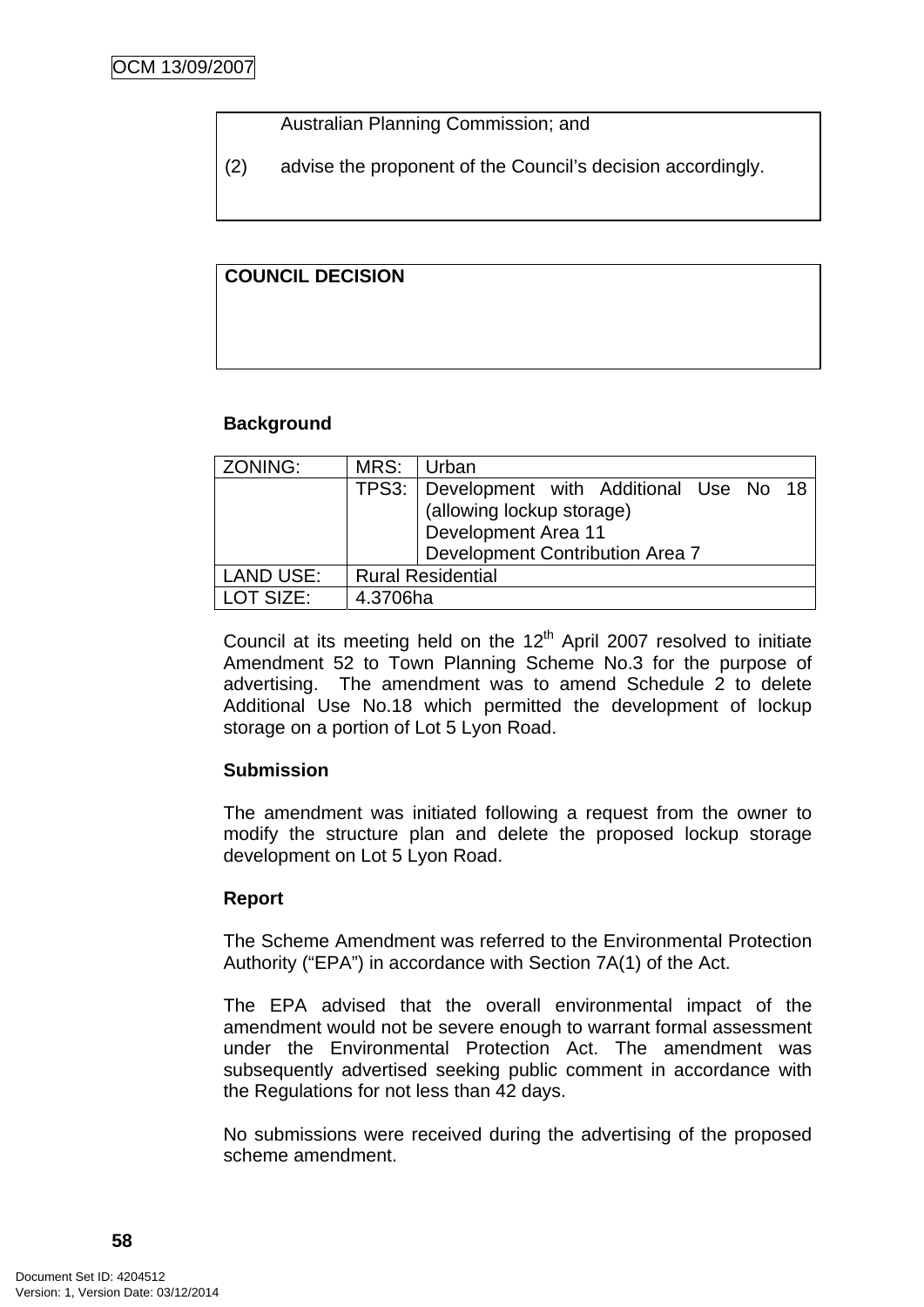The approved structure plan designates the subject land for residential purposes. Surrounding properties have also been designated for residential purposes under approved structure plans.

The proposed amendment is consistent with the approved structure plan for the site and will ensure that no future residential lots are used for lockup storage.

### **Conclusion**

It is recommended that Amendment No.52 be adopted by the Council and forwarded to the WA Planning Commission for final approval.

### **Strategic Plan/Policy Implications**

#### *Demographic Planning*

*• To ensure development will enhance the levels of amenity currently enjoyed by the community.*

#### **Budget/Financial Implications**

N/A

#### **Legal Implications**

Town Planning and Development Act 2005 Town Planning Scheme No.3 Town Planning Regulations

### **Community Consultation**

Following receipt of advice from the EPA, the amendment was advertised for a 42 day period. The 42 day public consultation period for Amendment 52 concluded on 30 July 2007. At the close of the advertising period no submissions were received.

### **Attachment(s)**

- (1) Site Plan
- (2) Proposed Scheme Amendment Map

### **Advice to Proponent(s)/Submissioners**

The applicant has been advised that this matter will be considered at the September Council meeting.

### **Implications of Section 3.18(3) Local Government Act, 1995**

Nil.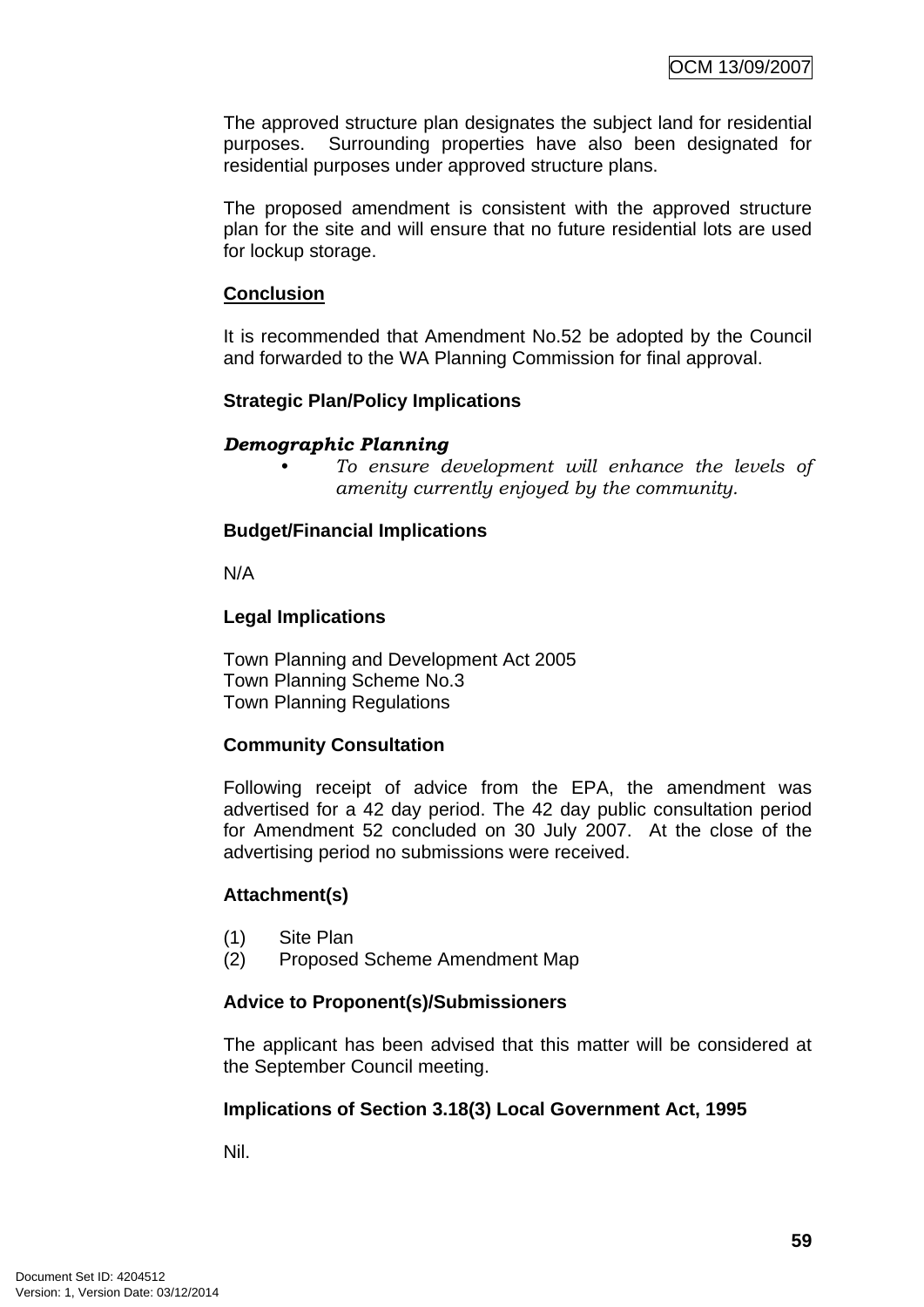### **14.10 (OCM 13/09/2007) - GROUPED (R-CODE) DWELLING - 37B BEACH ROAD, COOGEE - APPLICANT: RICHARD SALVATORE SCIANO (3318319) (L PALERMO) (ATTACH) Item 14.10.pdf**

## **RECOMMENDATION**

That Council:

- (1) refuse to grant its approval for the proposed development on 37B Beach Road, Coogee for the following reasons:
	- 1. The wall height of the proposed dwelling considerably exceeds the Acceptable Development Standards of the RDC.
	- 2. It is considered that the proposal does not satisfy the Performance Criteria under the Clause 3.7.1 P1 – Building Height of the RDC, as the proposed building height and scale is not consistent with the desired height of buildings in the locality and the amenity of the adjoining properties would be affected.
	- 3. The applicant did not provide any justification for the proposed height variations;
- (2) issue a Schedule 9 Notice of Determination on Application for Planning Approval – Refusal and an MRS Form 2 Notice of Refusal.

# **COUNCIL DECISION**

### **Background**

| l ZONING:    | MRS: Urban                         |                        |
|--------------|------------------------------------|------------------------|
|              |                                    | TPS3   Residential R20 |
| l LAND USE:  | Proposed Grouped (R-Code) Dwelling |                        |
| LOT SIZE:    |                                    |                        |
| l USE CLASS: | D                                  |                        |

### **Submission**

The applicant did not provide any justification under the performance criteria of the R-Codes for the proposed variations associated with the proposal.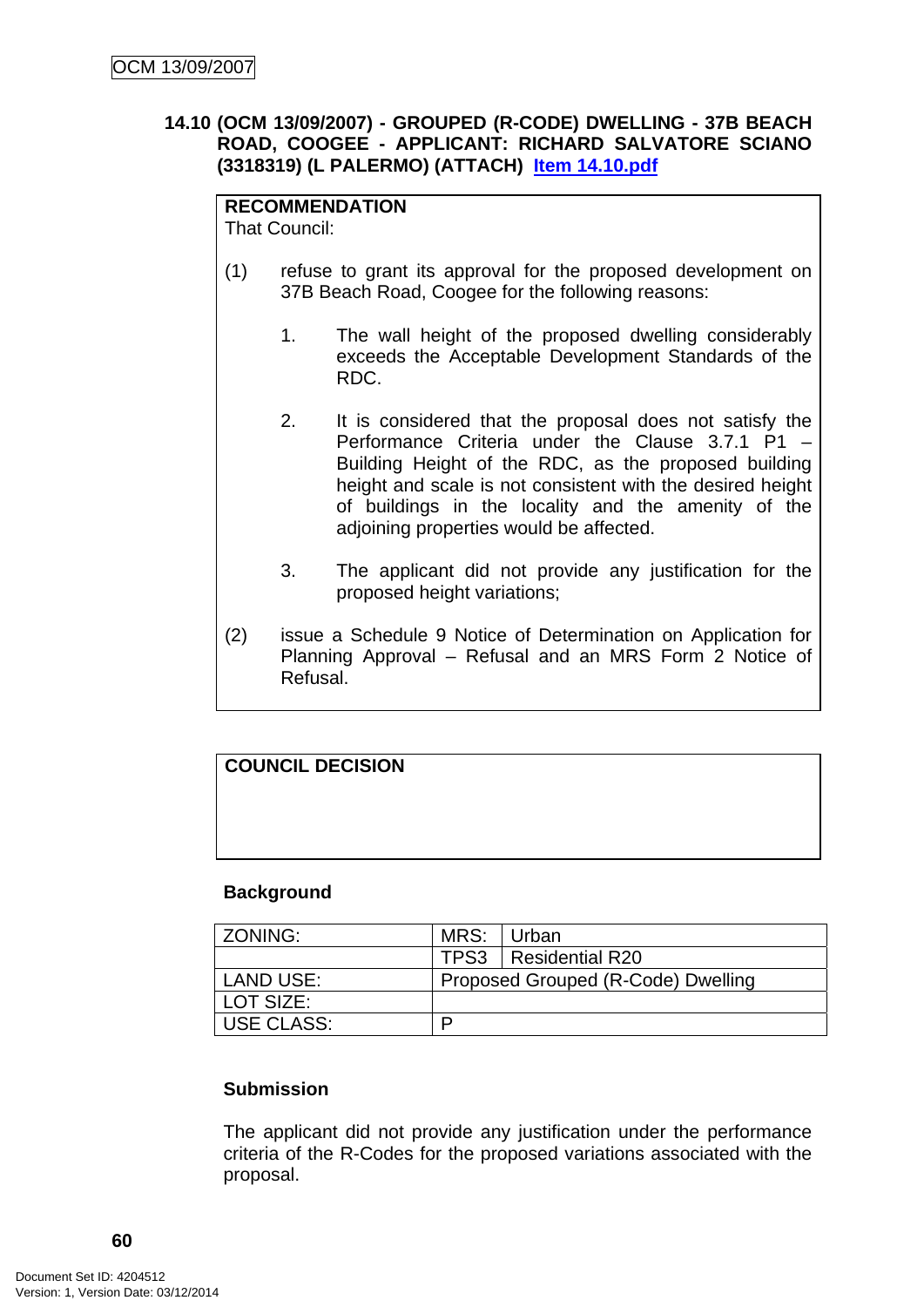### **Report**

The subject land is zoned Residential under the City of Cockburn Town Planning Scheme No 3. Council has the discretion to either approve (with or without conditions) or to refuse the application.

The proposal is for a new two storey grouped dwelling with an undercroft at the rear of No 37 Beach Road. The proposed residence would have access to Beach Rd via a battleaxe access leg.

The following aspects of the proposal don't comply with the Acceptable Development Standards of the R-Codes (Residential Design Codes):

- Wall height;
- Privacy Setback Variations.

The above issues will be used as heads of consideration in the report.

### **Building Height**

The proposed residence has a flat/parapet roof design. Under the Clause 3.7.1 A1.1 of the RDC the required wall height for a concealed roof design is 7.0m to the top of the parapet wall measured from Natural Ground Level (NGL).

The proposed building height (top of the parapet height) is ranging between 8.0m and 9.0m due to the existing levels on the subject site and is as follows:

 8.0m – East boundary; 8.7m – West Boundary; 8.9m – North Boundary (front) 9.0m - West Boundary (rear).

Clause 3.7.1 P1 of the RDC contains the following Performance Criteria:

 *Building height consistent with the desired height of buildings in the locality, and to recognise the need to protect the amenities of adjoining properties, including, where appropriate:* 

- *Adequate direct sun to buildings and appurtenant open spaces;*
- *Adequate daylight to major openings to habitable rooms; and*
- *Access to views of significance.*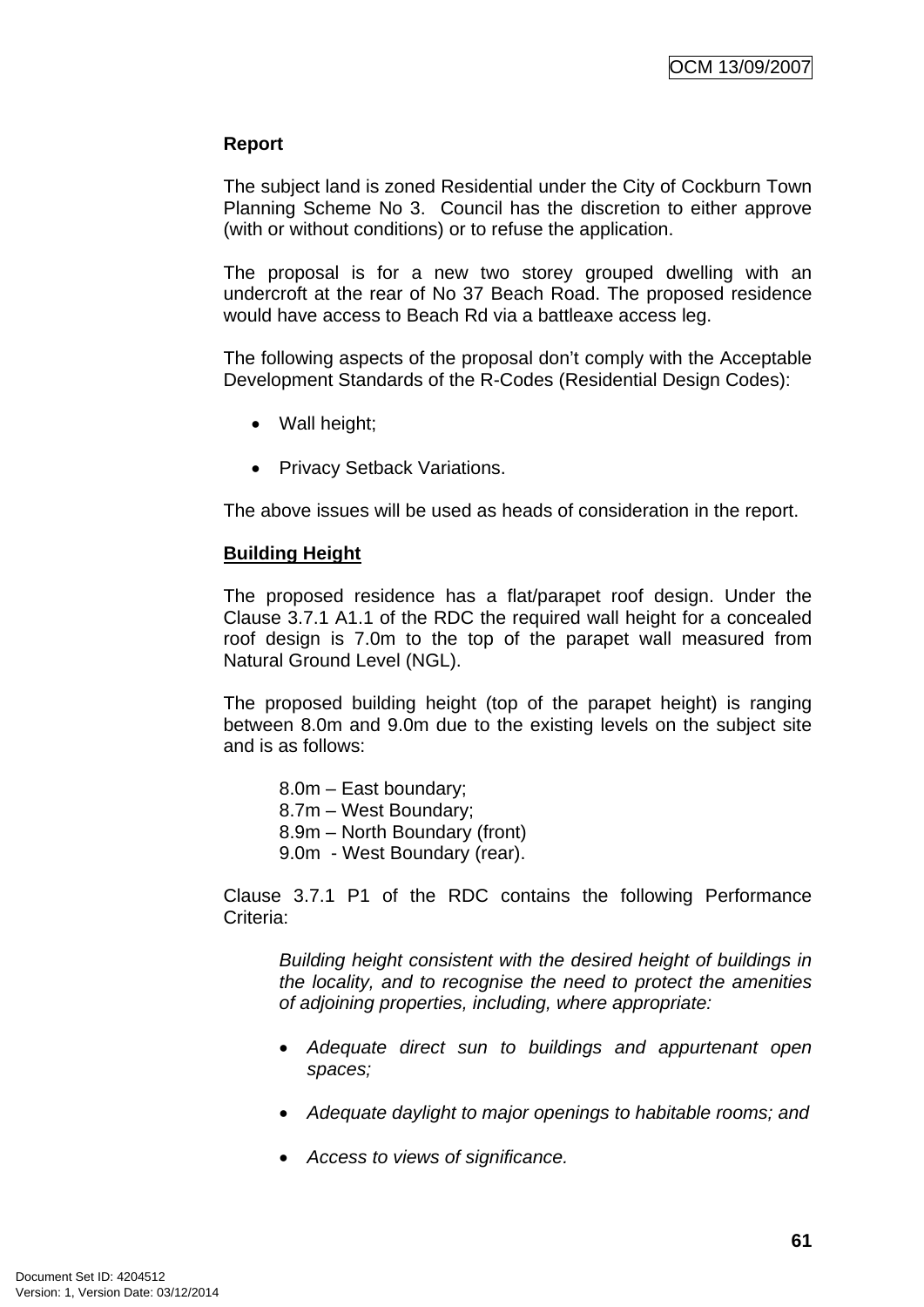It is considered that the wall height of the proposed two-storey with undercroft residence is not consistent with the desired height of buildings in the locality. It is also considered that the amenity of the adjoining properties would be affected due to the increased wall height, bulk and scale of the proposed house. The adjoining property owners raised such issues as overshadowing, loss of views, loss of sunlight available to major openings, overlooking and precedent in the area as main points in their objections. (Please refer to Public Consultation section of the report).

Overshadowing of the property to the south does not exceed 25% (Clause 3.9.1 A1 of the RDC), however if the height of the building were in compliance with the height requirements the overshadowing would be reduced further. Lowering the height of the building would also reduce its bulk.

The applicant provided amended plans showing fixed louvred screening on all the balconies up to a level of 1.65m, which is sufficient to eliminate overlooking from the proposed balconies in accordance with the requirements of the RDC.

The levels on the site vary from RL 10.8m in the Northwestern corner to around RL 11.7m along the Eastern Side boundary.

The levels shown on the site survey plan provided with the application show spot heights between RL 11.38 and 11.48m along the eastern edge of the proposed house. The site survey also shows a contour of RL 11.52m running close to the centre of the rear lot. An average of four corners of the rear site results in a level of RL 11.6m, which can be used as an indication of the average level of the property.

The levels on the eastern side boundary are slightly lower ranging between RL11.5m and RL10.9m and on the western side are from RL 11.6m and RL 12.7m.

As the majority of the site is has an approximate level of around RL 11.6m and In order to provide a clear direction for the applicant it is considered reasonable in this case to use a level of RL 11.6m as NGL for the purpose of measuring Building Height.

If an average level of RL 11.6m is used for Building Height calculation, the level of the top of the parapet would be required to be RL 18.6m, or if a pitched roof design was used RL17.6m for wall height and RL20.6m roof ridge height.

The proposed dwelling has a wall height (top of the parapet) of RL20.27m.

It is recommended that the applicant be requested to submit a redesigned proposal with the height being in compliance with the RDC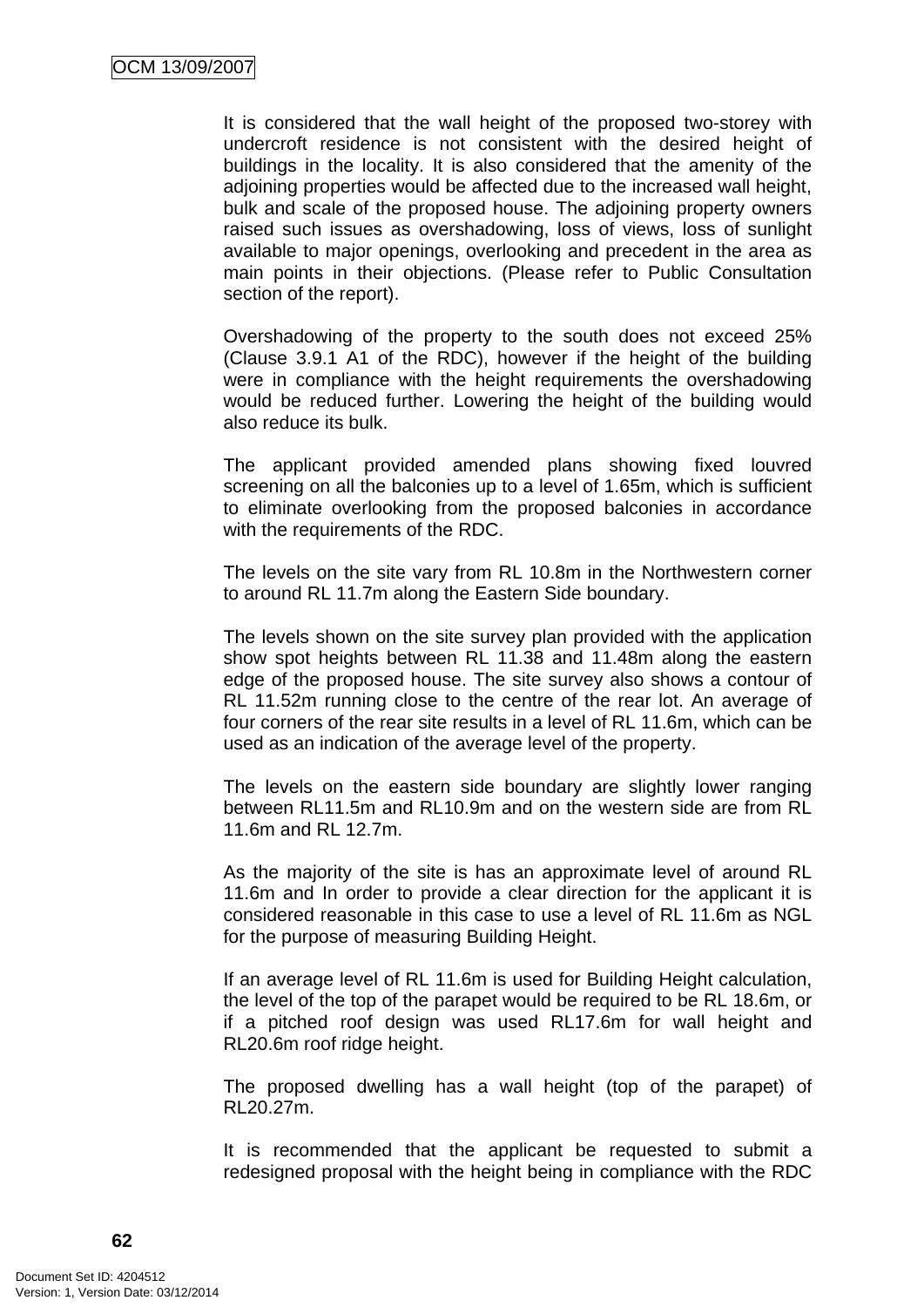requirements for category B buildings, as measured from the average level of the site RL 11.6m.

### **Privacy Setbacks and Setbacks to Boundaries**

The original application contained large balconies on the Middle and Upper level wrapping around the building on the northern, western and southern sides of the proposed house. The proposed balconies posed an overlooking concern to the adjoining residences.

The applicant submitted amended plans showing all of the proposed balconies on the Middle and Upper Level being provided with louvred screening up to 1.65m, which would satisfy the requirements of the RDC under the Clause 3.8.1 A1 (ii).

The proposed louvres would be required to be fixed to ensure that privacy of the adjoining properties is protected.

The proposed side/rear boundary setbacks comply with the acceptable development standards of the RDC.

### *Overshadowing*

Overshadowing was raised as an issue in the objections received during the advertising period. Under the Acceptable Development Standards of the Design Element 9 – Design for Climate (Clause 3.9.1 A1 of the RDC) it is stated that in the areas coded R25 and lower (subject site coded R20) overshadowing of the adjoining sites at midday on 21 June should be not more than 25% of the site area.

The subject site is North –South orientated, therefore overshadowing at winter solstice would fall onto the rear garden of the property at the rear. The amount of overshadowing associated with the proposed residence does not exceed 25% (proposed overshadowing is 11.8%), which is in accordance with the acceptable development requirements of the RDC. It is noted that the owner of the property subject to overshadowing stated in the objection that the increased height contributes to the overshadowing amount, however as the percentage of shadow cast on the adjoining property is less than 25% it is deemed to satisfy Performance Criteria of the RDC for this Design Element.

### **Recommendation**

It is recommended that the application be refused for the reasons outlined in the report. It is also recommended that Council advise the applicant in case if a new application is submitted for the subject site to address the height issues associated with the proposal and that Council would agree to use an average level of RL 11.6m (which represents an average level on the subject site) for the purpose of measuring building height compliance under the RDC.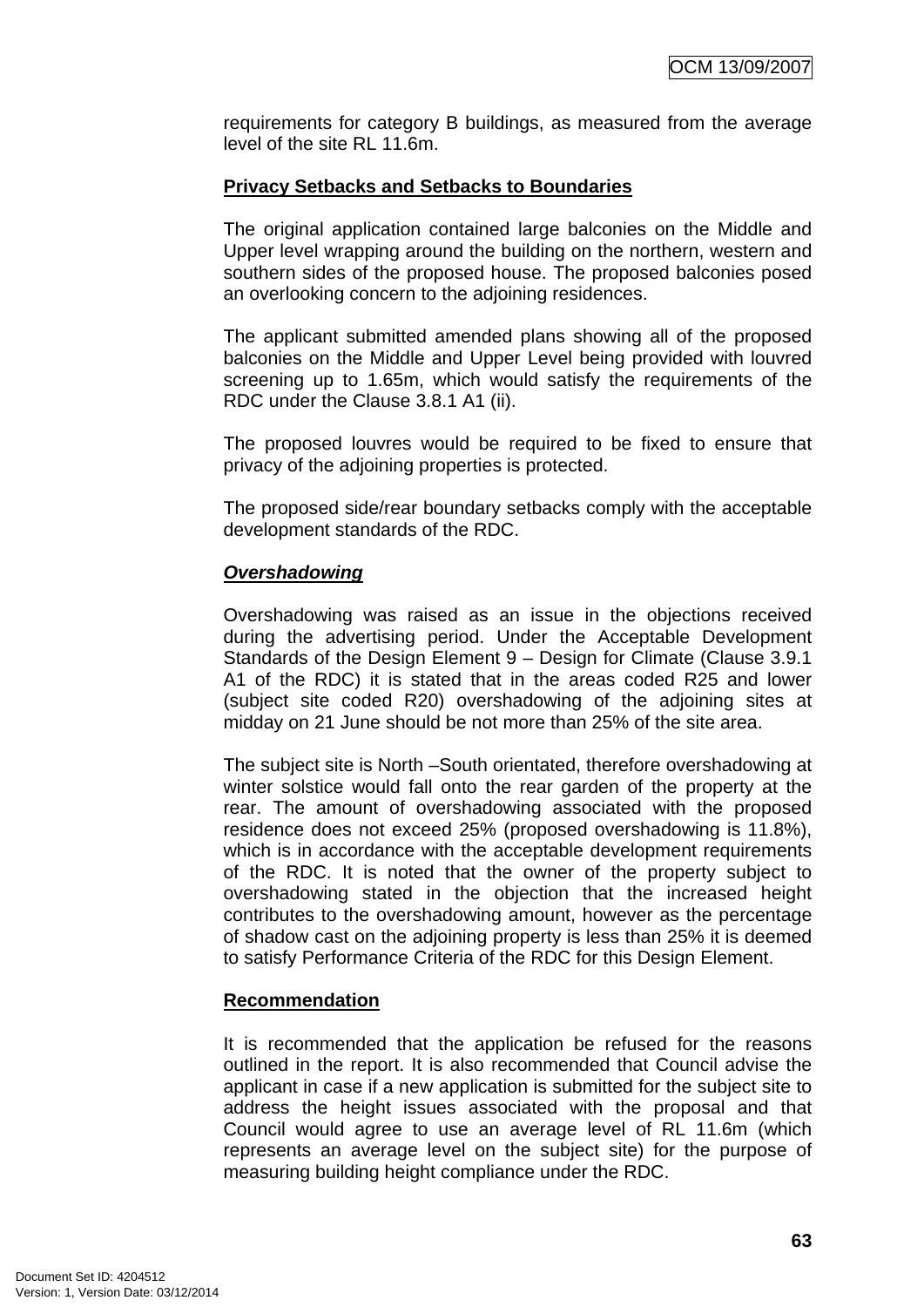### **Strategic Plan/Policy Implications**

### *Demographic Planning*

*• To ensure development will enhance the levels of amenity currently enjoyed by the community.*

The Planning Policies which apply to this item are:-

- APD17 Standard Development Conditions and Footnotes
- APD32 Residential Design Codes
- APD33 Town Planning Scheme No. 3 Provisions

### **Budget/Financial Implications**

There may be a cost to be born by Council in case if an application for review of Council's decision lodged with the State Administrative Tribunal.

### **Legal Implications**

Town Planning Scheme No 3 Residential Design Codes 2002 Planning and Development Act 2005 State Administrative Tribunal Regulations

### **Community Consultation**

The proposal was advertised to the affected surrounding property owners in accordance with the requirements under the Clause 9.4 of the TPS 3. There were 16 submissions received during the advertising period, which were objections. The summary of the points raised in the objections are provided below:

- The proposed house exceeds height requirements under the R-Codes;
- If the proposal were approved by Council it would create a precedent for similar applications seeking height variations in the area;
- The proposal would have a detrimental impact on the privacy of adjoining properties;
- Council should not approve large rear lot proposals, as those would have negative impact on the existing surrounding properties;
- Council should require strict adherence to the requirements of the R-Codes especially in relation to height, setbacks and privacy;
- The proposed development is considerably overheight and is out of balance with the existing houses in the locality;
- The proposed large balconies around the house would destroy neighbour's privacy;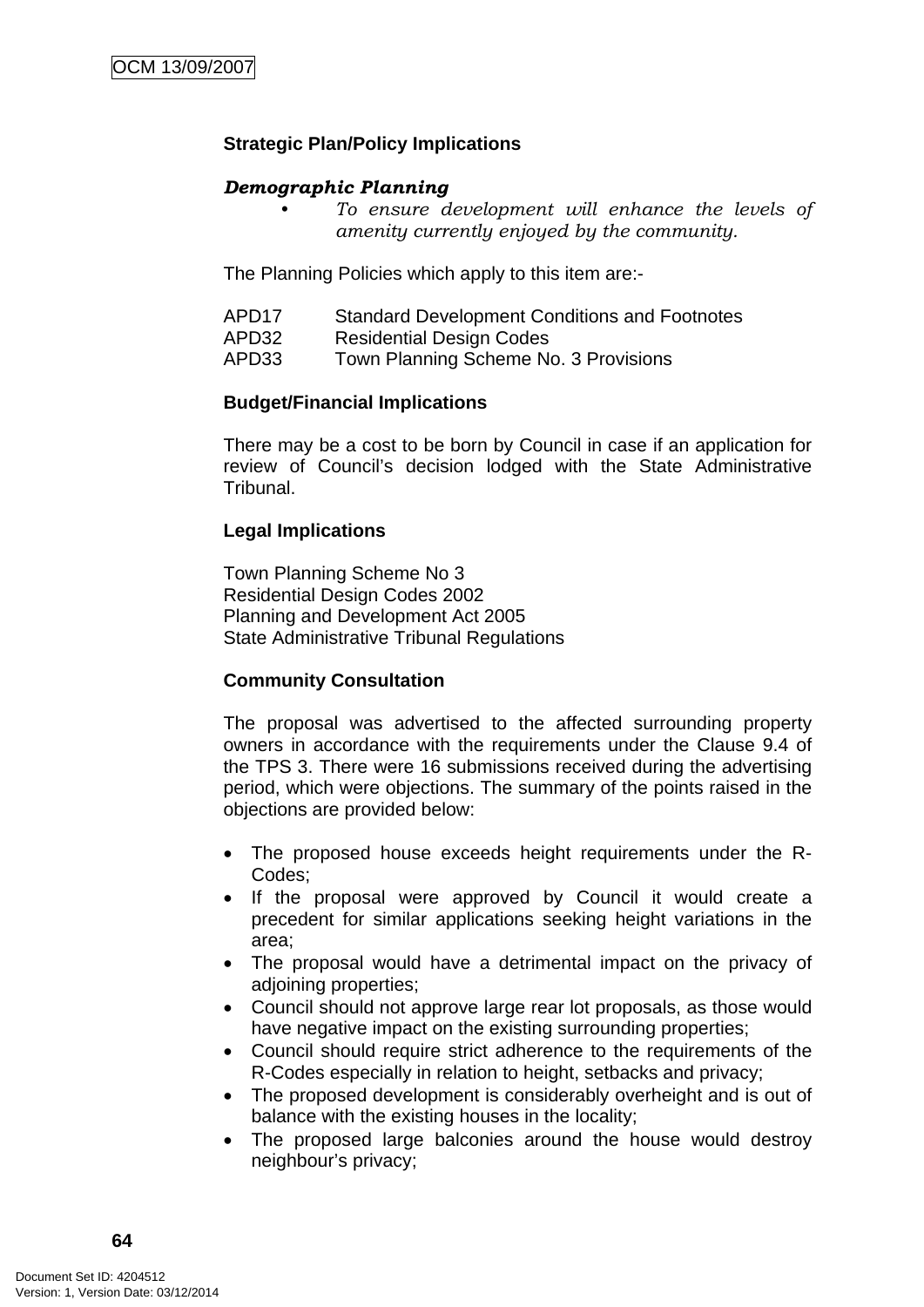- The proposed increased height of the house would result in increased overshadowing of the property to the south;
- Adjoining property owners were not consulted by the Planning Department.

In regards to the last dot point above, the author of the report would like to advise Council that all of the affected property owners were consulted in accordance with the requirements under the Town Planning Scheme No 3. Not all of the adjoining property owners received the original advertising letter from the Planning Department due to a technical error, however the letter was re-sent with the correct addresses at a later date and the owners were given additional time to provide their responses to Council.

## **Attachment(s)**

- (1) Location Plan Marked where Submissions of Objection and Support have been received.
- (2) Site Plan and Elevations, floor plans
- (3) Copies of objections

### **Advice to Proponent(s)/Submissioners**

The proponent and submissioners(s) have been advised that this matter is to be considered at 13 September 2007 Council Meeting.

### **Implications of Section 3.18(3) Local Government Act, 1995**

Nil.

### **14.11 (OCM 13/09/2007) - PROPOSED WATTLEUP LOCAL STRUCTURE PLAN - LOTS 121, 122 AND 801 WATTLEUP ROAD, WATTLEUP - OWNER: WATTLEUP LAND DEVELOPMENT COMPANY PTY LTD (9645K) (R DONG) (ATTACH) Item 14.11.pdf**

#### **RECOMMENDATION** That Council:

- (1) adopt the Wattleup Local Structure Plan for Lots 121, 122 & 801 Wattleup Road, Wattleup subject to following modifications:
	- 1. Subdivisional road reserves being changed to 15 metres with texts "15m" marked within the roads on the structure plan; road reserves abutting POS being changed to 13.5 metres with texts "13.5m" marked within the roads on the structure plan.
	- 2. On-Street car parking bays being provided for the laneway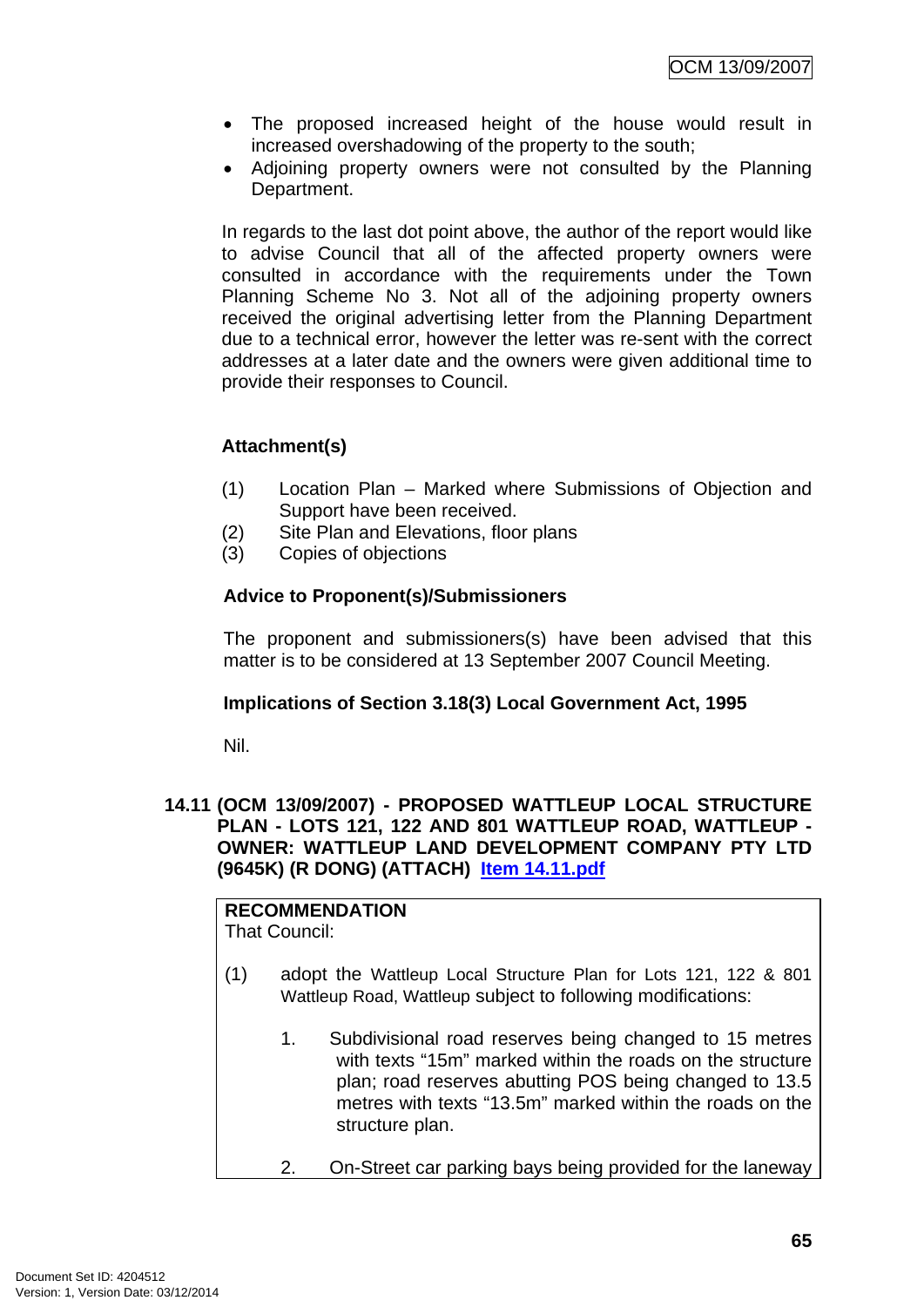lots at a ratio of 1 for every 2 lots. These bays shall be located on the POS sides.

- 3. A roundabout being provided for the 4-way intersection near Lot 801.
- (2) adopt the Schedule of Submissions contained in the Agenda attachment;
- (3) upon receiving the modified structure plan, forward the structure plan documents and Schedule of Submissions to the Western Australian Planning Commission for its endorsement pursuant to Clause 6.2.10 of Town Planning Scheme No. 3; and
- (4) advise the applicant and those persons who made a submission of Council's decision accordingly.

**COUNCIL DECISION**

### **Background**

| ZONING:   | MRS:                                             | <b>Urban Deferred</b>                          |  |  |
|-----------|--------------------------------------------------|------------------------------------------------|--|--|
|           | TPS:                                             | Development                                    |  |  |
| LAND USE: | Lot 121 – Vacant; Lots 122 & 801 – Rural General |                                                |  |  |
| LOT SIZE: |                                                  | Lot 121- 4.0949ha; Lot 122- 4.1025ha; Lot 801- |  |  |
|           | 3.4636ha                                         |                                                |  |  |

The proposed Wattleup Local Structure Plan site comprises three lots with a total combined area of approximately 11.66 hectares and is located near the southwestern corner of Wattleup Road and Frankland Avenue (see Location Plan, Attachment 1).

The subject lots fall within the area of the Southern Suburbs District Structure Plan (SSDSP) Stage 3 which was adopted by the Council on 11 August 2005, only for "the purpose of an advisory document, to guide and coordinate the preparation of Local Structure Plans…" (Council Minute No 2924 refers). It was not formally adopted by Council under clause 6.2 of Town Planning Scheme No 3, and therefore has not been referred to the Western Australian Planning Commission (WAPC) for endorsement. One of the main reasons for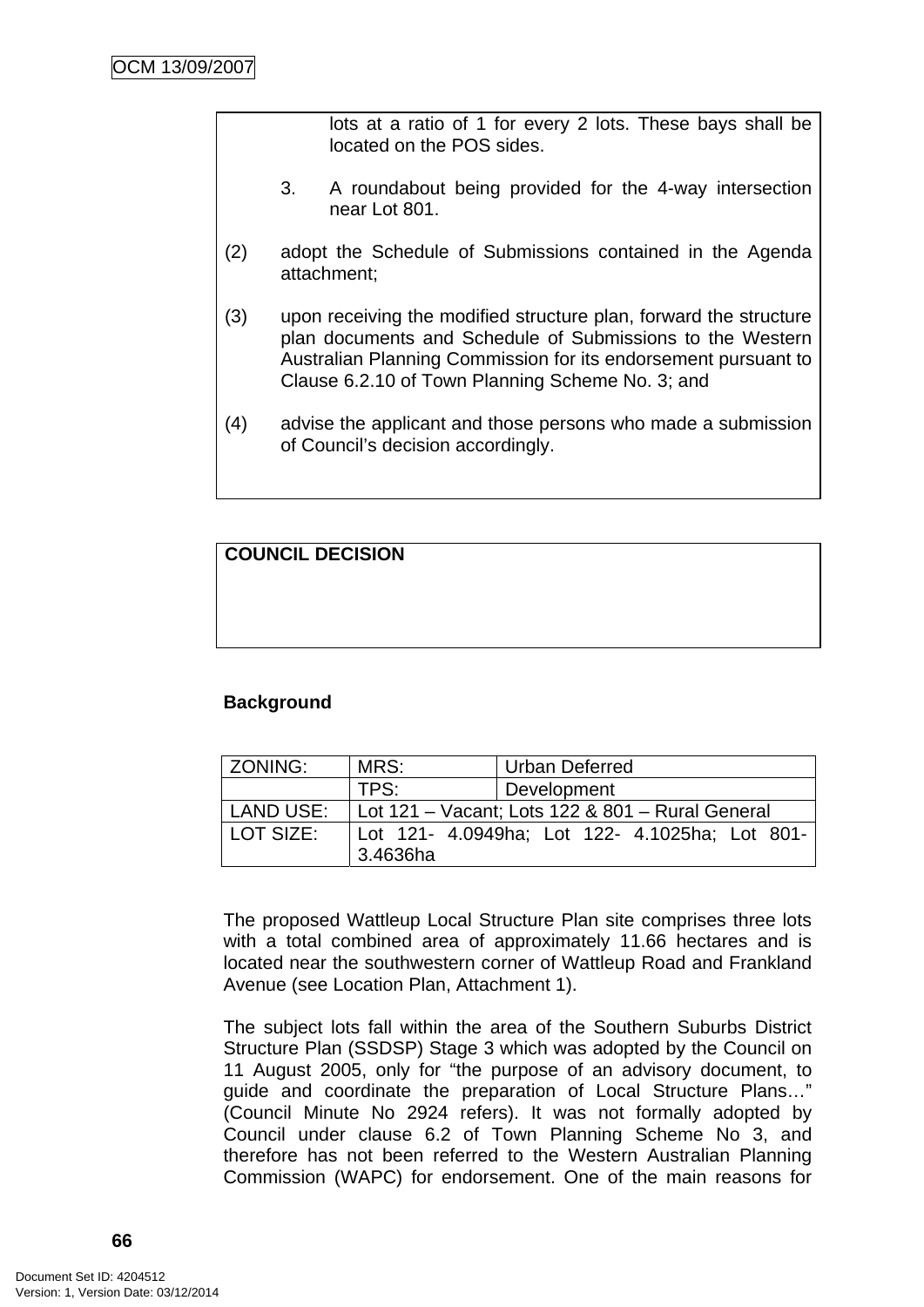this was that the proposed structure plan area was still zoned Urban Deferred under the Metropolitan Region Scheme (MRS) due to the issue of a dust buffer relating to the nearby Alcoa Residue Drying Area.

### **Submission**

Cardno BSD (applicant) at request of the landowner (Wattleup Land Development Company Pty Ltd) has submitted a local structure plan (LSP) for the subject land.

### **Report**

### **Urban Deferment**

SSDSP Stage 3 comprises two portions:

- 1. Hammond Park portion, on the eastern side of Hammond Road; and
- 2. Wattleup portion, on the western side of Hammond Road.

While the Hammond Park portion has had the Urban Deferment lifted, the lifting of the Urban Deferment for the Wattleup portion is currently pending resolution of the dust buffer issue, whereby the Town of Kwinana claims that Alcoa modelled dust contour encroaches over part of the subject LSP area (Attachment 4 refers). As a result, the subject LSP area is still zoned "Urban Deferred" under the MRS, with a current proposal before the WAPC to lift the deferment status.

Alcoa made a submission to the WAPC "Review of Kwinana air-quality buffer" in 2002 requesting that the air quality buffer extended from Anketell Road in the south to Rowley Road in the north and east to the Kwinana Freeway. This request was based on dust monitoring results and complaint levels from nearby neighbours. The WAPC replied "… that further detailed investigations are undertaken to better define the extent of impacts from the operation of the facility."

Accordingly, in 2004 Alcoa responded by engaging Sinclair Knight Mertz (SKM) to conduct further studies and modelling to better characterise the impact from the residue disposal facility. The result of these studies and modelling formed the basis of the Long Term Residue Management Strategy Kwinana 2005 prepared by SKM. Ironically, the modelling shows that the Wattleup portion of SSDSP Stage  $3$  is outside of the  $90$ ug/m<sup>3</sup> contour (Attachment 5 refers), which contradicts to the Town of Kwinana's claim.

The issue of the dust contour remained unsolved until the South West District Planning Committee meeting being held on 26 July 2007. The City's delegates provided background to the Item "Lifting of Urban Deferment", noting that the subject area had not been included in the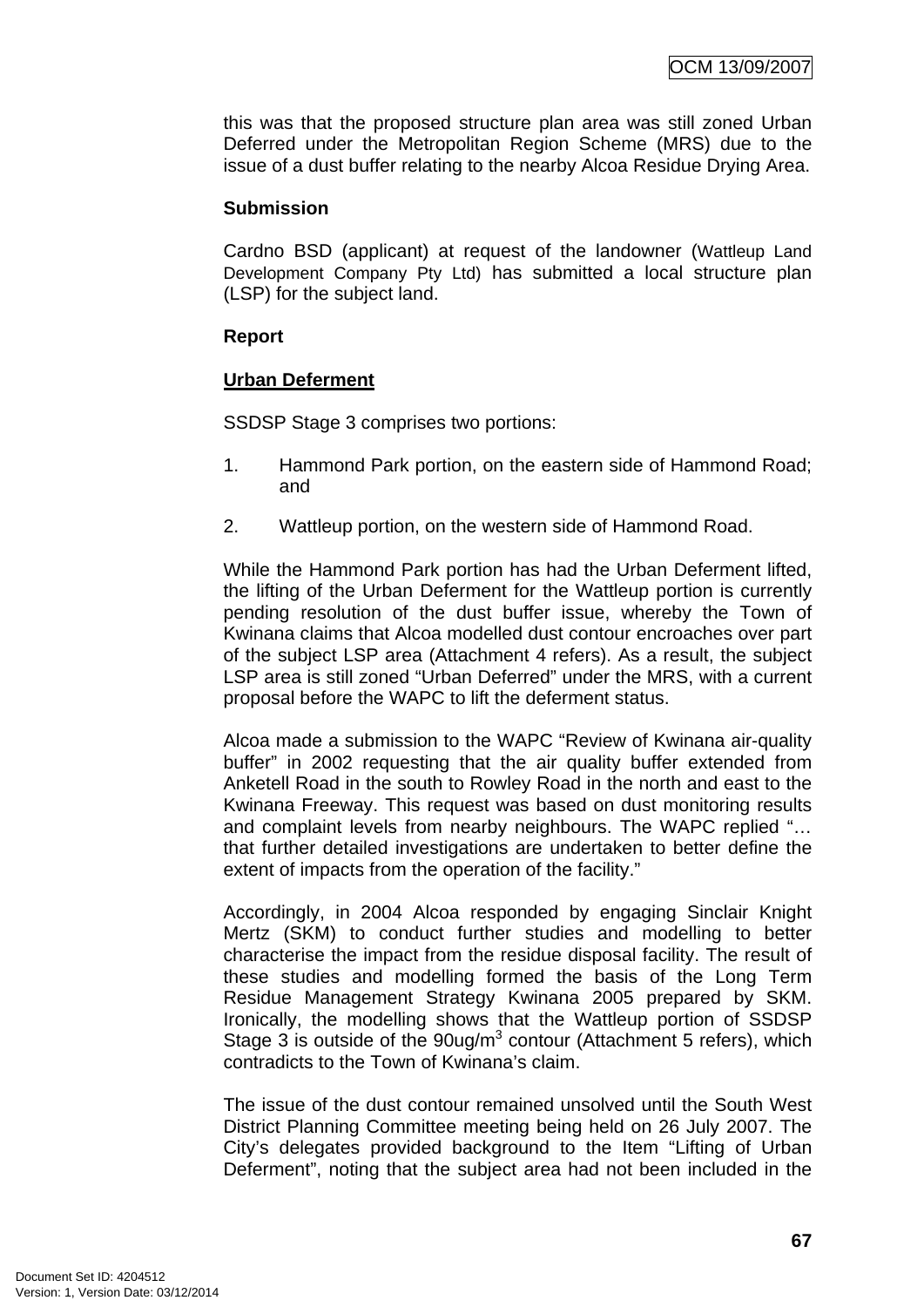previous resolution given concerns regarding dust from the ALCOA residue drying area. The Committee were requested to reconsider the resolution with rationale including the points below:

- The land is not located within the Kwinana air quality buffer specified in the Kwinana Environmental Protection Policy (EPP).
- In the EPP the area referred to as Area C. Schedule 2 of the EPP provides that the ambient air quality standards for this area is less than  $90$ ug/m<sup>3</sup> Total suspended Particulates (TSP). Modelling undertaken by Alcoa contained in the Long Term Strategy Kwinana 2005 prepared by Sinclair Knight Mertz for Alcoa shows that the subject land is outside the  $90uq/m<sup>3</sup>$ contour.
- The limit of  $90u$ g/m<sup>3</sup> TSP (including background dust) has also been adopted as the applicable standard by the Town of Kwinana at its meeting held on March 2005.
- Alcoa has not provided details of any dust complaints.
- Planning of the area is well advanced and development can occur in the short term.

The meeting resolved:

That the South West District Planning Committee supports the proposal for lifting of urban deferment on subject Wattleup area conditional upon an undertaking that at the subdivision stage prospective landowners be made aware of the likelihood that the land will be subject to dust from Alcoa residue drying area on lots 115, 117, 120, 801 and 805.

The above recommendation will be referred to the WAPC for consideration.

### **Proposed Wattleup Local Structure Plan**

The final version of the Wattleup LSP was prepared by Cardno BSD on behalf of the landowner in October 2006 (Attachment 2 refers). The purpose of the LSP is to provide a framework for the future development of the land in the LSP area and establish a context for its eventual subdivision.

The LSP document comprehensively addresses all the issues relating to a local structure plan (Attachment 2 refers).

Basically, the LSP stipulates three R Codings: R20, R25 and R30 with a total 158 lots being proposed for the subject three parent lots (Lots 121, 122 and 801). R20 and R25 represent low densities residential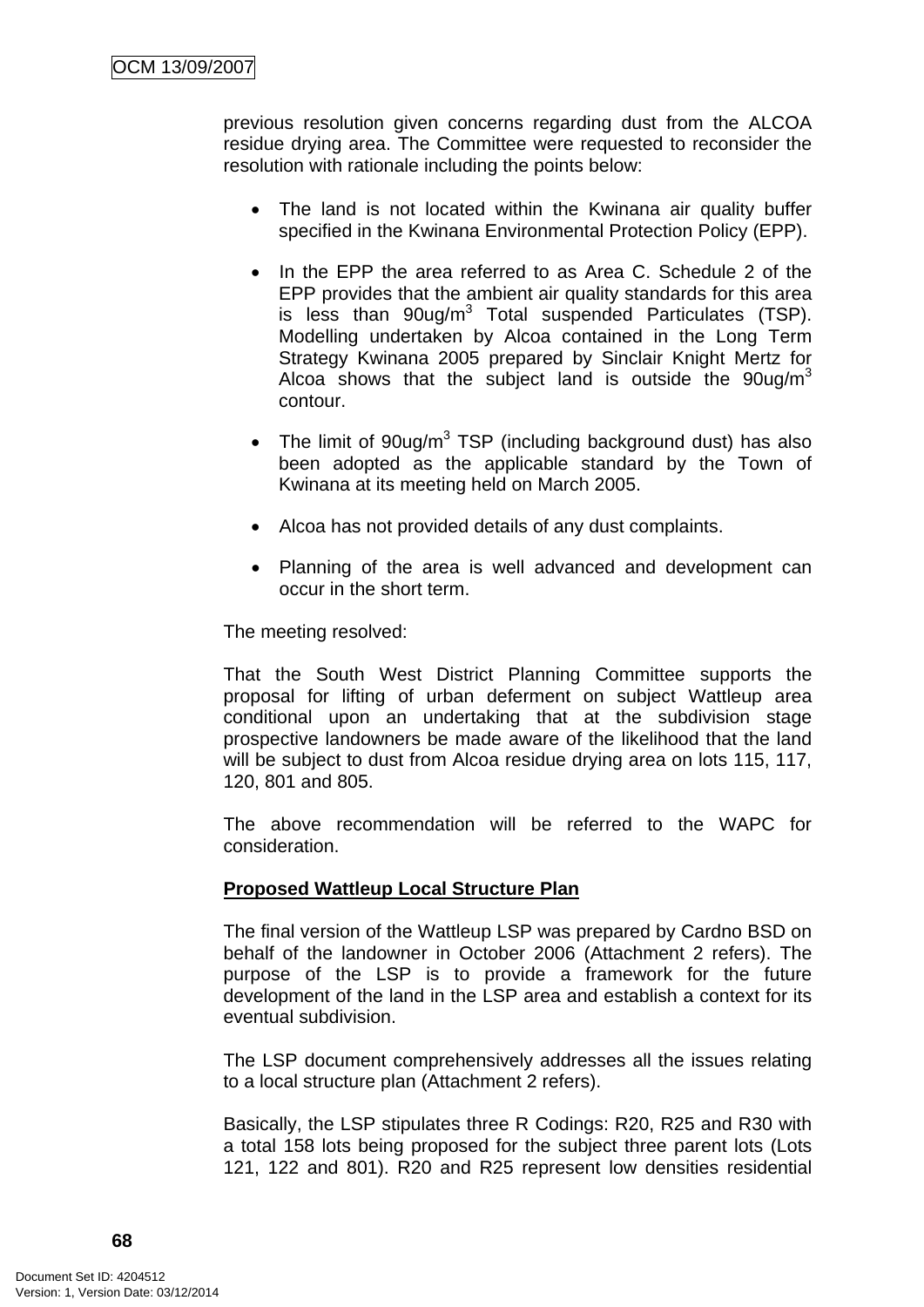whereas R30 represents medium density residential. These densities are appropriate for this locality and provide a suitable mixture for housing choices.

The R30 lots generally front Public Open Space (POS), which is consistent with the *Liveable Neighbourhoods* principles. The R30 lots have a narrower frontage and as such, laneways have been proposed for these lots for locating garages at rear of these lots in order to avoid garages being the dominant element for future front facades. Detailed Area Plans will be required for these R30 lots at subdivision stage as a part the City's normal planning practice.

Other design rationales including POS schedule are articulated in the LSP document (Attachment 2 refers).

#### **Consultation and Formal Advertising**

The proposed LSP has been referred to the City's internal technical departments for comment. No fundamental issues have been raised from the technical departments except for some minor changes required from the Engineering department. These changes are relating to road design and on-street car parking and are included in the Recommendation section of this report.

The City commenced the formal structure plan advertising process soon after receiving the final version LSP document from 2 December 2006 to 29 December 2006, including advertisements in Cockburn Gazette for public comments, letters to adjacent landowners for comment, and letters to the government agencies for comment.

At the close of the advertising, 10 submissions were received including three objections and seven no objections. All the submission comments and officer's recommendations are included in the Schedule of Submission (Attachment 3 refers).

#### **Scheme Amendment No. 28**

The purpose of the proposed Scheme Amendment No. 28 is to:

- 1. Introduce two new Development Contribution Areas the SSDSP Stage 3 area (DCA9 for the Hammond Park portion and DCA10 for the Wattleup portion) to establish a statutory planning mechanism for cost sharing between landowners on infrastructure such as road and regional drainage.
- 2. Introduce two new Development Areas to the SSDSP Stage 3 area (DA26 for the Hammond Park portion and DA27 for the Wattleup portion) to include statutory planning provisions for local structure plans to be adopted to guide subdivision, land use, as well as development control.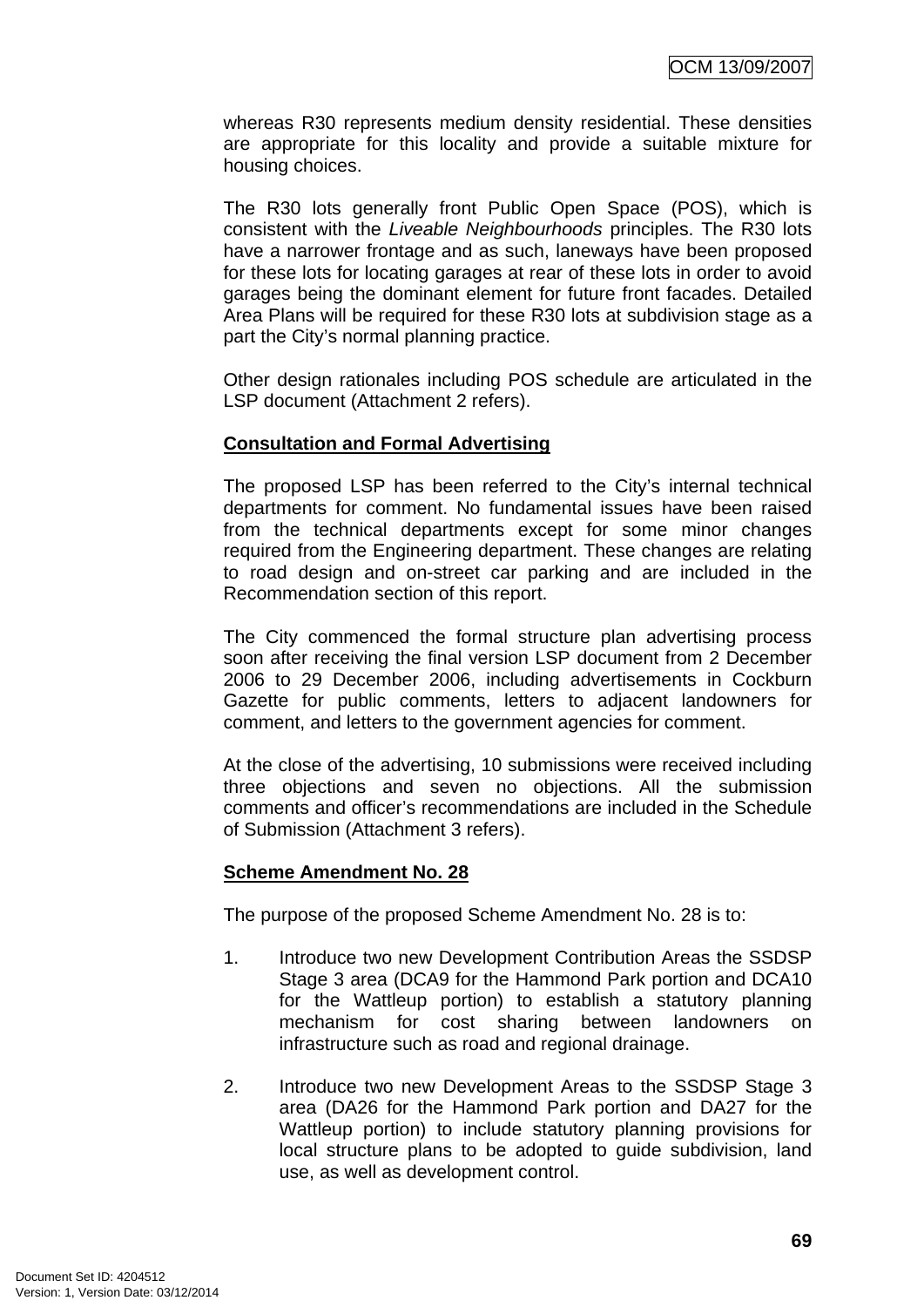Proposed Scheme Amendment No. 28 is yet to be finalised.

## **Future Rowley Road**

Future Rowley Road is likely to be classified as Primary Regional Road (Red Road) – a major freight road linking the Kwinana Freeway and the proposed Outer Harbour Port in Henderson. This has been confirmed in the submission prepared by the Fremantle Ports (Attachment 3 refers). However, final approval for Rowley Road to be Primary Regional Road has not been granted yet by the State Government.

The status of future Rowley Road was considered as Other Regional Road (Blue Road) at the time of preparing the SSDSP Stage 3, and as such, the cost construction of a Blue Road was included in the development contribution plan. The classification of future Rowley Road as a Red Road will affect the for the SSDSP Stage 3 area in two aspects:

Firstly, the development contribution for the SSDSP Stage 3 area will be reduced as Main Roads will construct Rowley Road, it being a Red Road. This means that proposed Scheme Amendment No. 28 will need to be modified to adjust the development contribution requirements. Secondly, the status of future Rowley road as a freight road will mean that land adjacent to Rowley Road will be more likely affected by traffic noise. This may require some potential changes to the SSDSP Stage 3 to address the increased noise level. Notwithstanding the above, conditions such as noise walls, quiet house design and notifications on titles will be imposed at subdivision and development approval stages.

#### **Conclusion**

The proposed Wattleup LSP generally reflects the local community interests given that the submissions received from the surrounding landowners are supportive to the LSP. The design of the LSP is generally in line with the *Liveable Neighbourhoods* principles. Furthermore, It is now right timing for the WAPC to consider the LSP in the area given that the Alcoa dust buffer issue and hence the lifting of Urban Deferment is likely to be resolved in the near future as recommended by the South West District Planning Committee. It is therefore recommended that the Council adopt the Wattleup Local Structure Plan subject to modifications as recommended.

#### **Strategic Plan/Policy Implications**

#### *Infrastructure Development*

*• To construct and maintain parks and bushland reserves that are convenient and safe for public use, and do not compromise environmental management.*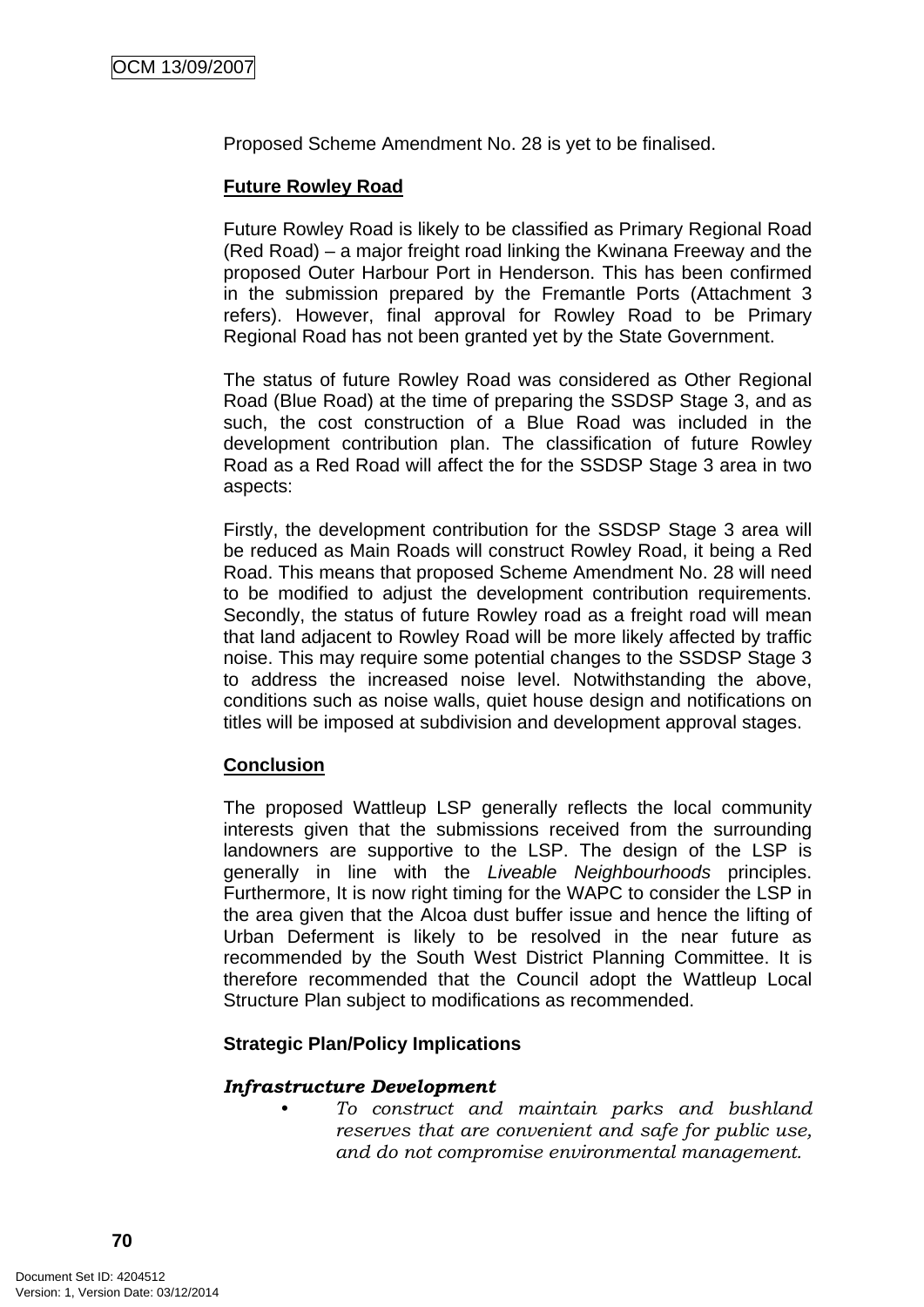#### *Natural Environmental Management*

*• To ensure development of the district is undertaken in such a way that the balance between the natural and human environment is maintained.* 

## *Transport Optimisation*

- *To construct and maintain roads which are convenient and safe for vehicles, cyclists and pedestrians.*
- SPD4 Liveable Neighbourhoods'
- SPD5 Wetland Conservation Policy
- APD4 Public Open Space
- APD16A Standard Subdivision Conditions and Reasons for Refusal
- APD28 Public Open Space Credit Calculations
- APD30 Road Reserve and Pavement Standards
- APD31 Detailed Area Plans
- APD33 Town Planning Scheme No. 3 Provisions
- APD34 Uniform Fencing Subdivision and Development

#### **Budget/Financial Implications**

N/A

#### **Legal Implications**

N/A

#### **Community Consultation**

The City commenced the formal structure plan advertising process soon after receiving the final version LSP document from 2 December 2006 to 29 December 2006, including advertisements in Cockburn Gazette for public comments, letters to adjacent landowners for comment, and letters to the government agencies for comment. 10 submissions were received during the advertising period as mentioned previously.

#### **Attachment(s)**

- (1) Location Plan
- (2) Structure Plan Document
- (3) Schedule of Submissions
- (4) Town of Kwinana Dust Contour Map
- (5) SKM Dust Contour Map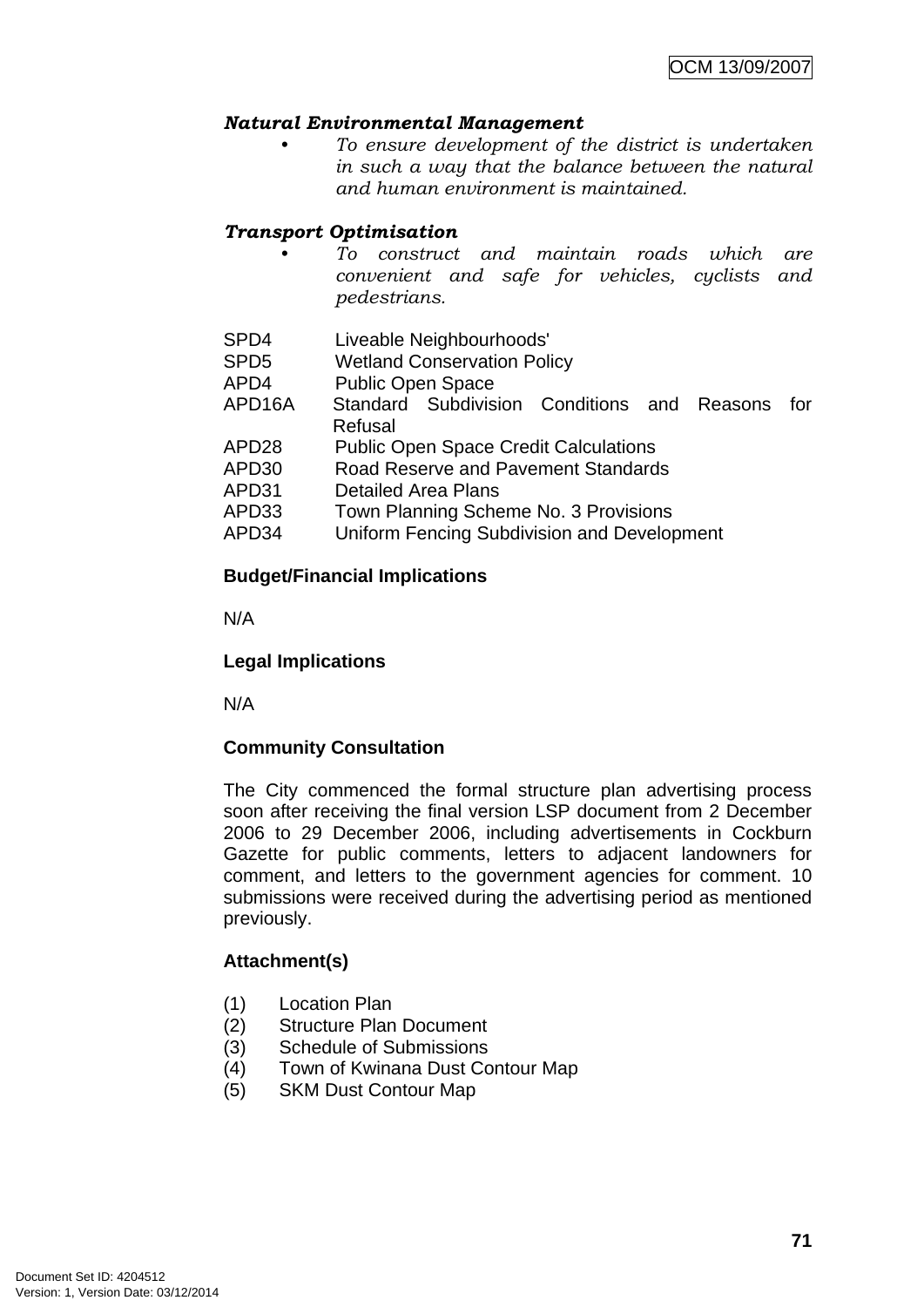## **Advice to Proponent(s)/Submissioners**

The Proponent and those who lodged a submission on the proposal have been advised that this matter is to be considered at the 13 September 2007 Council Meeting.

#### **Implications of Section 3.18(3) Local Government Act, 1995**

Nil.

#### **14.12 (OCM 13/09/2007) - PROPOSED LOCAL STRUCTURE PLAN - LOTS 117 & 805 WATTLEUP ROAD - OWNER: PRIMEWEST MANAGEMENT (9645J) (R DONG) (ATTACH) Item 14.12.pdf**

# **RECOMMENDATION**

That Council:

- (1) adopt the Local Structure Plan for Lot 117 & 805 Wattleup Road, Wattleup subject to following modifications:
	- 1. Subdivisional road reserves being changed to 15 metres with texts "15m" marked within the roads on the structure plan; road reserves abutting POS being changed to 13.5 metres with texts "13.5m" marked within the roads on the structure plan.
	- 2. On-Street car parking bays being provided for the laneway lots at a ratio of 1 for every 2 lots. These bays shall be located on the POS sides.
	- 3. A roundabout being provided for the 4-way intersection within Lot 117.
- (2) adopt the Schedule of Submissions contained in the Agenda attachment;
- (3) upon receiving the modified structure plan, forward the structure plan documents and Schedule of Submissions to the Western Australian Planning Commission for its endorsement pursuant to Clause 6.2.10 of Town Planning Scheme No. 3; and
- (4) advise the applicant and those persons who made a submission of Council's decision.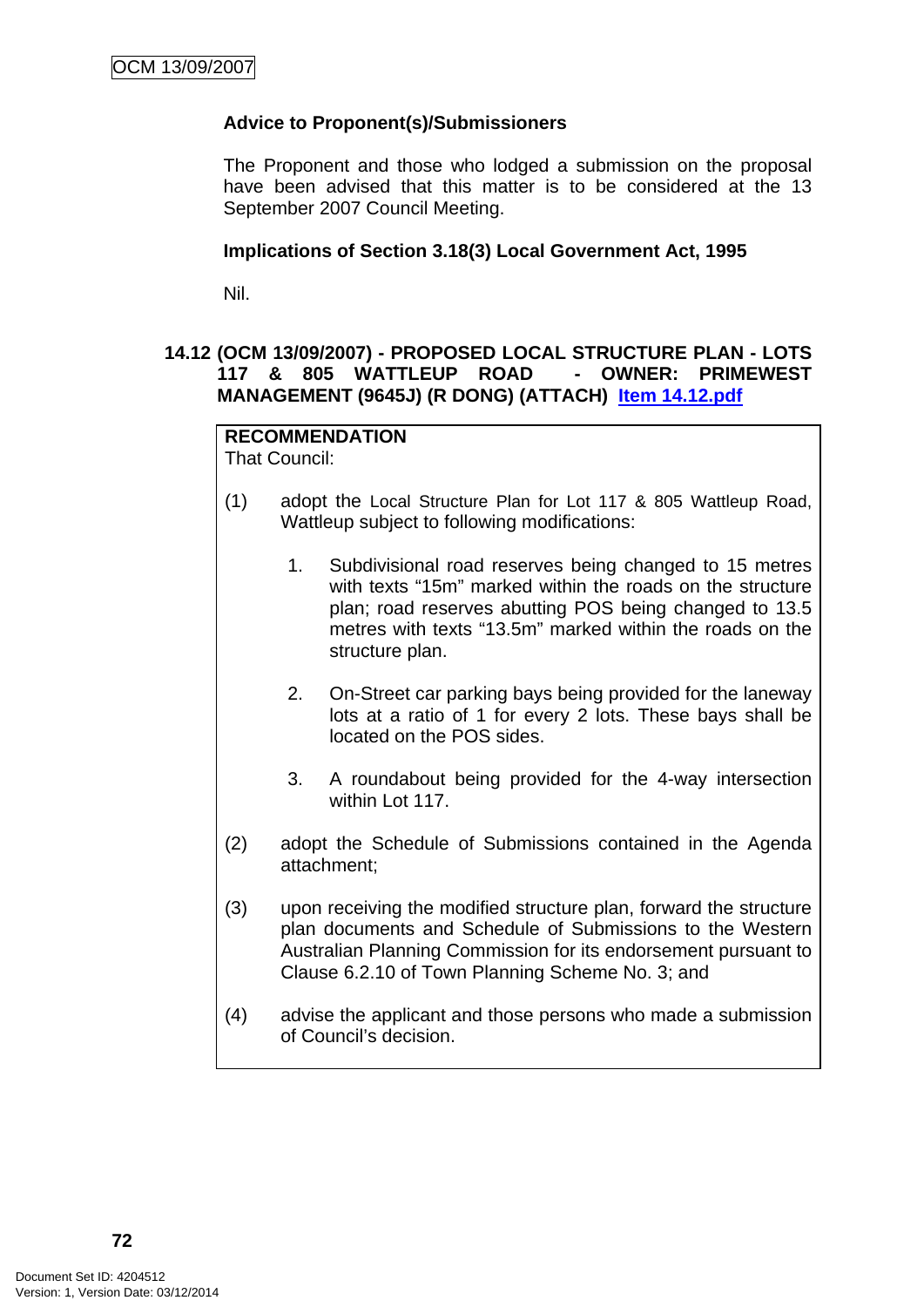# **COUNCIL DECISION**

## **Background**

| ZONING:   | MRS:                                       | <b>Urban Deferred</b> |  |
|-----------|--------------------------------------------|-----------------------|--|
|           | TPS <sup>.</sup>                           | Development           |  |
| LAND USE: | Lot 117 - Market Garden; Lot 805 - Orchard |                       |  |
| LOT SIZE: | Lot 117- 4.0494ha; Lot 805- 3.248ha        |                       |  |

The proposed Local Structure Plan site comprises two lots with a total combined area of approximately 7.2974 hectares and is located near the southwestern corner of Wattleup Road and Frankland Avenue (see Location Plan, Attachment 1).

The subject lots fall within the area of the Southern Suburbs District Structure Plan (SSDSP) Stage 3 which was adopted by the Council on 11 August 2005, only for "the purpose of an advisory document, to guide and coordinate the preparation of Local Structure Plans…" (Council Minute No 2924 refers). It was not formally adopted by Council under clause 6.2 of Town Planning Scheme No 3, and therefore has not been referred to the Western Australian Planning Commission (WAPC) for endorsement. One of the main reasons for this was that the proposed structure plan area was still zoned Urban Deferred under the Metropolitan Region Scheme (MRS) due to the issue of a dust buffer relating to the nearby Alcoa Residue Drying Area.

#### **Submission**

Burgess Design Group (applicant) at request of the landowner (Primewest Management) has submitted a local structure plan (LSP) for the subject land.

#### **Report**

#### **Urban Deferment**

SSDSP Stage 3 comprises two portions:

- 1. Hammond Park portion, on the eastern side of Hammond Road; and
- 2. Wattleup portion, on the western side of Hammond Road.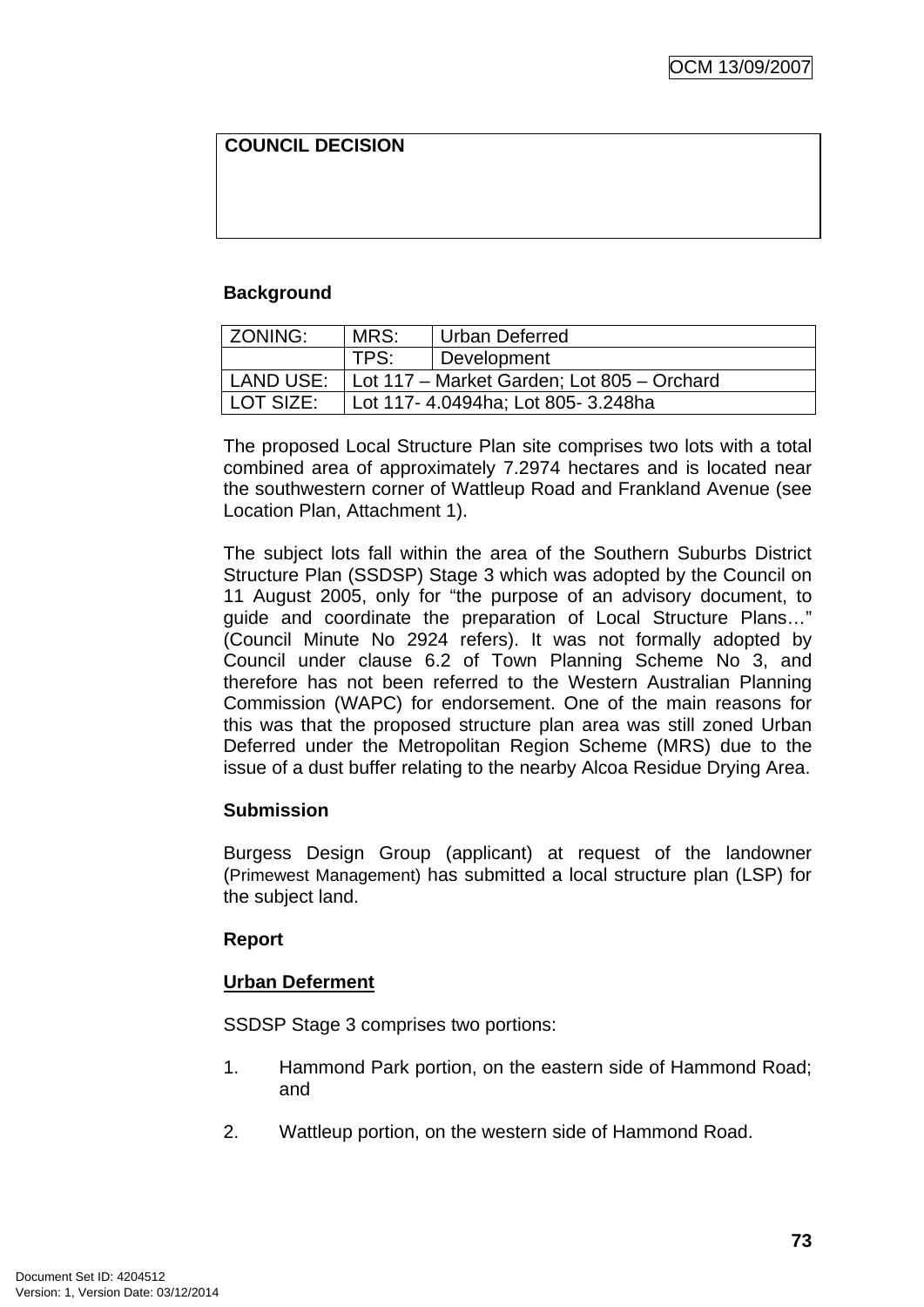While the Hammond Park portion has had the Urban Deferment lifted, the lifting of the Urban Deferment for the Wattleup portion is currently pending resolution of the dust buffer issue, whereby the Town of Kwinana claims that Alcoa modelled dust contour encroaches over part of the subject LSP area (Attachment 4 refers). As a result, the subject LSP area is still zoned "Urban Deferred" under the MRS, with a current proposal before the WAPC to lift the deferment status.

Alcoa made a submission to the WAPC "*Review of Kwinana air-quality buffer*" in 2002 requesting that the air quality buffer extended from Anketell Road in the south to Rowley Road in the north and east to the Kwinana Freeway. This request was based on dust monitoring results and complaint levels from nearby neighbours. The WAPC replied "*… that further detailed investigations are undertaken to better define the extent of impacts from the operation of the facility*."

Accordingly, in 2004 Alcoa responded by engaging Sinclair Knight Mertz (SKM) to conduct further studies and modelling to better characterise the impact from the residue disposal facility. The result of these studies and modelling formed the basis of the Long Term Residue Management Strategy Kwinana 2005 prepared by SKM. Ironically, the modelling shows that the Wattleup portion of SSDSP Stage  $3$  is outside of the  $90$ ug/m<sup>3</sup> contour (Attachment 5 refers), which contradicts to the Town of Kwinana's claim.

The issue of the dust contour remained unsolved until the South West District Planning Committee meeting being held on 26 July 2007. The City's delegates provided background to the Item "Lifting of Urban Deferment", noting that the subject area had not been included in the previous resolution given concerns regarding dust from the ALCOA residue drying area. The Committee were requested to reconsider the resolution with rationale including the points below:

- The land is not located within the Kwinana air quality buffer specified in the Kwinana Environmental Protection Policy (EPP).
- In the EPP the area referred to as Area C. Schedule 2 of the EPP provides that the ambient air quality standards for this area is less than  $90$ ug/m<sup>3</sup> Total suspended Particulates (TSP). Modelling undertaken by Alcoa contained in the Long Term Strategy Kwinana 2005 prepared by Sinclair Knight Mertz for Alcoa shows that the subject land is outside the  $90uq/m<sup>3</sup>$ contour.
- The limit of  $90u$ g/m<sup>3</sup> TSP (including background dust) has also been adopted as the applicable standard by the Town of Kwinana at its meeting held on March 2005.
- Alcoa has not provided details of any dust complaints.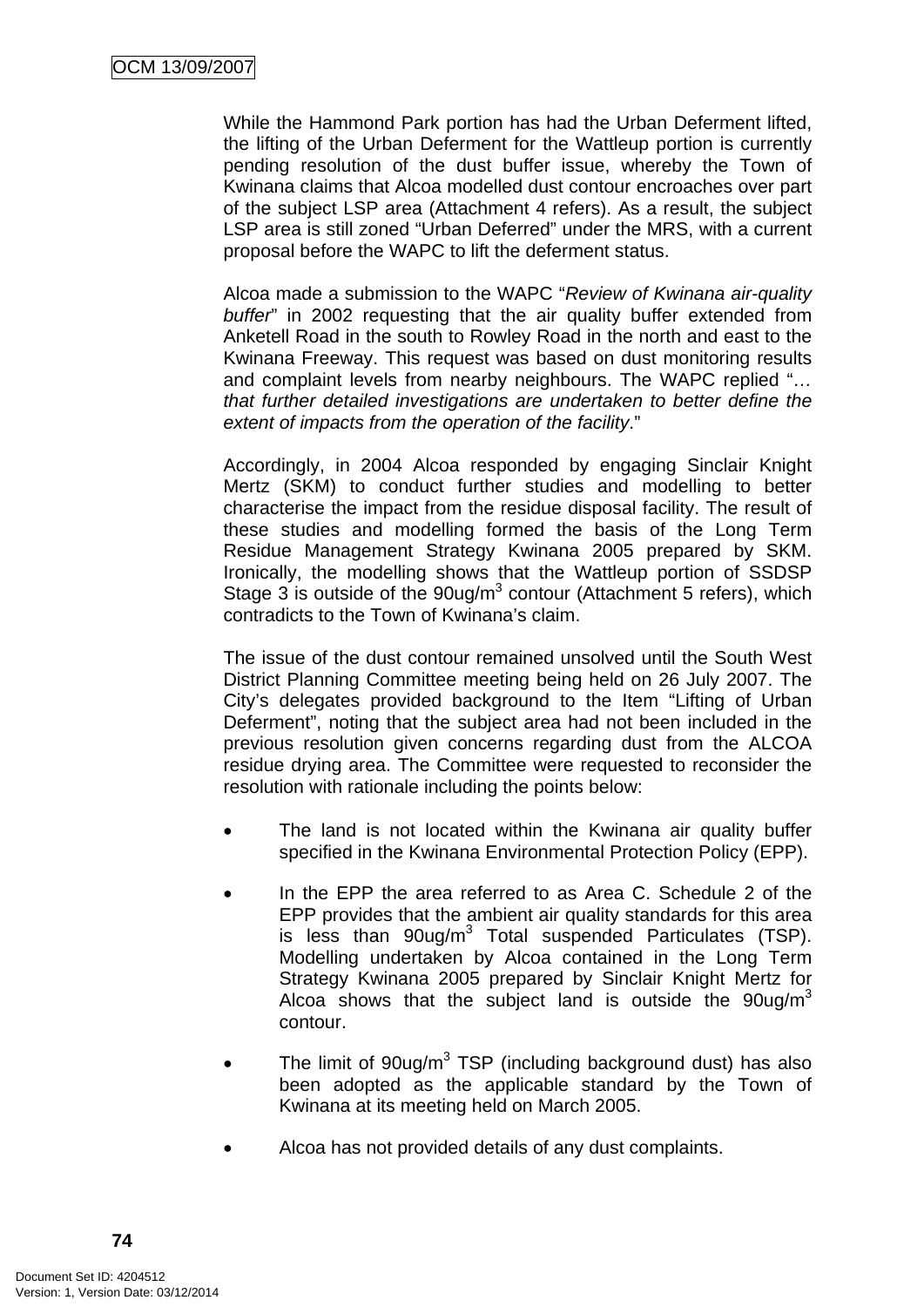• Planning of the area is well advanced and development can occur in the short term.

The meeting resolved:

That the South West District Planning Committee supports the proposal for lifting of urban deferment on subject Wattleup area conditional upon an undertaking that at the subdivision stage prospective landowners be made aware of the likelihood that the land will be subject to dust from Alcoa residue drying area on lots 115, 117, 120, 801 and 805.

The above recommendation will be referred to the WAPC for consideration.

# **Proposed Local Structure Plan (LSP)**

The final version of the proposed LSP was prepared by Burgess Design Group on behalf of the landowner in October 2006 (Attachment 2 refers). The purpose of the LSP is to provide a framework for the future development of the land in the LSP area and establish a context for its eventual subdivision.

The LSP document comprehensively addresses all the issues relating to a local structure plan (Attachment 2 refers).

Basically, the LSP stipulates two R Codings: R20 and R25 with a total 94 lots being proposed for the subject two parent lots (Lots 117 & 805). R20 and R25 represent low density residential, which is appropriate for this locality and provides a suitable land supply for this area.

The laneway lots have a narrower frontage and as such, laneways have been proposed for these lots for locating garages at rear of these lots in order to avoid garages being the dominant element for future front facades. Detailed Area Plans will be required for these laneway lots at subdivision stage in accordance with the City's Town Planning Scheme provisions.

Other design rationales including POS schedule are articulated in the LSP document (Attachment 2 refers).

#### **Consultation and formal Advertising**

The proposed LSP has been referred to the City's internal technical departments for comment. No fundamental issues have been raised from the technical departments except for some minor changes required from the Engineering department. These changes are relating to road design and on-street car parking and are included in the Recommendation section of this report.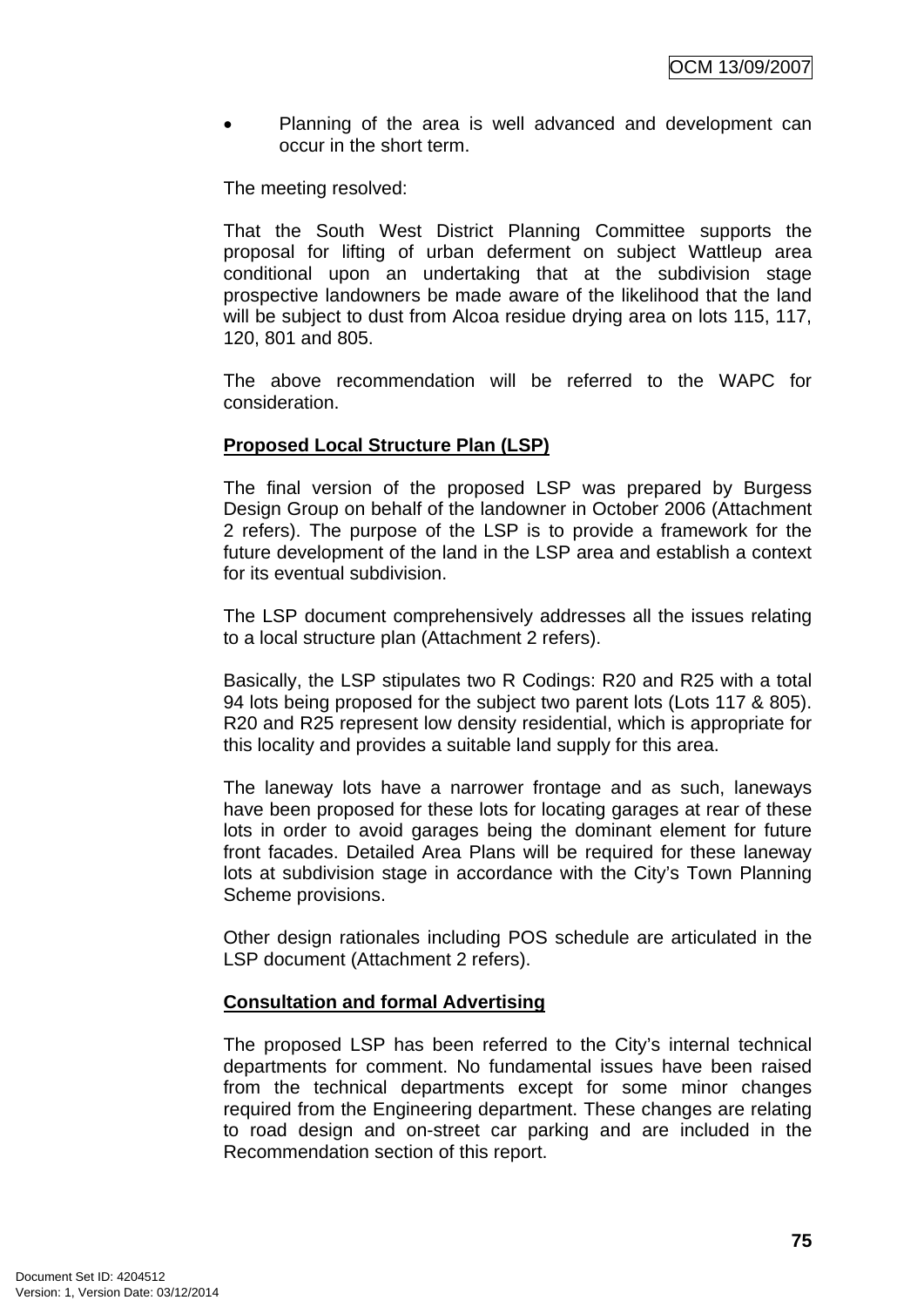The City commenced the formal structure plan advertising process soon after receiving the final version LSP document from 4 November 2006 to 1 December 2006, including advertisements in Cockburn Gazette for public comments, letters to adjacent landowners for comment, and letters to the government agencies for comment.

At the close of the advertising, 10 submissions were received including three objections and seven no objections. All the submission comments and officer's recommendations are included in the Schedule of Submission (Attachment 3 refers).

#### **Scheme Amendment No. 28**

The purpose of the proposed Scheme Amendment No. 28 is to:

- (1) Introduce two new Development Contribution Areas the SSDSP Stage 3 area (DCA9 for the Hammond Park portion and DCA10 for the Wattleup portion) to establish a statutory planning mechanism for cost sharing between landowners on infrastructure such as road and regional drainage.
- (2) Introduce two new Development Areas to the SSDSP Stage 3 area (DA26 for the Hammond Park portion and DA27 for the Wattleup portion) to include statutory planning provisions for local structure plans to be adopted to guide subdivision, land use, as well as development control.

Proposed Scheme Amendment No. 28 is yet to be finalised.

#### **Future Rowley Road**

Future Rowley Road is likely to be classified as Primary Regional Road (Red Road) – a major freight road linking the Kwinana Freeway and the proposed Outer Harbour Port in Henderson. This has been confirmed in the submission prepared by the Fremantle Ports (Attachment 3 refers). However, final approval for Rowley Road to be Primary Regional Road has not been granted yet by the State Government.

The status of future Rowley Road was considered as Other Regional Road (Blue Road) at the time of preparing the SSDSP Stage 3, and as such, the cost construction of a Blue Road was included in the development contribution plan. The classification of future Rowley Road as a Red Road will affect the for the SSDSP Stage 3 area in two aspects:

Firstly, the development contribution for the SSDSP Stage 3 area will be reduced as Main Roads will construct Rowley Road, it being a Red Road. This means that proposed Scheme Amendment No. 28 will need to be modified to adjust the development contribution requirements. Secondly, the status of future Rowley Road as a freight road will mean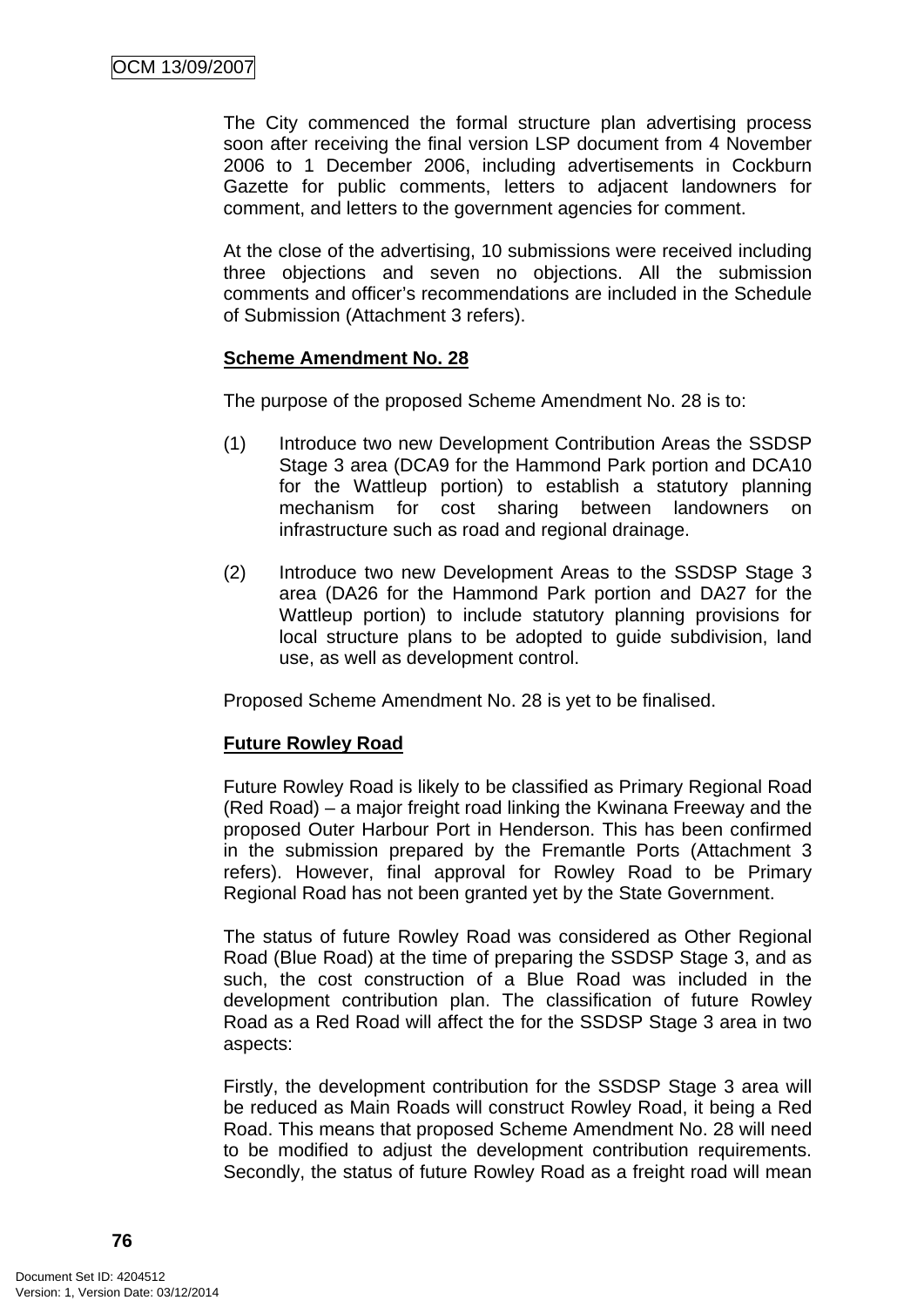that land adjacent to Rowley Road will be more likely affected by traffic noise. This may require some potential changes to the SSDSP Stage 3 to address the increased noise level. Notwithstanding the above, conditions such as noise walls, quiet house design and notifications on titles will be imposed at subdivision and development approval stages.

## **Conclusion**

The proposed LSP is generally in accordance with the SSDSP Stage 3. The design of the LSP is generally in line with the *Liveable Neighbourhoods* principles. Furthermore, It is now right timing for the WAPC to consider the LSP in the area given that the Alcoa dust buffer issue and hence the lifting of Urban Deferment is likely to be resolved in the near future as recommended by the South West District Planning Committee. It is therefore recommended that the Council adopt the Local Structure Plan for Lots 117 & 805 Wattleup Road, Wattle up subject to modifications as recommended.

## **Strategic Plan/Policy Implications**

#### *Infrastructure Development*

*• To construct and maintain parks and bushland reserves that are convenient and safe for public use, and do not compromise environmental management.* 

#### *Natural Environmental Management*

*• To ensure development of the district is undertaken in such a way that the balance between the natural and human environment is maintained.* 

#### *Transport Optimisation*

*• To construct and maintain roads which are convenient and safe for vehicles, cyclists and pedestrians.* 

The Planning Policies which apply to this item are:

| SPD4                |                          | Liveable Neighbourhoods'           |                                             |  |  |     |
|---------------------|--------------------------|------------------------------------|---------------------------------------------|--|--|-----|
| SPD <sub>5</sub>    |                          | <b>Wetland Conservation Policy</b> |                                             |  |  |     |
| APD4                | <b>Public Open Space</b> |                                    |                                             |  |  |     |
| APD <sub>16</sub> A | Refusal                  |                                    | Standard Subdivision Conditions and Reasons |  |  | for |
| ADDAQ               |                          |                                    | Duktin Omam Omana, Omailt Ontautstann       |  |  |     |

- APD28 Public Open Space Credit Calculations
- APD30 Road Reserve and Pavement Standards
- APD31 Detailed Area Plans
- APD33 Town Planning Scheme No. 3 Provisions
- APD34 Uniform Fencing Subdivision and Development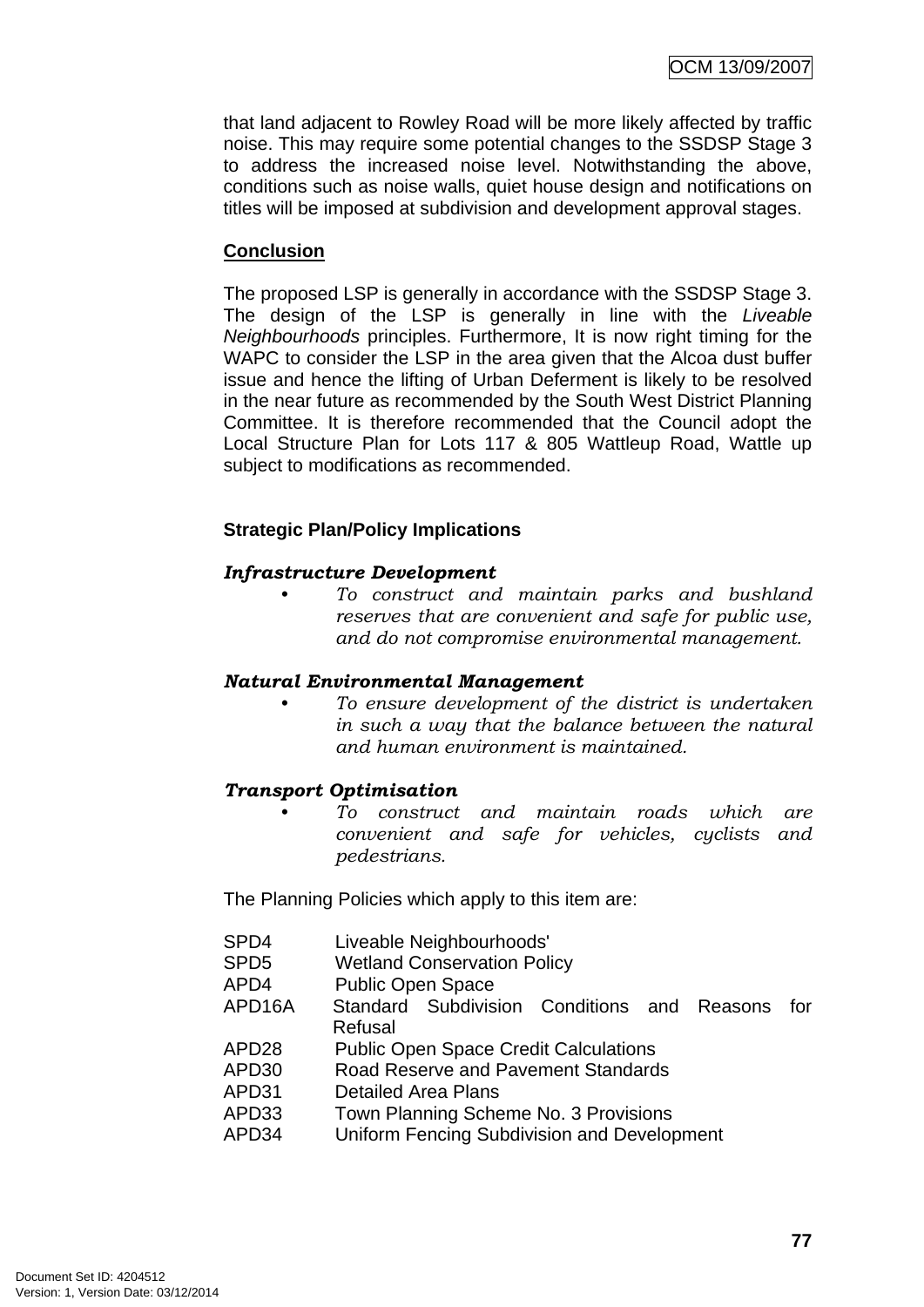# **Budget/Financial Implications**

N/A

# **Legal Implications**

N/A

## **Community Consultation**

The City commenced the formal structure plan advertising process soon after receiving the final version LSP document from 4 November 2006 to 1 December 2006, including advertisements in Cockburn Gazette for public comments, letters to adjacent landowners for comment, and letters to the government agencies for comment. 10 submissions were received during the advertising period as mentioned previously.

## **Attachment(s)**

- (1) Location Plan
- (2) Structure Plan Document
- (3) Schedule of Submissions
- (4) Town of Kwinana Dust Contour Map
- (5) SKM Dust Contour Map

#### **Advice to Proponent(s)/Submissioners**

The Proponent and those who lodged a submission on the proposal have been advised that this matter is to be considered at the 13 September 2007 Council Meeting.

# **Implications of Section 3.18(3) Local Government Act, 1995**

Nil.

## **14.13 (OCM 13/09/2007) - PROPOSED AMENDMENT NO. 51 TO TOWN PLANNING SCHEME NO. 3 - LOT 5 BARTRAM ROAD (CNR TAPPER ROAD), ATWELL - OWNER: CITY OF COCKBURN (93051) (R DONG) (ATTACH) Item 14.13.pdf**

# **RECOMMENDATION**

That Council:

- (1) adopt the Schedule of Submissions;
- (2) adopt the amendment for final approval without modification:
- (3) in anticipation of the Hon. Minister's advice that final approval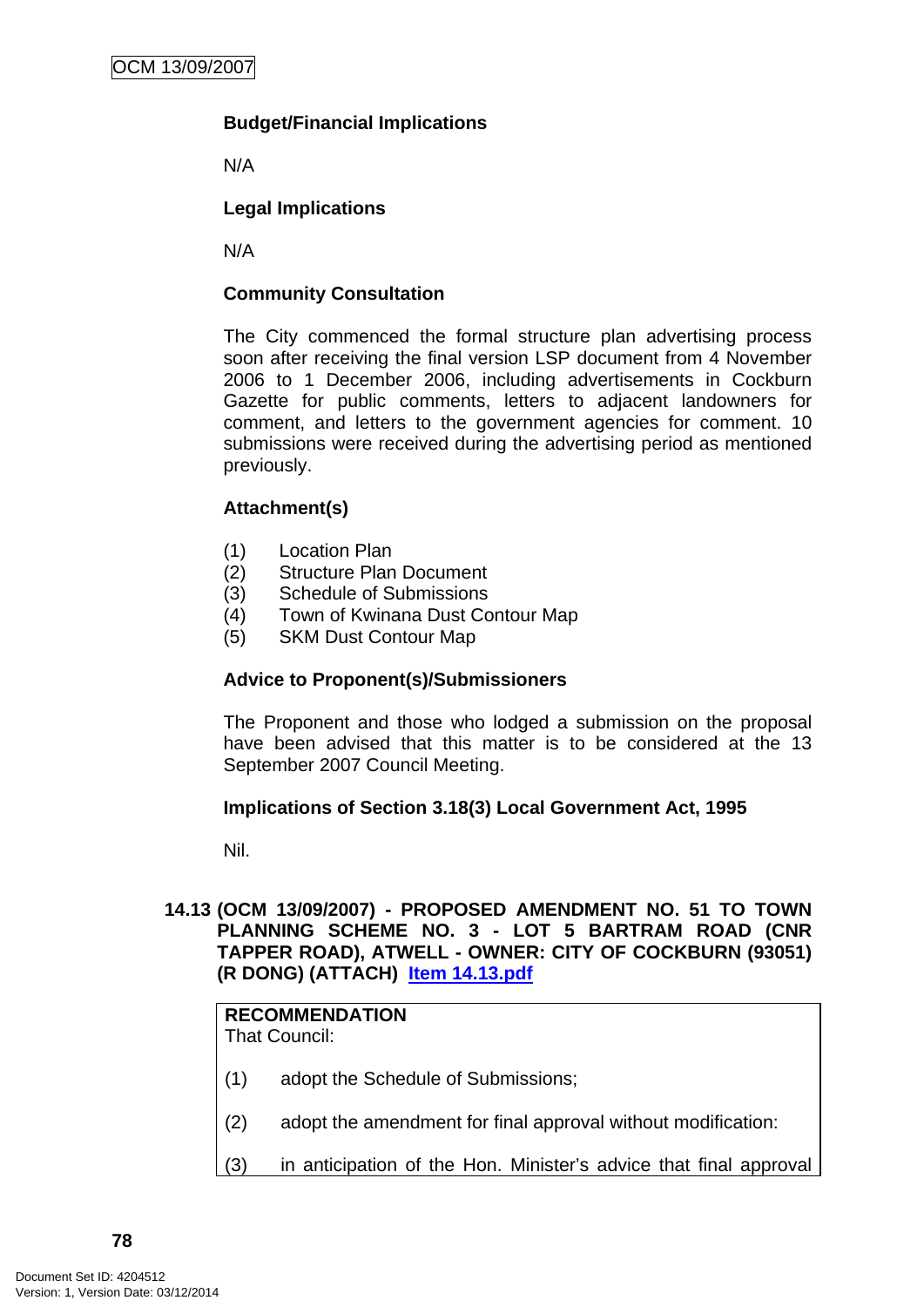will be granted, the documents be signed, sealed and forwarded to the Western Australian Planning Commission; and

(4) advise persons lodging submissions of Council's decision accordingly.

# **COUNCIL DECISION**

#### **Background**

| ZONING:          | MRS:      | Urban                  |
|------------------|-----------|------------------------|
|                  | TPS3:     | Residential R20 and R5 |
| <b>LAND USE:</b> | Vacant    |                        |
| LOT SIZE:        | $2.73$ ha |                        |

Council at its meeting held on 12 July 2007 resolved to adopt Scheme Amendment No. 51 for final approval without modification. However, the amendment had been advertised for 28 days instead of 42 days required (by the Town Planning Regulations) due to an administrative error. Subsequently, after seeking advice from the Western Australian Planning Commission (WAPC), an additional 14 days advertising was carried out by the City and concluded on 20 August 2007. The additional advertising resulted in one additional submission of no objection from Western Power.

#### **Submission**

N/A

#### **Report**

All the issues have been addressed in the last Council agenda (OCM 12/07/2007).

The additional submission received from Western Power raises no objection to the proposed amendment. The comments made by Western Power are addressed in the Schedule of Submissions (Attachment 3 refers).

It is recommended that Council adopt Amendment No. 51 for final approval as resolved at its meeting held on 12 July 2007.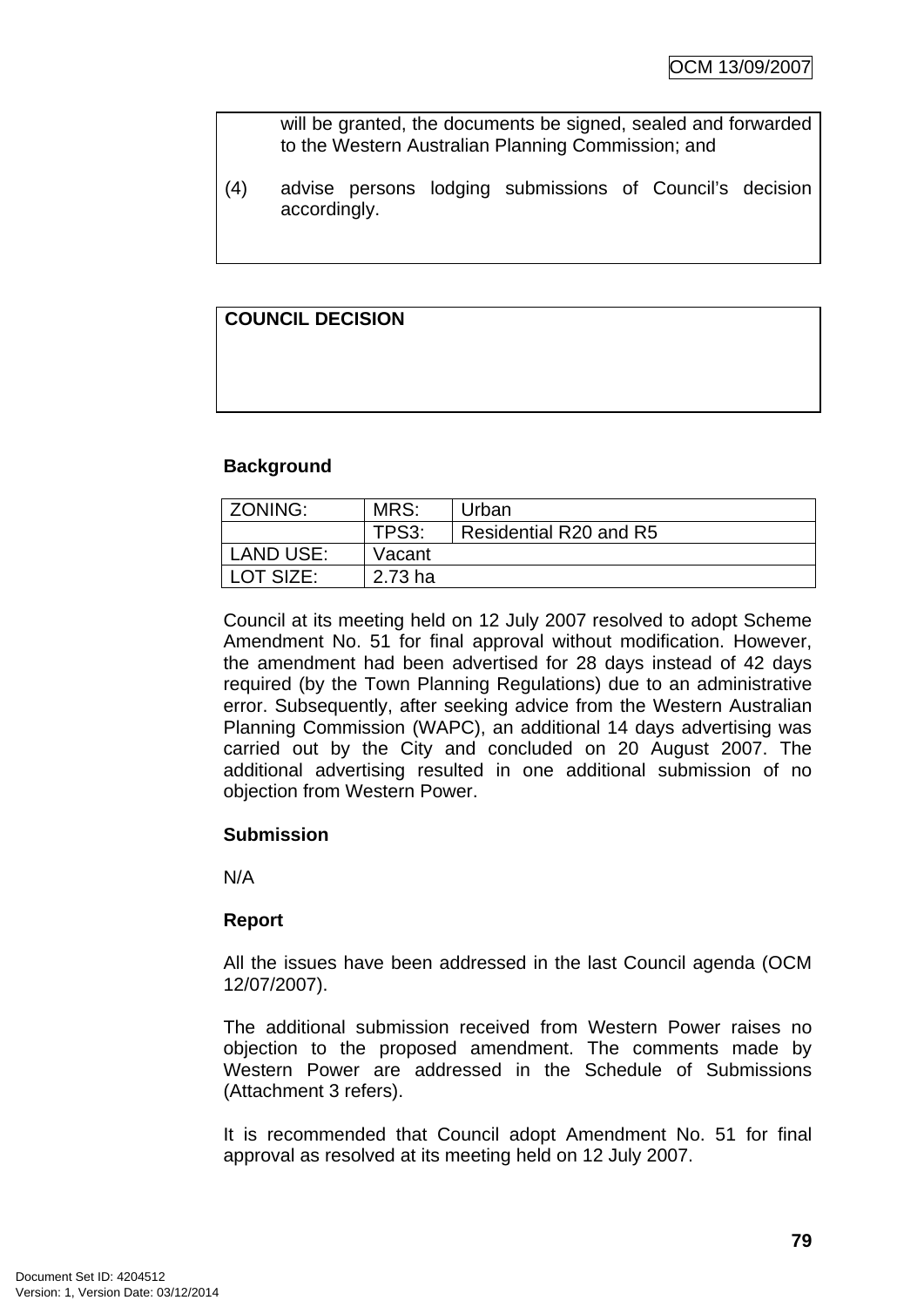## **Strategic Plan/Policy Implications**

#### *Demographic Planning*

*• To ensure the planning of the City is based on an approach that has the potential to achieve high levels of convenience and prosperity for its citizens.* 

#### *Lifestyle and Aspiration Achievement*

*• To identify community needs, aspirations, expectations and priorities for services that are required to meet the changing demographics of the district.* 

#### **Budget/Financial Implications**

Funds for the development of Stage one Lot 5 Tapper Road, will come from the Land Development Reserve fund.

Net proceeds from the sale of the lots will be transferred to the Land Development Reserve Funds.

## **Legal Implications**

Town Planning Scheme No. 3 Metropolitan Region Scheme Planning and Development Act 2005 Town Planning Regulations 1967 (as amended)

#### **Community Consultation**

Following receipt of advice from the EPA, the amendment was advertised for a 28 day period. The 28 day public consultation period for Scheme Amendment No. 51 concluded on 26 March 2007. At the close of advertising, 2 submissions were received. Further, an additional 14 day public consultation was carried out to make up the 42 day public consultation require under Town Planning Regulations 1967. The 14 day consultation concluded on 20 August 2007 with one submission received.

#### **Attachment(s)**

- (1) Locality Map
- (2) Scheme Amendment Document
- (3) Schedule of Submissions

# **Advice to Proponent(s)/Submissioners**

N/A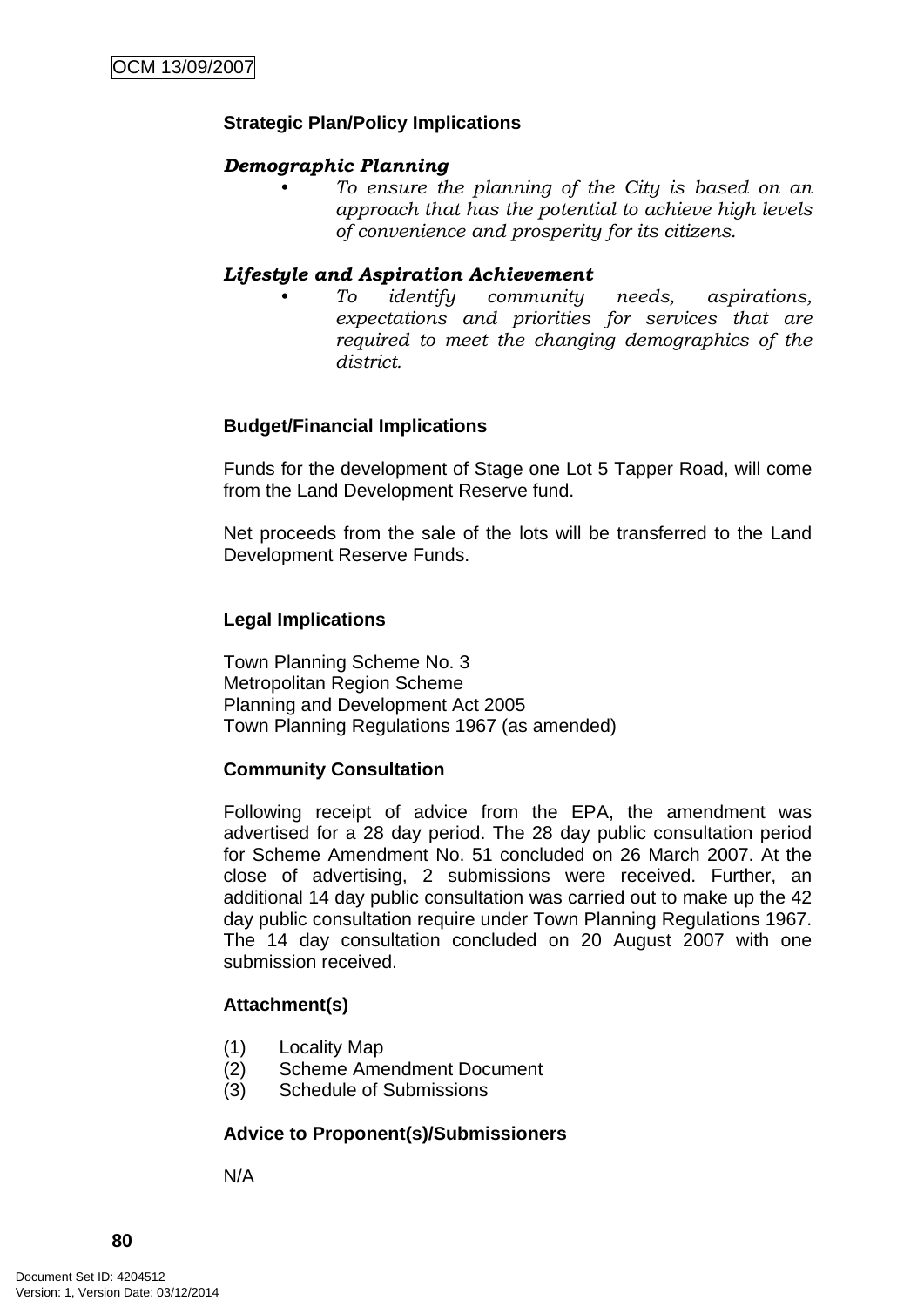## **Implications of Section 3.18(3) Local Government Act, 1995**

Nil.

## **15. FINANCE AND CORPORATE SERVICES DIVISION ISSUES**

**15.1 (OCM 13/09/2007) - LIST OF CREDITORS PAID - JULY 2007 (5605) (K. LAPHAM) (ATTACH) Item 15.1.pdf**

#### **RECOMMENDATION**

That Council receive the List of Creditors Paid for July 2007, as attached to the Agenda.

## **COUNCIL DECISION**

#### **Background**

It is a requirement of the Local Government (Financial Management) Regulations 1996, that a List of Creditors be compiled each month and provided to Council.

#### **Submission**

N/A

#### **Report**

The list of Accounts for July 2007 is attached to the Agenda for consideration. The list contains details of payments made by the City in relation to good and services received by the City.

#### **Strategic Plan/Policy Implications**

#### *Governance Excellence*

*• To conduct Council business in open public forums and to manage Council affairs by employing publicly accountable practices.* 

#### **Budget/Financial Implications**

N/A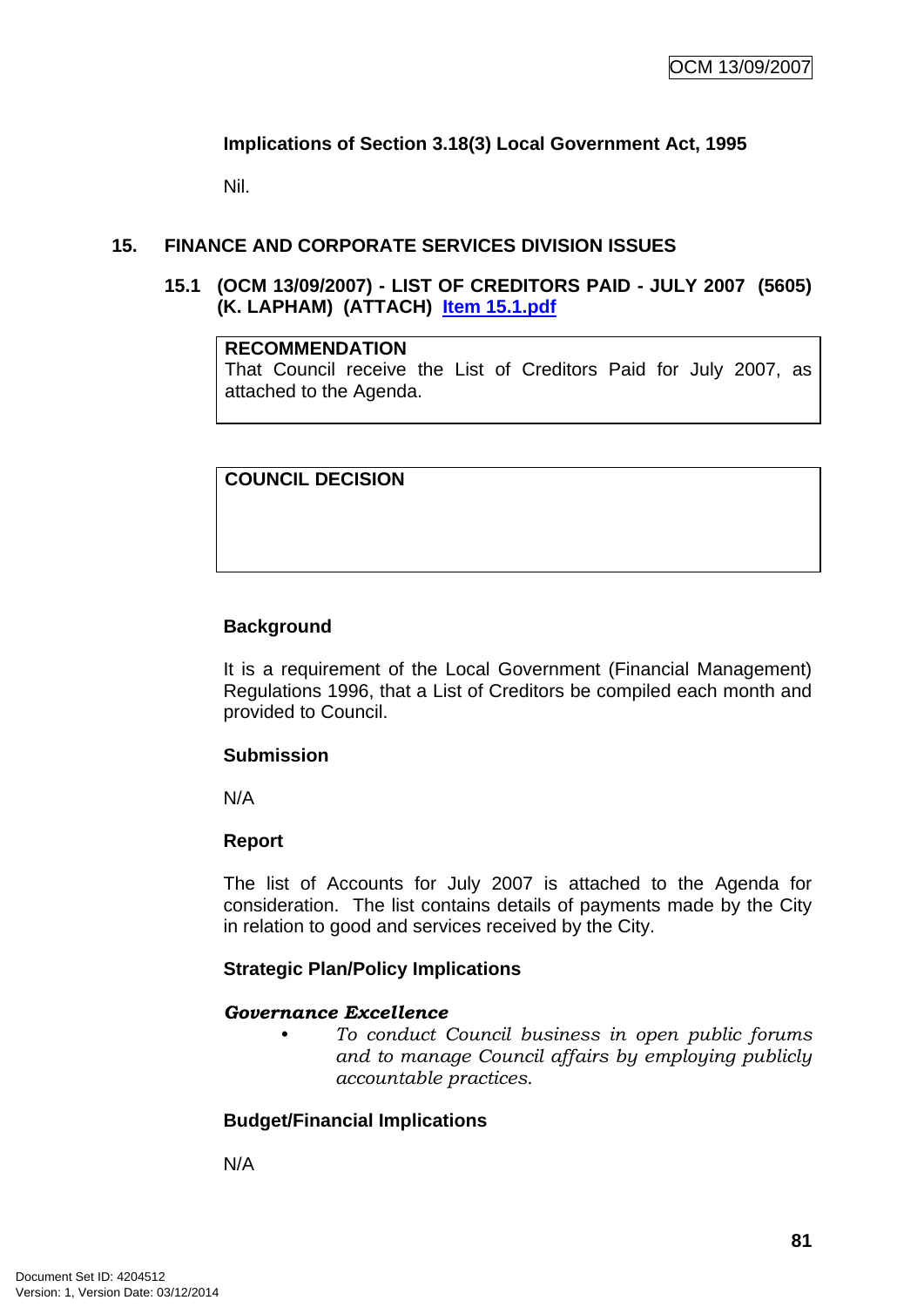## **Legal Implications**

Local Government (Financial Management) Regulations 1996, Section 13.

#### **Community Consultation**

N/A

## **Attachment(s)**

List of Creditors Paid - July 2007.

#### **Advice to Proponent(s)/Submissioners**

N/A

#### **Implications of Section 3.18(3) Local Government Act, 1995**

Nil.

## **15.2 (OCM 13/09/2007) - STATEMENT OF FINANCIAL ACTIVITY - JULY 2007 (5505) (N. MAURICIO) (ATTACH) Item 15.2.pdf**

#### **RECOMMENDATION**

That Council receive the Statement of Financial Activity and associated reports for the period ended 31 July 2007, as attached to the Agenda.

#### **COUNCIL DECISION**

#### **Background**

Regulation 34(1) of the Local Government (Financial Management) Regulations 1996 prescribes that a local government is to prepare each month a Statement of Financial Activity.

Regulation 34(2) requires the Statement of Financial Activity to be accompanied by documents containing:–

(a) details of the composition of the closing net current assets (less restricted and committed assets),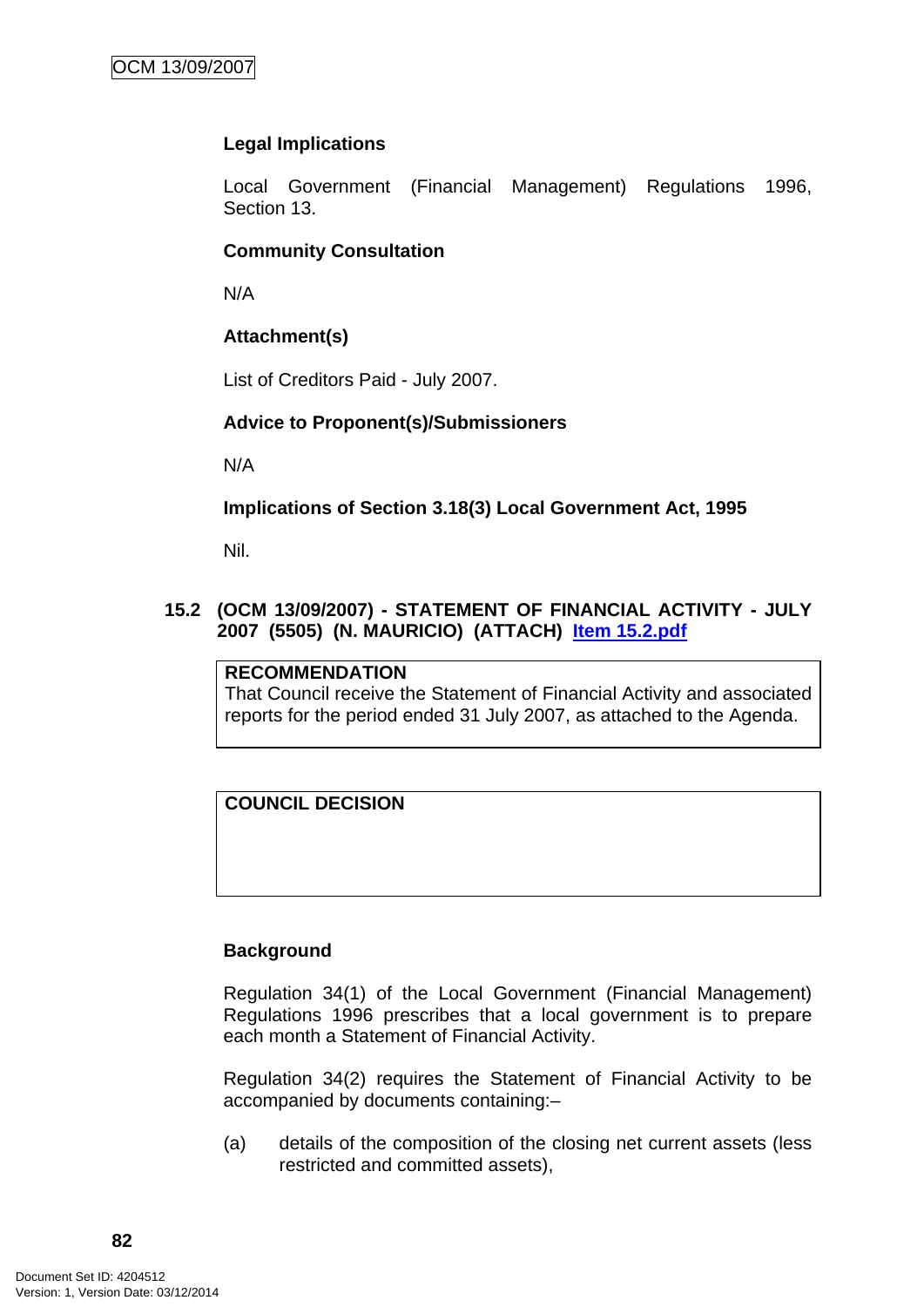- (b) explanations for each material variance identified between YTD budgets and actuals; and
- (c) any other supporting information considered relevant by the local government.

Regulation 34(4)(a) prescribes that the Statement of Financial Activity and accompanying documents are to be presented to the Council.

#### **Submission**

N/A

#### **Report**

Attached to the Agenda is the Statement of Financial Activity for July 2007.

Note 1 shows how much capital grants and contributions are contained within the reported operating revenue.

Note 2 provides a reconciliation of Council's net current assets (adjusted for restricted assets and cash backed leave provisions). This provides a financial measure of Council's working capital and an indication of its liquid financial health.

Also provided are Reserve Fund and Restricted Funds Analysis Statements. These assist to substantiate the calculation of Council's net current assets position.

The Reserve Fund Statement reports the budget and actual balances for Council's cash backed reserves, whilst the Restricted Funds Analysis summarises bonds, deposits and infrastructure contributions held by Council. The funds reported in these statements are deemed restricted in accordance with Australian Accounting Standard AAS27.

#### Material Variance Threshold

For the purpose of identifying material variances in Statements of Financial Activity, Financial Management Regulation 34(5) requires Council to adopt each financial year, a percentage or value calculated in accordance with Australian Accounting Standard AAS5 - Materiality. This standard defines materiality in financial reporting and states that materiality is a matter for professional judgement. Information is material where its exclusion may impair the usefulness of the information provided. AAS5 does offer some guidance in this regard by stating that an amount that is equal to or greater than 10% of the appropriate base amount may be presumed to be material.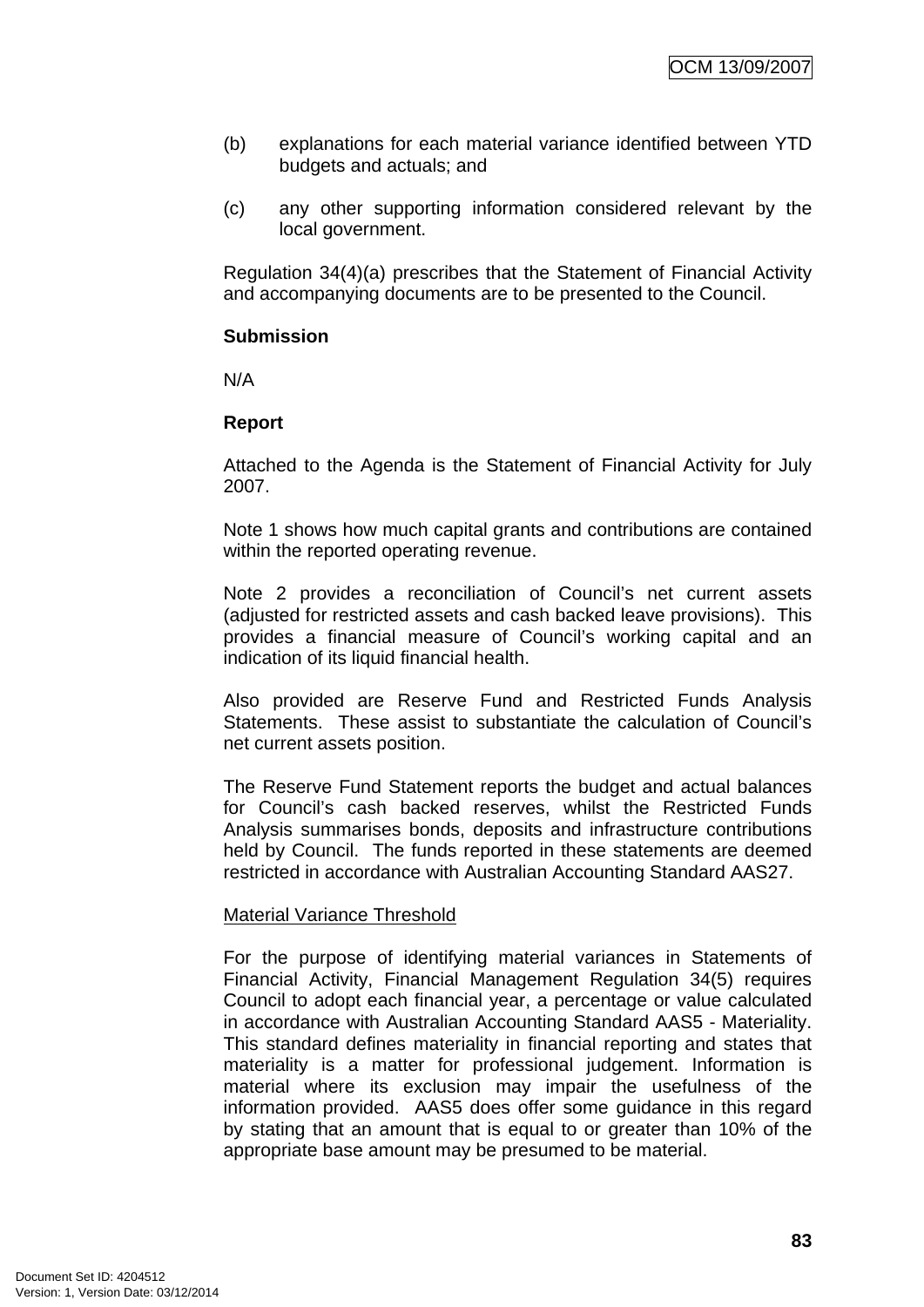The materiality threshold set by Council for the 2007/08 financial year \$50,000 or 10% (whichever is the greater). This was increased from \$10,000 from previous years to better focus reporting and management's attention to variances considered more material in view of Council's budget size.

#### Quarterly Performance Review of Investments

As required under Council Policy SFCS1, the City reports on a quarterly basis the performance of its monetary investments against a benchmark agreed by Council. The table below highlights the performance for the 2006/07 financial year as well as the performance for the last quarter.

| <b>Portfolio Performance</b><br><b>Period</b> | <b>Benchmark</b> | <b>Portfolio</b> | Variance  |
|-----------------------------------------------|------------------|------------------|-----------|
|                                               |                  |                  |           |
| Last Month (June 2007)                        | 0.005%           | 0.001%           | $-0.004%$ |
| Last three months                             | 1.61%            | 1.80%            | 0.190%    |
| Last six months                               | 3.21%            | 3.66%            | 0.450%    |
| Last twelve months                            | 6.42%            | 7.53%            | 1.110%    |
| <b>Weighted Average Funds</b>                 | \$54,150,000     |                  |           |
| <b>Additional Annual Income</b>               | \$601,065        |                  |           |

The performance for the financial year ending 30 June 2007 was 7.53% against the benchmark 90 day BBSW published by UBS of 6.42%. This additional 1.11% for the twelve months allowed the City to earn approximately \$601,000 in interest which is equivalent to a 2.25% rate increase the City did not have to impose on ratepayers.

The higher result has been achieved using an independent financial adviser, Oakvale Capital Ltd, who assesses all investment products offered to the City and does not promote products prepared by itself. Oakvale does not take fees or trailing commissions from financial promoters/banks. Oakvale also advise the City of Perth, City of Gosnells, Town of Cambridge amongst others.

# **Strategic Plan/Policy Implications**

#### *Governance Excellence*

*• To conduct Council business in open public forums and to manage Council affairs by employing publicly accountable practices.* 

#### **Budget/Financial Implications**

Where variances reported are of a permanent nature, they will impact upon Council's end of year surplus/deficit position.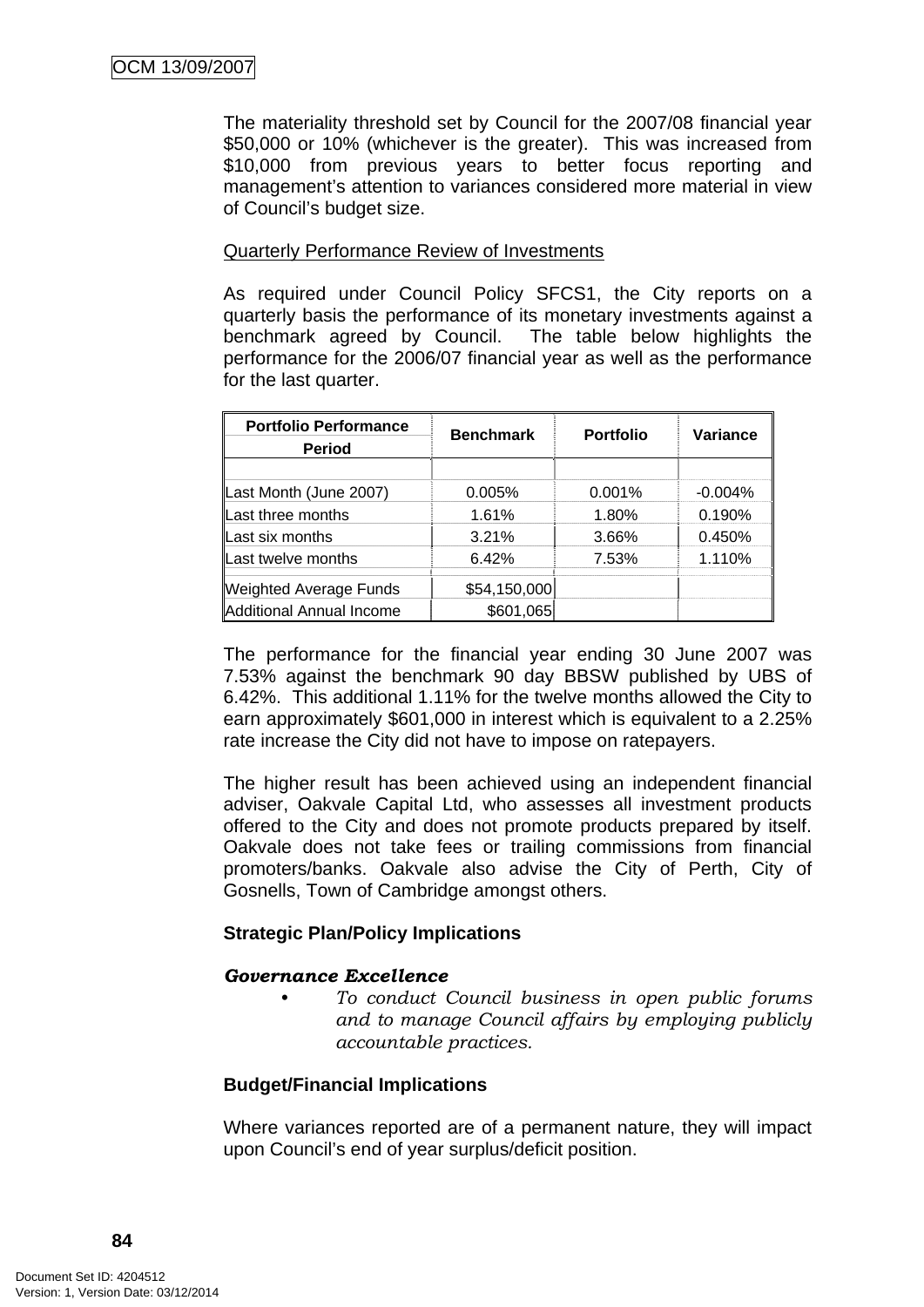# **Legal Implications**

Section 6.4 of the Local Government Act, 1995 and Regulation 34 of the Local Government (Financial Management) Regulations 1996, refer.

## **Community Consultation**

N/A

# **Attachment(s)**

Statement of Financial Activity and associated reports – July 2007.

## **Advice to Proponent(s)/Submissioners**

N/A

# **Implications of Section 3.18(3) Local Government Act, 1995**

Nil.

# **16. ENGINEERING AND WORKS DIVISION ISSUES**

## **16.1 (OCM 13/09/2007) - BEELIAR PRIMARY SCHOOL CAR PARKS (4413906) (S LEE) (ATTACH) Item 16.1.pdf**

**RECOMMENDATION** That Council:

- (1) subject to agreement by the Department of Education and Training to item (3) below, provide funding assistance on a dollar-to-dollar basis with the Department of Education and Training, to construct 6 parking bays for set-down and pickup of students, on the street verge of Kowara Dale;
- (2) install parking restriction signs on street verges along The Grange, between Possum Glade and Birkett Avenue. The inscription on the signs shall be "*No Parking on Road and Verge, Monday to Friday*"; and
- (3) advise the Department of Education and Training that funding assistance cannot be considered for the additional parking facilities on the school ground of Beeliar Primary School; however, Council is prepared to construct the facilities at cost for the Department.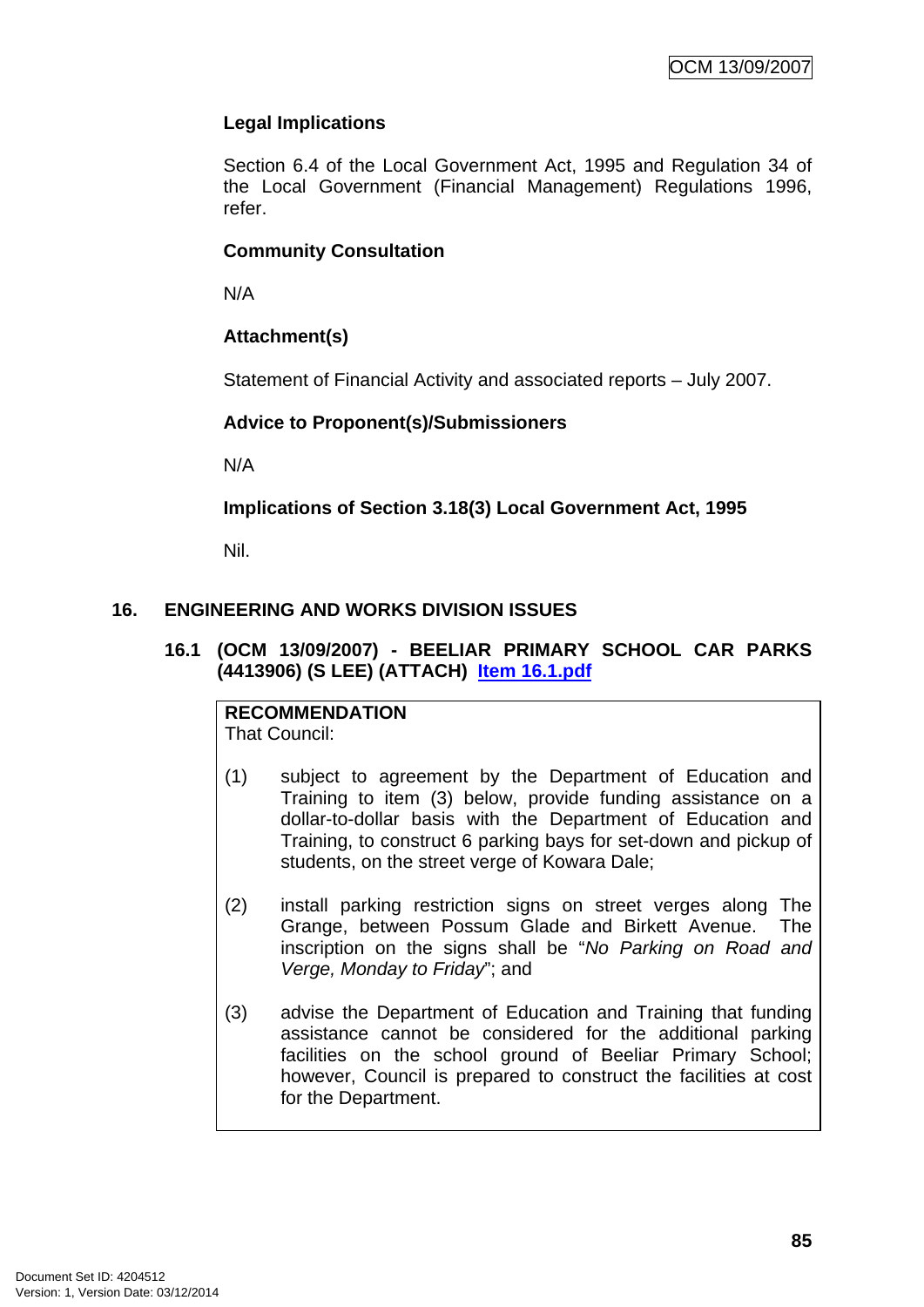## **COUNCIL DECISION**

## **Background**

The Department of Education and Training requested possible funding assistance from Council to help rectify some parking problems at Beeliar Primary School.

#### **Submission**

- (1) Provide funding assistance to construct 6 parking bays on Kowara Dale, on the north side of the School;
- (2) Impose parking restriction zones on The Grange, between Possum Glade and Birkett Avenue, to stop vehicles parking on road and on verges; and
- (3) Decline funding assistance but offer an at cost construction service to the Education Department to:
	- convert an existing garden bed on school ground into 6 additional car parking bays; and
	- widen the existing roundabout on school ground to provide for safe bus parking for pickup and set-down of students.

#### **Report**

 The Principal of the Beeliar Primary School invited Council's Design Manager and the Senior Project Officer of the Education Department to view and to discuss the parking issues the School has, possible solutions and funding prospects. A meeting was held on Tuesday 12<sup>th</sup> June 2007 at the School.

The Education Department wrote to Council on  $26<sup>th</sup>$  July and  $15<sup>th</sup>$ August respectively and requested possible funding assistance form Council either in the 2007/08 or 2008/09 financial year for the following;

- Provision of parking embayments along Kowara Dale;
- Conversion of an existing on-site garden bed into 8 additional car parking bays; and
- Widening of the existing on-site roundabout to provide for safe bus parking for pick-up and set-down of students.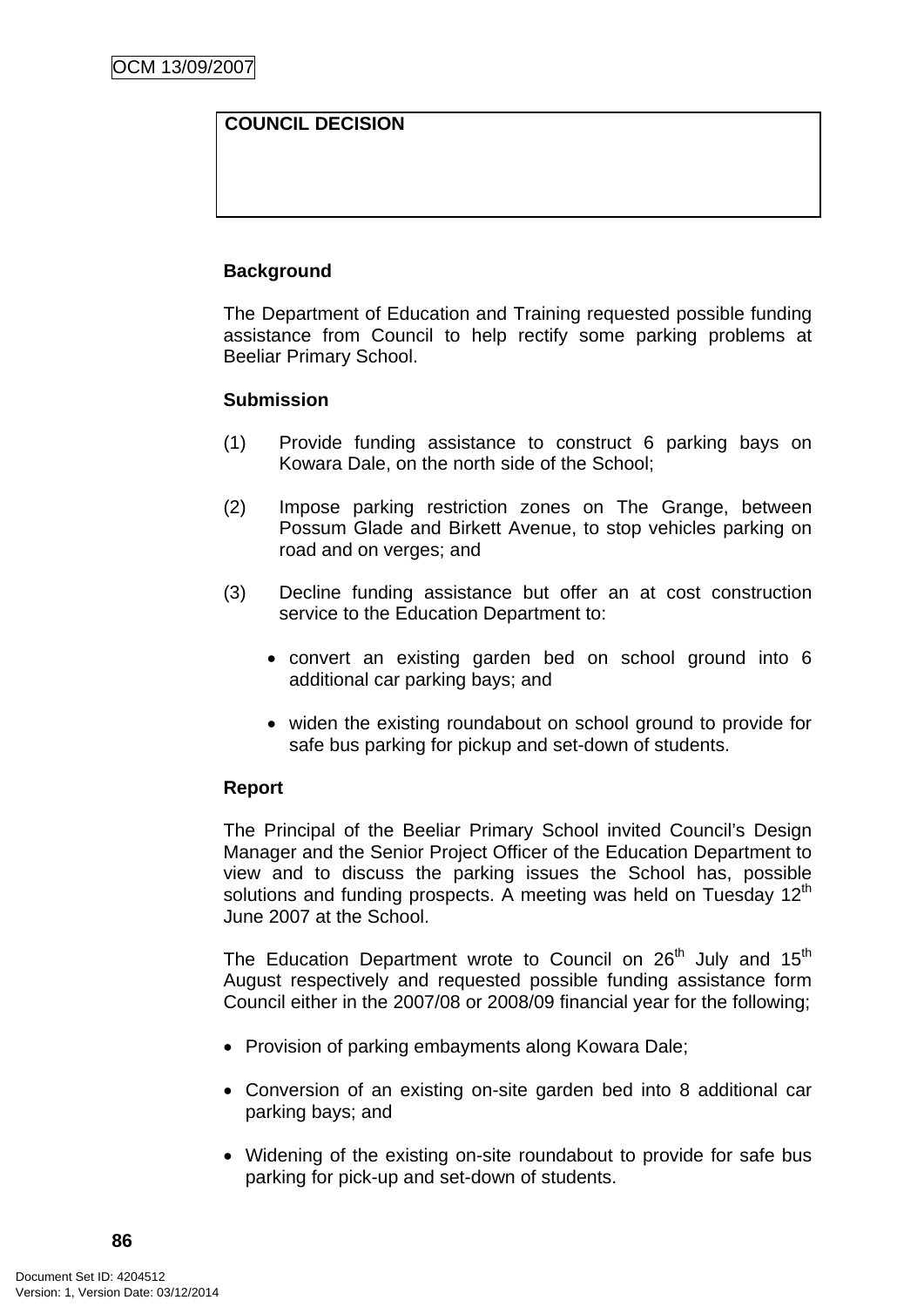In addition, the Education Department requested Council to provide "No Stopping" signage on street verges to prevent unauthorised parking.

## **Proposed Car Parks**

Preliminary design reveals that it is possible to:

- (1) Provide 6 parking embayments along Kowara Dale as a Kiss and Drop zone for the School;
- (2) To convert the garden bed on school ground to 6 addition parking bays; and
- (3) To modify the aforementioned roundabout to provide for safe bus parking for pick-up and set-down of students.

 The concept plans were emailed to the School Principal and the Senior Project Officer of the Education Department on 10<sup>th</sup> August, 2007. Both of them are happy with the concept plans. The School Principal, however, asked if more parking embayments can be provided along Kowara Dale, while acknowledging that it will require the relocation of existing drainage pit. As this is additional to what was agreed on during the on-site meeting on 12/6/2007, further discussions on this suggestion will be made with the Principal and the Education Department to ascertain if additional parking bays are warranted and if the Education Department is willing to put in the additional contribution towards the capital work.

 The estimated costs for the above works as shown on the attached concept plans are as follows:

- $\blacksquare$  \$18,500 for item (1);
- **\$10,000 for item (2); and**
- $\bullet$  \$3,000 for item (3).

| • Total cost to the City of Cockburn - | \$9,250 |
|----------------------------------------|---------|
|                                        |         |

• Total cost to the Dept of Education and Training \$22,250

 As the proposed parking bays on Kowara Dale will become an asset of the City, it is recommended that Council provides funding assistance on a-dollar-to-dollar basis with the Education Department for the construction of this facility.

 As the additional parking facilities on School ground will be the assets of the Education Department; it is therefore not recommended to spend ratepayers' funds to improve or create State Government's asset. It is however recommended Council offers the Education Department an at cost service opportunity for constructing the facilities.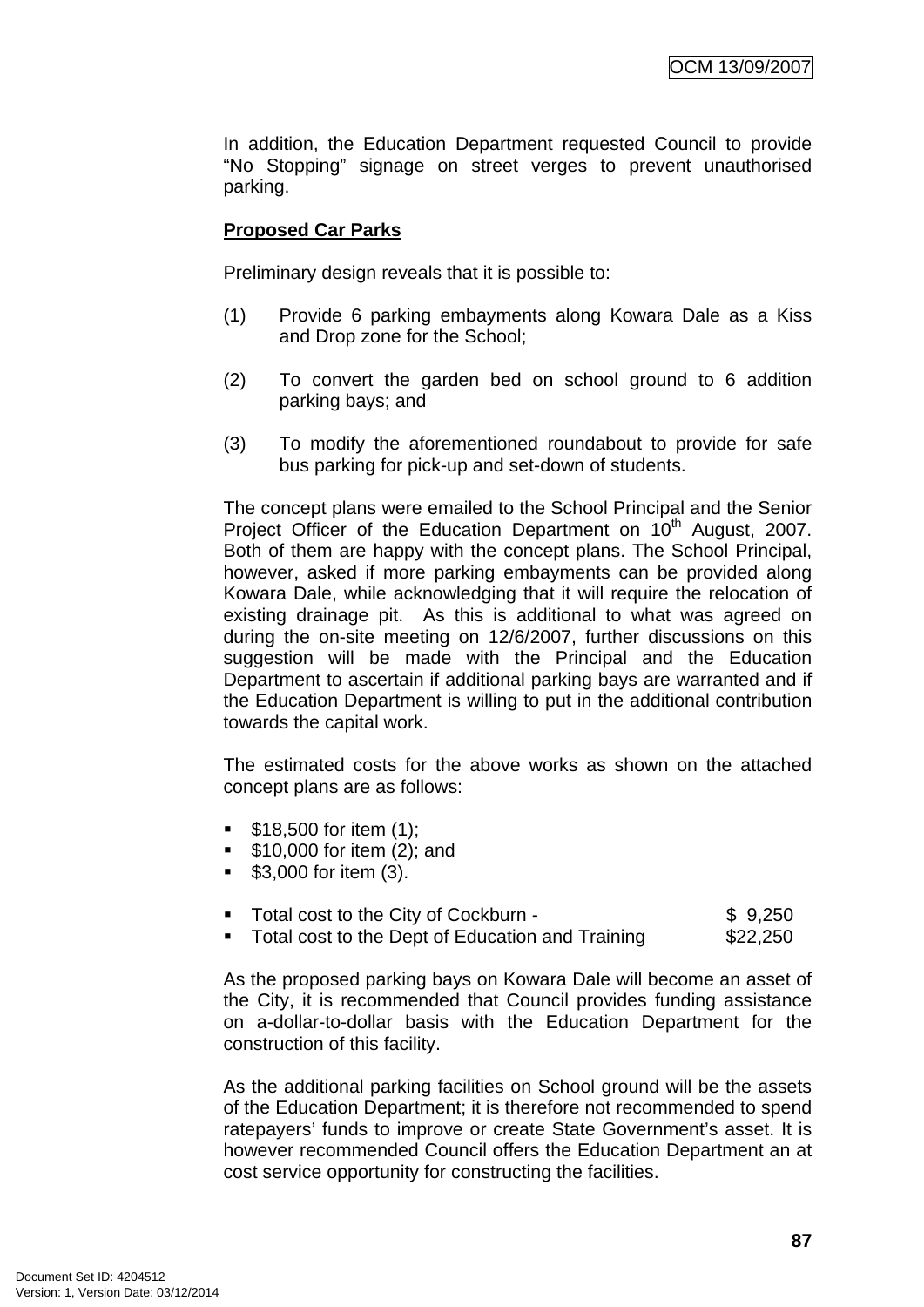#### **Proposed Parking Restriction**

 The School Principal expressed concerns that illegal verge parking that regularly occurs causes safety issues for children.

 Site observations confirm that verge parking along The Grange occurs regularly during school finishing time; and there are parking restriction signs on Possum Glade but not on The Grange. For safety of school children, the Education Department's request is supported.

#### **Strategic Plan/Policy Implications**

#### *Infrastructure Development*

*• To construct and maintain community facilities that meet community needs.* 

#### *Lifestyle and Aspiration Achievement*

*• To deliver our services and to manage resources in a way that is cost effective without compromising quality.* 

#### *Transport Optimisation*

- *To construct and maintain roads which are convenient and safe for vehicles, cyclists and pedestrians.*
- *To achieve provision of an effective public transport system that provides maximum amenity, connectivity and integration for the community.*

#### **Budget/Financial Implications**

Funds are available in account CW2215 (\$90,753) Traffic Safety Management – Traffic Calming and Minor Works. It is suggested that up-to a maximum of \$12,000 of these funds can be used for the construction of 6 parking bays in Kowara Dale without affecting other priorities for traffic calming and minor works.

Should additional costs be required, it is suggested that the proposed capital works be submitted to Council for consideration for inclusion in the financial year of 2008/09

#### **Legal Implications**

N/A

#### **Community Consultation**

Council's Design Manager met with Cliff Carr, Senior Project Officer, Capital Programs Branch, the Department of Education and Ms Kristy Mularczyk, Principal of Beeliar Primary School at Beeliar Primary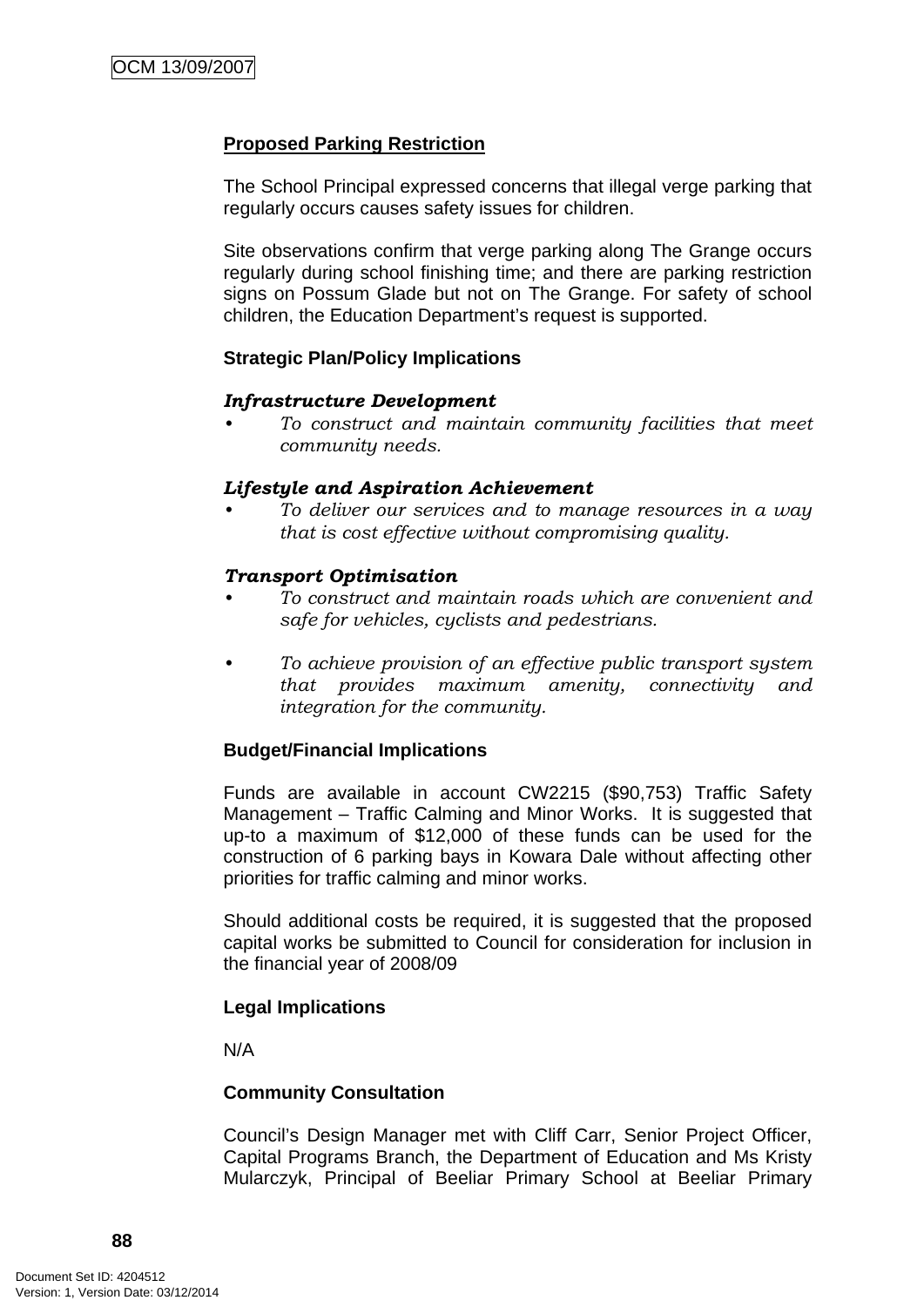School on Tuesday, 12<sup>th</sup> June 2007 to discuss the parking issues; and provided concept plans on Friday 10<sup>th</sup> August 2007 for information and comment.

The Roadwise Committee of the Beeliar Primary School identified at its meeting held on  $19<sup>th</sup>$  June 2007 that the provision of Kiss and Drop zone on Kowara Dale is the best option.

# **Attachment(s)**

- (1) Letter from the Department of Education, dated  $15<sup>th</sup>$  August 2007, CTR07/22312.
- (2) Concept Plan 1 Street Parking, Kowara Dale.
- (3) Concept Plan 2 School Site Additional Parking.
- (4) Concept Plan 3 Parking Restriction Plan.

## **Advice to Proponent(s)/Submissioners**

The Proponents and those who lodged a submission on the proposal have been advised that this matter is to be considered at the 13 September 2007 Council Meeting.

#### **Implications of Section 3.18(3) Local Government Act, 1995**

Nil.

# **17. COMMUNITY SERVICES DIVISION ISSUES**

**17.1 (OCM 13/09/2007) - MINUTES OF THE BUSH FIRE ADVISORY COMMITTEE MEETING HELD ON 16 AUGUST 2007 (1550) (R. AVARD) (ATTACH) Item 17.1.pdf**

# **RECOMMENDATION**

That Council:

- (1) receive the Minutes of the Bush Fire Advisory Committee Meeting held on 16 August 2007 and the recommendations contained therein be adopted; and
- (2) approve the location of the Department of Conservation's (DEC) fire truck in the Jandakot Volunteer Bush Fire Brigade's shed on the understanding that the vehicle be shared and all insurance aspects are met by the Department of Conservation and the City's Volunteer Insurance Policy.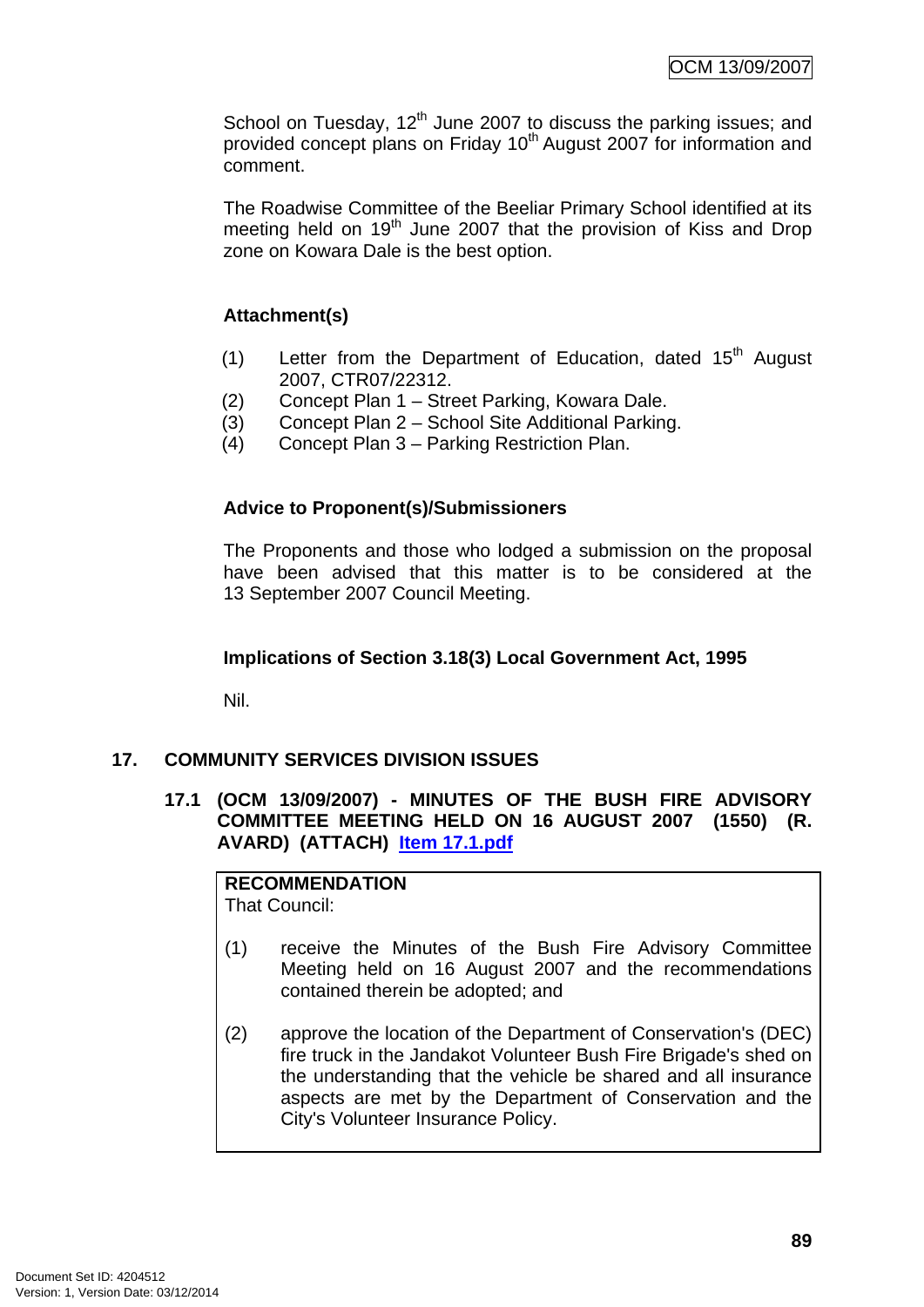# **COUNCIL DECISION**

## **Background**

The Bush Fire Advisory Committee conducted a meeting on 16 August 2007. The Minutes of the Meeting are required to be presented to Council and its recommendations considered by Council.

#### **Submission**

The Minutes of the Bush Fire Advisory Committee Meeting is attached to the Agenda. Items dealt with at the Committee Meeting form the Minutes of that meeting.

#### **Report**

Minutes of the Meeting of the Bush Fire Advisory Committee held on 16 August 2007 are attached for consideration by Council.

A request has been made by the Department of Conservation (DEC) to locate a fire truck in the Jandakot Volunteer Bush Fire Brigade shed. This proposal has been supported by the Jandakot Volunteer Bush Fire Brigade as it provides an additional resource that can be shared between the Jandakot Brigade and DEC. As this matter was not included in the Agenda of the Bush Fire Advisory Committee Meeting due to it not being received in time for inclusion Council agreement to the proposal is sought. All insurance aspects for the use of the vehicle are covered by the City's Volunteer Insurance Policy and by DEC as a State Government Authority.

An Elected Member may withdraw any item from the Committee Meeting for discussion and propose an alternative recommendation for Council's consideration.

#### **Strategic Plan/Policy Implications**

#### *Governance Excellence*

*• To conduct Council business in open public forums and to manage Council affairs by employing publicly accountable practices.*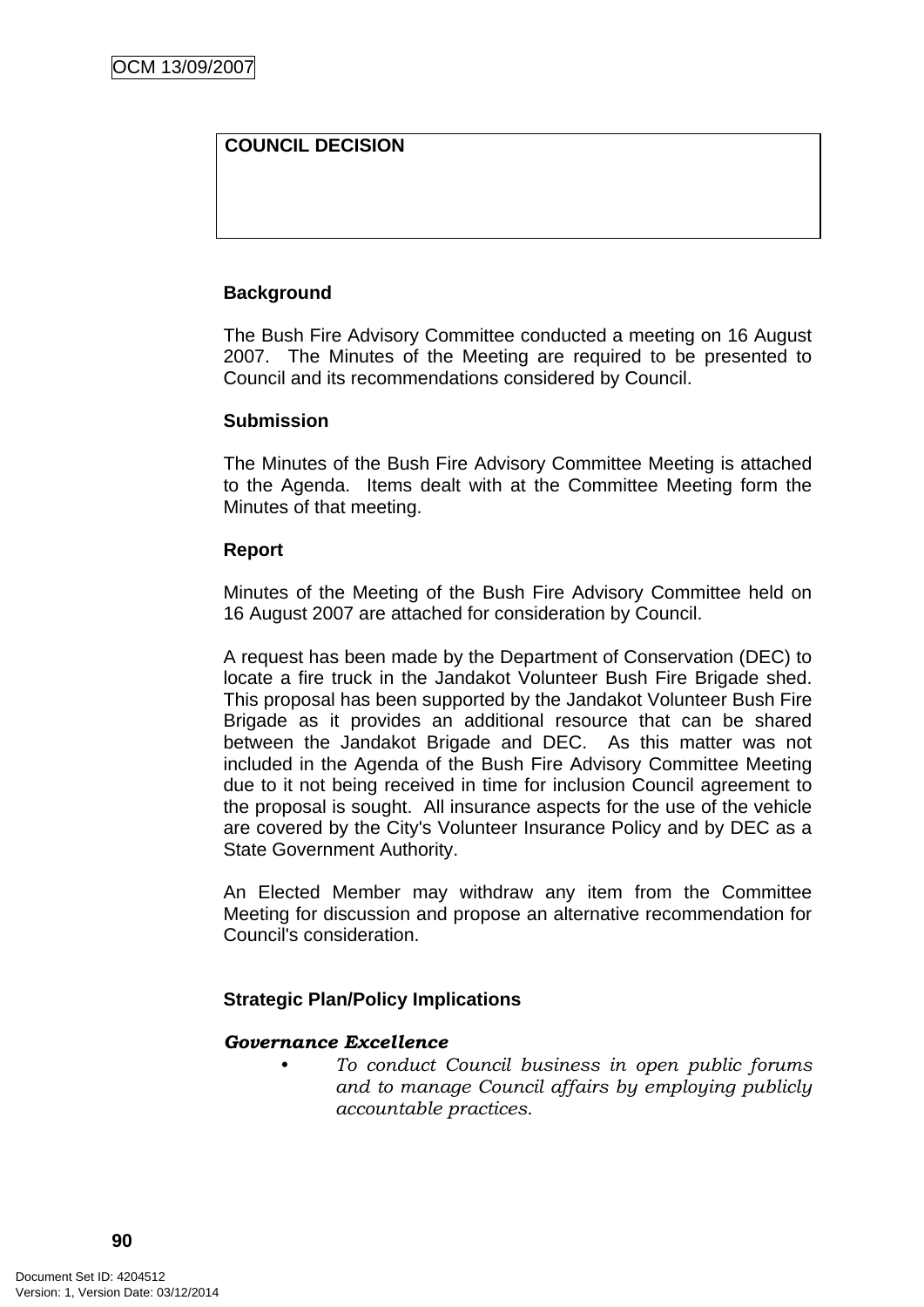# **Budget/Financial Implications**

Should the lease arrangements proceed all fees and charges will be met by FESA.

## **Legal Implications**

N/A

## **Community Consultation**

N/A

# **Attachment(s)**

Minutes of the Bush Fire Advisory Committee Meeting - 16 August 2007.

# **Advice to Proponent(s)/Submissioners**

N/A

# **Implications of Section 3.18(3) Local Government Act, 1995**

Nil.

# **17.2 (OCM 13/09/2007) - CIVIC CENTRE INTERIM USAGE (8188) (D. GREEN)**

#### **RECOMMENDATION**

That Council not return the Civic Centre Main Hall to its original condition to allow for it to be available for hire, pending a Council decision on the future use of the Hall, as part of the preparation of the Phoenix Central Revitalisation Plan.

**COUNCIL DECISION**

# **Background**

Since late 2005 the Civic Centre Hall has been utilised by the City of Cockburn primarily as office space, during the period of refurbishing the Administration Building. With the impending relocation of the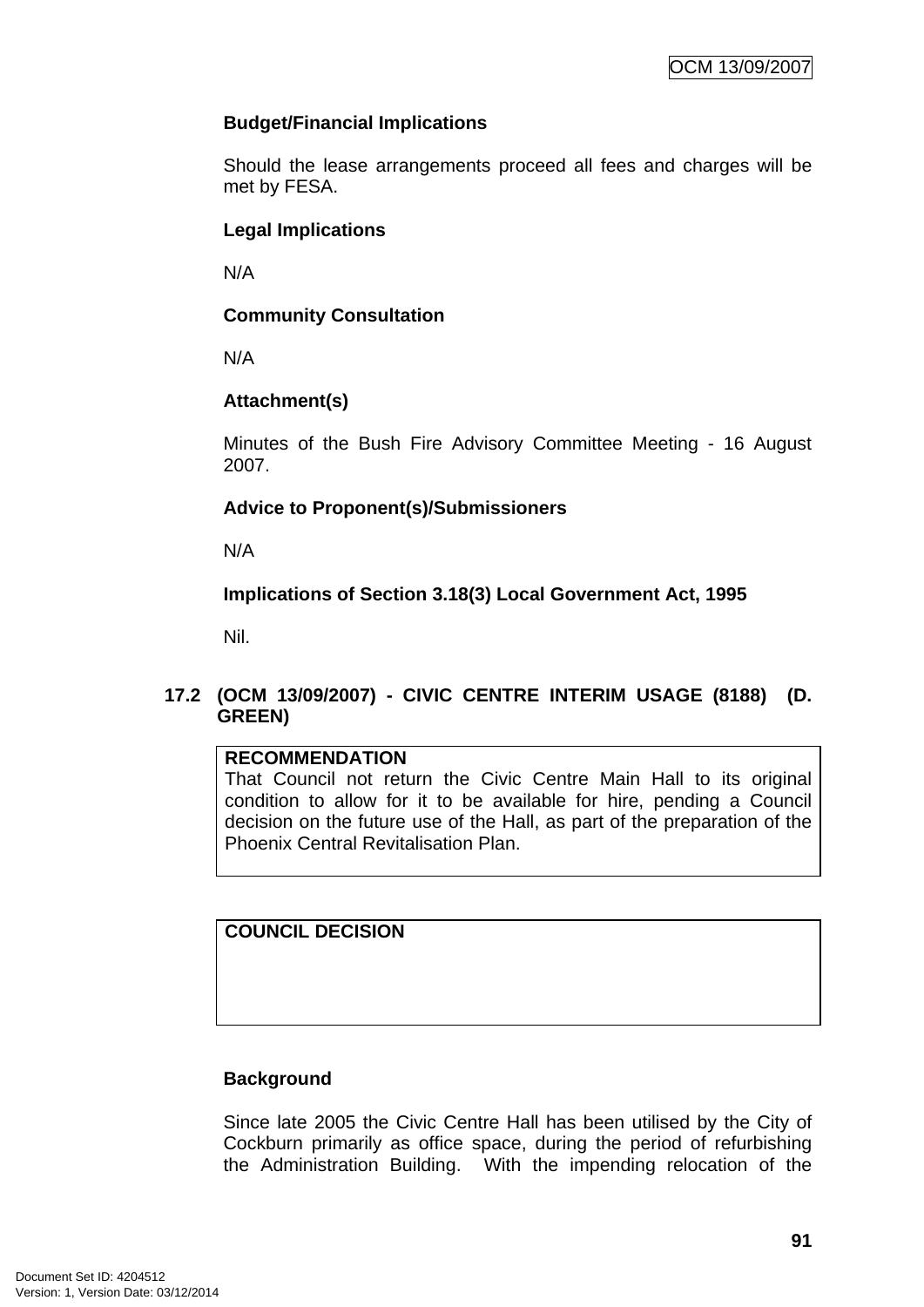majority of administrative functions back to the main Council offices due by the end of September 2007, the issue of the short term use of the Hall needs to be resolved.

As a result, an item was presented to the August 2007, Council meeting, seeking approval to revert the Main Hall as a community facility for public hire.

This recommendation was premised on the basis that Council had provided funds in its 2007/08 Budget of \$200,000 for design and documentation for the Civic Centre Redevelopment, including the future Seniors Centre, which was anticipated to take at least 2 years to undertake.

Subsequently, at its Ordinary meeting held on 9 August 2007, Council resolved:

*to defer consideration of interim usage of the Cockburn Civic Centre until the September 2007 Ordinary Council Meeting to allow the Regional Seniors Group to be consulted by Council prior to the September meeting regarding the proposed changes of plan for temporary usage and the future development of the Civic Centre Precinct.*

The deferral was because of an expectation by the Regional Seniors Group that the Civic Centre was to be refurbished as a Seniors Centre, upon it being vacated by the City's Administration.

#### **Submission**

N/A

#### **Report**

In accordance with the Council decision of 9 August 2007 a consultative meeting was held with the Regional Seniors Group on 22 August 2007. The general view of the Regional Seniors Group was the strong desire for a Seniors Centre to be constructed on the Civic Centre Precinct site as a priority.

With this in mind, Council may wish to reassess any proposal to revert the Civic Centre for public hire purposes, given that funding required to restore the Hall to a condition suitable for public hire, will not be recouped, if Council wishes to expedite the conversion of some, or all, of the Civic Centre for the purposes of a Seniors Centre.

Such a decision could be made as early as May 2008, should Council adopt a recommendation to prepare a Revitalisation Plan for the Phoenix Park Precinct, which includes the land upon which the Civic Centre Hall is located. One of the facilities recommended for inclusion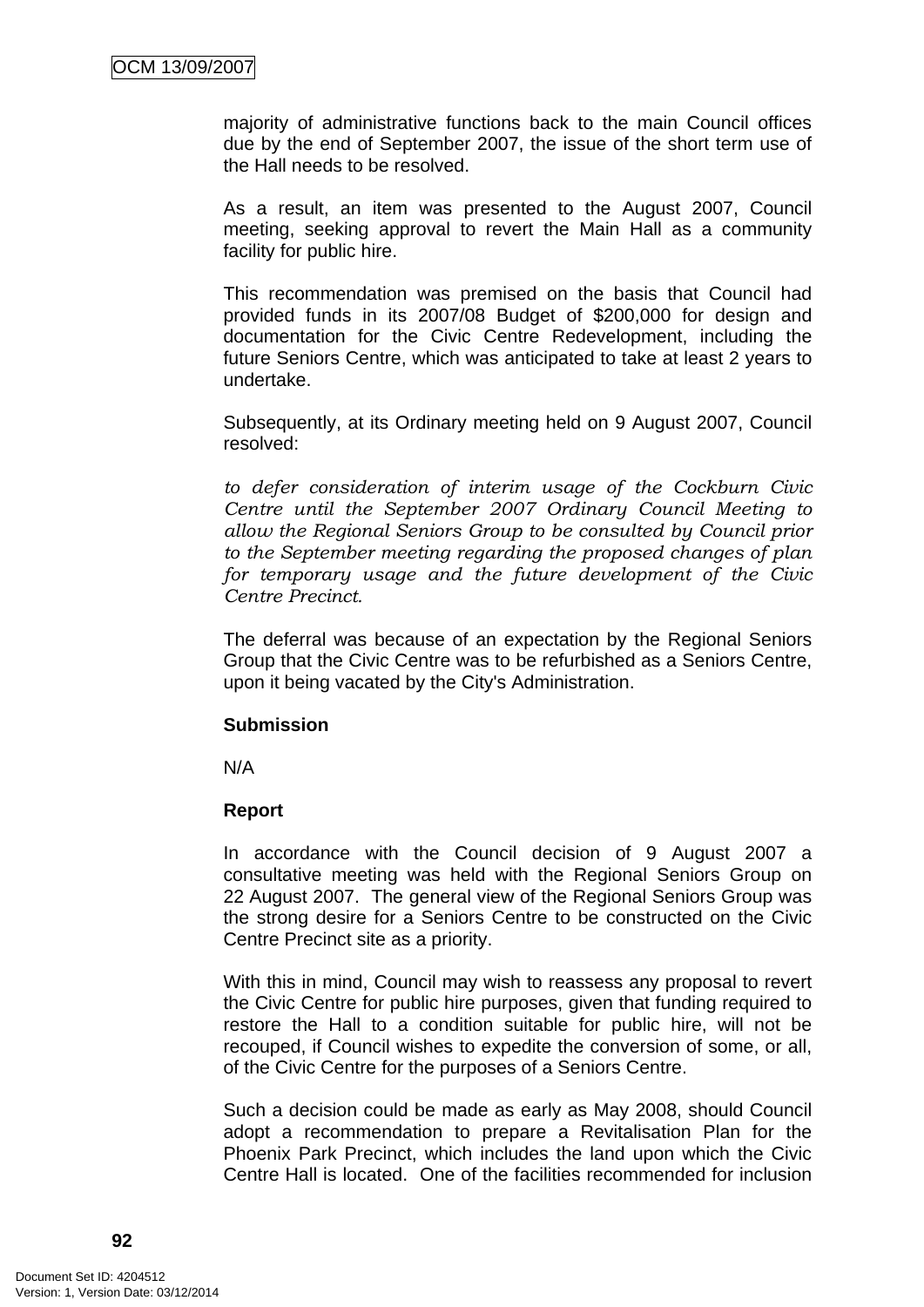in the Plan is a Seniors Centre, which could potentially be included in a staged development programme to commence as early as late 2008. Should Council resolve to proceed that way, it could be reasonably expected that the Civic Centre Hall will be vacant for a period of 12-18 months minimum.

Some of the space which will be made available as a result of the relocation of Staff to the main Administration Building will be required for Council's ongoing use for a short term.

This includes an area which was originally used as a store room for the Main Hall area and which has been converted as a space to house some of Council's Official Records. This space is 41 sq.m. and will be required for its present purpose while the documents contained there are assessed for currency and either scanned in digital form or archived and stored off site.

In addition, there is currently an array of Council furniture and equipment stored off site in sea containers, which are recommended for relocation to a more suitable area. Much of this is furniture associated with Council arranged functions (chairs, trestles, staging, etc.), as well as valuable historical artefacts such as Honour Boards, which would more suitably be located in a more protected environment. It is envisaged that approximately 100 sq.m. will be required for all these items combined. Also, much of the office furniture and equipment currently in use by Staff in the Civic Centre will become surplus to requirements following the relocation of those Staff back to the main Administration Building by the end of September. It is likely that some time will be required to assess what furniture is able to be used by other Staff, external Council services or community organisations, prior to disposing of any left over surplus.

Another area within the current Hall which receives extensive use as a Staff resource is the Staff Training Room, which currently takes up around 35 sq.m. and is equipped with a number of computers. This area has been used extensively for Staff training purposes and, although it is proposed that portable laptop computers will fulfil this need in future, such an area will provide an invaluable ongoing resource in the short term while the alternative arrangements are made.

Finally, there are the two transportable buildings immediately adjacent to the Civic Hall which currently house the Human Resources (HR) Unit of Council and the Volunteer Resource Centre (VRC).

Accommodation is available within the new building for the HR Staff, however, no allowance has been made for the two VRC Staff in the long term. On the basis that the transportable units would be an unsightly feature within the Civic grounds, arrangements have been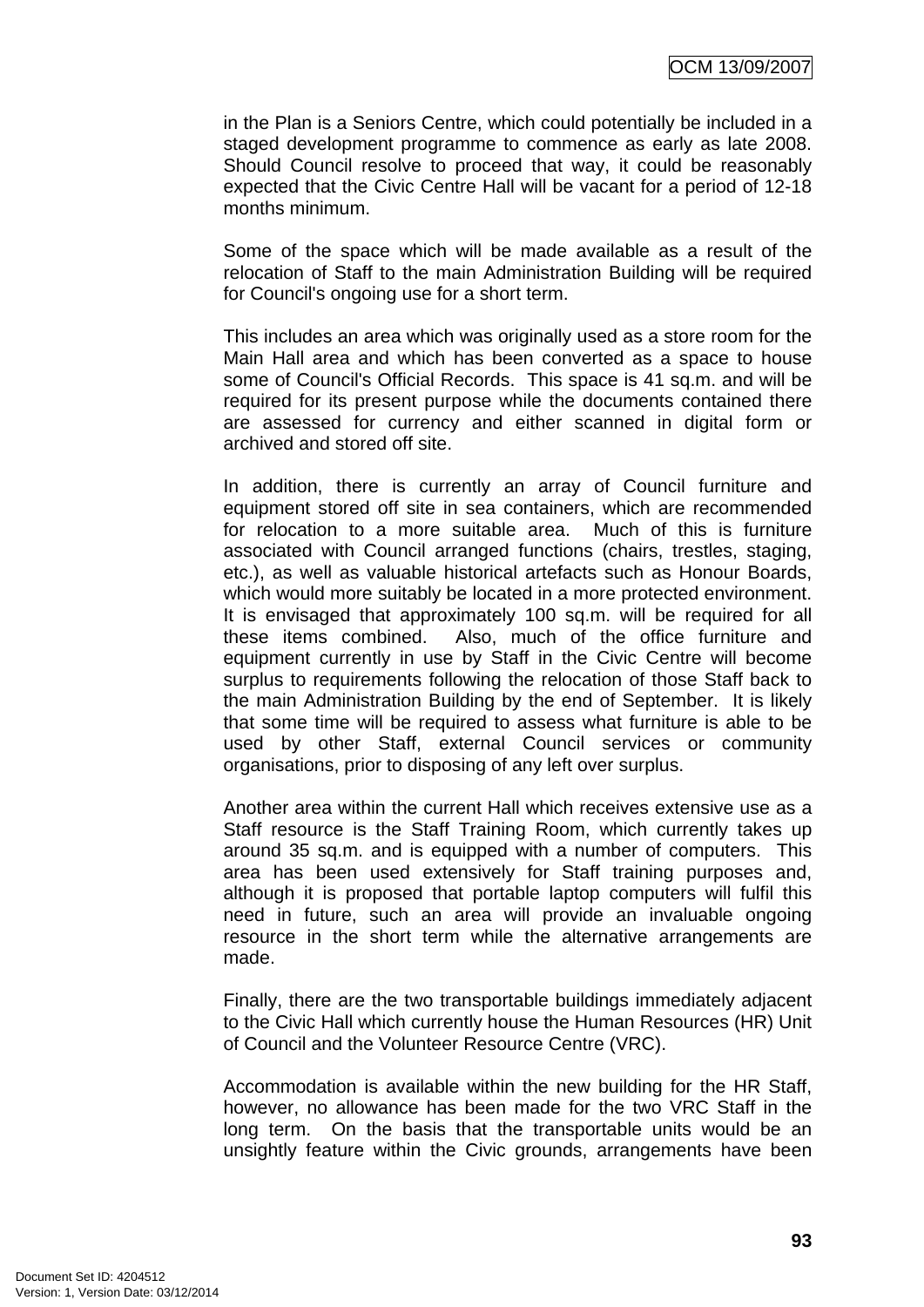made to have both these buildings taken off site following the Staff relocation process.

As it is preferable for the VRC to be located in a high traffic area, it is proposed that a place for the service be provided within the same area for the time being. An area within the Civic Centre Hall utilising current staff space located close to an external door on the eastern side, could be comfortably accommodated and would considerably improve the working conditions endured by staff in their current, or similar location.

In summary, it is proposed that Council not resolve at this time to return the Hall for public hire purposes, given that a decision to do so would require significant expenditure which would not be recouped in the short term, if a decision is made to convert the premises to a Seniors Centre and because of the requirement and capacity for the facility to be utilised for Council related services and purposes in the interim.

#### **Strategic Plan/Policy Implications**

## *Demographic Planning*

- *To ensure the planning of the City is based on an approach that has the potential to achieve high levels of convenience and prosperity for its citizens.*
- *To ensure development will enhance the levels of amenity currently enjoyed by the community.*

#### *Infrastructure Development*

- *To construct and maintain community facilities that meet community needs.*
- *To provide an appropriate range of recreation areas that meets the needs of all age groups within the community.*

#### **Budget/Financial Implications**

Council has carried forward \$82, 656 towards the cost of redesigning the Civic Centre to convert to a Seniors Centre. There is a further \$200,000 for design and documentation for the Civic Centre Redevelopment, inclusive of design for a future Seniors Centre.

#### **Legal Implications**

N/A

#### **Community Consultation**

N/A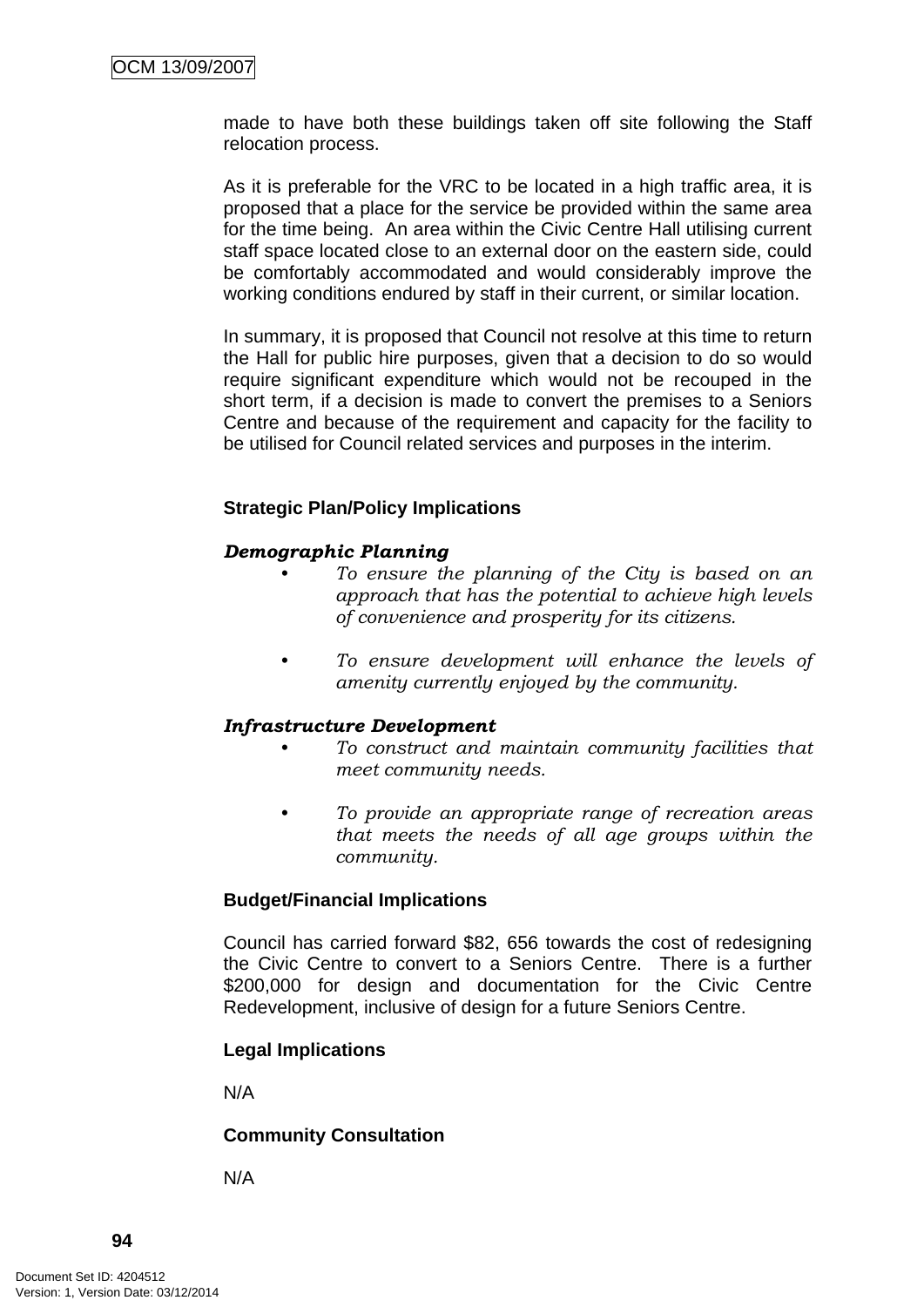# **Attachment(s)**

N/A

# **Advice to Proponent(s)/Submissioners**

The Regional Seniors Group has been advised that this matter is to be considered at the 13 September 2007 Council Meeting.

# **Implications of Section 3.18(3) Local Government Act, 1995**

Nil.

# **17.3 (OCM 13/09/2007) - OLD SCOUT HALL - FREDERICK ROAD, HAMILTON HILL (2201149) (R. AVARD) (ATTACH) Item\_17\_3.pdf**

# **RECOMMENDATION**

That Council:

- (1) advise the Cockburn Sub-Branch of the RSL that it is prepared to terminate the current lease the Branch has over the Old Scout Hall in Frederick Road, Hamilton Hill and that it intends to demolish the building; and
- (2) reallocate the \$21,000 set aside in account CW 4264 Re-roofing Scout Hall, Frederick Road for the demolition of the building, together with an additional sum of \$9,000 to undertake the required works, with funds being transferred from the Major Building Refurbishment Reserve Fund.

# **TO BE CARRIED BY AN ABSOLUTE MAJORITY OF COUNCIL**

# **COUNCIL DECISION**

# **Background**

Council at its meeting of 21 August 2004 resolved as follows:

*(1) enter into a lease agreement with the City of Cockburn RSL for the use of lot 14 Frederick Road Hamilton Hill for a*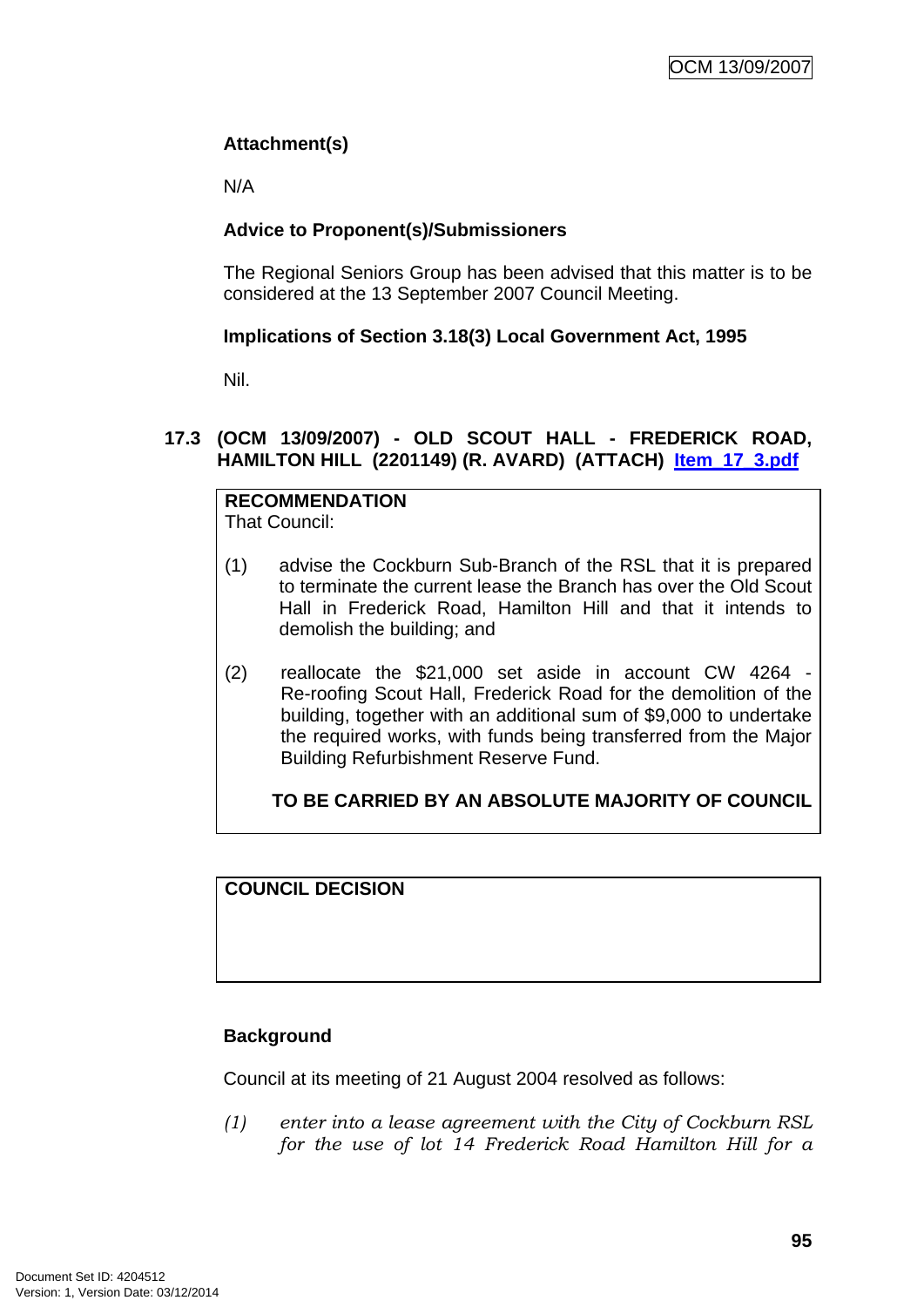*period of 5 years with an option for a further 5 years, with the following terms and conditions:-* 

- *1. for peppercorn rental:-* 
	- *(a) Lessee is responsible for all upgrading, maintenance and outgoings associated with the property;*
	- *(b) All other terms and conditions agreed to the satisfaction of the Chief Executive Officer;*
- *(2) grant approval for the construction of a fence on the rear boundary of the property.*

The hall located on the reserve a portion of which is used a for drainage.

#### **Submission**

The Cockburn RSL has written to the City seeking to withdraw from the lease arrangement for the use of the old Scout Hall in Frederick Road in Hamilton Hill and proposing that the building be demolished.

#### **Report**

The old Scout hall located near the corner of Frederick Road and Forrest Road in Hamilton Hill is in very poor condition and substantially clad with asbestos sheeting. The kitchen and toilet facilities are similarly in poor condition and not compliant with current Health Department requirements. The Scout Hall has little use, which is anticipated to remain the case due to the poor condition of the building.

Furthermore the external appearance of the building is poor and distracts from the general appearance of the area. The removal of the old Scout Hall will provide the opportunity to create a pleasant grassed area between the RSL building and the newly fenced drainage basin.

The Cockburn RSL has made substantial improvements to its adjoining premises that now meet the requirements of the Club and is available for hire by other groups. The soon to be completed Memorial Hall will provide a quality venue for hire to local community members.

It is proposed that Council demolish the old Frederick Road Scout Hall and offer the area to the Cockburn RSL at a peppercorn rental. Should the RSL not take up the offer the City will retain the land as undeveloped.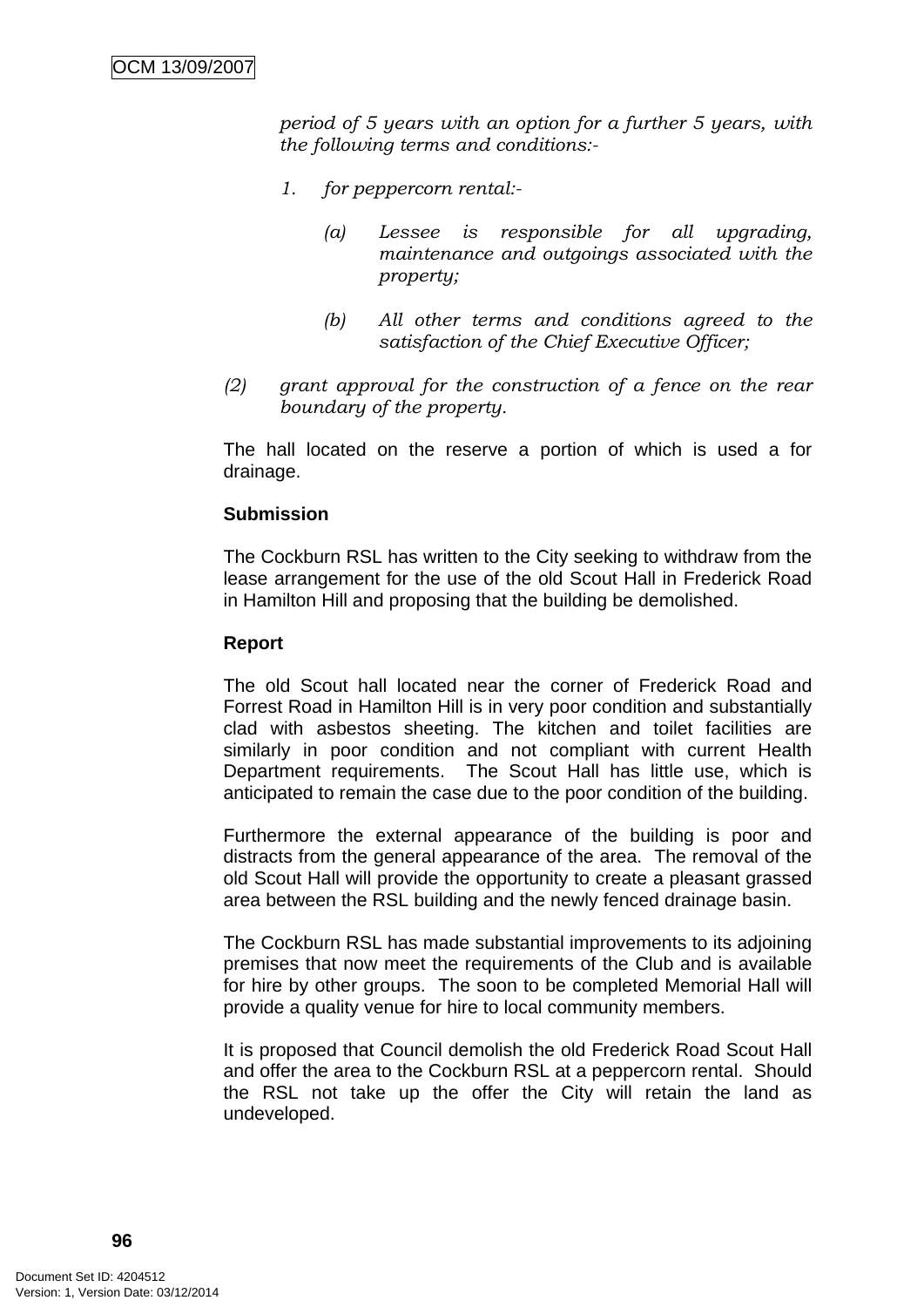## **Strategic Plan/Policy Implications**

#### *Infrastructure Development*

*• To construct and maintain community facilities that meet community needs.* 

## **Budget/Financial Implications**

Council has placed \$21,000 (CW-4264) on its Municipal Budget to replace the asbestos roof on the building. There is no allocation made to upgrade other facilities in the building such as the toilets and kitchen.

Quotations to demolish the building are in the vicinity of \$30,000. Should Council resolve to demolish the building there will be an additional \$9,000 required for the work to proceed, with funds being transferred from the Major Building Refurbishment Reserve Fund.

## **Legal Implications**

N/A

#### **Community Consultation**

The Cockburn RSL is the immediate neighbour to the facility and have had a long term interest in the building. The RSL is supportive of its demolition.

# **Attachment(s)**

Site Plan.

# **Advice to Proponent(s)/Submissioners**

The Proponent has been advised that this matter is to be considered at the 13 September 2007 Council Meeting.

# **Implications of Section 3.18(3) Local Government Act, 1995**

Nil.

# **17.4 (OCM 13/09/2007) - MEMORIAL HALL COMMUNITY CULTURAL AND ARTS FACILITIES FUNDING (4623) (C COOPER)**

#### **RECOMMENDATION**

That Council approve an application for funding from the Department of Culture and the Arts Community Cultural Facilities Fund for retractable seating, fixed gallery hanging system and fixed sound system for the refurbished Memorial Hall.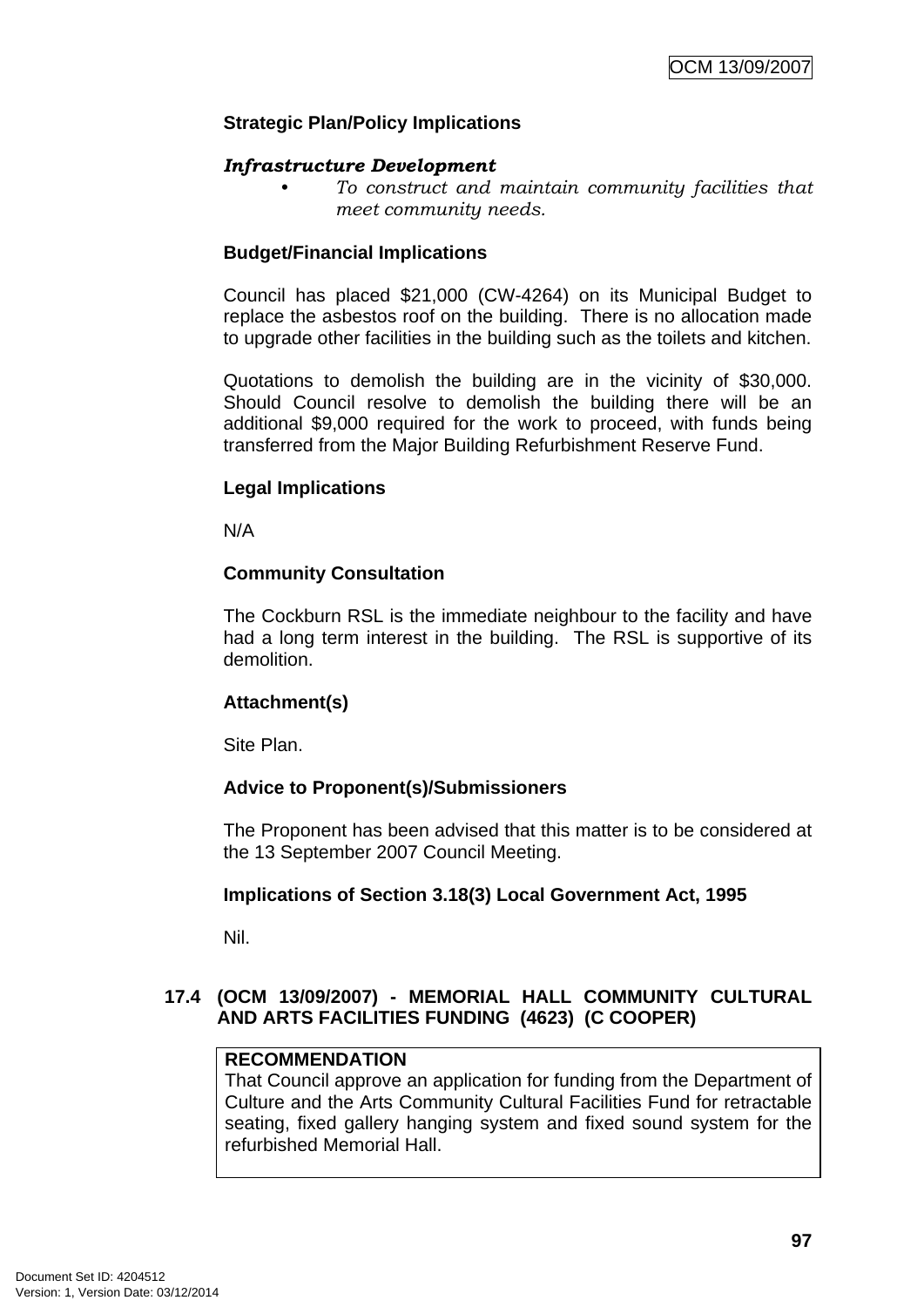# **COUNCIL DECISION**

## **Background**

Council at its meeting of 22 December 2006 resolved accept a tender for the refurbishment and additions to the Memorial Hall and landscaping of the building in accordance with the plans and specifications for the project.

#### **Submission**

An application for a grant from the Department of Culture and the Arts requires a resolution of Council in support of an application from The Community Cultural and Arts Facilities Fund.

#### **Report**

The opportunity has arisen through the Department of Culture and the Arts to seek a grant for the provision of specific items for the Memorial Hall redevelopment.

The Memorial Hall is due to be re-opened in early 2008 and as part of the internal fit-out it is desirous to have some fixed retractable seating mixed with loose seating options for the main hall, a fixed hanging system in the smaller drum hall area and a quality sound system fitted to compliment the lighting and theatre aspects of the refurbishment. These items were all identified in the original quantative survey reports as provisional items and a cost estimate supplied.

| Retractable seating         | (fixed) | \$55 000 |
|-----------------------------|---------|----------|
| <b>Sound System</b>         |         | \$30 000 |
| <b>Fixed Hanging System</b> |         | \$12 000 |

It is proposed that Council seek funds to source additional assistance to purchase these items.

- 1. Gallery Hanging System as used at Salamanca Gallery in Hobart. Based on standard ceiling fixing systems, the white panels are hollow core doors in suspended metal frames, economic, flexible and effective.
- 2. Retractable Seating Option would sit under the stage control mezzanine at South West end of hall. Range of finishes and styles. A combination of retractable seating with loose seating would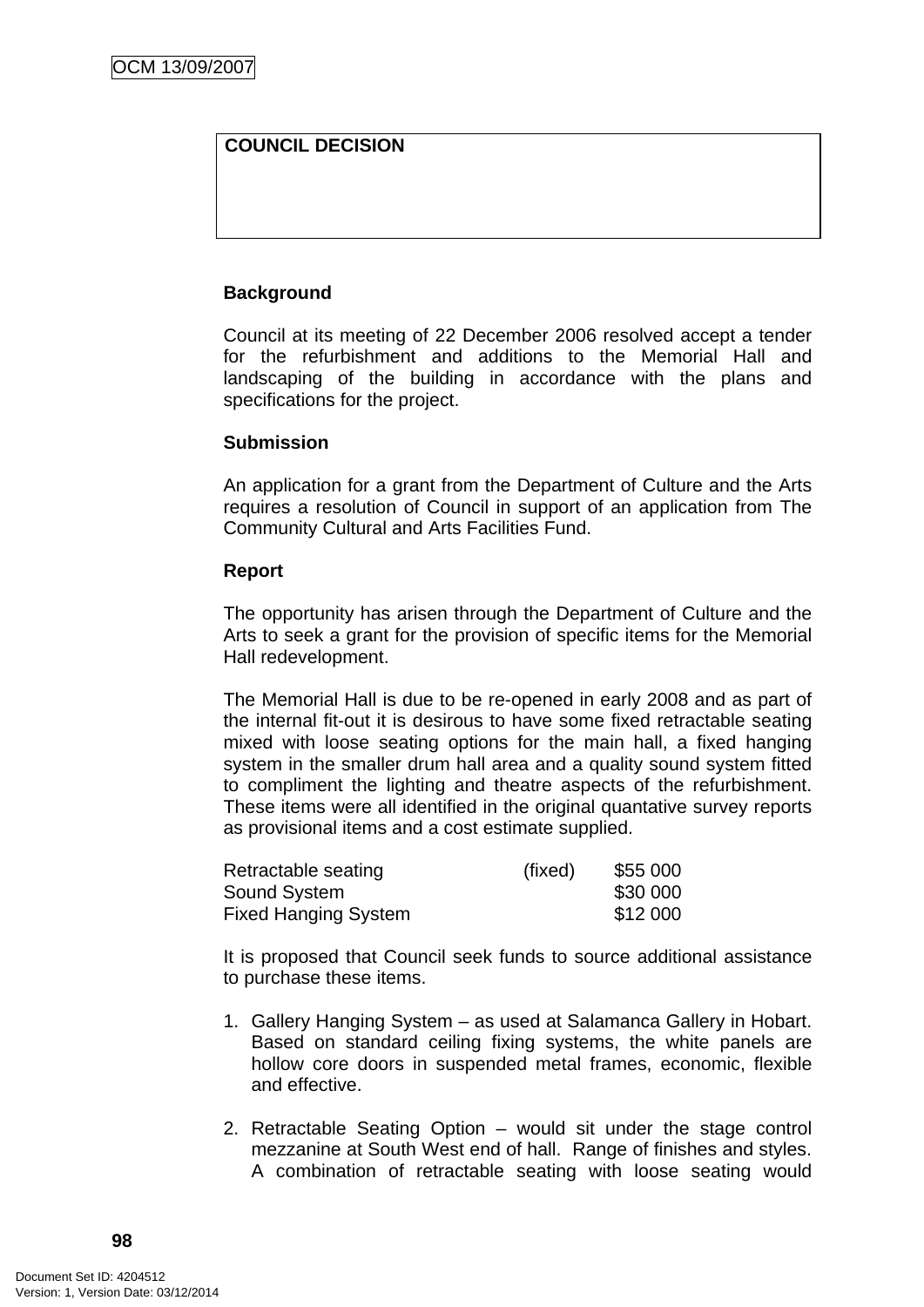provide flexibility for different arrangements of seating in the hall and for different events.

3. Sound System – to incorporate a sound system that will allow for the production of quality events and productions and be able to be used for many different applications. This system would be a permanent fixture to the centre.

#### **Strategic Plan/Policy Implications**

## *Infrastructure Development*

*• To construct and maintain community facilities that meet community needs.* 

#### *Lifestyle and Aspiration Achievement*

*• To foster a sense of community spirit within the district generally and neighbourhoods in particular.* 

## **Budget/Financial Implications**

The City has allocated \$2.56 million dollars to the upgrade and refurbishment of Memorial Hall in its 2006/07 and 2007/08 budgets.

## **Legal Implications**

N/A

#### **Community Consultation**

The City and Palassis Architects held two community meetings on 25 August 2004 and 23 February 2005 to discuss the proposal with community members, user groups, theatre groups, artists, art/theatre industry representatives to gather information required to develop the initial plans more fully to make it a workable space and to assist with the costing of the project.

A meeting with representatives from the Phoenix Theatre Group to discuss the requirements for making the main hall a functional theatre space was also held and these considerations have been implemented into the current plans.

# **Attachment(s)**

N/A

# **Advice to Proponent(s)/Submissioners**

N/A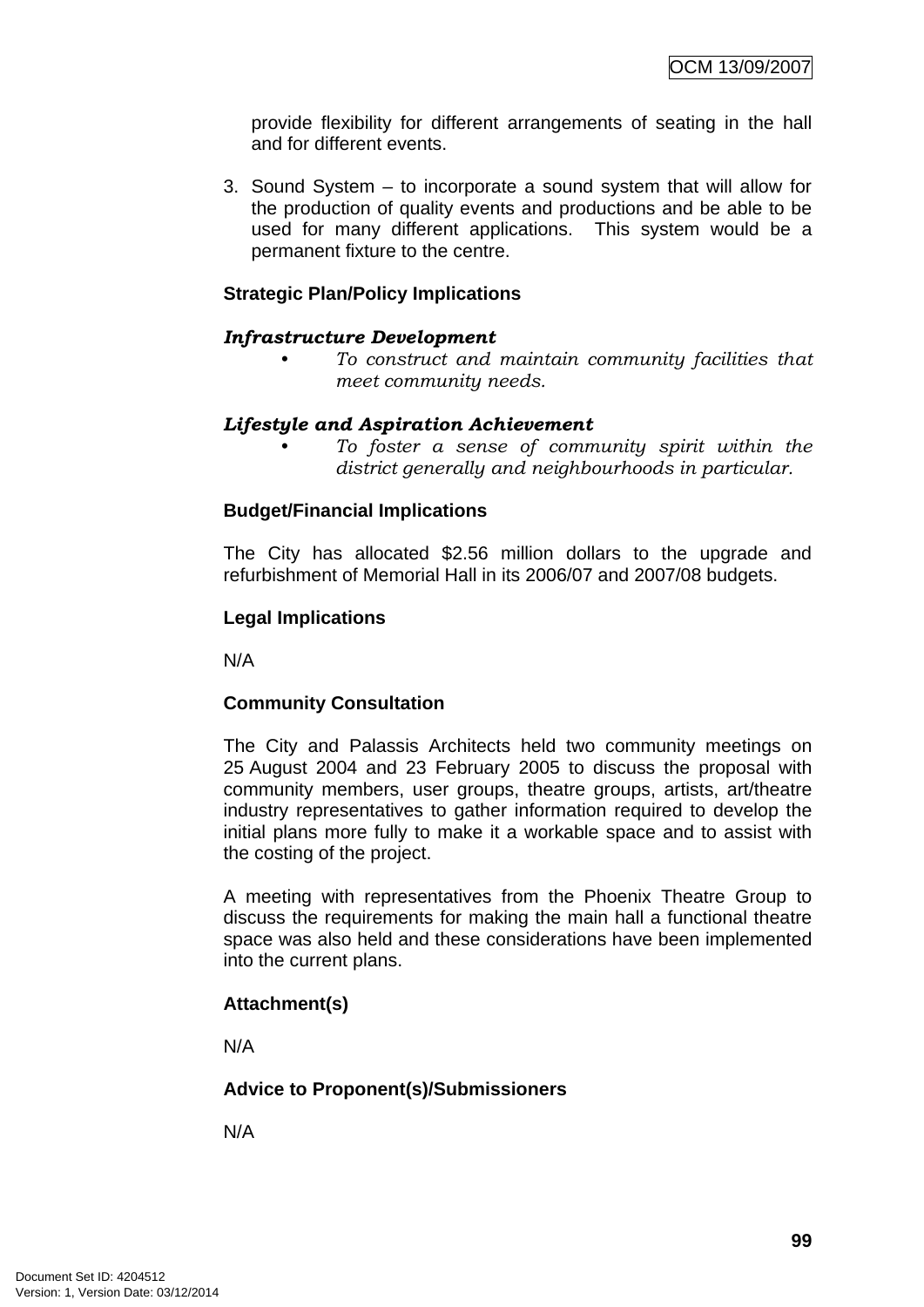#### **Implications of Section 3.18(3) Local Government Act, 1995**

Nil.

## **18. EXECUTIVE DIVISION ISSUES**

**18.1 (OCM 13/09/2007) - CHIEF EXECUTIVE OFFICER PERFORMANCE AND SENIOR STAFF KEY PROJECTS APPRAISAL COMMITTEE - 20 AUGUST 2007 (1192) (S CAIN) (ATTACH)** 

#### **RECOMMENDATION**

That Council receive the Minutes of the Chief Executive Officer Performance and Senior Staff Key Projects Appraisal Committee dated 20 August 2007, as attached to the Agenda, and adopts the recommendations contained therein.

## **TO BE CARRIED BY AN ABSOLUTE MAJORITY OF COUNCIL**

**COUNCIL DECISION**

# **Background**

The Chief Executive Officer Performance and Senior Staff Key Projects Appraisal Committee met on 20 August 2007. The Minutes of that meeting are required to be presented to Council and its recommendations considered by Council.

#### **Submission**

The Minutes of the Committee meeting are attached to the Agenda. Items dealt with at the Committee meeting form the basis of the Minutes.

#### **Report**

The Committee recommendations are now presented for consideration by Council and if accepted, are endorsed as the decisions of Council. Any Elected Member may withdraw any item from the Committee meeting for discussion and propose an alternative recommendation for Council's consideration. Any such items will be dealt with separately, as provided for in Council's Standing Orders.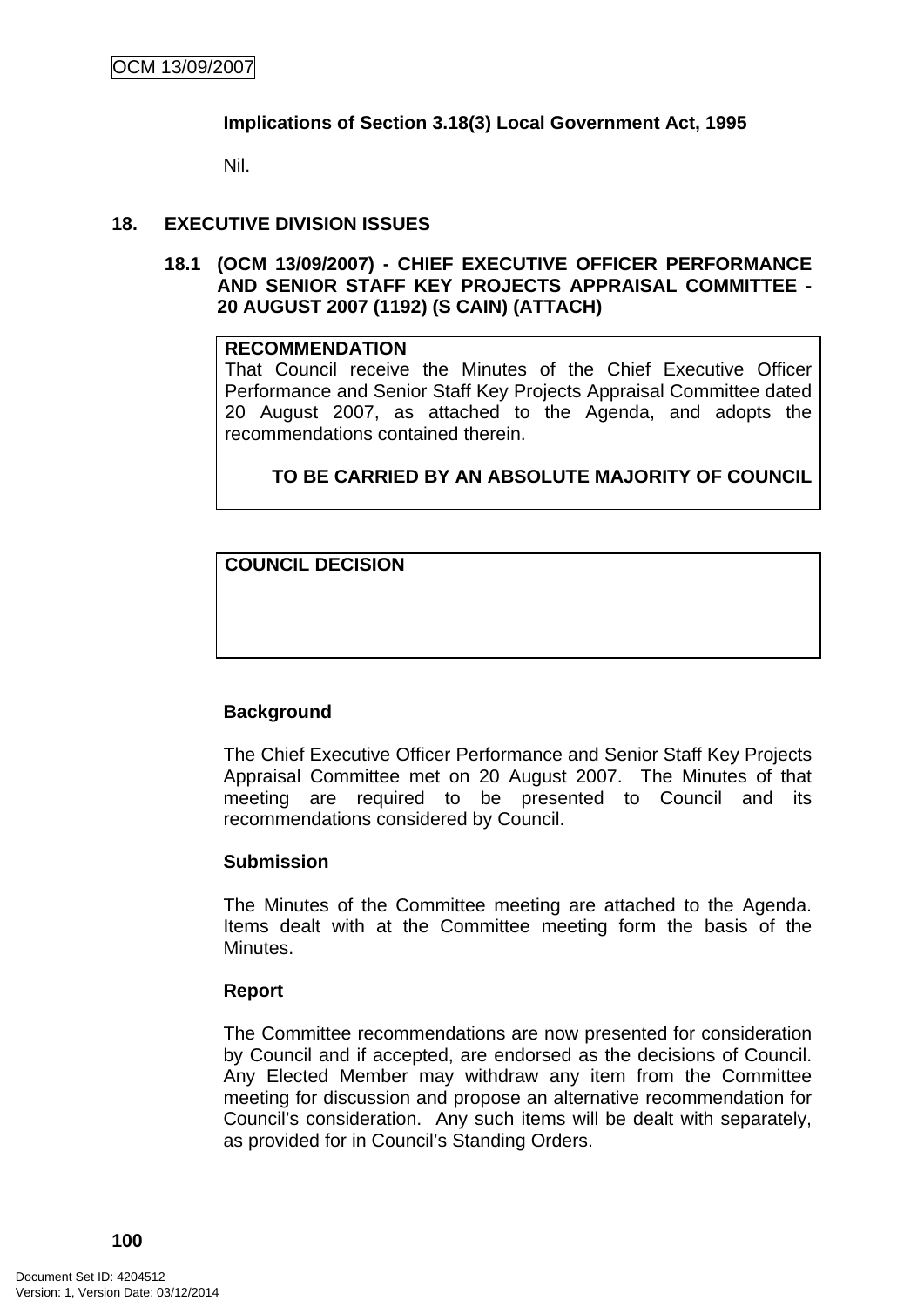## **Strategic Plan/Policy Implications**

#### *Governance Excellence*

*• To maintain a professional, well-trained and healthy workforce that is responsive to the community's needs.* 

#### **Budget/Financial Implications**

Committee Minutes refer.

#### **Legal Implications**

Committee Minutes refer.

#### **Community Consultation**

N/A

#### **Attachment(s)**

Minutes of the Chief Executive Officer Performance and Senior Staff Key Projects Appraisal Committee dated 20 August 2007 are provided to the Elected Members as a confidential attachment.

#### **Advice to Proponent(s)/Submissioners**

The CEO and Senior Staff have been advised that this item will be considered at the September 2007 Ordinary Council Meeting.

#### **Implications of Section 3.18(3) Local Government Act, 1995**

Committee Minutes refer.

#### **19. MOTIONS OF WHICH PREVIOUS NOTICE HAS BEEN GIVEN**

Nil

#### **20. NOTICES OF MOTION GIVEN AT THE MEETING FOR CONSIDERATION AT NEXT MEETING**

Nil

## **21. NEW BUSINESS OF AN URGENT NATURE INTRODUCED BY COUNCILLORS OR OFFICERS**

Nil